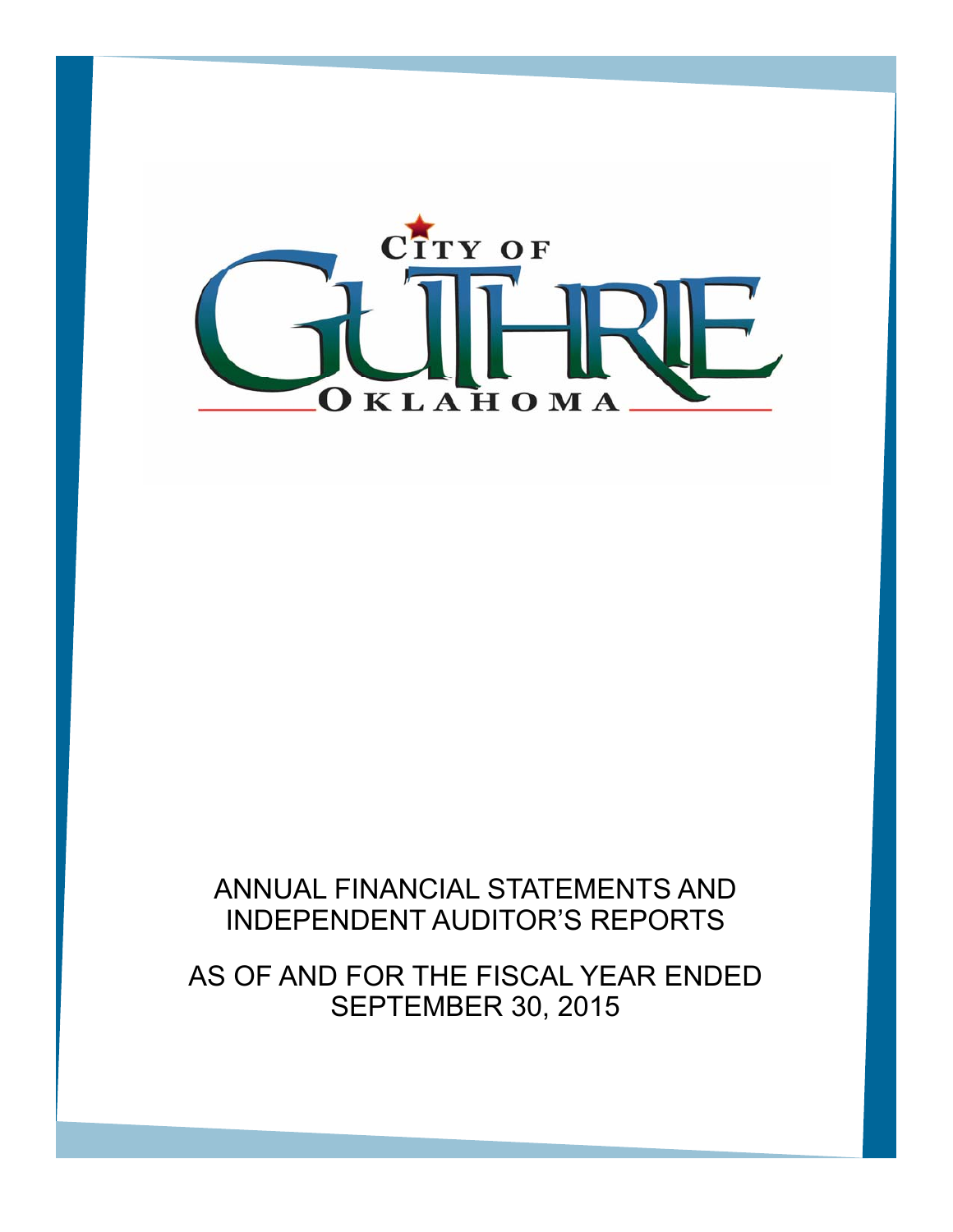# **THE CITY OF GUTHRIE, OKLAHOMA**

## **ANNUAL FINANCIAL STATEMENTS AND INDEPENDENT AUDITOR'S REPORTS**

**AS OF AND FOR THE FISCAL YEAR ENDED SEPTEMBER 30, 2015**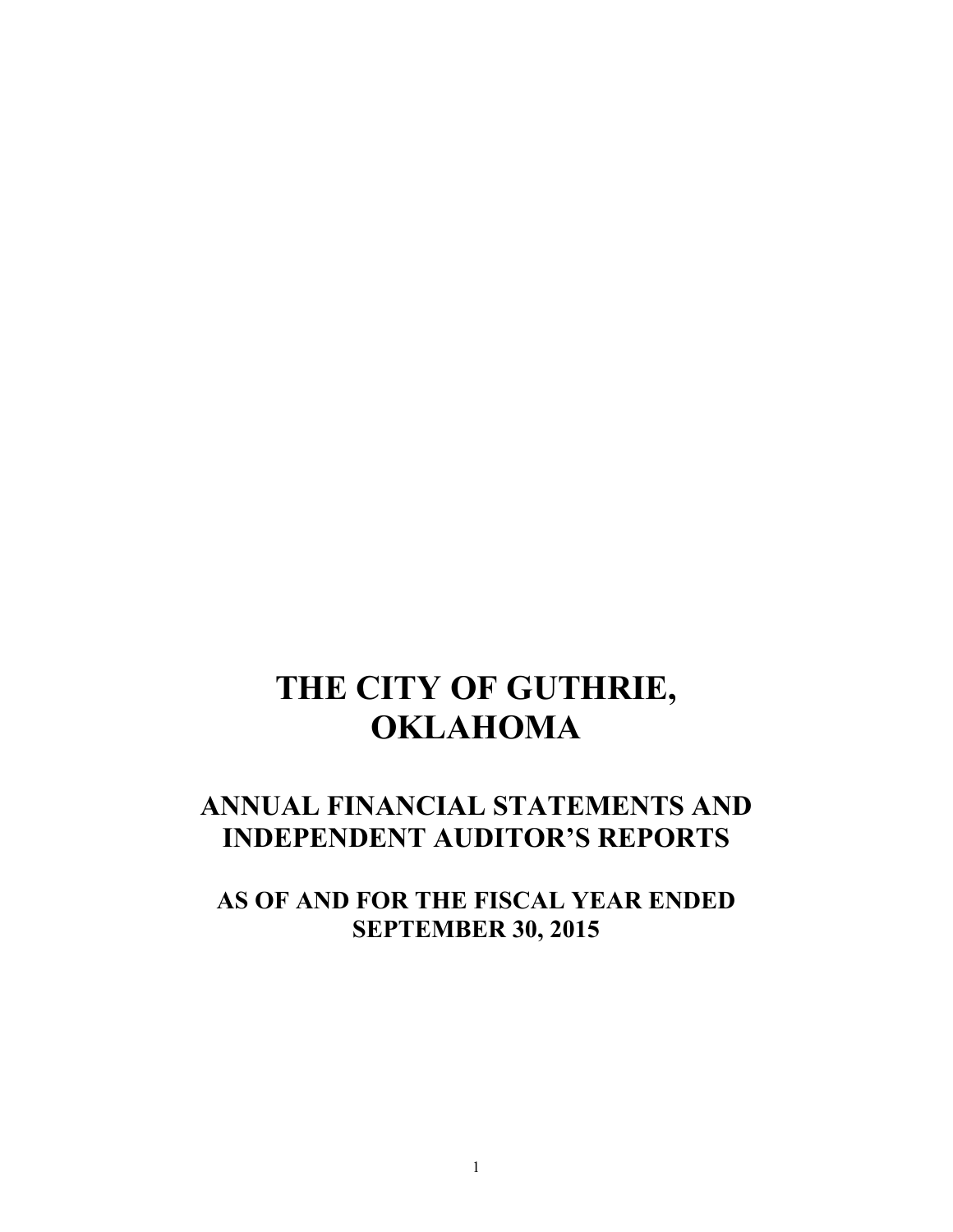## **THIS PAGE INTENTIONALLY LEFT BLANK**

 $\overline{a}$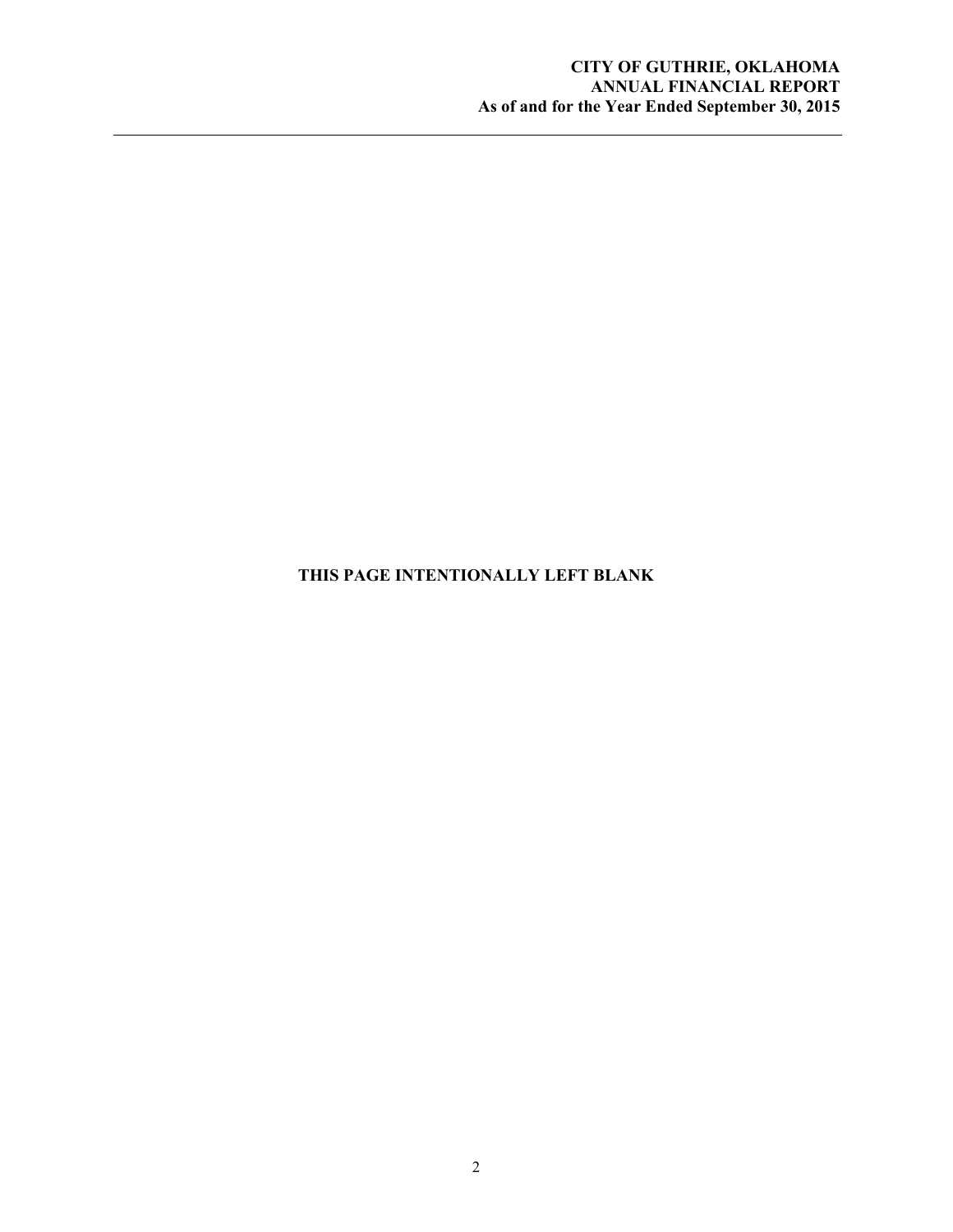## **TABLE OF CONTENTS**

 $\overline{a}$ 

|                                                                                            | Page<br>$5-6$ |
|--------------------------------------------------------------------------------------------|---------------|
| <b>Required Supplementary Information:</b>                                                 | $7 - 16$      |
| <b>The Basic Financial Statements:</b>                                                     |               |
| <b>Government-Wide Financial Statements:</b>                                               |               |
|                                                                                            | 19            |
| <b>Governmental Funds Financial Statements:</b>                                            |               |
|                                                                                            | 21            |
| Statement of Revenues, Expenditures, and Changes in Fund Balances                          | 22            |
| Reconciliation of Governmental Funds and Government-Wide Financial Statements              | $23 - 24$     |
| <b>Proprietary Funds Financial Statements:</b>                                             |               |
|                                                                                            |               |
|                                                                                            |               |
|                                                                                            |               |
|                                                                                            |               |
| <b>Required Supplementary Information:</b>                                                 |               |
| <b>Budgetary Comparison Information (Budgetary Basis):</b>                                 |               |
|                                                                                            |               |
|                                                                                            |               |
| <b>Post-employment Benefit Plan Information</b>                                            |               |
| Schedule of Share of Net Pension Liability – Firefighter's Pension & Retirement System 73  |               |
|                                                                                            |               |
| Schedule of Share of Net Pension Liability (Asset) – Police Pension & Retirement System 75 |               |
| Schedule of City Contributions – Police Pension & Retirement System                        | 76            |
| Schedule of Changes in Net Pension Liability (Asset) and Related Rations - OkMRF           | .77           |
|                                                                                            |               |
|                                                                                            | 79            |
| <b>Other Supplementary Information:</b>                                                    |               |

## **Nonmajor Governmental Fund Combining Statements**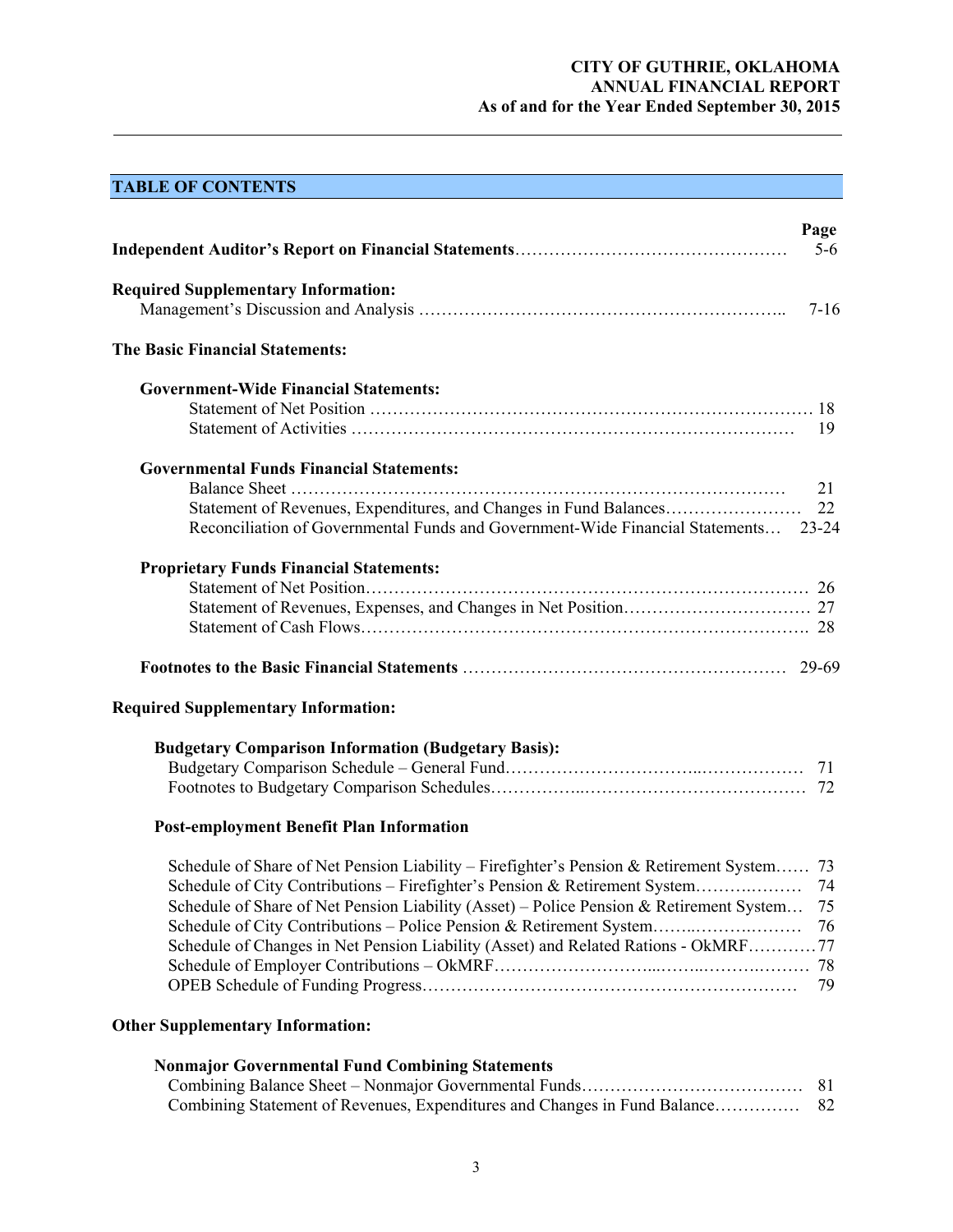## **CITY OF GUTHRIE, OKLAHOMA ANNUAL FINANCIAL REPORT As of and for the Year Ended September 30, 2015**

## **TABLE OF CONTENTS**

 $\overline{a}$ 

| <b>General Fund Accounts Combining Schedules</b>                                        |  |
|-----------------------------------------------------------------------------------------|--|
|                                                                                         |  |
| Combining Schedule of Revenues, Expenditures and Changes in Fund Balance - General Fund |  |
|                                                                                         |  |
| <b>Guthrie Public Works Authority Enterprise Fund Accounts Combining Schedules</b>      |  |
| <b>State Awards Information</b>                                                         |  |
|                                                                                         |  |
|                                                                                         |  |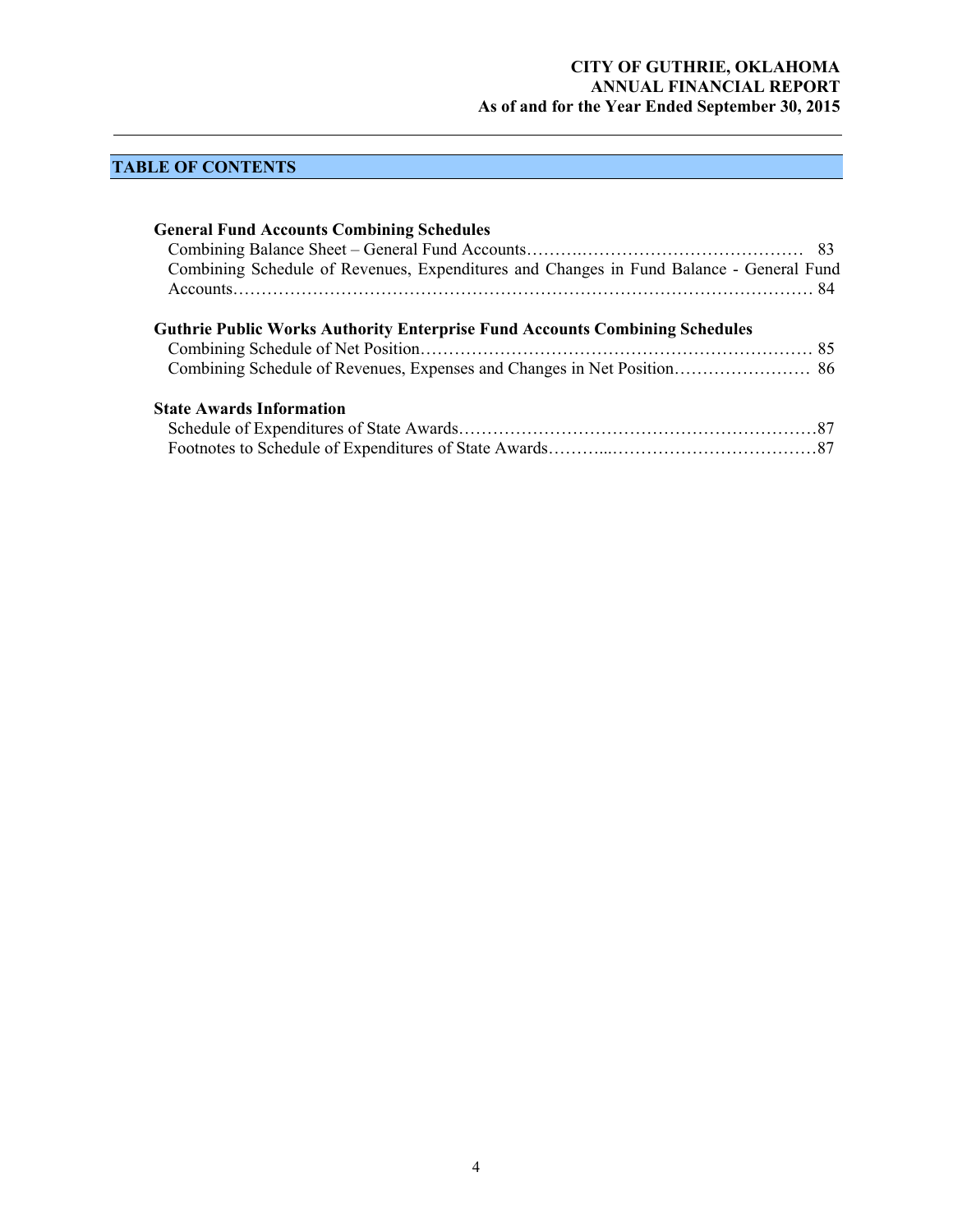

## **INDEPENDENT AUDITOR'S REPORT**

To the Honorable Mayor and Members of the City Council City of Guthrie, Oklahoma

#### **Report on the Financial Statements**

We have audited the accompanying financial statements of City of Guthrie, Oklahoma, as of and for the year ended September 30, 2015, and the related notes to the financial statements, which collectively comprise the City's basic financial statements as listed in the table of contents.

#### **Management's Responsibility for the Financial Statements**

Management is responsible for the preparation and fair presentation of these financial statements in accordance with accounting principles generally accepted in the United States of America; this includes the design, implementation, and maintenance of internal control relevant to the preparation and fair presentation of financial statements that are free from material misstatement, whether due to error or fraud.

#### **Auditor's Responsibility**

Our responsibility is to express an opinion on these financial statements based on our audit. We conducted our audit in accordance with auditing standards generally accepted in the United States of America. Those standards require that we plan and perform the audit to obtain reasonable assurance about whether the financial statements are free from material misstatement.

An audit involves performing procedures to obtain audit evidence about the amounts and disclosures in the financial statements. The procedures selected depend on the auditor's judgment, including the assessment of the risks of material misstatement of the financial statements, whether due to fraud or error. In making those risk assessments, the auditor considers internal control relevant to the entity's preparation and fair presentation of the financial statements in order to design audit procedures that are appropriate in the circumstances, but not for the purpose of expressing an opinion on the effectiveness of the entity's internal control. Accordingly, we express no such opinion. An audit also includes evaluating the appropriateness of accounting policies used and the reasonableness of significant accounting estimates made by management, as well as evaluating the overall presentation of the financial statements.

We believe that the audit evidence we have obtained is sufficient and appropriate to provide a basis for our audit opinion.

#### **Opinions**

In our opinion, the financial statements referred to above present fairly, in all material respects, the respective financial position of the governmental activities, the business-type activities, each major fund, and the aggregate remaining fund information of the City of Guthrie, Oklahoma, as of September 30, 2015, and the respective changes in financial position and, where applicable, cash flows thereof for the year then ended in accordance with accounting principles generally accepted in the United States of America.

#### **Other Matters**

#### *Required Supplementary Information*

Accounting principles generally accepted in the United States of America require that the management's discussion and analysis, the budgetary comparison information and the post-employment benefit plan information, as listed in the table of contents, be presented to supplement the basic financial statements. Such information, although not a part of the basic financial statements, is required by the Governmental Accounting Standards Board, who considers it to be an essential part of financial reporting for placing the basic financial statements in an appropriate operational, economic, or historical context. We have applied certain limited procedures to the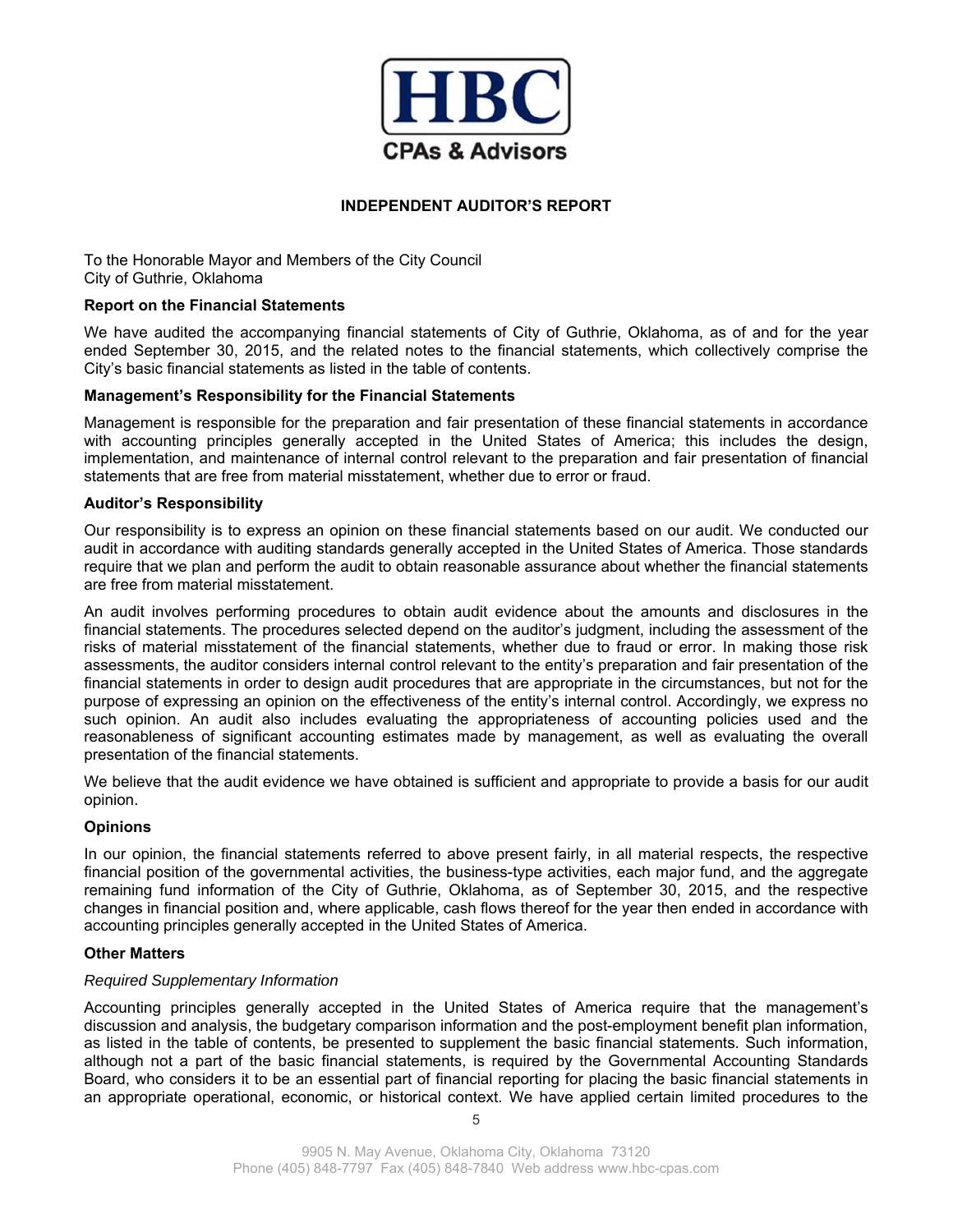required supplementary information in accordance with auditing standards generally accepted in the United States of America, which consisted of inquiries of management about the methods of preparing the information and comparing the information for consistency with management's responses to our inquiries, the basic financial statements, and other knowledge we obtained during our audit of the basic financial statements. We do not express an opinion or provide any assurance on the information because the limited procedures do not provide us with sufficient evidence to express an opinion or provide any assurance.

#### *Other information*

Our audit was conducted for the purpose of forming opinions on the financial statements that collectively comprise the City of Guthrie, Oklahoma's basic financial statements. The other supplementary information, as listed in the accompanying table of contents, is presented for purposes of additional analysis and is not a required part of the basic financial statements. The other supplementary information is the responsibility of management and was derived from and relate directly to the underlying accounting and other records used to prepare the basic financial statements. Such information has been subjected to the auditing procedures applied in the audit of the basic financial statements and certain additional procedures, including comparing and reconciling such information directly to the underlying accounting and other records used to prepare the basic financial statements or to the basic financial statements themselves, and other additional procedures in accordance with auditing standards generally accepted in the United States of America. In our opinion, the other supplementary information is fairly stated, in all material respects, in relation to the basic financial statements as a whole.

## **Other Reporting Required by** *Government Auditing Standards*

In accordance with *Government Auditing Standards*, we have also issued our report dated June 30, 2016, on our consideration of the City of Guthrie, Oklahoma's internal control over financial reporting and on our tests of its compliance with certain provisions of laws, regulations, contracts, and grant agreements and other matters. The purpose of that report is to describe the scope of our testing of internal control over financial reporting and compliance and the results of that testing, and not to provide an opinion on internal control over financial reporting or on compliance. That report is an integral part of an audit performed in accordance with *Government Auditing Standards* in considering City of Guthrie, Oklahoma's internal control over financial reporting and compliance.

C CDAs + Advisor

Oklahoma City, Oklahoma June 30, 2016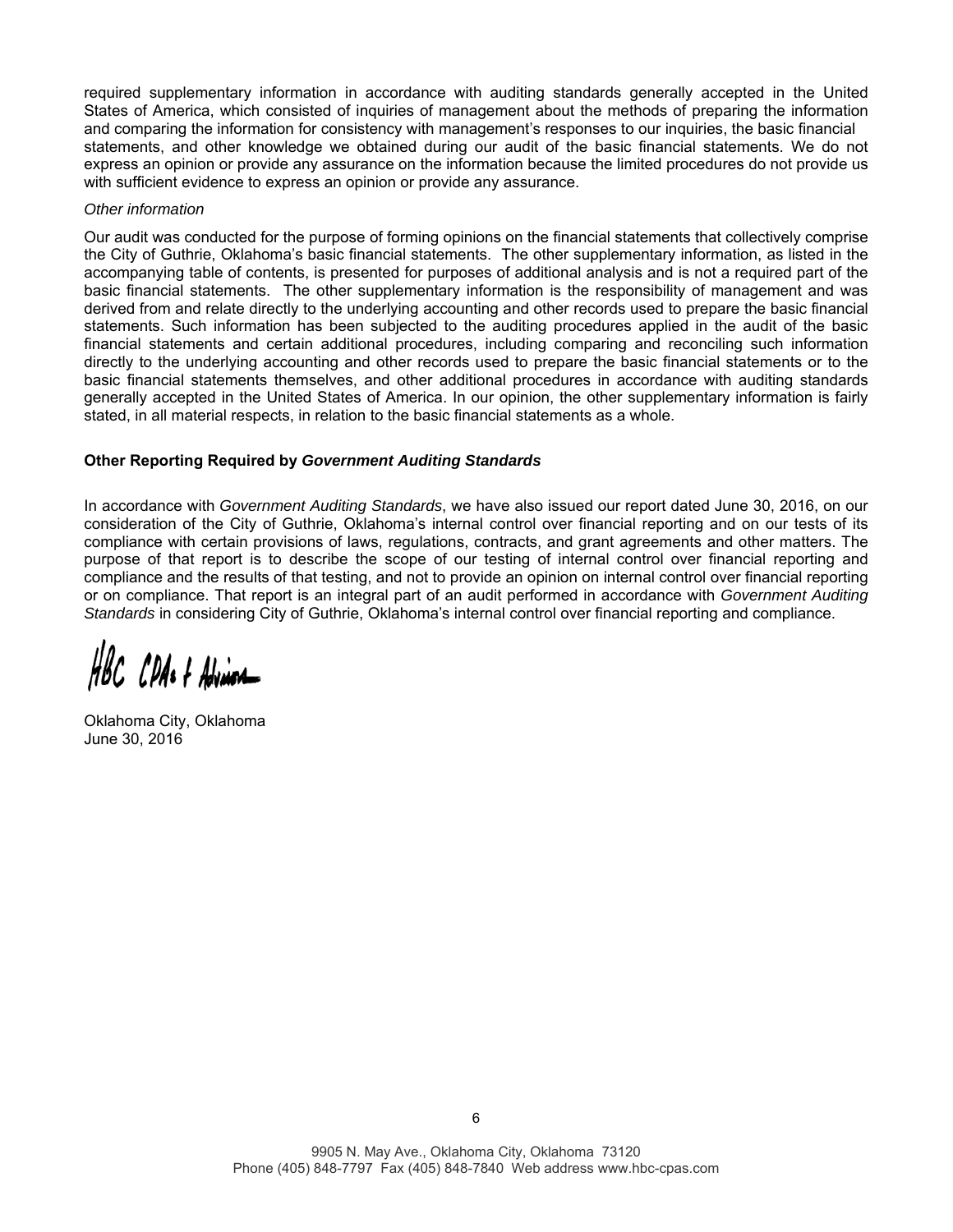**MANAGEMENT DISCUSSION AND ANALYSIS** 

 $\overline{a}$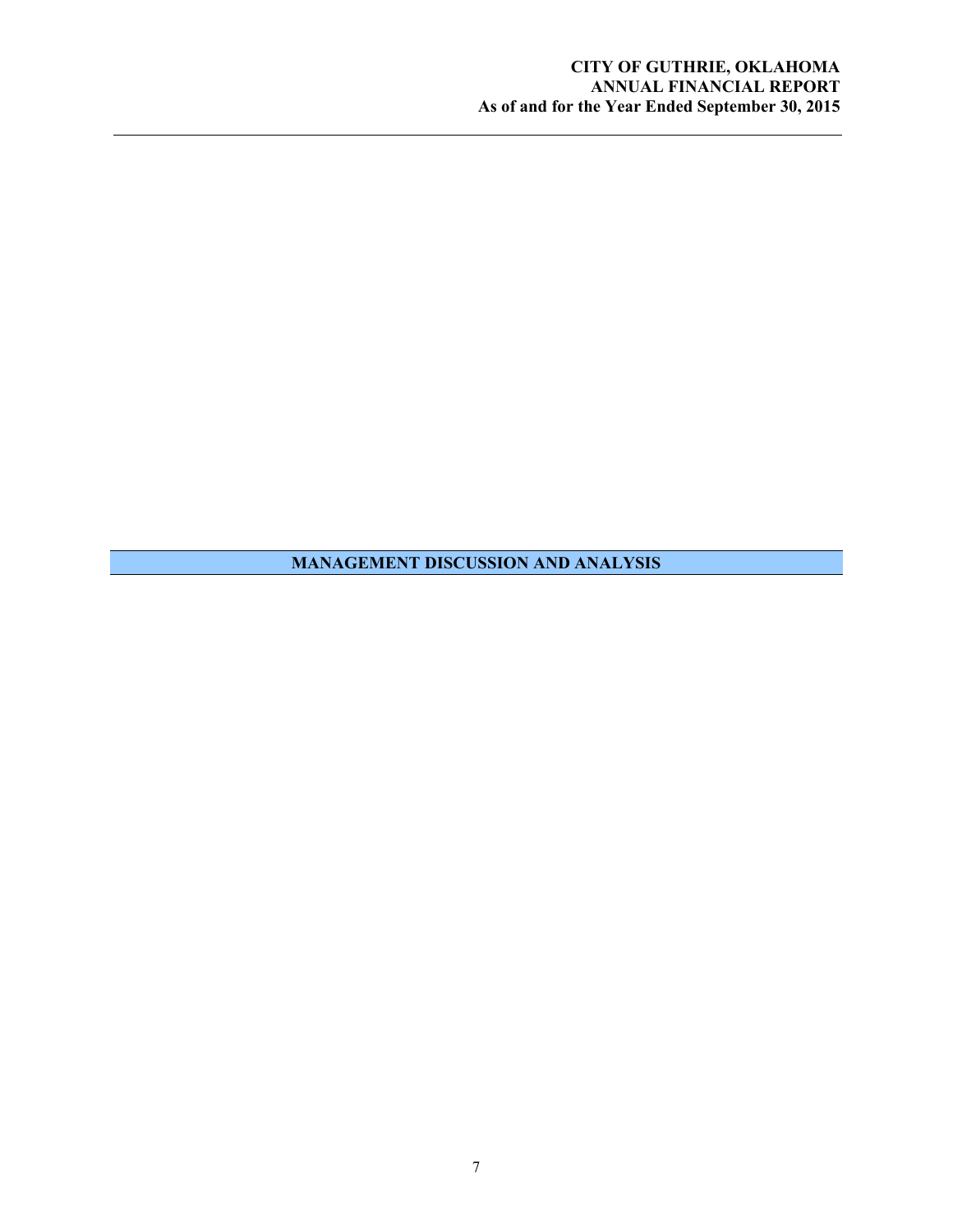Our discussion and analysis of the City of Guthrie's financial performance provides an overview of the City's financial activities for the fiscal year ended September 30, 2015. Please read it in conjunction with the City's financial statements, which follow this section.

## *FINANCIAL HIGHLIGHTS*

 $\overline{a}$ 

- For the fiscal year ended September 30, 2015, the City's total net position increased by \$414,233 from the prior year restated net position.
- During the year, the City's expenses for governmental activities were \$9.3 million and were funded by program revenues of \$3.2 million and further funded with taxes and other general revenues that totaled \$6.4 million.
- In the City's business-type activities, such as utilities, expenses exceed program revenues by \$27,686.
- Sales and use taxes decreased by \$172,973 or 3.4% from the prior fiscal year. Considering the City's sales tax rate of 3.00% in effect for both years, this translates into a decrease in taxable sales of \$5,765,767 million from the prior year.
- At September 30, 2015, the General Fund reported an unassigned fund balance of \$401,795, which is a decrease of 42.8% from the prior year unassigned fund balance due to the increase in committed fund balance for the rainy day fund.
- For budgetary reporting purposes, the General Fund reported revenues over estimates of \$112,992 or 1.7%, while expenditures were under the final appropriations by \$481,740 or 8.5%.

## *OVERVIEW OF THE FINANCIAL STATEMENTS*

The financial statements presented herein include all of the activities of the City of Guthrie (the "City") and its component units using the integrated approach as prescribed by GASB Statements No. 14, 34, 39 and 61. Included in this report are government-wide statements for each of two categories of activities – governmental and business-type. The government-wide financial statements present the complete financial picture of the City from the economic resources measurement focus using the accrual basis of accounting. They present governmental activities and business type activities separately and combined. These statements include all assets of the City (including infrastructure capital assets), and deferred outflows as well as all liabilities (including all long-term debt), and deferred inflows.

## **About the City**

The City of Guthrie is an incorporated municipality with a population of approximately 10,191 located in central Oklahoma. The City is a home rule charter form of government and operates under a charter that provides for three branches of government:

- Legislative the City Council is a seven-member governing body elected by the citizens
- Executive the City Manager is the Chief Executive Officer and is appointed by the City Council
- Judicial the Municipal Judge is a practicing attorney appointed by the City Council

The City provides typical municipal services such as public safety, health and welfare, street and alley maintenance, parks and recreation, and certain utility services including water, wastewater, and sanitation.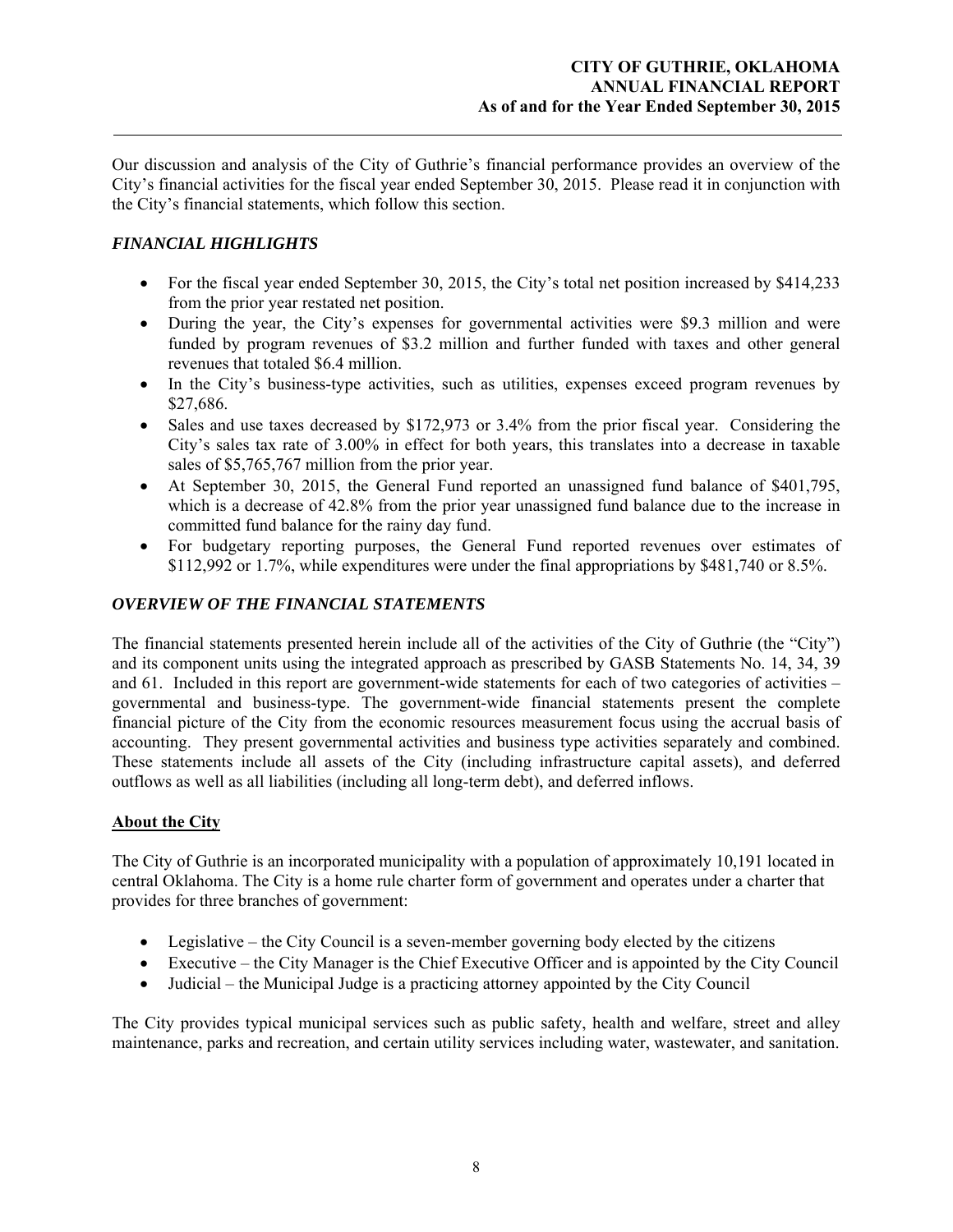## *The City's Financial Reporting Entity*

 $\overline{a}$ 

This annual report includes all activities for which the City of Guthrie City Council is fiscally responsible. These activities, defined as the City's financial reporting entity, are operated within separate legal entities that make up the primary government.

The City's financial reporting entity includes the primary government (City of Guthrie) and the component units as follows:

- The City of Guthrie that operates the public safety, health and welfare, streets and highways, parks and recreation, and administrative activities
- **The City of Guthrie Public Works Authority** (blended) that operates the water, sewer, and sanitation services of the City
- The Guthrie Industrial Development Authority (blended) that operates to finance, develop and promote industrial development activities.
- The Guthrie Public Transportation Authority (currently inactive) that, when active, operates to finance, acquire, construct, operate and provide improvements, services or facilities of the City.
- The Guthrie Transportation Authority that operates to furnish and supply facilities, property and equipment for transportation needs regarding tourism.

## **Using This Annual Report**

This annual report is presented in a format that substantially meets the presentation requirements of the Governmental Accounting Standards Board (GASB) in accordance with generally accepted accounting principles. The presentation includes financial statements that communicate the City's financial condition and changes therein at two distinct levels:

- The City as a Whole (a government-wide presentation)
- **The City's Funds** (a presentation of the City's major and aggregate non-major funds)

The City's various government-wide and fund financial statements are presented throughout this annual report and are accompanied by:

- **Management's Discussion and Analysis** that provides useful analysis that facilitates a better understanding of the City's financial condition and changes therein.
- **Footnotes** that elaborate on the City's accounting principles used in the preparation of the financial statements and further explain financial statement elements
- **Supplemental Information** that provide additional information about specified elements of the financial statements, such as budgetary comparison information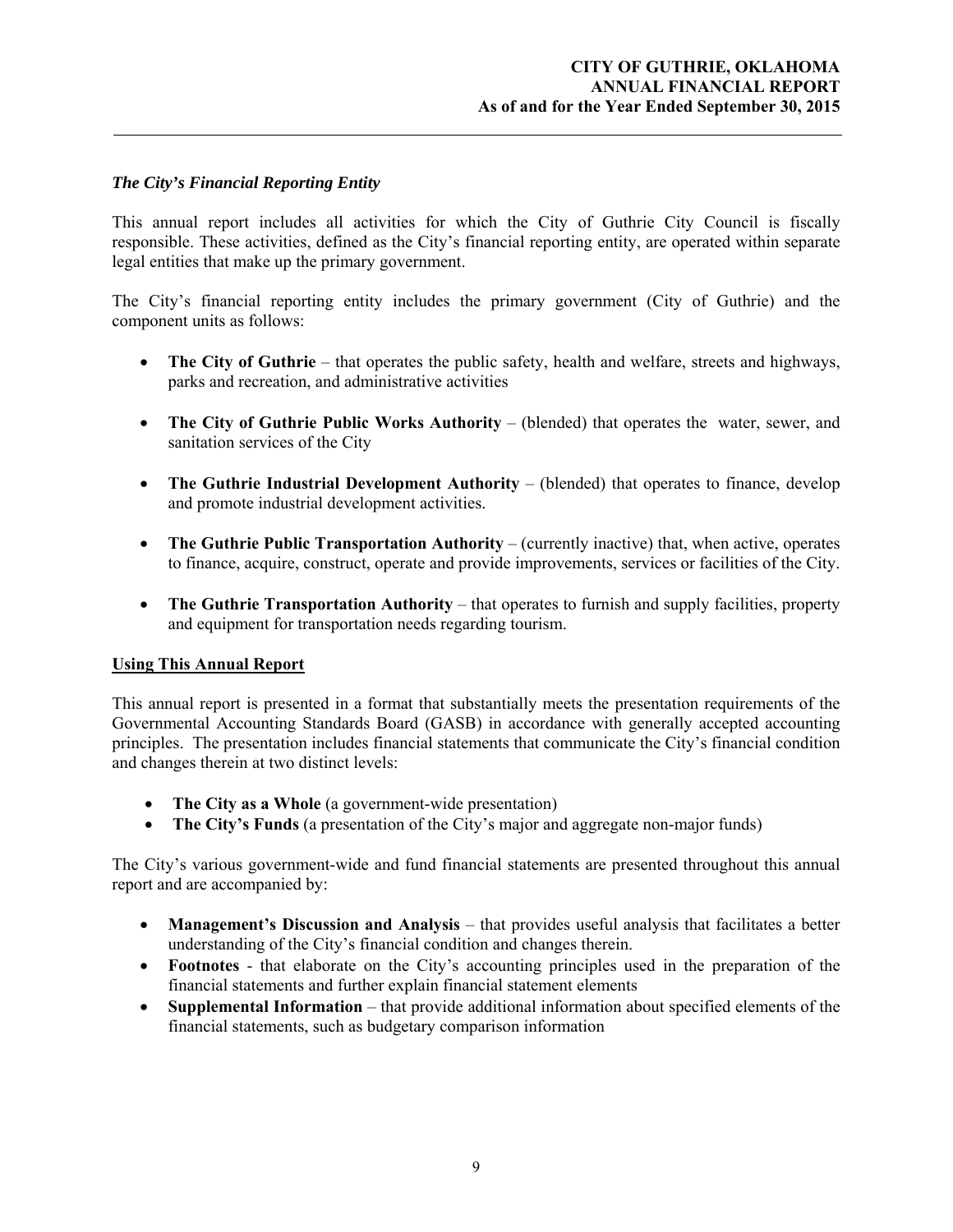#### **Reporting the City as a Whole**

 $\overline{a}$ 

#### **The Statement of Net Position and the Statement of Activities**

One of the most frequently asked questions about the City's finances is, "Has the City's overall financial condition improved, declined or remained steady over the past year?" The Statement of Net Position and the Statement of Activities report information about the City as a whole and about its activities in a way that helps answer this question. These statements include all assets, deferred outflows, liabilities and deferred inflows using the accrual basis of accounting. All of the current year's revenues and expenses are taken into account regardless of when cash is received or paid.

These two government-wide statements report the City's net position and changes in them from the prior year. You can think of the City's net position – the difference between assets and deferred outflows and liabilities and deferred inflows – as one way to measure the City's financial condition, or position. Over time, increases or decreases in the City's net position is one indicator of whether its financial health is improving, deteriorating, or remaining steady. However, you must consider other nonfinancial factors, such as changes in the City's tax base, the condition of the City's roads, and the quality of services to assess the overall health and performance of the City.

As mentioned above, in the Statement of Net Position and the Statement of Activities, we divide the City into two kinds of activities:

- Governmental activities -- Most of the City's basic services are reported here, including the police, fire, general administration, streets, and parks. Sales taxes, franchise fees, fines, and state and federal grants finance most of these activities.
- Business-type activities -- The City charges a fee to customers to help cover all or most of the cost of certain services it provides. The City's water, wastewater, and sanitation activities are reported here.

## **Reporting the City's Most Significant Funds**

#### **Fund Financial Statements**

The fund financial statements provide detailed information about the most significant funds – not the City as a whole. Some funds are required to be established by State law and by bond covenants. However, management establishes many other funds to help it control and manage money for particular purposes or to show that it is meeting legal responsibilities for using certain taxes, grants and other money.

*Governmental funds* -- Most of the City's basic services are reported in governmental funds, which focus on how money flows into and out of those funds and the balances left at year-end that are available for spending. These funds are reported using an accounting method called modified accrual accounting, which measures cash and all other financial assets that can readily be converted to cash. The governmental fund statements provide a detailed short-term view of the City's general government operations and the basic service it provides. Governmental fund information helps determine whether there are more or fewer financial resources that can be spent in the near future to finance the City's programs. The differences of results in the Governmental Fund financial statements to those in the Government-Wide financial statements are explained in a reconciliation following each Governmental Fund financial statement.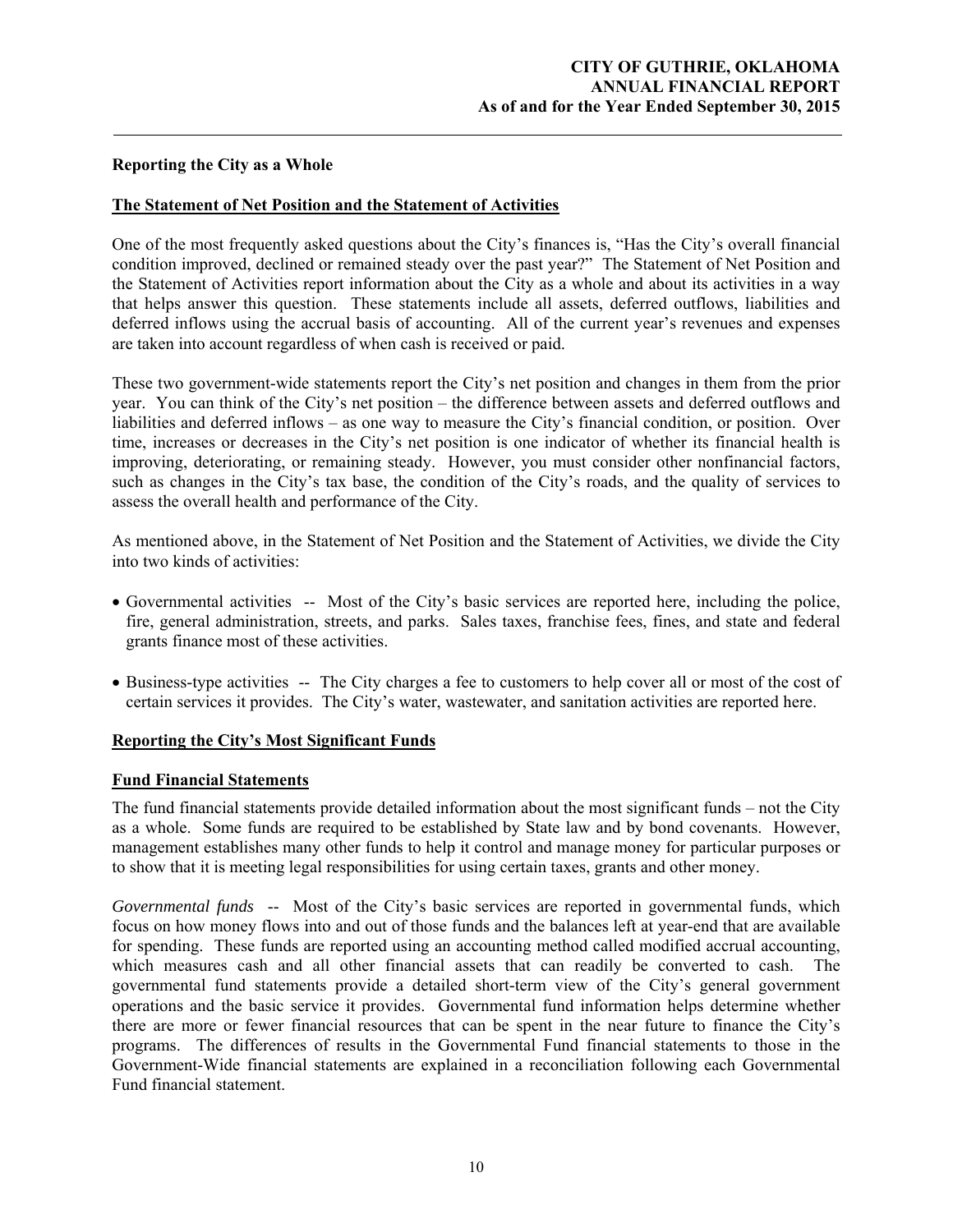*Proprietary funds* - When the City charges customers for the services it provides – whether to outside customers or to other units of the City – these services are generally reported in proprietary funds. Proprietary funds are reported in the same way that all activities are reported in the Statement of Net Position, the Statement of Revenues, Expenses and Changes in Fund Net Position and Statement of Cash Flows. In fact, the City's enterprise funds are essentially the same as the business-type activities we report in the government-wide statements but provide more detail and additional information, such as cash flows.

## **A FINANCIAL ANALYSIS OF THE CITY AS A WHOLE**

#### **Net Position**

 $\overline{a}$ 

Net position may serve over time as a useful indicator of a government's financial position. The City's combined net position increased from \$31.9 million to \$27.3 million between fiscal years 2014 and 2015, due to the impact of the inclusion of non-current liabilities related to unfunded pension activity and related deferred inflows and deferred outflows, caused by the implementation of new GASB pension statements 68 and 71.

#### **TABLE 1 NET POSITION (In Thousands)**

|                                  | Governmental<br><b>Activities</b> |          | $%$ Inc.<br>(Dec.) |          | <b>Business-Type</b><br><b>Activities</b> | $%$ Inc.<br>(Dec.) | <b>Total</b> | $%$ Inc.<br>(Dec.) |         |
|----------------------------------|-----------------------------------|----------|--------------------|----------|-------------------------------------------|--------------------|--------------|--------------------|---------|
|                                  |                                   | $\ast$   |                    |          | $\ast$                                    |                    |              | $\ast$             |         |
|                                  | 2015                              | 2014     |                    | 2015     | 2014                                      |                    | 2015         | 2014               |         |
| Current assets                   | \$5,691                           | \$5,457  | 4%                 | \$2,884  | \$<br>2,934                               | $-2\%$             | \$<br>8,575  | \$8,391            | 2%      |
| Capital assets, net              | 15,886                            | 16,328   | $-3%$              | 29,200   | 29,661                                    | $-2\%$             | 45,086       | 45,989             | $-2\%$  |
| Other non-current assets         |                                   |          | $0\%$              | 134      | 148                                       | $-9%$              | 134          | 148                | $-9%$   |
| <b>Total assets</b>              | 21,577                            | 21,785   | $-1\%$             | 32,218   | 32,743                                    | $-2\%$             | 53,795       | 54,528             | $-1\%$  |
| Deferred out flows of resources  | 1,218                             | ٠        | 100%               | 96       | $\sim$                                    | 100%               | 1,314        |                    | 100%    |
| Current liabilities              | 675                               | 722      | $-7%$              | 1,514    | 1,567                                     | $-3%$              | 2,189        | 2,289              | $-4%$   |
| Non-current liabilities          | 6,175                             | 1,220    | 406%               | 18,206   | 19,154                                    | $-5%$              | 24,381       | 20,374             | 20%     |
| <b>Total liabilities</b>         | 6,850                             | 1,942    | 253%               | 19,720   | 20,721                                    | $-5%$              | 26,570       | 22,663             | 17%     |
| Deferred inflows of resources    | 1,117                             |          | 100%               | 135      |                                           | 100%               | 1,252        |                    | 100%    |
| Net position                     |                                   |          |                    |          |                                           |                    |              |                    |         |
| Net investment in capital assets | 15,567                            | 15,567   | $0\%$              | 10,096   | 9,577                                     | 5%                 | 25,663       | 25,144             | 2%      |
| Restricted                       | 2,244                             | 2,488    | $-10%$             | 146      | 120                                       | 22%                | 2,390        | 2,608              | -8%     |
| Unrestricted                     | (2,984)                           | 1,788    | $-267%$            | 2,217    | 2,324                                     | $-5%$              | (767)        | 4,112              | $-119%$ |
| <b>Total net position</b>        | \$14,827                          | \$19,843 | $-25%$             | \$12,459 | \$12,021                                  | 4%                 | \$27,286     | \$31,864           | $-14%$  |

\* prior year not restated for MD&A purposes

The largest portion of the City's net position reflects its investment in capital assets (e.g., land, buildings, machinery, and equipment); less any related debt used to acquire those assets that is still outstanding. For 2015, this net investment in capital assets amounted to \$25.7 million. The City uses these capital assets to provide services to citizens; consequently, these assets are not available for future spending. Although the City's investment in its capital assets is reported net of related debt, it should be noted that the resources needed to repay this debt must be provided from other sources, since the capital assets themselves cannot be used to liquidate these liabilities.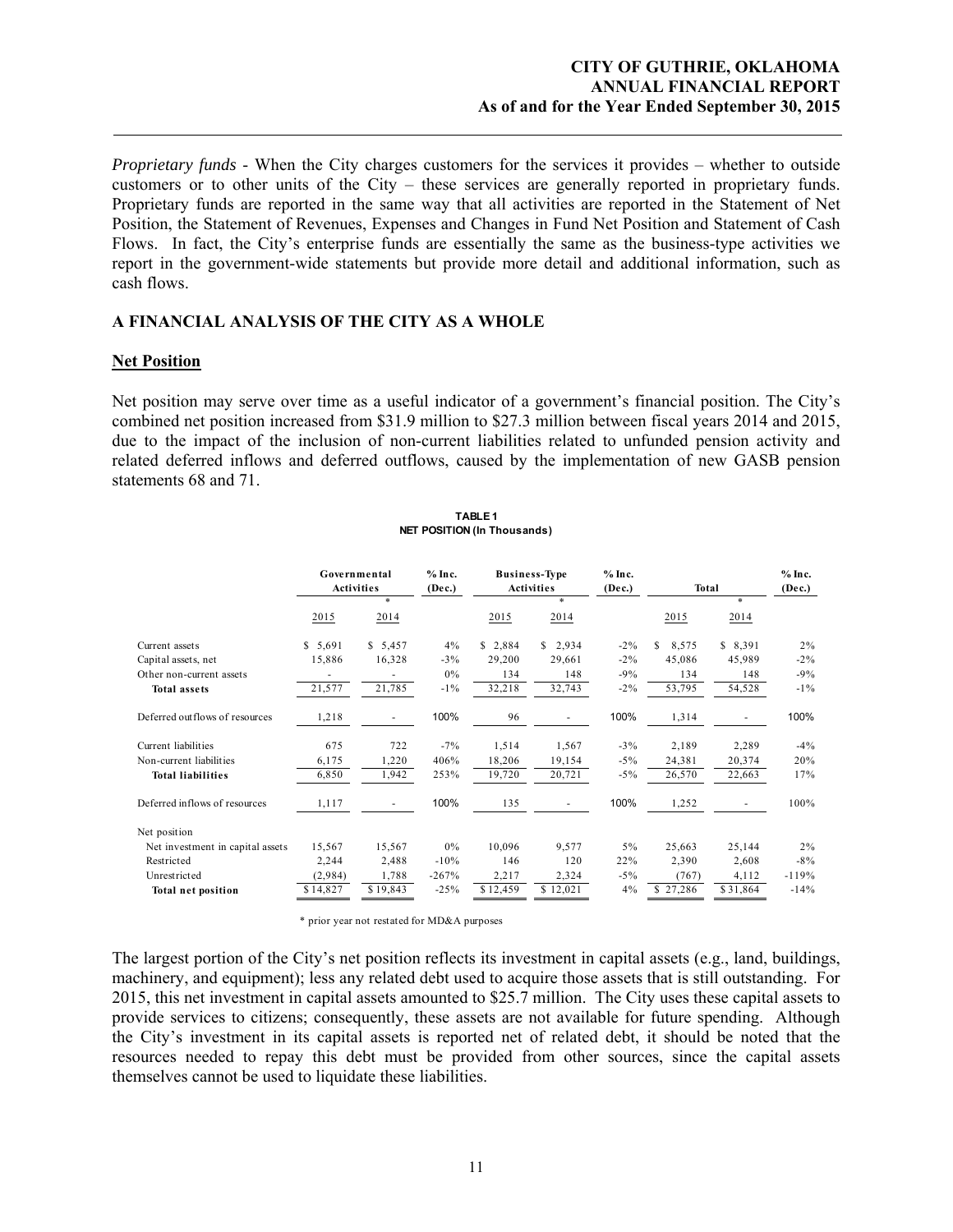A major portion of the City's net position, \$2.4 million, also represents resources that are subject to external restrictions on how they may be used. The remaining balance of unrestricted net position is available to meet the government's ongoing obligations to citizens and creditors.

At the end of the current fiscal year, the City is able to report positive balances in all three categories of net position for both the governmental and business-type activities.

The 267% decrease in governmental unrestricted net position is due to the implementation of GASB Pension Statements 68 and 71 in the current year.

#### **Changes in Net Position**

 $\overline{a}$ 

For the year ended September 30, 2015, net position of the primary government changed as follows:

|                                            | Governmental<br><b>Activities</b> |        | $%$ Inc.<br><b>Business-Type</b><br>(Dec.)<br>$\ast$ |        |                                            | <b>Activities</b> | $\ast$      | $%$ Inc.<br>(Dec.) | <b>Total</b> | $%$ Inc.<br>(Dec.) |          |                |        |  |
|--------------------------------------------|-----------------------------------|--------|------------------------------------------------------|--------|--------------------------------------------|-------------------|-------------|--------------------|--------------|--------------------|----------|----------------|--------|--|
|                                            |                                   | 2015   |                                                      | 2014   |                                            |                   | 2015        |                    | 2014         |                    | 2015     | $\ast$<br>2014 |        |  |
| <b>Revenues</b>                            |                                   |        |                                                      |        |                                            |                   |             |                    |              |                    |          |                |        |  |
| Charges for service                        | \$                                | 2,231  | \$                                                   | 1,753  | 27%                                        | \$                | 5,540       | \$                 | 5,257        | 5%                 | \$7,771  | \$ 7,010       | 11%    |  |
| Operating grants and contributions         |                                   | 677    |                                                      | 599    | 13%                                        |                   | 11          |                    |              | 100%               | 688      | 599            | 15%    |  |
| Capital grants and contributions           |                                   | 271    |                                                      | 658    | $-59%$                                     |                   |             |                    |              |                    | 271      | 658            | $-59%$ |  |
| Taxes                                      |                                   | 5,592  |                                                      | 5,799  | $-4%$                                      |                   |             |                    |              |                    | 5,592    | 5,799          | $-4%$  |  |
| Intergovernmental revenue                  |                                   | 152    |                                                      | 148    | 3%                                         |                   |             |                    |              |                    | 152      | 148            | 3%     |  |
| Investment income                          |                                   | 10     |                                                      | 8      | 25%                                        |                   | 12          |                    | 16           | $-25%$             | 22       | 24             | $-8%$  |  |
| M iscellaneous                             |                                   | 786    |                                                      | 304    | 159%                                       |                   | 23          |                    | 185          | $-88%$             | 809      | 489            | 65%    |  |
| <b>Total revenues</b>                      |                                   | 9,719  |                                                      | 9,269  | 5%                                         |                   | 5,586       |                    | 5,458        | 2%                 | 15,305   | 14,727         | 4%     |  |
| <b>Expenses</b>                            |                                   |        |                                                      |        |                                            |                   |             |                    |              |                    |          |                |        |  |
| General government                         |                                   | 1,873  |                                                      | 1,963  | $-5%$                                      |                   |             |                    |              |                    | 1,873    | 1,963          | $-5%$  |  |
| Public safety                              |                                   | 4,813  |                                                      | 4,649  | 4%                                         |                   |             |                    |              |                    | 4,813    | 4,649          | 4%     |  |
| <b>Streets</b>                             |                                   | 829    |                                                      | 838    | $-1\%$                                     |                   |             |                    |              |                    | 829      | 838            | $-1\%$ |  |
| Culture, parks and recreation              |                                   | 901    |                                                      | 873    | 3%                                         |                   |             |                    |              |                    | 901      | 873            | 3%     |  |
| Airport                                    |                                   | 771    |                                                      | 717    | $8\%$                                      |                   |             |                    |              |                    | 771      | 717            | 8%     |  |
| Economic development                       |                                   | 85     |                                                      | 68     | 25%                                        |                   |             |                    |              |                    | 85       | 68             | 25%    |  |
| Interest on long-term debt                 |                                   | 40     |                                                      | 36     | 11%                                        |                   |             |                    |              |                    | 40       | 36             | 11%    |  |
| Water                                      |                                   |        |                                                      |        |                                            |                   | 3,080       |                    | 2,874        | 7%                 | 3,080    | 2,874          | 7%     |  |
| Wastewater                                 |                                   |        |                                                      |        |                                            |                   | 1,336       |                    | 1,390        | $-4%$              | 1,336    | 1,390          | $-4%$  |  |
| Sanitation                                 |                                   |        |                                                      |        |                                            |                   | 1,162       |                    | 1,270        | $-9%$              | 1,162    | 1,270          | $-9%$  |  |
| <b>Total expenses</b>                      |                                   | 9,312  |                                                      | 9.144  | 2%                                         |                   | 5,578       |                    | 5,534        | 1%                 | 14,890   | 14,678         | 1%     |  |
| Excess (deficiency) before                 |                                   |        |                                                      |        |                                            |                   |             |                    |              |                    |          |                |        |  |
| transfers                                  |                                   | 407    |                                                      | 125    | 226%                                       |                   | $\,$ 8 $\,$ |                    | (76)         | $-111%$            | 415      | 49             | 747%   |  |
| Transfers                                  |                                   | (451)  |                                                      | 152    | $-397%$                                    |                   | 451         |                    | (152)        | $-397%$            |          |                | 0%     |  |
| Change in net position                     |                                   | (44)   |                                                      | 277    | $-116%$                                    |                   | 459         |                    | (228)        | $-301%$            | 415      | 49             | 747%   |  |
| Beginning net position (restated for 2015) |                                   | 14,870 |                                                      | 19,566 | $-24%$                                     |                   | 12,001      |                    | 12,249       | $-2%$              | 26,871   | 31,815         | $-16%$ |  |
| <b>Ending net position</b>                 | \$                                | 14,826 | \$                                                   | 19,843 | $-25%$                                     |                   | \$12,460    |                    | \$12,021     | 4%                 | \$27,286 | \$31,864       | $-14%$ |  |
|                                            |                                   |        |                                                      |        | *prior year not restated for MD&A purposes |                   |             |                    |              |                    |          |                |        |  |

#### **TABLE 2 CHANGES IN NET POSITION (In Thousands)**

Explanations for changes in excess of 20% and \$100,000 are as follows:

#### *Governmental Activities:*

Charges for services increased by 27% due mostly to ambulance fee revenue.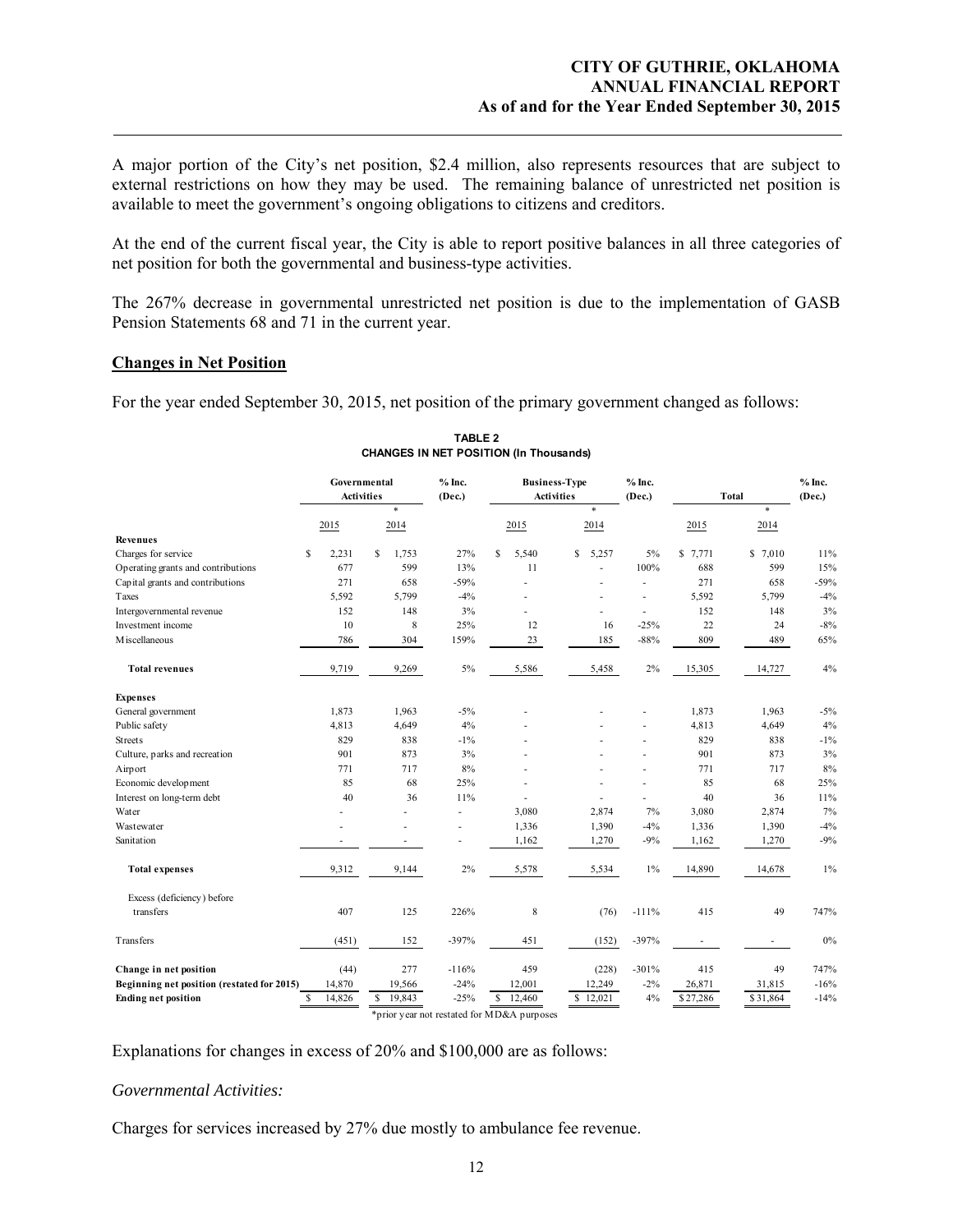Capital grants and contributions revenue decreased 59% due to a large airport grant in prior year.

Miscellaneous revenue increased 159% due to a forgiveness of an OWRB loan in the current year.

Transfers decreased 116% due to an operating transfer from Business-type to Governmental activities in prior year.

## *Business-Type Activities:*

 $\overline{a}$ 

Miscellaneous Revenue decreased 88% due to insurance proceeds in prior year.

Transfers decreased 116% due to an operating transfer from Business-type to Governmental activities in prior year.

## **Governmental Activities**

To aid in the understanding of the Statement of Activities some additional explanation is given. Of particular interest is the format that is significantly different than a typical Statement of Revenues, Expenses, and Changes in Fund Balance. You will notice that expenses are listed in the first column with revenues from that particular program reported to the right. The result is a Net (Expense)/Revenue. The reason for this kind of format is to highlight the relative financial burden of each of the functions on the City's taxpayers. It also identifies how much each function draws from the general revenues or if it is self-financing through fees and grants or contributions. All other governmental revenues are reported as general. It is important to note all taxes are classified as general revenue even if restricted for a specific purpose.

| TABLE 3                                                 |  |  |  |  |  |  |  |
|---------------------------------------------------------|--|--|--|--|--|--|--|
| <b>Net Revenue (Expense) of Governmental Activities</b> |  |  |  |  |  |  |  |
| (In Thousands)                                          |  |  |  |  |  |  |  |

|                               | <b>Total Expense</b><br>of Services | $\ast$ |       | $%$ Inc.<br>(Dec.) | <b>Net Revenue</b><br>(Expense)<br>of Services | $%$ Inc.<br>(Dec.) |          |
|-------------------------------|-------------------------------------|--------|-------|--------------------|------------------------------------------------|--------------------|----------|
|                               | 2015                                | 2014   |       |                    | 2015                                           |                    |          |
| General government            | \$<br>1.874                         | S.     | 1,963 | $-5\%$             | (S1,611)                                       | (\$1,820)          | 11%      |
| Public safety                 | 4.813                               |        | 4,649 | $4\%$              | (2,675)                                        | (3,019)            | 11%      |
| <b>Streets</b>                | 829                                 |        | 838   | $-1\%$             | (487)                                          | (508)              | $4\%$    |
| Culture, parks and recreation | 901                                 |        | 873   | 3%                 | (710)                                          | (728)              | $2\%$    |
| Airport                       | 770                                 |        | 717   | $7\%$              | (523)                                          | 45                 | $-1262%$ |
| Economic development          | 85                                  |        | 68    | 25%                | (85)                                           | (68)               | $-25%$   |
| Interest on long-term debt    | 40                                  |        | 36    | 11%                | (40)                                           | (36)               | $-11\%$  |
| <b>Total</b>                  | 9.312                               |        | 9.144 | $2\%$              | (S6.131)                                       | (S6.134)           | $0\%$    |

\* prior year not restated for MD&A purposes

Explanations for significant changes are listed above under Table 2.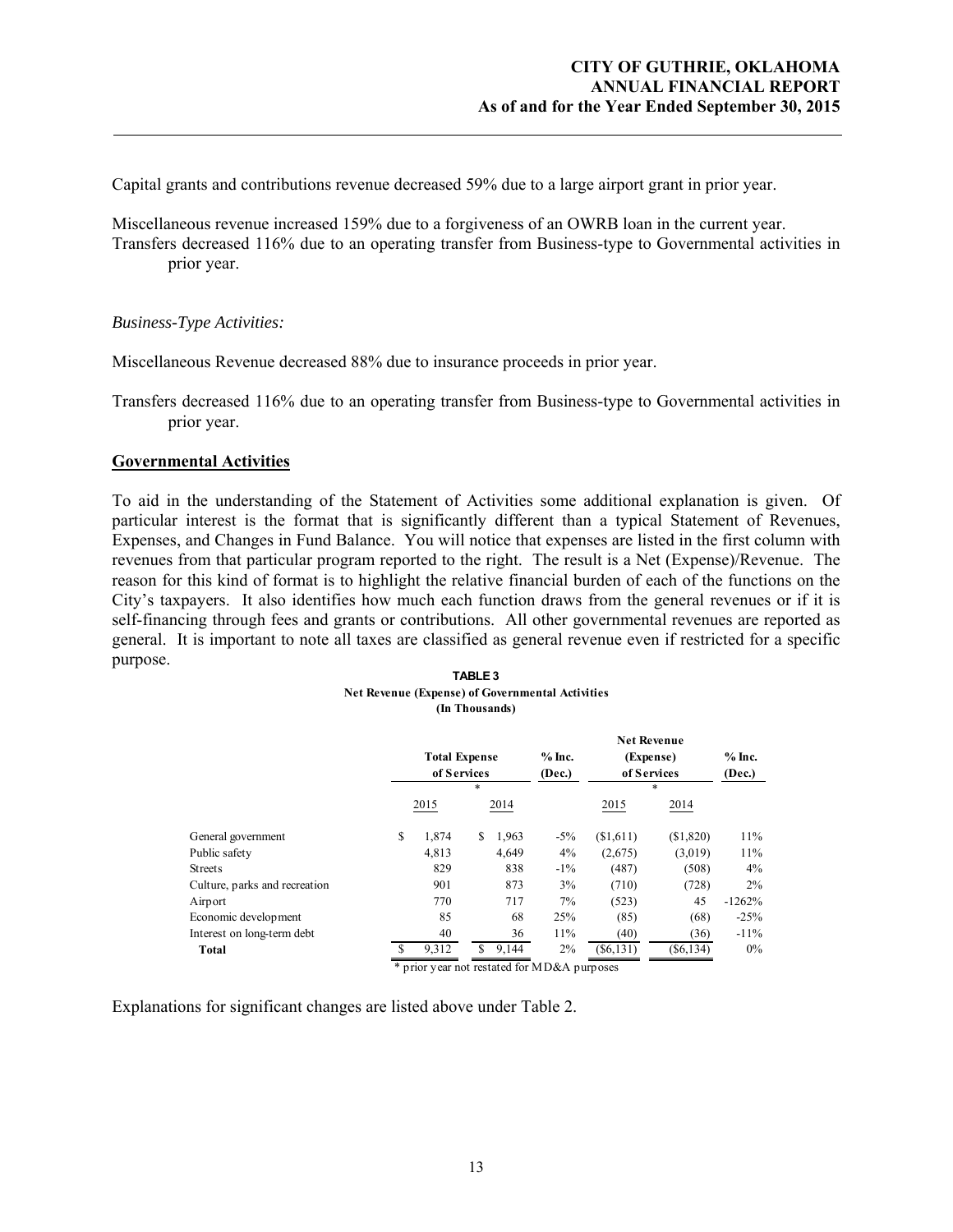|              |         | <b>Total Expense</b><br>of Services                                    | $%$ Inc.<br>Dec. | <b>Net Revenue</b><br>(Expense)<br>of Services |                | $%$ Inc.<br>Dec. |
|--------------|---------|------------------------------------------------------------------------|------------------|------------------------------------------------|----------------|------------------|
|              | 2015    | $\ast$<br>2014                                                         |                  | 2015                                           | $\ast$<br>2014 |                  |
| Water        | \$3,080 | \$2,874                                                                | 7%               | S<br>(78)                                      | (39)<br>\$     | $-100\%$         |
| Wastewater   | 1,336   | 1,390                                                                  | $-4\%$           | (127)                                          | (256)          | 50%              |
| Sanitation   | 1,162   | 1,270                                                                  | $-9%$            | 177                                            | 19             | 832%             |
| <b>Total</b> | \$5,578 | \$5,534<br>$*$ <i>number 3200 most montated fou MD 8-A maxime gage</i> | $1\%$            | (28)<br>S                                      | S<br>(276)     | 90%              |

#### **TABLE 4 Net Revenue (Expense) of Business-Type Activities (In Thousands)**

prior year not restated for MD&A purposes

The City's business-type activities include utility services for water, wastewater, and sanitation.

## **A FINANCIAL ANALYSIS OF THE CITY'S FUNDS**

As the City completed its 2015 fiscal year, the governmental funds reported a combined fund balance of \$5.1 million or a 3.2% increase due to a transfer from enterprise funds. The enterprise funds reported combined net position of \$12.5 million or a 3.8% increase from 2014 due to capital contributions.

Other fund highlights include:

 $\overline{a}$ 

- For the year ended September 30, 2015, the General Fund's total fund balance increased by \$401,722 or 15.1%.
- \$449,814 of fund balance in the General Fund is restricted for specific purposes while an additional \$1.7 million is committed for stabilization, and \$0.5 million is currently assigned for various purposes.

#### **General Fund Budgetary Highlights**

Over the course of the year, the City Council revised the General Fund budget various times. The revised budget included an increase in overall revenue projections (including transfers in) of 0.08% or \$7,001 and an increase in appropriations (including transfers out) of 0.1% or \$473,761. Actual revenues and transfers were over estimates by \$89,201 or 1.1%, while expenditures and transfers were under final appropriations by \$206,248 or 2.5%.

## **CAPITAL ASSET AND DEBT ADMINISTRATION**

#### **Capital Assets**

At the end of September 30, 2015, the City had \$45 million invested in capital assets, net of depreciation, including police and fire equipment, buildings, park facilities, streets, and water lines and sewer lines. (See Table 5). This represents a net decrease of approximately \$0.9 million over last year.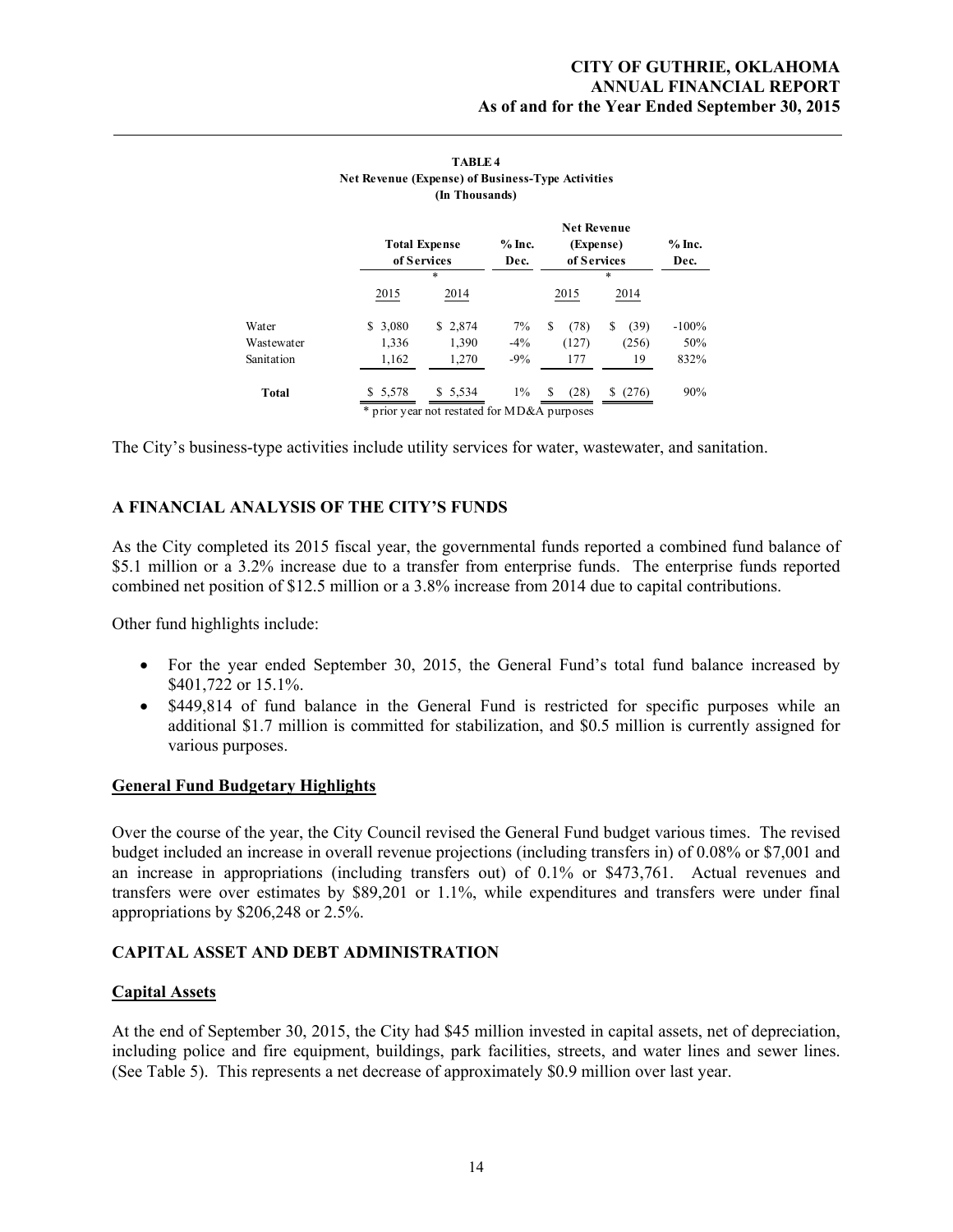#### **Capital Assets (In Thousands) (Net of accumulated depreciation) TABLE 5**

|                                    | Governmental |            |      |        | <b>Business-Type</b> |                   |      |                          |      |        |    |        |  |
|------------------------------------|--------------|------------|------|--------|----------------------|-------------------|------|--------------------------|------|--------|----|--------|--|
|                                    |              | Activities |      |        |                      | <b>Activities</b> |      |                          |      | Total  |    |        |  |
|                                    | 2015         |            | 2014 |        | 2015                 |                   | 2014 |                          | 2015 |        |    | 2014   |  |
| Land                               | \$           | 1,642      | \$   | 1,642  | \$.                  | 715               | S    | 715                      | S    | 2,357  | \$ | 2,357  |  |
| <b>Buildings</b>                   |              | 1,814      |      | 1,893  |                      | 15.451            |      | 15,911                   |      | 17,265 |    | 17,804 |  |
| Imp. other than buildings          |              | 3,361      |      | 3,633  |                      | 70                |      | 79                       |      | 3,431  |    | 3,712  |  |
| Machinery, furniture and equipment |              | 1,098      |      | 1.216  |                      | 2.418             |      | 1.079                    |      | 3,516  |    | 2,295  |  |
| Infrastructure                     |              | 7,671      |      | 7.808  |                      |                   |      | $\overline{\phantom{0}}$ |      | 7,671  |    | 7,808  |  |
| Utility property                   |              |            |      | ۰      |                      | 10,487            |      | 10,539                   |      | 10,487 |    | 10,539 |  |
| Construction in progress           |              | 300        |      | 135    |                      | 58                |      | 1,337                    |      | 358    |    | 1,472  |  |
|                                    |              |            |      |        |                      |                   |      |                          |      |        |    |        |  |
| <b>Totals</b>                      | ¢            | 15,886     |      | 16,327 |                      | 29,199            | S    | 29,660                   | \$   | 45,085 |    | 45,987 |  |

This year's more significant capital asset additions included:

| Cottonwood pump project           | \$1,206,769 |
|-----------------------------------|-------------|
| Town of Coyle Waterline extension | 561,920     |

See Note 4 to the financial statements for more detail information on the City's capital assets and changes therein.

## **Long- Term Debt**

 $\overline{a}$ 

At year-end, the City had \$20.8 million in long-term debt outstanding which represents a \$1 or 4.8% decrease from the prior year. The City's changes in long-term debt by type of debt are as follows:

|                             |    |                            |   |       |             | TABLE 6<br>Long-Term Debt<br>(In Thousands) |   |                          |       |                                      |             |        |           |
|-----------------------------|----|----------------------------|---|-------|-------------|---------------------------------------------|---|--------------------------|-------|--------------------------------------|-------------|--------|-----------|
|                             |    | Governmental<br>Activities |   |       |             | <b>Business-Type</b><br><b>Activities</b>   |   |                          | Total | <b>Total</b><br>Percentage<br>Change |             |        |           |
|                             |    | 2015                       |   | 2014  |             | 2015                                        |   | 2014                     |       | 2015                                 |             | 2014   | 2014-2015 |
| Accrued absences            | \$ | 540                        | S | 456   | $\mathbf S$ | 51                                          | S | 50                       | \$    | 591                                  | $\mathbb S$ | 506    | 16.8%     |
| Revenue bonds               |    | $\overline{\phantom{a}}$   |   | ٠     |             | 2,620                                       |   | 2,835                    |       | 2,620                                |             | 2,835  | $-7.6%$   |
| Notes payable               |    | 160                        |   | 162   |             | 16,268                                      |   | 17,249                   |       | 16,428                               |             | 17,411 | $-5.6\%$  |
| Refundable grant obligation |    | 105                        |   | 118   |             | ۰                                           |   | $\overline{\phantom{a}}$ |       | 105                                  |             | 118    | $-11.0\%$ |
| Capital leases              |    | 594                        |   | 599   |             | ۰                                           |   | ۰                        |       | 594                                  |             | 599    | $-0.8\%$  |
| <b>Totals</b>               | S  | 1,399                      | S | 1,335 | \$          | 18,939                                      | S | 20,134                   | S     | 20,338                               | S           | 21,469 | $-5.3\%$  |

See Note 5 to the financial statements for more detail information on the City's long-term debt and changes therein.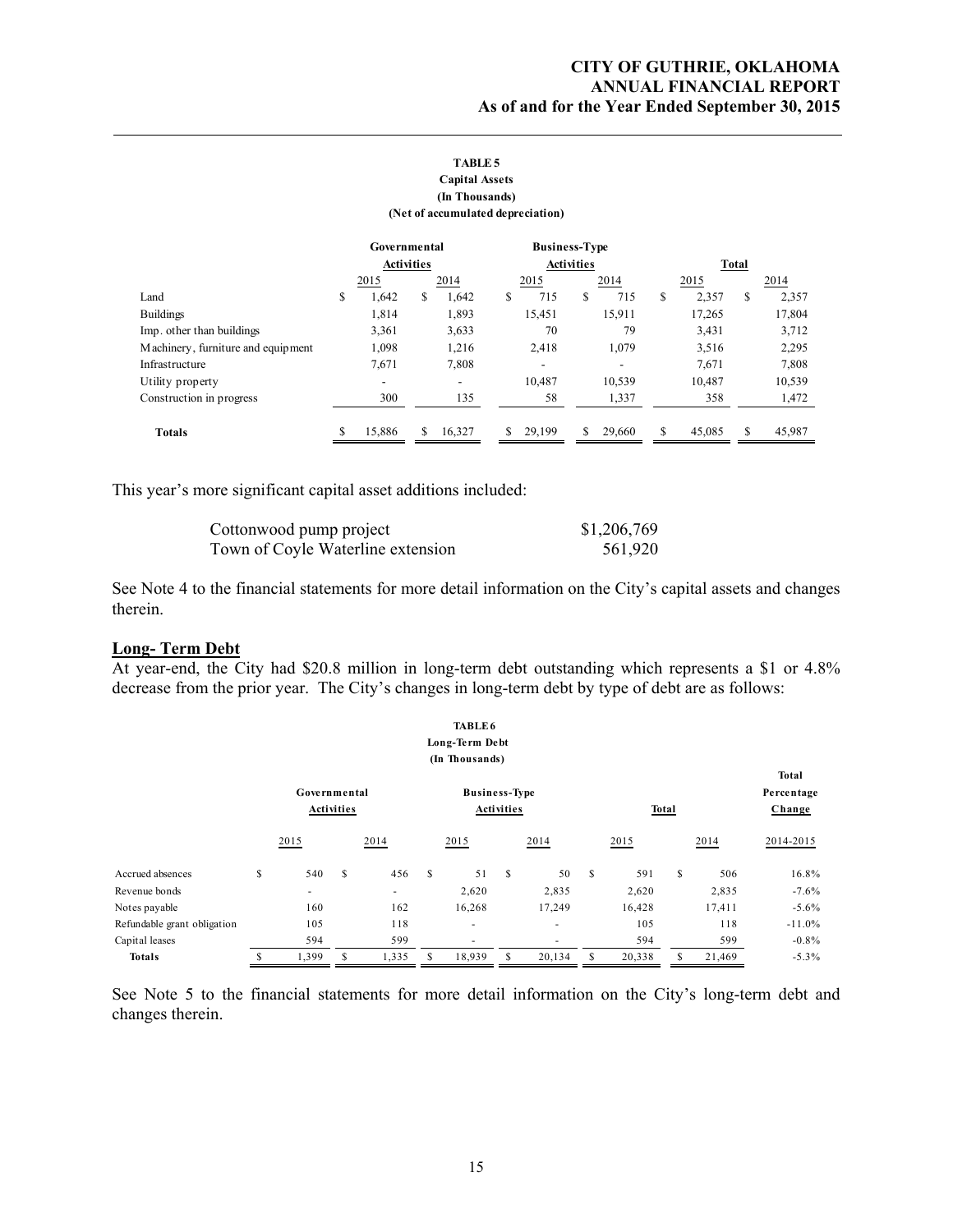## **The Economic Outlook**

 $\overline{a}$ 

In Fiscal Year 2016-17 the City of Guthrie and Guthrie Public Works Authority developed the budget with defined goals and conservative revenue projections. The adopted Fiscal Year 2016 budget, including all funds and transfers, is \$23,539,501 compared to \$23,837,573 originally budgeted in Fiscal Year 2015, a reduction of \$298,072. The City of Guthrie's primary sources of revenues are sales tax and utility revenues. The Fiscal Year 2016 Budget does predict a growth in sales tax over that was budgeted in Fiscal Year 2015. The challenges for Fiscal Year 2015-16 Budget included rising costs to provide utility services and future infrastructure needs of the City.

## **Contacting the City's Financial Management**

This report is designed to provide our citizens, taxpayers, customers and creditors with an understanding of the City's finances and to demonstrate the City's accountability for the resources it receives. If you have questions about this report or need additional financial information, contact the City's Treasurer at 101 North Second Guthrie, Oklahoma 73044 or telephone at 405-282-2489.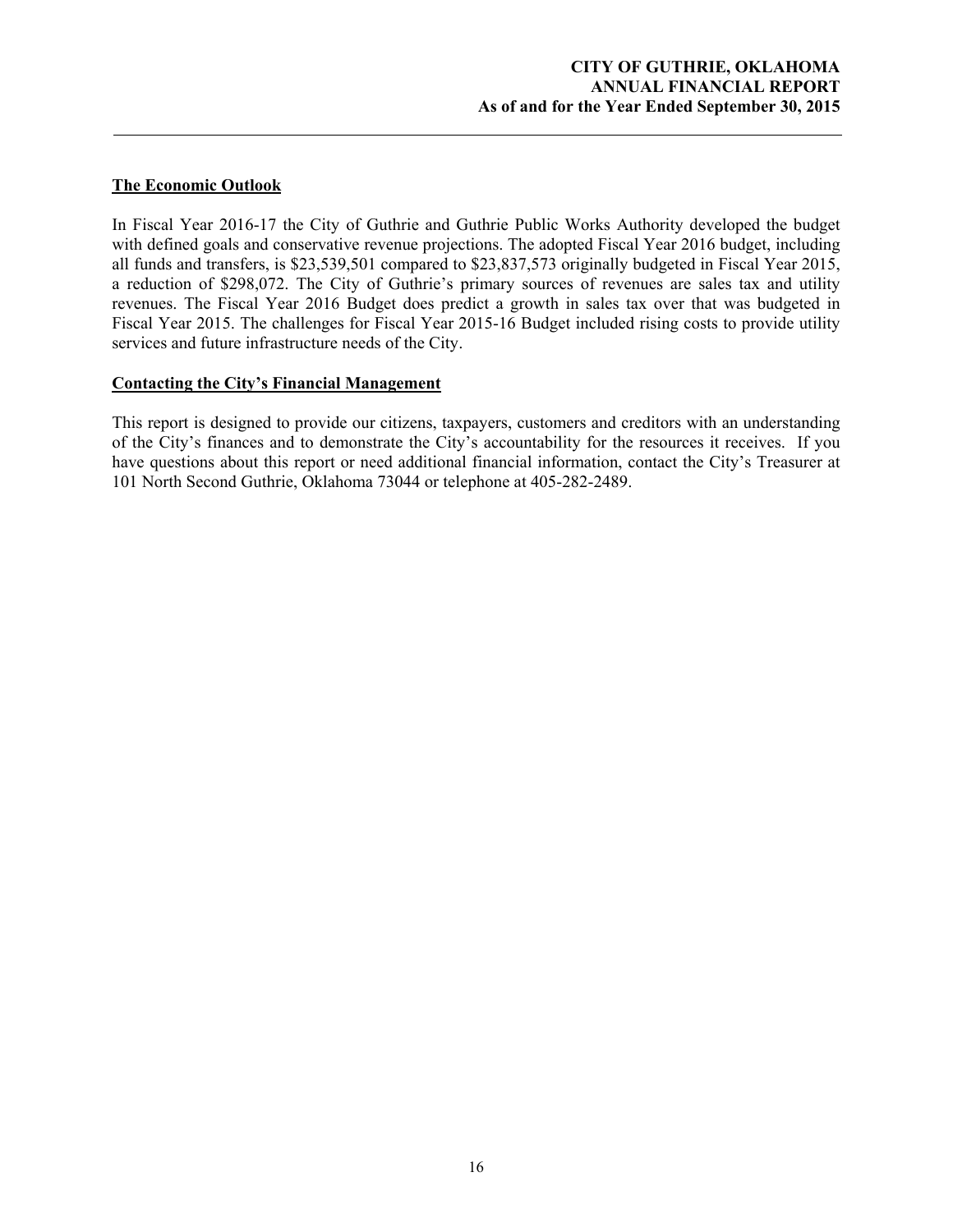**BASIC FINANCIAL STATEMENTS – GOVERNMENT-WIDE** 

 $\overline{a}$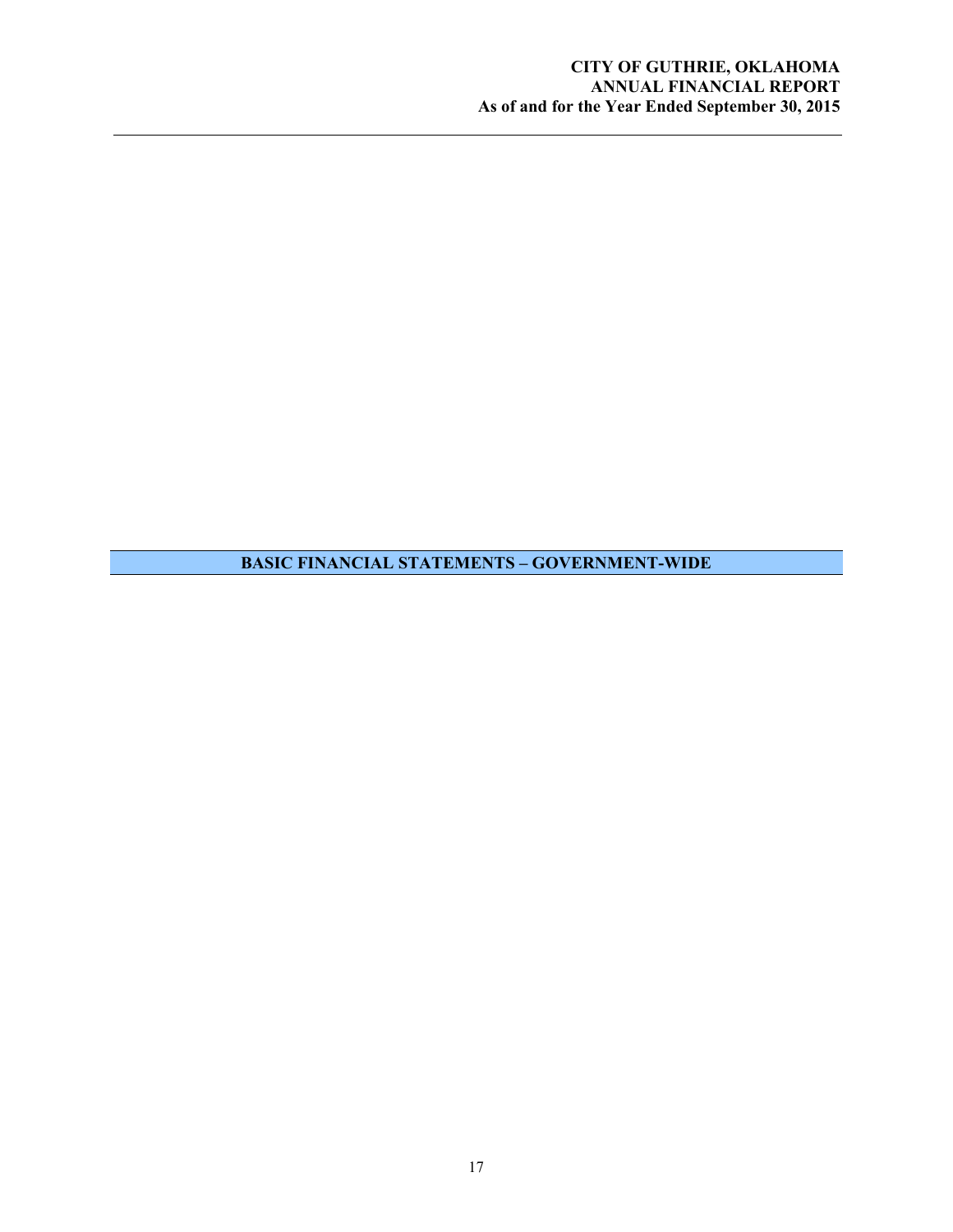## **Statement of Net Position– September 30, 2015**

 $\overline{a}$ 

|                                             | Governmental<br><b>Activities</b> |                 | <b>Business-type</b><br><b>Activities</b> | <b>Total</b>     |
|---------------------------------------------|-----------------------------------|-----------------|-------------------------------------------|------------------|
| <b>ASSETS</b>                               |                                   |                 |                                           |                  |
| Cash and cash equivalents                   | \$<br>3,983,242                   | \$              | 1,886,266                                 | \$<br>5,869,508  |
| Investments                                 | 449,814                           |                 | 99,000                                    | 548,814          |
| Accounts receivable, net of allowance       | 354,506                           |                 | 704,018                                   | 1,058,524        |
| Internal balances                           | (129, 619)                        |                 | 129,619                                   |                  |
| Due from other governmental agencies        | 873,730                           |                 |                                           | 873,730          |
| Notes receivable, net of allowance (Note 3) | 45,936                            |                 | 133,585                                   | 179,521          |
| Net pesnion asset                           | 112,988                           |                 | 65,622                                    | 178,610          |
| Capital Assets:                             |                                   |                 |                                           |                  |
| Land and construction in progress           | 1,942,239                         |                 | 772,861                                   | 2,715,100        |
| Other capital assets, net of depreciation   | 13,943,613                        |                 | 28,426,819                                | 42,370,432       |
| <b>Total Assets</b>                         | 21,576,449                        |                 | 32,217,790                                | 53,794,239       |
| DEFERRED OUTFLOWS OF RESOURCES              |                                   |                 |                                           |                  |
| Deferred amounts related to pensions        | 1,217,635                         |                 | 95,917                                    | 1,313,552        |
| <b>LIABILITIES</b>                          |                                   |                 |                                           |                  |
| Accounts payable and accrued expenses       | 199,152                           |                 | 57,583                                    | 256,735          |
| Accrued interest payable                    |                                   |                 | 29,415                                    | 29,415           |
| Due to depositors                           |                                   |                 | 399,368                                   | 399,368          |
| Due to bondholders                          | 26,611                            |                 |                                           | 26,611           |
| Long-term liabilities                       |                                   |                 |                                           |                  |
| Due within one year                         | 449,688                           |                 | 1,027,313                                 | 1,477,001        |
| Due in more than one year                   | 1,345,824                         |                 | 18,205,522                                | 19,551,346       |
| Net pension liability                       | 4,829,032                         |                 |                                           | 4,829,032        |
| <b>Total liabilities</b>                    | 6,850,307                         |                 | 19,719,201                                | 26,569,508       |
| DEFERRED INFLOWS OF RESOURCES               |                                   |                 |                                           |                  |
| Deferred amounts related to pensions        | 1,117,201                         |                 | 134,645                                   | 1,251,846        |
| <b>NET POSITION</b>                         |                                   |                 |                                           |                  |
| Net investment in capital assets            | 15,567,131                        |                 | 10,096,358                                | 25,663,489       |
| Restricted for:                             |                                   |                 |                                           |                  |
| Capital projects                            | 2,003,273                         |                 |                                           | 2,003,273        |
| <b>Debt Service</b>                         | 455                               |                 | 146,359                                   | 146,814          |
| Other projects                              | 239,853                           |                 |                                           | 239,853          |
| Unrestricted                                | (2,984,136)                       |                 | 2,217,144                                 | (766, 992)       |
| Total net position                          | \$<br>14,826,576                  | $\overline{\$}$ | 12,459,861                                | \$<br>27,286,437 |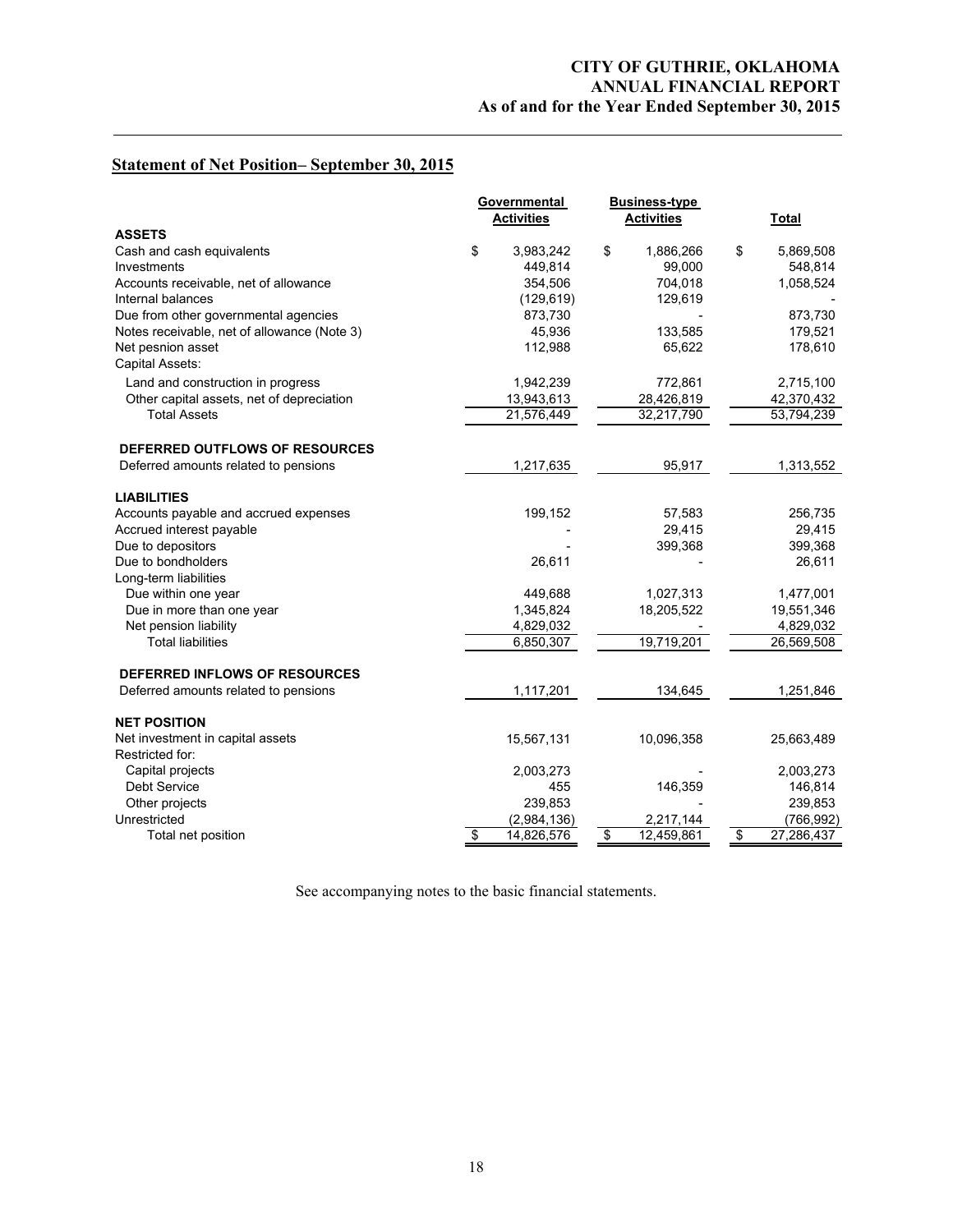## **Statement of Activities –Year Ended September 30, 2015**

 $\overline{a}$ 

|                                                                                                                                                                                                       |                     |                                                                                                                                                                                                                                                                                                                                                                          |                                          |                                                                                    | <b>Program Revenue</b> |                                                       |    | Net (Expense) Revenue and Changes in Net Position      |                                               |    |                                                                                                                                    |    |                                                                               |         |                                                                                                                     |
|-------------------------------------------------------------------------------------------------------------------------------------------------------------------------------------------------------|---------------------|--------------------------------------------------------------------------------------------------------------------------------------------------------------------------------------------------------------------------------------------------------------------------------------------------------------------------------------------------------------------------|------------------------------------------|------------------------------------------------------------------------------------|------------------------|-------------------------------------------------------|----|--------------------------------------------------------|-----------------------------------------------|----|------------------------------------------------------------------------------------------------------------------------------------|----|-------------------------------------------------------------------------------|---------|---------------------------------------------------------------------------------------------------------------------|
| <b>Functions/Programs</b><br>Primary government                                                                                                                                                       |                     | <b>Expenses</b>                                                                                                                                                                                                                                                                                                                                                          | Indirect<br><b>Expense</b><br>Allocation |                                                                                    |                        | <b>Charges for</b><br><b>Services</b>                 |    | Operating<br><b>Grants and</b><br><b>Contributions</b> | <b>Capital Grants</b><br>and<br>Contributions |    | Governmental<br><b>Activities</b>                                                                                                  |    | <b>Business-type</b><br><b>Activities</b>                                     |         | Total                                                                                                               |
| <b>Governmental Activities</b>                                                                                                                                                                        |                     |                                                                                                                                                                                                                                                                                                                                                                          |                                          |                                                                                    |                        |                                                       |    |                                                        |                                               |    |                                                                                                                                    |    |                                                                               |         |                                                                                                                     |
| <b>General Government</b><br><b>Public Safety</b><br><b>Streets</b><br>Culture and Recreation<br>Airport<br>Economic Development<br>Interest on Long-term debt                                        | \$                  | 1.873.556<br>4.812.715<br>828,800<br>900.856<br>770.567<br>85,380<br>39,893                                                                                                                                                                                                                                                                                              | \$                                       |                                                                                    | \$                     | 261.088<br>1,425,159<br>237.428<br>166,077<br>141,451 | \$ | 1.150<br>547.154<br>103.989<br>24,462                  | \$<br>165,030<br>106,066                      | \$ | (1,611,318)<br>(2,675,372)<br>(487.383)<br>(710, 317)<br>(523,050)<br>(85, 380)<br>(39, 893)                                       | \$ |                                                                               |         | (1,611,318)<br>(2,675,372)<br>(487, 383)<br>(710, 317)<br>(523,050)<br>(85, 380)<br>(39, 893)                       |
| Total governmental activities                                                                                                                                                                         |                     | 9,311,767                                                                                                                                                                                                                                                                                                                                                                |                                          |                                                                                    |                        | 2,231,203                                             |    | 676,755                                                | 271,096                                       |    | (6, 132, 713)                                                                                                                      |    |                                                                               |         | (6, 132, 713)                                                                                                       |
| <b>Business-Type Activities:</b><br>Water<br>Wastewater<br>Sanitation<br><b>General Government</b><br>Administration<br>Line Maintenance<br><b>Meter Operations</b><br>Total business-type activities |                     | 2,183,558<br>748,803<br>953.260<br>566,962<br>359.799<br>758,973<br>6.893<br>5,578,248                                                                                                                                                                                                                                                                                   |                                          | 896,354<br>587,440<br>208.833<br>(566, 962)<br>(359, 799)<br>(758, 973)<br>(6,893) |                        | 2,991,532<br>1,209,227<br>1,339,154<br>5,539,913      |    | 10,649<br>10,649                                       |                                               |    |                                                                                                                                    |    | (77, 731)<br>(127, 016)<br>177,061<br>(27, 686)                               |         | (77, 731)<br>(127, 016)<br>177,061<br>(27, 686)                                                                     |
| Total primary government                                                                                                                                                                              | -S                  | 14,890,015                                                                                                                                                                                                                                                                                                                                                               | S                                        |                                                                                    | \$                     | 7,771,116                                             | S  | 687,404                                                | \$<br>271,096                                 | \$ | (6, 132, 713)                                                                                                                      | \$ | (27, 686)                                                                     | \$      | (6, 160, 399)                                                                                                       |
|                                                                                                                                                                                                       | Taxes:<br>Transfers | <b>General revenues:</b><br>Sales and use taxes<br>Franchise taxes and public service taxes<br>Hotel/motel taxes<br>Intergovernmental revenue not restricted to specific programs<br>Unrestricted investment earnings<br>Miscellaneous<br>Total general revenues and transfers<br>Change in net position<br>Net position - beginning (restated)<br>Net position - ending |                                          |                                                                                    |                        |                                                       |    |                                                        |                                               | \$ | 4.916.675<br>517.988<br>157.725<br>151,974<br>9,962<br>785.820<br>(451, 305)<br>6.088.839<br>(43, 874)<br>14.870.450<br>14,826,576 | \$ | 11,676<br>22.812<br>451.305<br>485.793<br>458.107<br>12.001.754<br>12,459,861 | \$<br>S | 4,916,675<br>517,988<br>157,725<br>151,974<br>21,638<br>808,632<br>6,574,632<br>414.233<br>26.872.204<br>27,286,437 |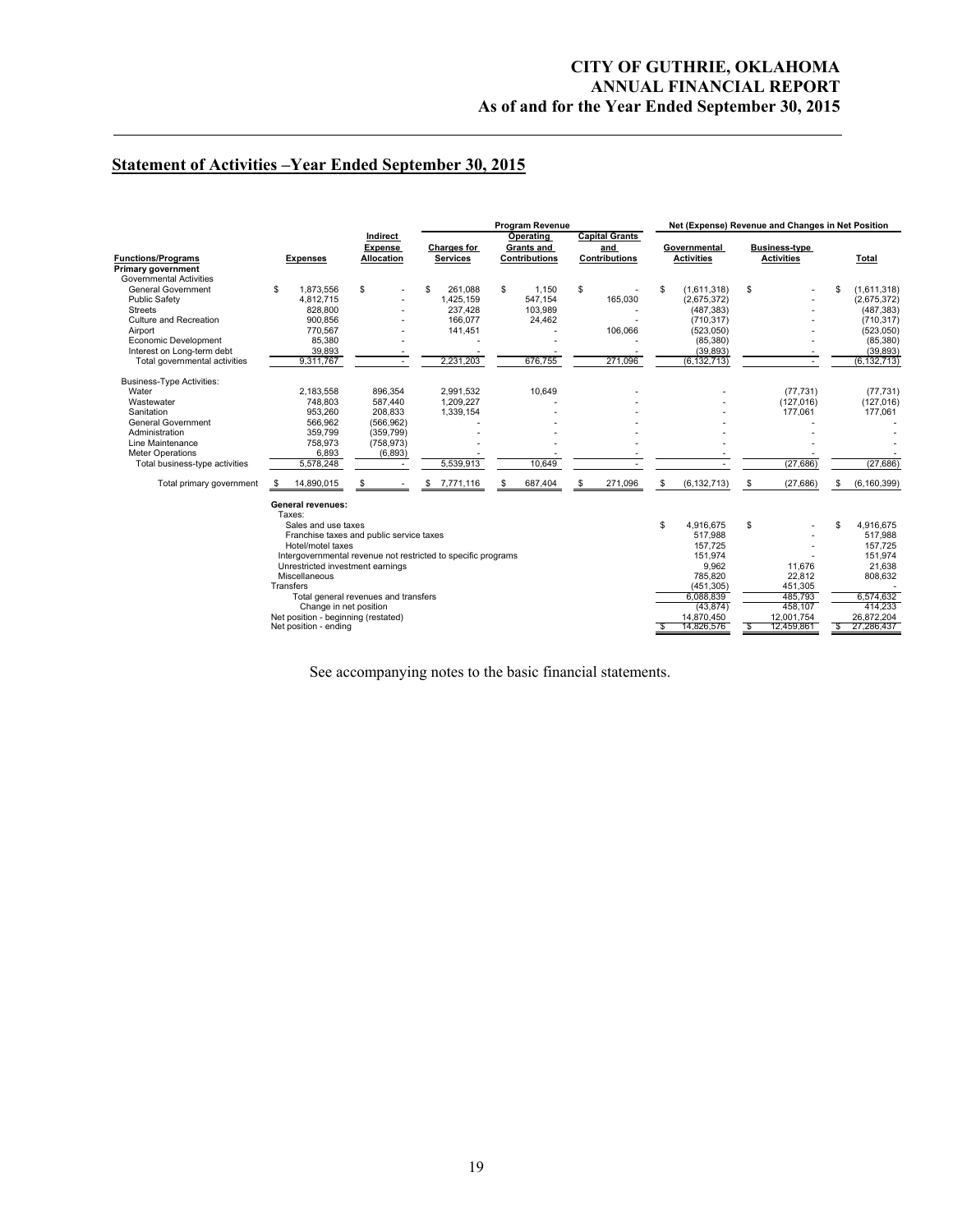**BASIC FINANCIAL STATEMENTS - GOVERNMENTAL FUNDS**

 $\overline{a}$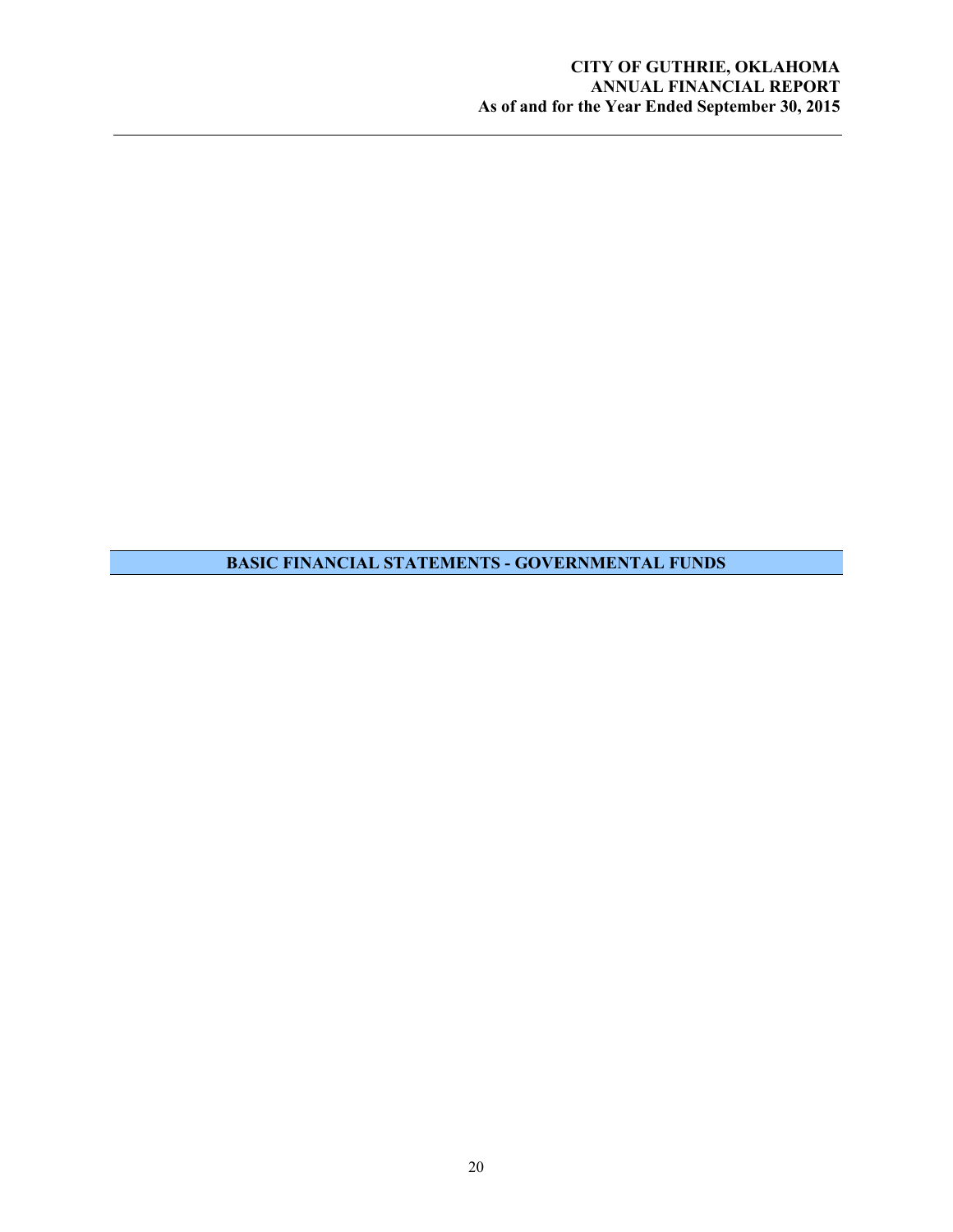## **Governmental Funds Balance Sheet - September 30, 2015**

 $\overline{a}$ 

|                                                                                                                                                                                                                      | <b>General Fund</b>                                          | <b>Other Governmental</b><br><b>Funds</b> | <b>Total</b><br>Governmental<br><b>Funds</b>                 |
|----------------------------------------------------------------------------------------------------------------------------------------------------------------------------------------------------------------------|--------------------------------------------------------------|-------------------------------------------|--------------------------------------------------------------|
| <b>ASSETS</b>                                                                                                                                                                                                        |                                                              |                                           |                                                              |
| Cash and cash equivalents                                                                                                                                                                                            | \$<br>2,034,384                                              | \$<br>1,948,858                           | \$<br>3,983,242                                              |
| Investments                                                                                                                                                                                                          | 449,814                                                      |                                           | 449,814                                                      |
| Receivable from other governments                                                                                                                                                                                    | 710,322                                                      | 163,408                                   | 873,730                                                      |
| Due from other funds                                                                                                                                                                                                 | 69.241                                                       | 155,943                                   | 225,184                                                      |
| Taxes receivable, net                                                                                                                                                                                                | 66,833                                                       | 34,680                                    | 101,513                                                      |
| Court fines receivable, net                                                                                                                                                                                          | 71,460                                                       |                                           | 71,460                                                       |
| Ambulance receivable, net                                                                                                                                                                                            | 130,593                                                      |                                           | 130,593                                                      |
| Utilities receivable, net                                                                                                                                                                                            |                                                              | 50,940                                    | 50,940                                                       |
| Note receivable, net                                                                                                                                                                                                 |                                                              | 45,936                                    | 45,936                                                       |
| <b>Total assets</b>                                                                                                                                                                                                  | \$<br>3,532,647                                              | \$<br>2,399,765                           | \$<br>5,932,412                                              |
| <b>LIABILITIES, DEFERRED INFLOWS, AND FUND BALANCES</b><br>Liabilities:<br>Accounts payable<br>Accrued payroll payable<br>Due to other funds<br>Due to bondholders<br>Payable to other governments<br>Other payables | \$<br>18,611<br>178,367<br>162,076<br>26,611<br>2,003<br>170 | \$<br>192,727                             | \$<br>18,611<br>178,367<br>354,803<br>26,611<br>2,003<br>170 |
| <b>Total liabilities</b>                                                                                                                                                                                             | 387,838                                                      | 192,727                                   | 580,565                                                      |
| Deferred inflows of resources:                                                                                                                                                                                       |                                                              |                                           |                                                              |
| Deferred revenue                                                                                                                                                                                                     | 87,457                                                       | 180,564                                   | 268,021                                                      |
| Fund balances:                                                                                                                                                                                                       |                                                              |                                           |                                                              |
| Restricted                                                                                                                                                                                                           | 449,814                                                      | 1,793,767                                 | 2,243,581                                                    |
| Committed                                                                                                                                                                                                            | 1,718,271                                                    |                                           | 1,718,271                                                    |
| Assigned                                                                                                                                                                                                             | 487,472                                                      | 232,707                                   | 720,179                                                      |
| Unassigned                                                                                                                                                                                                           | 401,795                                                      |                                           | 401,795                                                      |
| Total fund balances                                                                                                                                                                                                  | 3,057,352                                                    | 2,026,474                                 | 5,083,826                                                    |
| Total liabilities, deferred inflows and fund balances                                                                                                                                                                | \$<br>3,532,647                                              | \$<br>2,399,765                           | \$<br>5,932,412                                              |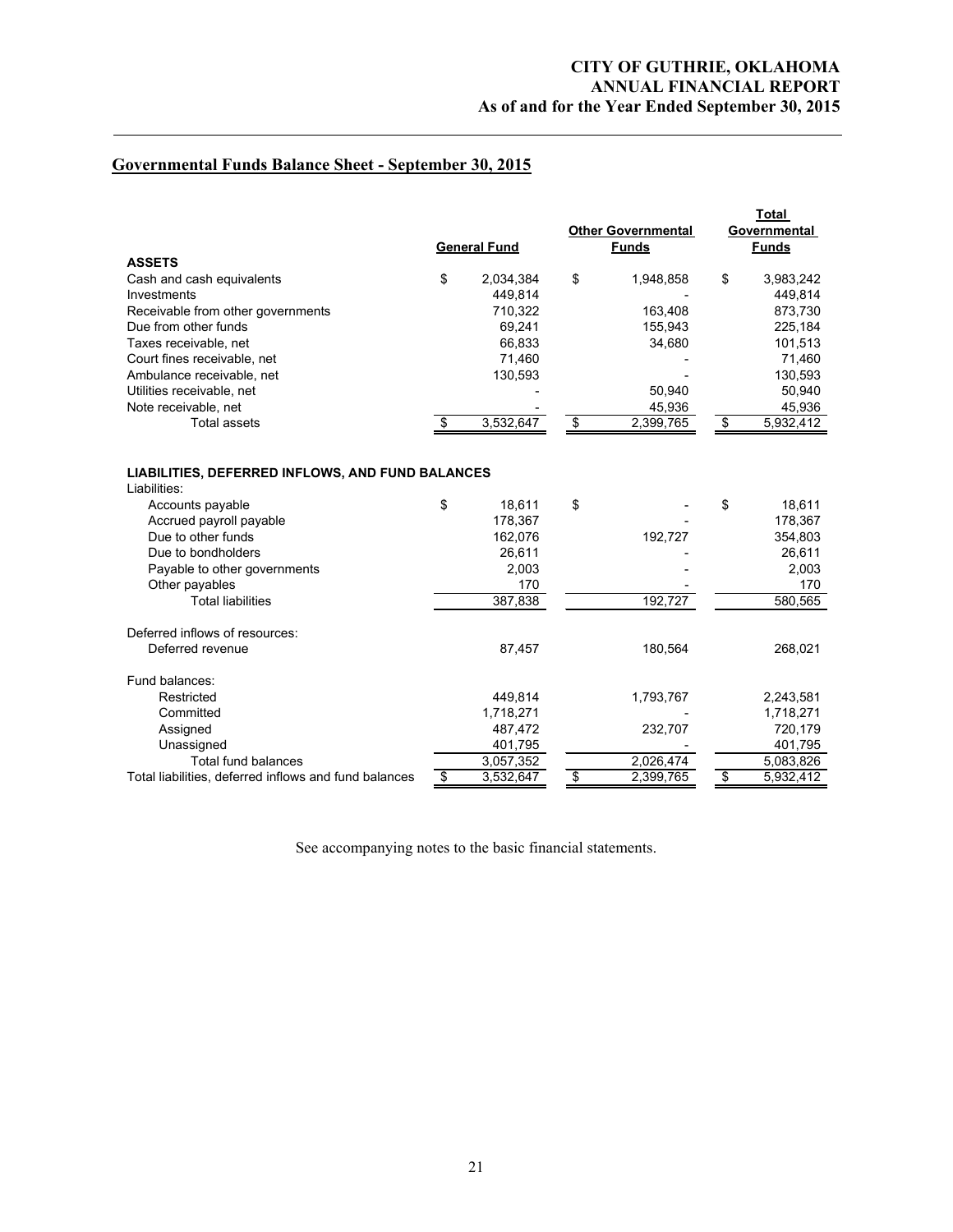## **Governmental Funds Statement of Revenues, Expenditures and Changes in Fund Balances – Year Ended September 30, 2015**

 $\overline{a}$ 

|                                                     | <b>General Fund</b> | Other<br>Governmental<br><b>Funds</b> | Total<br>Governmental<br><b>Funds</b> |
|-----------------------------------------------------|---------------------|---------------------------------------|---------------------------------------|
| <b>REVENUES</b>                                     |                     |                                       |                                       |
| Taxes                                               | \$<br>5,434,663     | \$<br>157,725                         | \$<br>5,592,388                       |
| Intergovernmental                                   | 1,128,951           | 39,411                                | 1,168,362                             |
| Licenses and permits                                | 194,250             |                                       | 194,250                               |
| Charges for services                                | 1,419,128           | 258,850                               | 1,677,978                             |
| Fees and fines                                      | 221,189             |                                       | 221,189                               |
| Investment earnings                                 | 8,947               | 1,016                                 | 9,963                                 |
| <b>Miscellaneous</b>                                | 322,912             | 9,539                                 | 332,451                               |
| <b>Total revenues</b>                               | 8,730,040           | 466,541                               | $\overline{9,}196,581$                |
| <b>EXPENDITURES</b>                                 |                     |                                       |                                       |
| Current:                                            |                     |                                       |                                       |
| General government                                  | 1,791,119           | 15,894                                | 1,807,013                             |
| Public safety                                       | 4,848,600           |                                       | 4,848,600                             |
| Public works                                        | 589,607             |                                       | 589,607                               |
| Culture and recreation                              | 685,721             | 54,811                                | 740,532                               |
| Economic development                                | 89,422              |                                       | 89,422                                |
| Airport                                             | 143,609             |                                       | 143,609                               |
| Capital outlay                                      | 224,518             | 1,455,789                             | 1,680,307                             |
| Debt service:                                       |                     |                                       |                                       |
| Principal                                           |                     | 161,490                               | 161,490                               |
| Interest and other charges                          |                     | 14,950                                | 14,950                                |
| <b>Total expenditures</b>                           | 8,372,596           | 1,702,934                             | 10,075,530                            |
| Excess (deficiency) of revenues over                |                     |                                       |                                       |
| expenditures                                        | 357,444             | (1, 236, 393)                         | (878,949)                             |
| <b>OTHER FINANCING SOURCES (USES)</b>               |                     |                                       |                                       |
| Proceeds from long-term debt                        |                     | 530,045                               | 530,045                               |
| Proceeds from capital leases                        |                     | 129,239                               | 129,239                               |
| Transfers in                                        | 1,903,117           | 345,555                               | 2,248,672                             |
| Transfers out                                       | (1,858,839)         | (10, 241)                             | (1,869,080)                           |
| Total other financing sources and uses              | 44,278              | 994,598                               | 1,038,876                             |
|                                                     |                     |                                       |                                       |
| Net change in fund balances                         | 401,722             | (241, 795)                            | 159,927                               |
| Fund balances - beginning<br>Fund balances - ending | 2,655,630           | 2,268,269                             | 4,923,899                             |
|                                                     | \$<br>3,057,352     | \$<br>2,026,474                       | \$<br>5,083,826                       |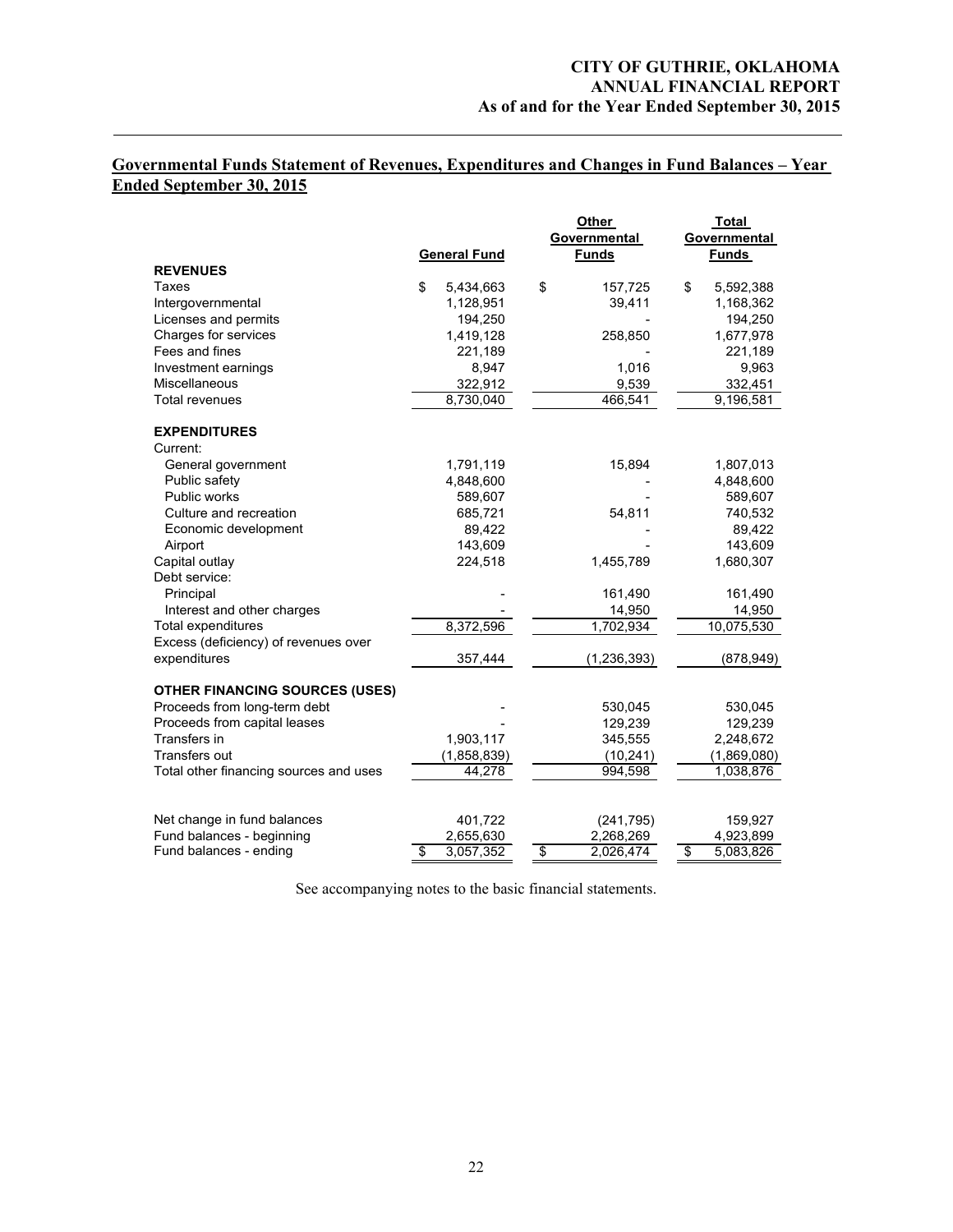## **Reconciliation of Governmental Funds and Government-Wide Financial Statements:**

 $\overline{a}$ 

| Total fund balance, governmental funds                                                                                                                                                                                                                                 | \$<br>5,083,826  |
|------------------------------------------------------------------------------------------------------------------------------------------------------------------------------------------------------------------------------------------------------------------------|------------------|
| Amounts reported for governmental activities in the Statement of Net<br>Position are different because:                                                                                                                                                                |                  |
| Capital assets used in governmental activities are not current financial<br>resources and therefore are not reported in this fund financial<br>statement, but are reported in the governmental activities of the                                                       |                  |
| Statement of Net Position.                                                                                                                                                                                                                                             | 15,885,852       |
| Net pension asset not reported in the funds                                                                                                                                                                                                                            | 112,988          |
| Pension related deferred outflows not reported in the funds                                                                                                                                                                                                            | 1,217,635        |
| Other long-term assets are not available to pay for current period<br>expenditures and therefore are deferred in the funds.                                                                                                                                            | 268,021          |
| Net pension liability                                                                                                                                                                                                                                                  | (4,829,032)      |
| Some liabilities (such as Notes Payable, Capital Lease Contract<br>Payable, Long-term Compensated Absences and Net OPEB<br>Obligation), are not due and payable in the current period and are not<br>included in the fund financial statement, but are included in the |                  |
| governmental activities of the Statement of Net Position.                                                                                                                                                                                                              | (1,795,513)      |
| Pension related deferred inflows not reported in the funds                                                                                                                                                                                                             | (1, 117, 201)    |
| Net Position of Governmental Activities in the Statement of Net Position                                                                                                                                                                                               | \$<br>14,826,576 |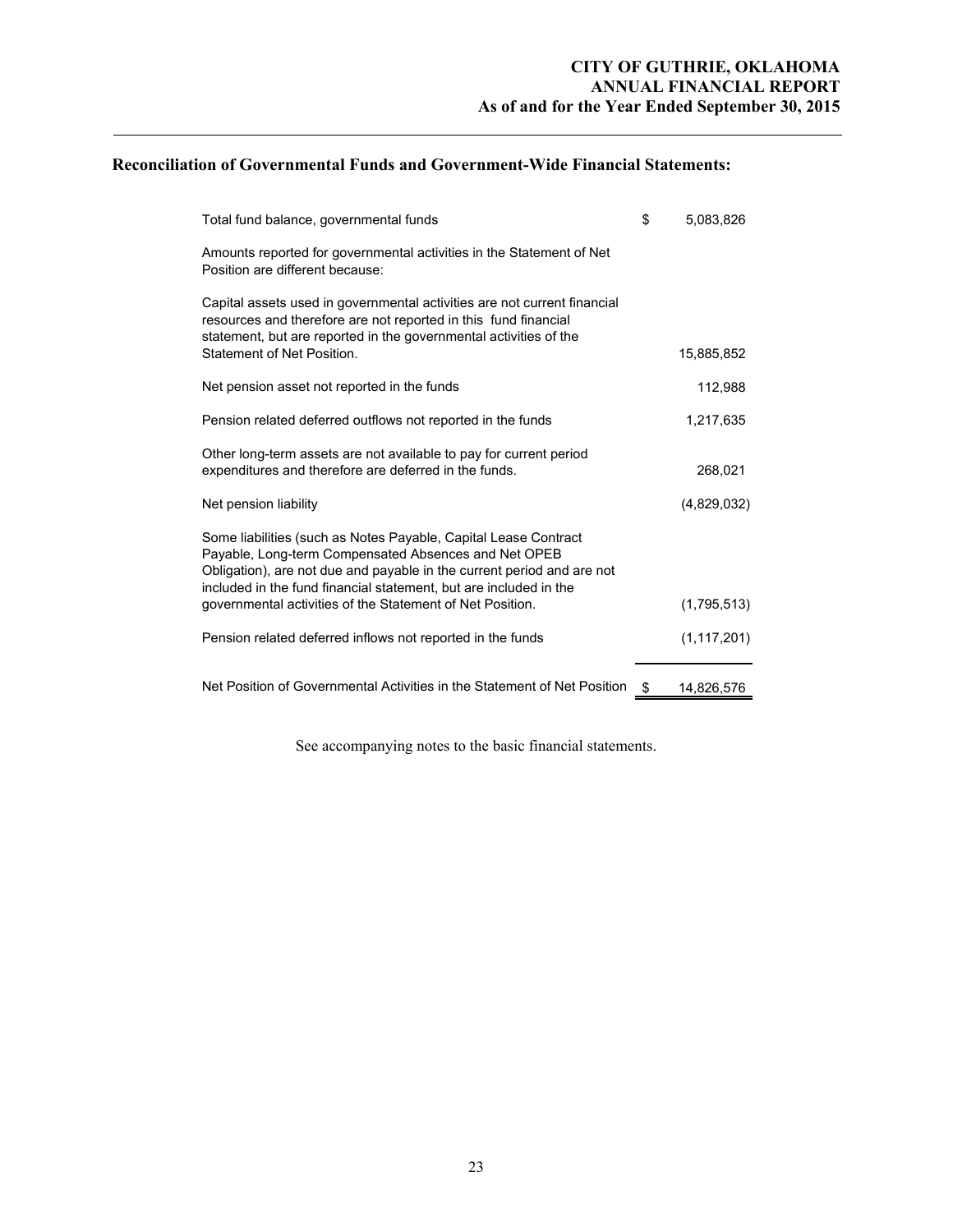## **Reconciliation of Governmental Funds and Government-Wide Financial Statements:**

 $\overline{a}$ 

| Amounts reported for Governmental Activities in the Statement of Activities are<br>different because:<br>Governmental funds report outlays for capital assets as expenditures because<br>such outlays use current financial resources. In contrast, the Statement of<br>Activities reports only a portion of the outlay as expense. The outlay is<br>allocated over the assets' estimated useful lives as depreciation expense for<br>the period.<br>Capital asset purchases capitalized<br>746,128<br>Depreciation expense<br>Revenues in the Statement of Activities that do not provide current financial<br>resources are not reported as revenues in the funds:<br>Change in deferred revenue<br>17,816<br>Debt proceeds provide current financial resources to governmental funds, but<br>issuing debt increases long-term liabilities in the statement of net position.<br>Repayment of debt principal is an expenditure in the governmental funds, but<br>the repayment reduces long-term liabilities in the Statement of Net Position:<br>Principal payments on long-term debt<br>148,304<br>Proceeds of long-term debt<br>In the Statement of Activities, the net cost of pension benefits earned is<br>calculated and is reported as pension expense. The fund financial statements<br>report pension contributions as pension expenditures. This amount represents<br>the difference between pension contributions and calculated pension expense.<br>356,701<br>Some expenses reported in the statement of activities do not require the use of<br>current financial resources and these are not reported as expenditures in<br>governmental funds:<br>Change in accrued interest payable<br>Change in OPEB liability<br>(71, 963)<br>Change in accrued compensated absences<br>(83, 689)<br>Change in net position of governmental activities | Net change in fund balances - total governmental funds: | \$<br>159,927  |
|-------------------------------------------------------------------------------------------------------------------------------------------------------------------------------------------------------------------------------------------------------------------------------------------------------------------------------------------------------------------------------------------------------------------------------------------------------------------------------------------------------------------------------------------------------------------------------------------------------------------------------------------------------------------------------------------------------------------------------------------------------------------------------------------------------------------------------------------------------------------------------------------------------------------------------------------------------------------------------------------------------------------------------------------------------------------------------------------------------------------------------------------------------------------------------------------------------------------------------------------------------------------------------------------------------------------------------------------------------------------------------------------------------------------------------------------------------------------------------------------------------------------------------------------------------------------------------------------------------------------------------------------------------------------------------------------------------------------------------------------------------------------------------------------------------------------------------------------------------------|---------------------------------------------------------|----------------|
|                                                                                                                                                                                                                                                                                                                                                                                                                                                                                                                                                                                                                                                                                                                                                                                                                                                                                                                                                                                                                                                                                                                                                                                                                                                                                                                                                                                                                                                                                                                                                                                                                                                                                                                                                                                                                                                             |                                                         |                |
|                                                                                                                                                                                                                                                                                                                                                                                                                                                                                                                                                                                                                                                                                                                                                                                                                                                                                                                                                                                                                                                                                                                                                                                                                                                                                                                                                                                                                                                                                                                                                                                                                                                                                                                                                                                                                                                             |                                                         |                |
|                                                                                                                                                                                                                                                                                                                                                                                                                                                                                                                                                                                                                                                                                                                                                                                                                                                                                                                                                                                                                                                                                                                                                                                                                                                                                                                                                                                                                                                                                                                                                                                                                                                                                                                                                                                                                                                             |                                                         | (1, 187, 859)  |
|                                                                                                                                                                                                                                                                                                                                                                                                                                                                                                                                                                                                                                                                                                                                                                                                                                                                                                                                                                                                                                                                                                                                                                                                                                                                                                                                                                                                                                                                                                                                                                                                                                                                                                                                                                                                                                                             |                                                         |                |
|                                                                                                                                                                                                                                                                                                                                                                                                                                                                                                                                                                                                                                                                                                                                                                                                                                                                                                                                                                                                                                                                                                                                                                                                                                                                                                                                                                                                                                                                                                                                                                                                                                                                                                                                                                                                                                                             |                                                         | (129, 239)     |
|                                                                                                                                                                                                                                                                                                                                                                                                                                                                                                                                                                                                                                                                                                                                                                                                                                                                                                                                                                                                                                                                                                                                                                                                                                                                                                                                                                                                                                                                                                                                                                                                                                                                                                                                                                                                                                                             |                                                         |                |
|                                                                                                                                                                                                                                                                                                                                                                                                                                                                                                                                                                                                                                                                                                                                                                                                                                                                                                                                                                                                                                                                                                                                                                                                                                                                                                                                                                                                                                                                                                                                                                                                                                                                                                                                                                                                                                                             |                                                         |                |
|                                                                                                                                                                                                                                                                                                                                                                                                                                                                                                                                                                                                                                                                                                                                                                                                                                                                                                                                                                                                                                                                                                                                                                                                                                                                                                                                                                                                                                                                                                                                                                                                                                                                                                                                                                                                                                                             |                                                         |                |
|                                                                                                                                                                                                                                                                                                                                                                                                                                                                                                                                                                                                                                                                                                                                                                                                                                                                                                                                                                                                                                                                                                                                                                                                                                                                                                                                                                                                                                                                                                                                                                                                                                                                                                                                                                                                                                                             |                                                         | \$<br>(43,874) |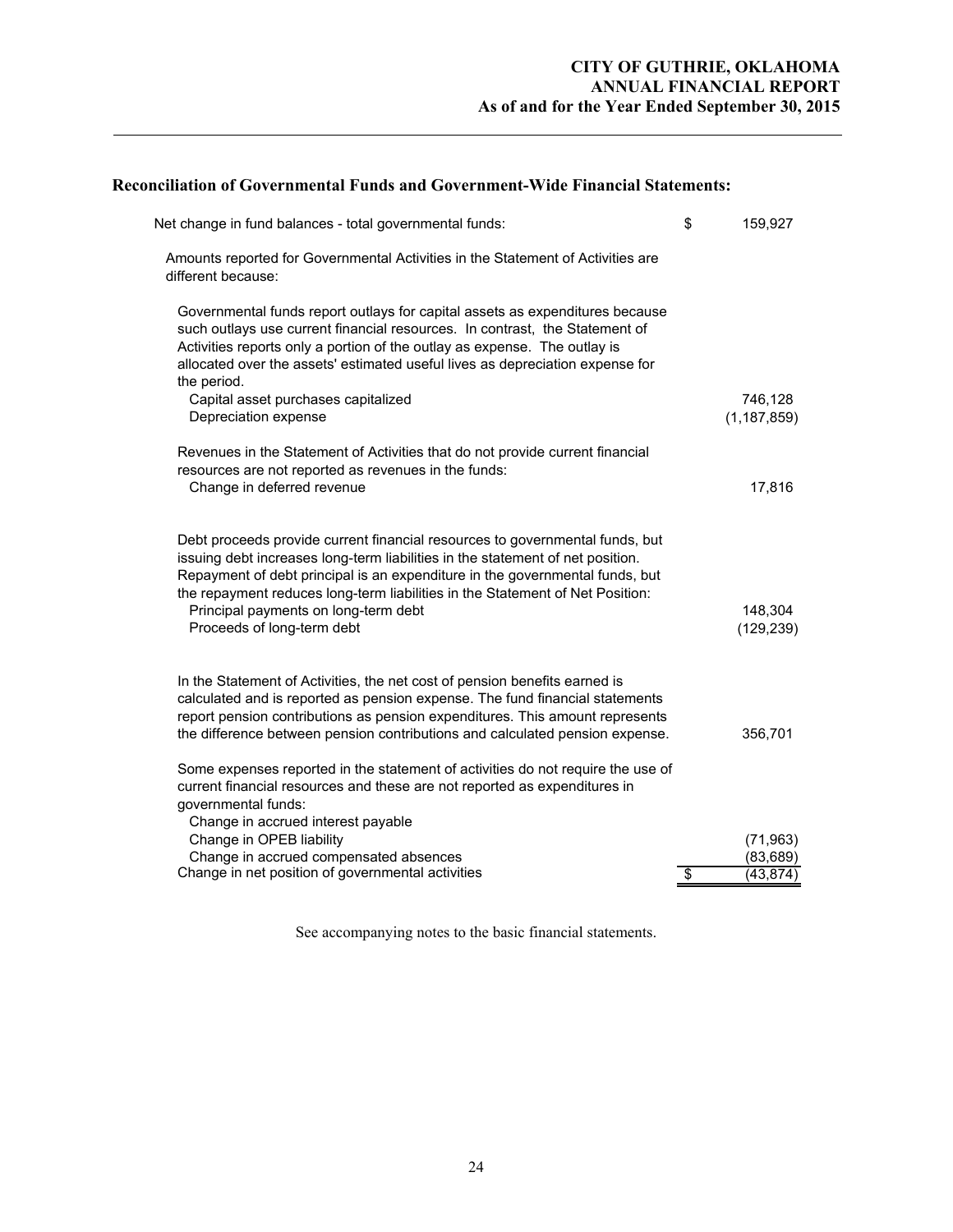**BASIC FINANCIAL STATEMENTS - PROPRIETARY FUNDS**

 $\overline{a}$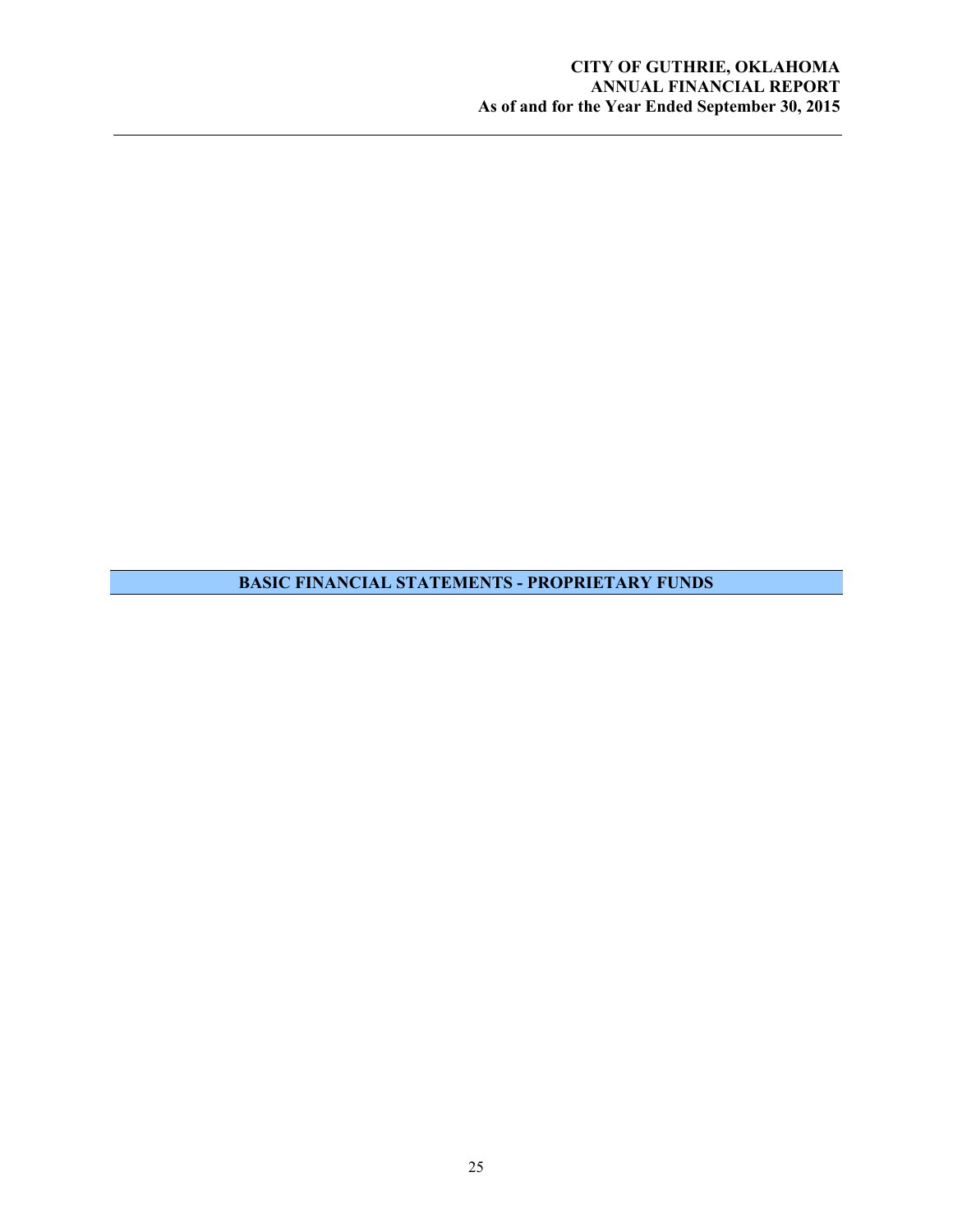## **Proprietary Funds Statement of Net Position - September 30, 2015**

 $\overline{a}$ 

|                                                                                                                                                                           | <b>Guthrie Public</b><br><b>Works Authority</b> |                                                |  |
|---------------------------------------------------------------------------------------------------------------------------------------------------------------------------|-------------------------------------------------|------------------------------------------------|--|
| <b>ASSETS</b>                                                                                                                                                             |                                                 |                                                |  |
| Current assets:                                                                                                                                                           |                                                 |                                                |  |
| Cash and cash equivalents                                                                                                                                                 | \$                                              | 1,436,568                                      |  |
| Restricted:                                                                                                                                                               |                                                 |                                                |  |
| Cash and cash equivalents                                                                                                                                                 |                                                 | 449,698                                        |  |
| Investments                                                                                                                                                               |                                                 | 99,000                                         |  |
| Due from other funds                                                                                                                                                      |                                                 | 134,115                                        |  |
| Accounts receivable, net                                                                                                                                                  |                                                 | 704,018                                        |  |
| Notes receivable, net                                                                                                                                                     |                                                 | 15,931                                         |  |
| <b>Total current assets</b>                                                                                                                                               |                                                 | 2,839,330                                      |  |
| Non-current assets:                                                                                                                                                       |                                                 |                                                |  |
| Notes receivable                                                                                                                                                          |                                                 | 117,654                                        |  |
| Net pension asset                                                                                                                                                         |                                                 | 65,622                                         |  |
| Capital assets:                                                                                                                                                           |                                                 |                                                |  |
| Land and construction in progress                                                                                                                                         |                                                 | 772,861                                        |  |
| Other capital assets, net of accumulated depreciation                                                                                                                     |                                                 | 28,426,819                                     |  |
| Total non-current assets                                                                                                                                                  |                                                 | 29,382,956                                     |  |
| Total assets                                                                                                                                                              |                                                 | 32,222,286                                     |  |
|                                                                                                                                                                           |                                                 |                                                |  |
| DEFERRED OUTFLOWS OF RESOURCES                                                                                                                                            |                                                 |                                                |  |
| Deferred amounts related to pensions                                                                                                                                      |                                                 | 95,917                                         |  |
| <b>LIABILITIES</b><br><b>Current liabilities:</b><br>Accounts payable<br>Salaries payable<br>Accrued interest payable<br>Due to other funds<br>Deposits subject to refund |                                                 | 28,541<br>29,042<br>29,415<br>4,496<br>399,368 |  |
| Compensated absences                                                                                                                                                      |                                                 | 5,046                                          |  |
| Notes payable<br><b>Total current liabilities</b>                                                                                                                         |                                                 | 1,022,267                                      |  |
| Non-current liabilities:                                                                                                                                                  |                                                 | 1,518,175                                      |  |
| Compensated absences                                                                                                                                                      |                                                 | 45,411                                         |  |
| Notes payable                                                                                                                                                             |                                                 | 18,081,055                                     |  |
| Net OPEB obligation                                                                                                                                                       |                                                 | 79,056                                         |  |
| <b>Total non-current liabilities</b>                                                                                                                                      |                                                 | 18,205,522                                     |  |
| <b>Total liabilities</b>                                                                                                                                                  |                                                 | 19,723,697                                     |  |
| DEFERRED INFLOWS OF RESOURCES<br>Deferred amounts related to pensions                                                                                                     |                                                 | 134,645                                        |  |
| <b>NET POSITION</b>                                                                                                                                                       |                                                 |                                                |  |
| Net investment in capital assets                                                                                                                                          |                                                 | 10,096,358                                     |  |
| Restricted for debt service                                                                                                                                               |                                                 | 146,359                                        |  |
| Unrestricted                                                                                                                                                              |                                                 | 2,217,144                                      |  |
| Total net position                                                                                                                                                        | \$                                              | 12,459,861                                     |  |
|                                                                                                                                                                           |                                                 |                                                |  |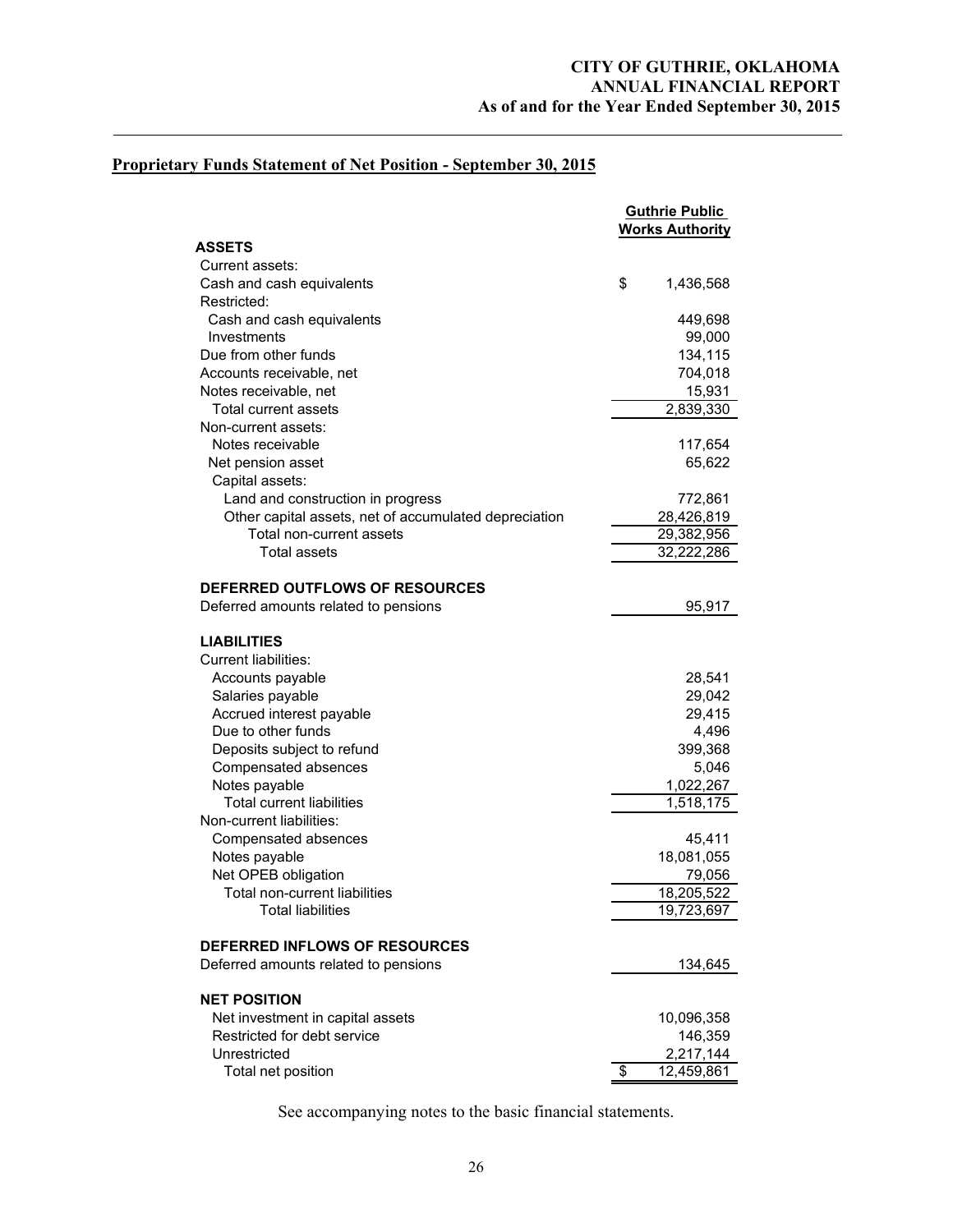## **Proprietary Funds Statement of Revenues, Expenses, and Changes in Net Position - Year Ended September 30, 2015**

 $\overline{a}$ 

|                                           | <b>Guthrie Public</b><br><b>Works Authority</b> |             |
|-------------------------------------------|-------------------------------------------------|-------------|
| <b>REVENUES</b>                           |                                                 |             |
| Water                                     | \$                                              | 2,991,532   |
| Sewer                                     |                                                 | 1,209,227   |
| Sanitation                                |                                                 | 1,339,154   |
| Rents and royalties                       |                                                 | 14,665      |
| Miscellaneous                             |                                                 | 8,147       |
| Total operating revenues                  |                                                 | 5,562,725   |
| <b>OPERATING EXPENSES</b>                 |                                                 |             |
| General government                        |                                                 | 578,188     |
| Administration                            |                                                 | 268,789     |
| Water                                     |                                                 | 682,311     |
| Wastewater                                |                                                 | 328,513     |
| Sanitation                                |                                                 | 807,892     |
| Landfill operations                       |                                                 | 100,878     |
| Line maintenance                          |                                                 | 586,781     |
| Meter operations                          |                                                 | 79          |
| Municipal pool                            |                                                 | 13,976      |
| Depreciation                              |                                                 | 1,386,071   |
| <b>Total Operating Expenses</b>           |                                                 | 4,753,478   |
| Operating income                          |                                                 | 809,247     |
|                                           |                                                 |             |
| <b>NON-OPERATING REVENUES (EXPENSES)</b>  |                                                 |             |
| Interest and investment revenue           |                                                 | 11,676      |
| Operating grants and contributions        |                                                 | 10,649      |
| Interest expense                          |                                                 | (824, 770)  |
| Total non-operating revenue (expenses)    |                                                 | (802, 445)  |
| Income before contributions and transfers |                                                 | 6,802       |
| Capital contributions                     |                                                 | 830,897     |
| Transfers in                              |                                                 | 1,542,876   |
| <b>Transfers out</b>                      |                                                 | (1,922,468) |
| Change in net position                    |                                                 | 458,107     |
| Total net position - beginning (restated) |                                                 | 12,001,754  |
| Total net position - ending               | \$                                              | 12,459,861  |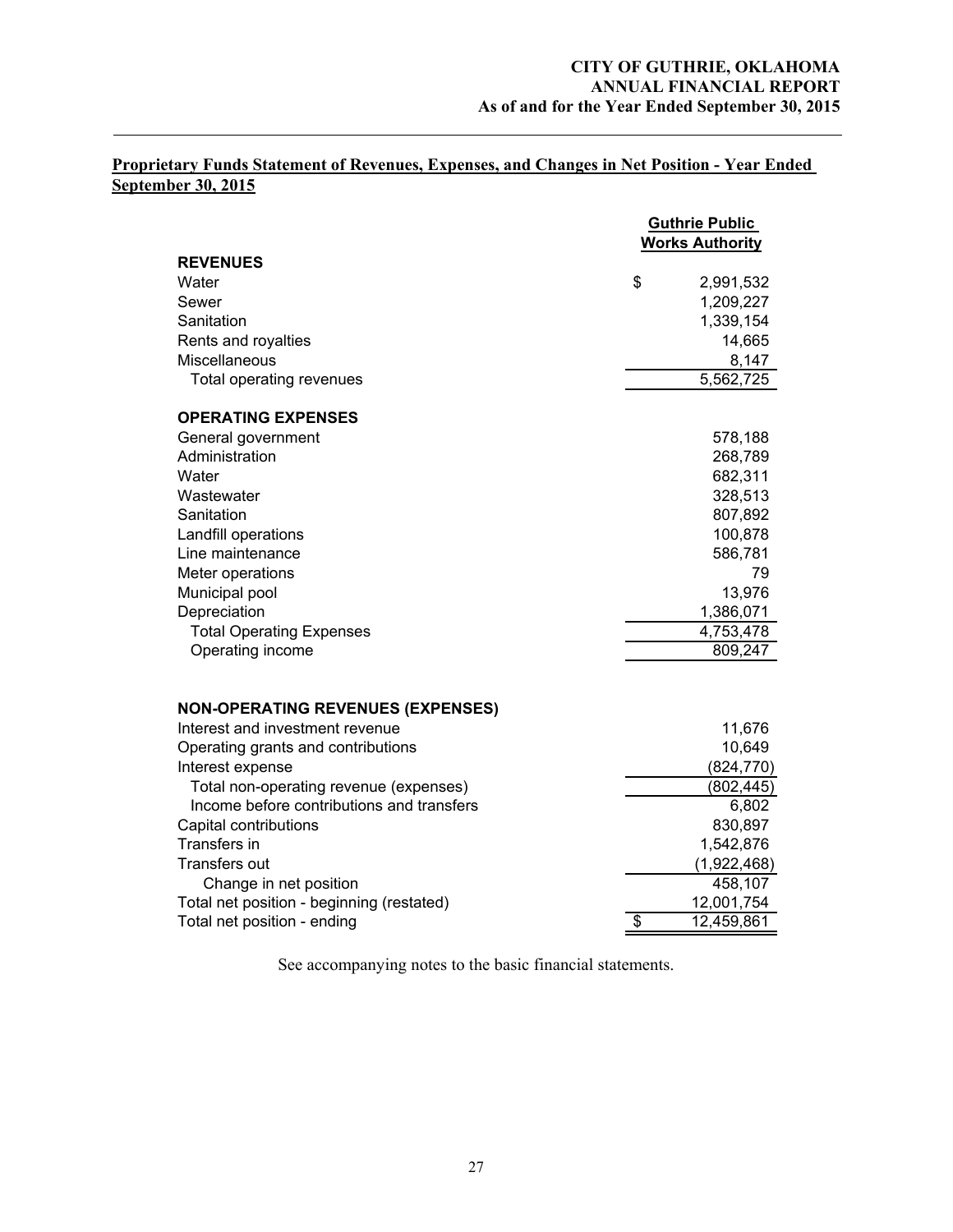## **Proprietary Funds Statement of Cash Flows - Year Ended September 30, 2015**

 $\overline{a}$ 

|                                                                                                                        |          | <b>Guthrie Public</b><br><b>Works Authority</b> |
|------------------------------------------------------------------------------------------------------------------------|----------|-------------------------------------------------|
| <b>CASH FLOWS FROM OPERATING ACTIVITIES</b>                                                                            |          |                                                 |
| Receipts from customers                                                                                                | \$       | 5,503,229                                       |
| Payments to suppliers and employees                                                                                    |          | (3,468,343)                                     |
| Receipts of notes recievable<br>Receipts of customer meter deposits                                                    |          | 131,708<br>136,512                              |
| Refunds of customer meter deposits                                                                                     |          | (106, 138)                                      |
| Interfund receipts/payments                                                                                            |          | (32, 662)                                       |
| Net cash provided by operating activities                                                                              |          | 2,164,306                                       |
| <b>CASH FLOWS FROM NONCAPITAL FINANCING ACTIVITIES</b>                                                                 |          |                                                 |
| Transfers from other funds                                                                                             |          | 1,542,876                                       |
| Transfers to other funds<br>Net cash provided by (used in) noncapital financing activities                             |          | (1,922,468)<br>(379, 592)                       |
| <b>CASH FLOWS FROM CAPITAL AND RELATED</b><br><b>FINANCING ACTIVITIES</b>                                              |          |                                                 |
| Purchases of capital assets                                                                                            |          | (94, 123)                                       |
| Proceeds from capital grant                                                                                            |          | 10,649                                          |
| Principal paid on debt                                                                                                 |          | (980, 856)                                      |
| Interest and fiscal agent fees paid on debt<br>Net cash provided by (used in) capital and related financing activities |          | (821, 867)<br>(1,886,197)                       |
| <b>CASH FLOWS FROM INVESTING ACTIVITIES</b>                                                                            |          |                                                 |
| Purchase of investments                                                                                                |          | (117, 654)                                      |
| Interest and dividends                                                                                                 |          | 11,676                                          |
| Net cash provided by investing (used in) activities                                                                    |          | (105, 978)                                      |
| Net increase (decrease) in cash and cash equivalents                                                                   |          | (207, 461)                                      |
| <b>Balances - beginning of year</b>                                                                                    |          | 2,093,727                                       |
| Balances - end of year                                                                                                 | \$       | 1,886,266                                       |
| <b>Reconciliation to Statement of Net Position:</b>                                                                    |          |                                                 |
| Cash and cash equivalents                                                                                              | \$       | 1,436,568                                       |
| Restricted cash and cash equivalents - current                                                                         |          | 449,698                                         |
| Total cash and cash equivalents, end of year                                                                           | \$       | 1,886,266                                       |
|                                                                                                                        |          |                                                 |
|                                                                                                                        |          | (Continued)                                     |
| Reconciliation of operating income to net cash provided by<br><b>Operating Activities:</b>                             |          |                                                 |
| Operating income<br>Adjustments to reconcile operating income to net cash provided by                                  | \$       | 809,247                                         |
| operating activities:                                                                                                  |          |                                                 |
| Depreciation expense                                                                                                   |          | 1,386,071                                       |
| Change in assets and liabilities:<br>Due from other funds                                                              |          |                                                 |
| Due to other funds                                                                                                     |          | (36, 632)<br>3,970                              |
| Accounts receivable                                                                                                    |          | (59, 496)                                       |
| Other receivable                                                                                                       |          | 131,708                                         |
| Accounts payable                                                                                                       |          | (67, 540)                                       |
| Net pension liability<br>Accrued salaries payable                                                                      |          | (46, 103)<br>1,364                              |
| Net OPEB obligation                                                                                                    |          | 9,982                                           |
| Deposits subject to refund                                                                                             |          | 30,374                                          |
| Accrued compensated absences<br>Net cash provided by operating activities                                              | \$       | 1,361<br>2,164,306                              |
|                                                                                                                        |          |                                                 |
| <b>Noncash activities:</b>                                                                                             |          |                                                 |
| Contributed capital assets                                                                                             | \$<br>\$ | 830,897<br>830,897                              |
|                                                                                                                        |          |                                                 |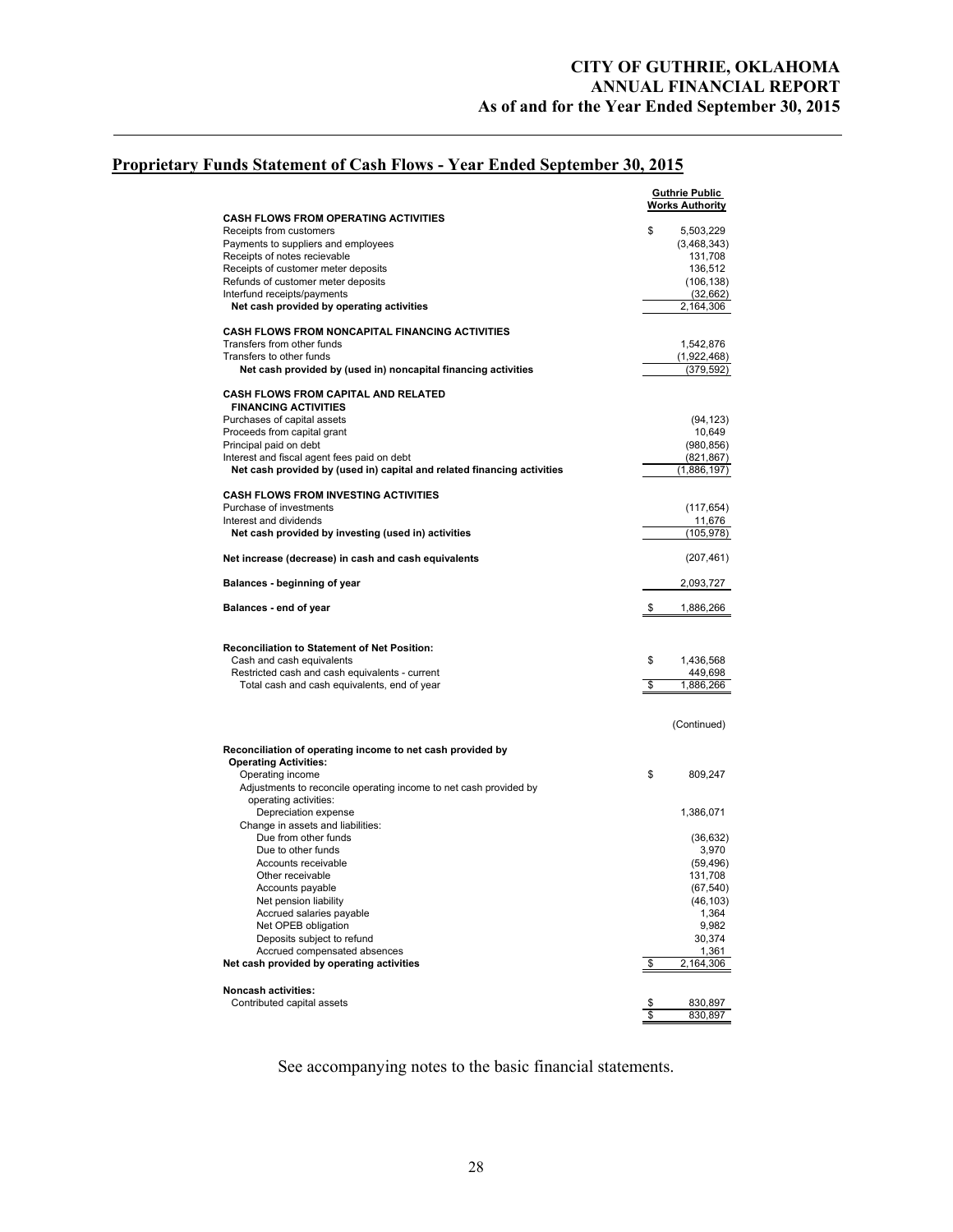**FOOTNOTES TO THE BASIC FINANCIAL STATEMENTS**

 $\overline{a}$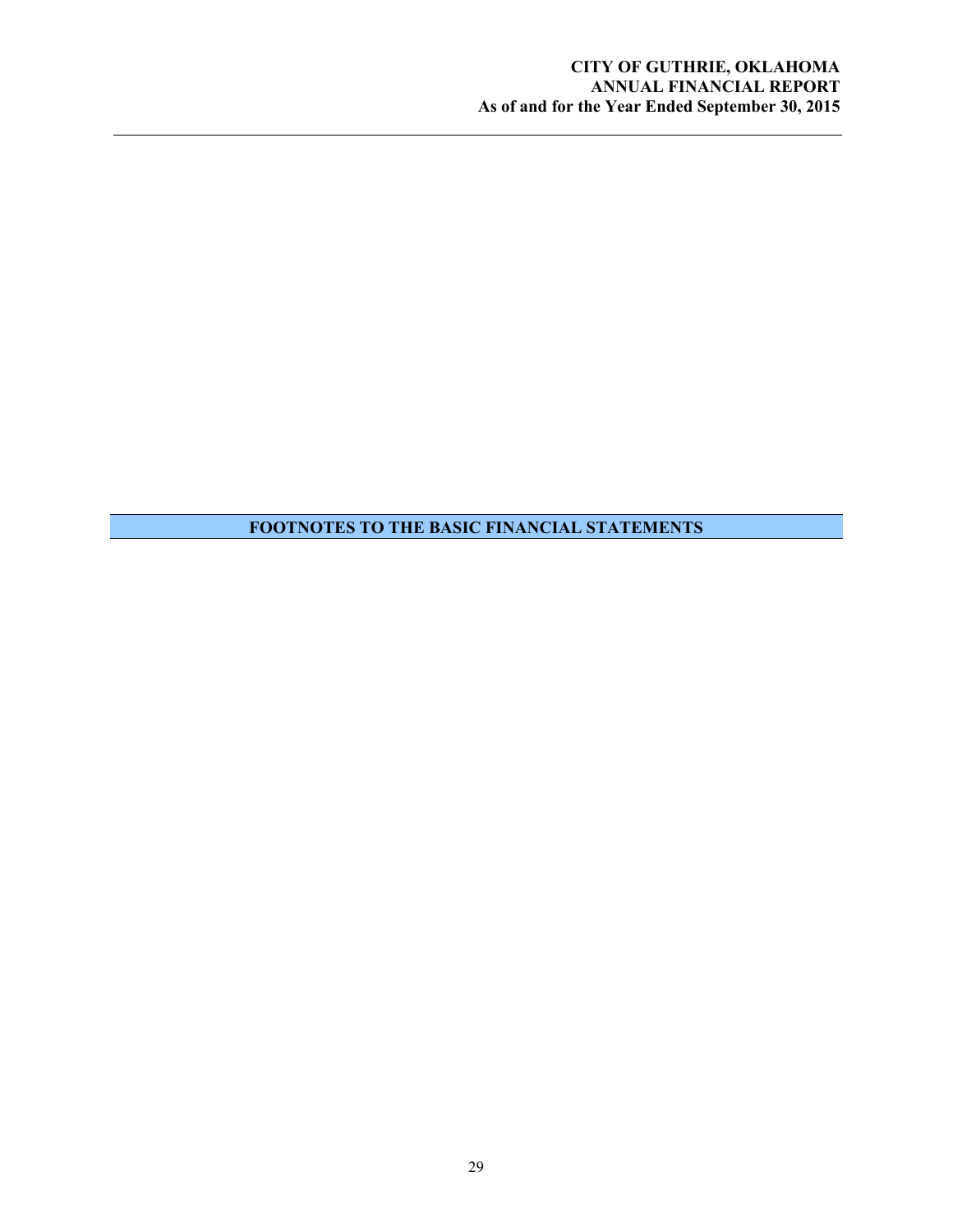#### **Footnotes to the Basic Financial Statements:**

#### **1. Summary of Significant Accounting Policies**

## **A. Financial Reporting Entity**

 $\overline{a}$ 

 The City's financial reporting entity includes the primary government (City of Guthrie) and the blended component units as noted below. This annual report includes all activities for which the City of Guthrie City Council/Manager is fiscally responsible.

In determining the financial reporting entity, the City complies with the provisions of Governmental Accounting Standards Board (GASB) Statement No. 14, "The Financial Reporting Entity" and GASB Statement No. 61, "The Financial Reporting Entity: Omnibus – An Amendment of GASB Statement No. 14 and No. 34" and includes all component units for which the City is financially accountable.

**The City of Guthrie –** that provides the public safety, health and welfare, streets and highways, parks and recreation, and administrative activities.

The City of Guthrie has a population of approximately 10,191 located in central Oklahoma. The City is a Council/Manager form of government that provides for three branches of government:

- Legislative the City Council is the governing body elected by the citizens
- Executive the City Manager is the Chief Executive Officer and is appointed by the City Council
- Judicial the Municipal Judge is a practicing attorney appointed by the City Council

The City provides typical municipal services such as public safety, street maintenance, culture, parks and recreation, airport, and certain utility services including water, wastewater, and sanitation.

## **Component Units:**

- **The City of Guthrie Public Works Authority** –(Blended) that operates the water, sewer, and sanitation services of the City.
- The Guthrie Industrial Development Authority –(Blended) that operates to finance, develop and promote industrial development activities.
- The Guthrie Public Transportation Authority (Currently inactive) that when active, operates to finance, acquire, construct, operate and provide improvements, services or facilities of the City.
- The Guthrie Transportation Authority that operates to furnish and supply facilities, property and equipment for transportation needs regarding tourism.

Each of these component units are Public Trusts established pursuant to Title 60 of Oklahoma State law. Public Trusts (Authorities) have no taxing power. The Authorities are generally created to finance City services through issuance of revenue bonds or other non-general obligation debt and to enable the City Council to delegate certain functions to the governing body (Trustees) of the Authority. The Authorities generally retain title to assets which are acquired or constructed with Authority debt or other Authority generated resources. In addition, the City has leased certain existing assets at the creation for the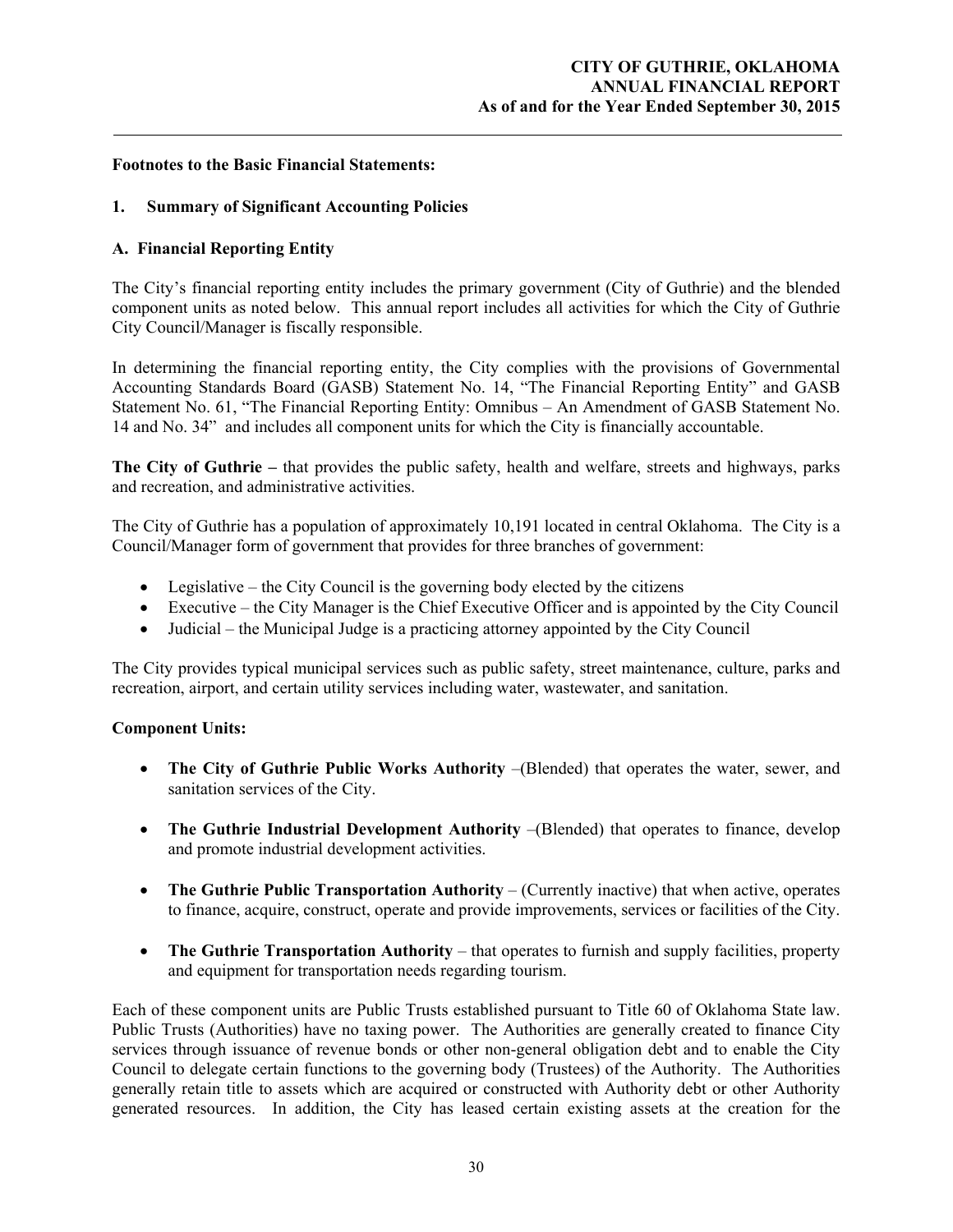Authorities to the Trustees on a long-term basis. The City, as beneficiary of the Public Trusts, receives title to any residual assets when a Public Trust is dissolved.

## **B. Basis of Presentation and Accounting**

#### *Government-Wide Financial Statements:*

 $\overline{a}$ 

 The statements of net position and activities are reported on the accrual basis of accounting and economic resources measurement focus. Under the accrual basis of accounting, revenues are recognized when earned and expenses (including depreciation and amortization) are recorded when the liability is incurred or economic asset used.

Program revenues in the Statement of Activities are revenues that are derived directly from each activity or from parties outside of the City's taxpayers. The City has the following program revenues in each activity:

- Public Safety Fire, Police, Ambulance fines and forfeitures, ambulance fees, fire run charges, 911 revenue and restricted operating and capital grants.
- Airport rental fees, reimbursements from the City of Edmond, and capital grants.
- Streets Commercial vehicle and gasoline excise tax shared by the State and other restricted operating grants.
- Culture, and recreation cemetery revenues, lake fees, pool fees, library fees, operating and capital grants.
- General Government licenses and permits, abatement fees, and restricted operating grants.

All other governmental revenues are reported as general. All taxes are classified as general revenue even if restricted for a specific purpose.

#### *Governmental Funds:*

The City's governmental funds include:

Major Fund: General Fund

Aggregated Non-Major Funds (reported as Other Governmental Funds):

Special Revenue Funds:

- Guthrie/Oklahoma City Waterline Fund accounts for the cost of developing a reliable source of water for the City and making certain other capital improvements to the municipal water and sewer systems.
- Hotel/Motel Tax Fund accounts for hotel/motel tax revenues to be used in parks and promotion of tourism.
- Cemetery Care Fund accounts for 12.5% of cemetery revenue restricted by State law for cemetery capital improvements.
- USDA Rural Development Fund accounts for a Rural Business Enterprise grant to provide a revolving loan fund for small businesses.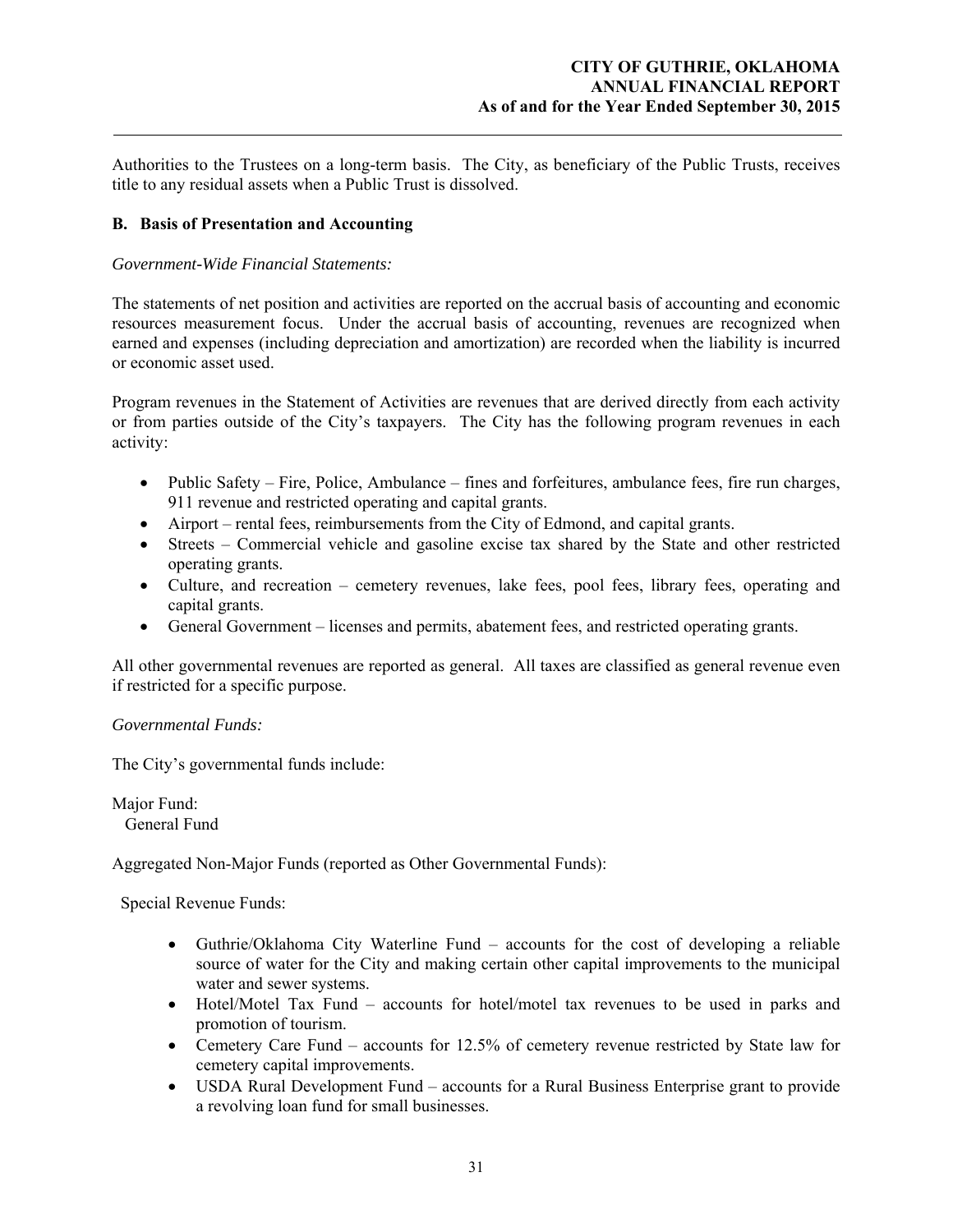- Guthrie Industrial Development Authority accounts for activity related to economic development and repayment of refundable grant obligation from the proceeds of a long-term note receivable.
- Grant Fund accounts for grant activity.

Capital Project Fund – accounts for various capital projects.

Debt Service Fund – accounts for funds restricted for debt service.

The governmental funds are reported on the modified accrual basis of accounting. On the modified accrual basis of accounting, revenues are recorded when earned and measurable and available to pay current financial obligations, while expenditures are recorded when incurred and payable from current financial resources. The City defines revenue availability as collected within 60 days of period end.

The reconciliation of the governmental funds financial statements to the governmental activities presentation in the government-wide financial statements is the result of the use of the accrual basis of accounting and economic resources measurement focus at the government-wide level.

The General Fund is considered a major fund and therefore displayed in a separate column. All other governmental funds are considered non-major funds and are aggregated under the column titled Other Governmental Funds.

#### *Proprietary Funds:*

 $\overline{a}$ 

The City's proprietary funds and are reported on the accrual basis of accounting and economic resources measure focus include:

## **Enterprise Fund**

 Guthrie Public Works Authority Fund that accounts for the activities of the public trust in providing water, sewer, and sanitation services to the public.

For purposes of the statement of revenues, expenses and changes in fund net position, operating revenues and expenses are considered those whose cash flows are related to operating activities, while revenues and expenses related to financing, capital and investing activities are reported as non-operating or transfers and contributions.

#### **C. Measurement Focus and Basis of Accounting**

Measurement focus is a term used to describe "how" transactions are recorded within the various financial statements. Basis of accounting refers to "when" transactions are recorded regardless of the measurement focus applied.

#### **Measurement Focus**

On the government-wide Statement of Net Position and the Statement of Activities both governmental and business-like activities are presented using the economic resources measurement focus as defined in item b below.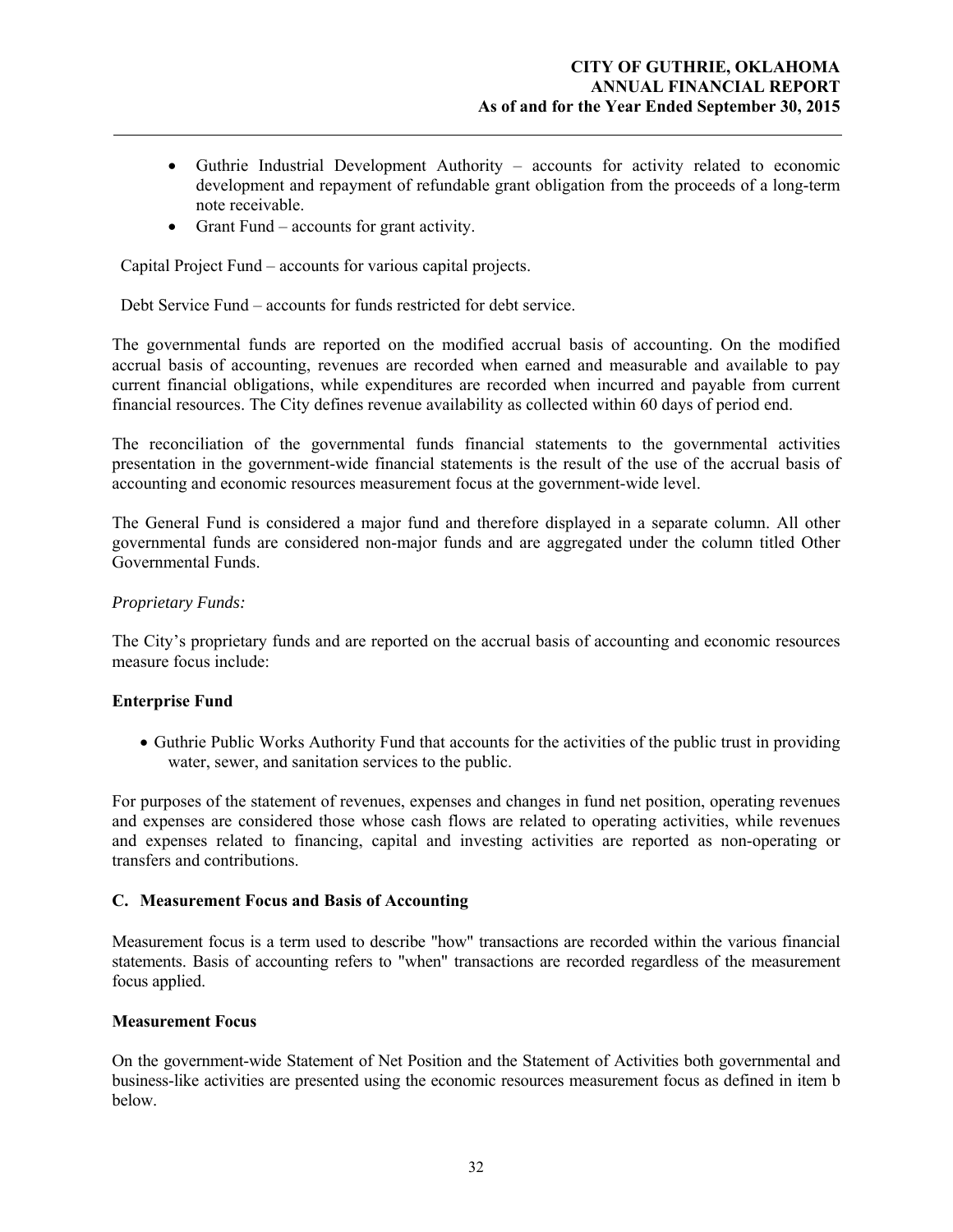In the fund financial statements, the "current financial resources" measurement focus or the "economic resources" measurement focus is used as appropriate:

- a. All governmental funds utilize a "current financial resources" measurement focus. Only current financial assets and liabilities are generally included on their balance sheets. Their operating statements present sources and uses of available spendable financial resources during a given period. These funds use fund balance as their measure of available spendable financial resources at the end of the period.
- b. The proprietary fund utilizes an "economic resources" measurement focus. The accounting objectives of this measurement focus are the determination of operating income, changes in net position (or cost recovery), financial position, and cash flows. All assets and liabilities (whether current or noncurrent) associated with their activities are reported along with deferred outflows and deferred inflows. Proprietary fund equity is classified as net position.

#### **Basis of Accounting**

 $\overline{a}$ 

In the government-wide Statement of Net Position and Statement of Activities both governmental and business-type activities are presented using the accrual basis of accounting. Under the accrual basis of accounting, revenues are recognized when earned and expenses are recorded when the liability is incurred or economic asset used. Revenues, expenses, gains, losses, assets, and liabilities resulting from exchange and exchange-like transactions are recognized when the exchange takes place.

In the fund financial statements, governmental funds are presented on the modified accrual basis of accounting. Under this modified accrual basis of accounting, revenues are recognized when "measurable and available". Measurable means knowing or being able to reasonably estimate the amount. Available means collectible within the current period or soon enough thereafter (within 60 days of period end) to pay current liabilities. Expenditures (including capital outlay) are recorded when the related fund liability is incurred, except for general obligation bond principal and interest which are reported when due.

All proprietary funds utilize the accrual basis of accounting. Under the accrual basis of accounting, revenues are recognized when earned and expenses are recorded when the liability is incurred or economic asset used.

#### **D. Assets, Liabilities, Deferred Outflows, Deferred Inflows and Equity**

#### **Cash and Investments**

For the purposes of the statements of net position, balance sheets, and statement of cash flows, "cash and cash equivalents" includes all demand and savings accounts, and certificates of deposits or short-term investments with an original maturity of three months or less.

Investments are carried at fair value except for short-term U.S. Treasury obligations with a remaining maturity at the time of purchase of one year or less. Those investments are reported at amortized cost. Fair value is based on quoted market price.

#### **Receivables**

In the government-wide statements, receivables consist of all revenues earned at year-end and not yet received. Major receivable balances for the governmental activities include sales and use taxes, franchise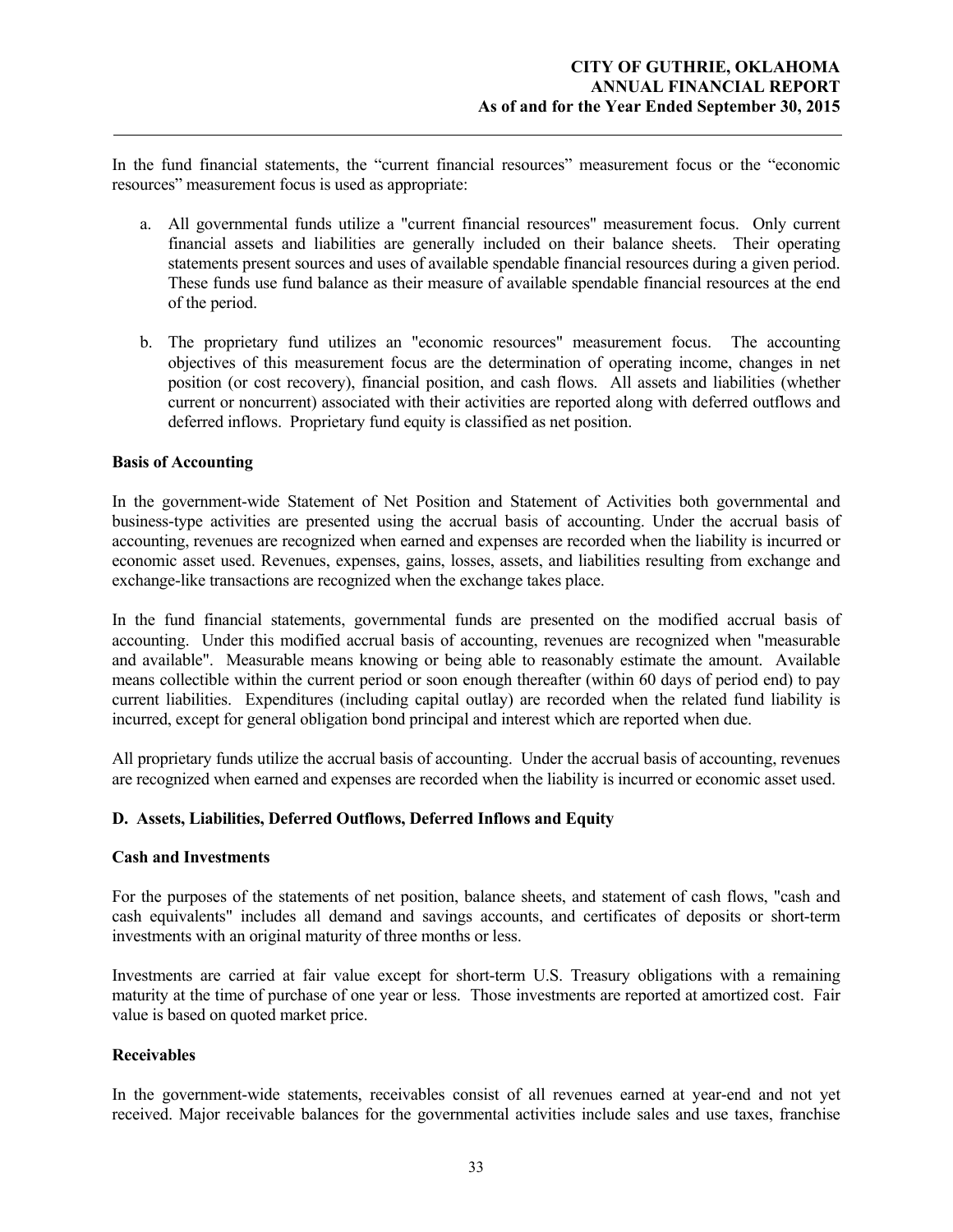taxes, grants, police fines, and ambulance fees. Business-type activities report utilities as its major receivables.

In the fund financial statements, material receivables in governmental funds include revenue accruals such as sales tax, franchise tax, and grants and other similar intergovernmental revenues since they are usually both measurable and available. Non-exchange transactions collectible but not available are deferred in the fund financial statements in accordance with modified accrual, but not deferred in the government-wide financial statements in accordance with the accrual basis. Interest and investment earnings are recorded when earned only if paid within 60 days since they would be considered both measurable and available.

Proprietary fund material receivables consist of all revenues earned at year-end and not yet received. Utility accounts receivable comprise the majority of proprietary fund receivables. Allowances for uncollectible accounts receivable are based upon historical trends and the periodic aging of accounts receivable.

## **Capital Assets**

 $\overline{a}$ 

 The accounting treatment over property, plant and equipment (capital assets) depends on whether the assets are used in governmental fund operations or proprietary fund operations and whether they are reported in the government-wide or fund financial statements.

## *Government-Wide Statements*

In the government-wide financial statements, capital assets are accounted for as capital assets. All capital assets are valued at historical cost, or estimated historical cost if actual is unavailable, except for donated capital assets which are recorded at their estimated fair value at the date of donation. Estimated historical cost was used to value the majority of the assets acquired prior to June 30, 1992.

 Prior to October 1, 2003, governmental funds' infrastructure assets were not capitalized. These assets have been valued at estimated historical cost.

Depreciation of all exhaustible capital assets is recorded as an allocated expense in the Statement of Activities, with accumulated depreciation reflected in the Statement of Net Position. Depreciation is provided over the assets' estimated useful lives using the straight-line method of depreciation. A capitalization threshold of \$2,500 is used to report capital assets. The range of estimated useful lives by type of asset is as follows:

| - Buildings               | $25-50$ years |
|---------------------------|---------------|
| - Machinery and Equipment | $3-20$ years  |
| - Utility System          | $25-50$ years |
| - Infrastructure          | $25-50$ years |

## *Fund Financial Statements*

 In the fund financial statements, capital assets used in governmental fund operations are accounted for as capital outlay expenditures of the governmental fund upon acquisition. Capital assets used in proprietary fund operations are accounted for the same as in the government-wide statements.

## **Restricted Assets**

 Restricted assets include cash and investments of the proprietary fund that are legally restricted as to their use. The primary restricted assets are related to promissory note trustee accounts and utility meter deposits.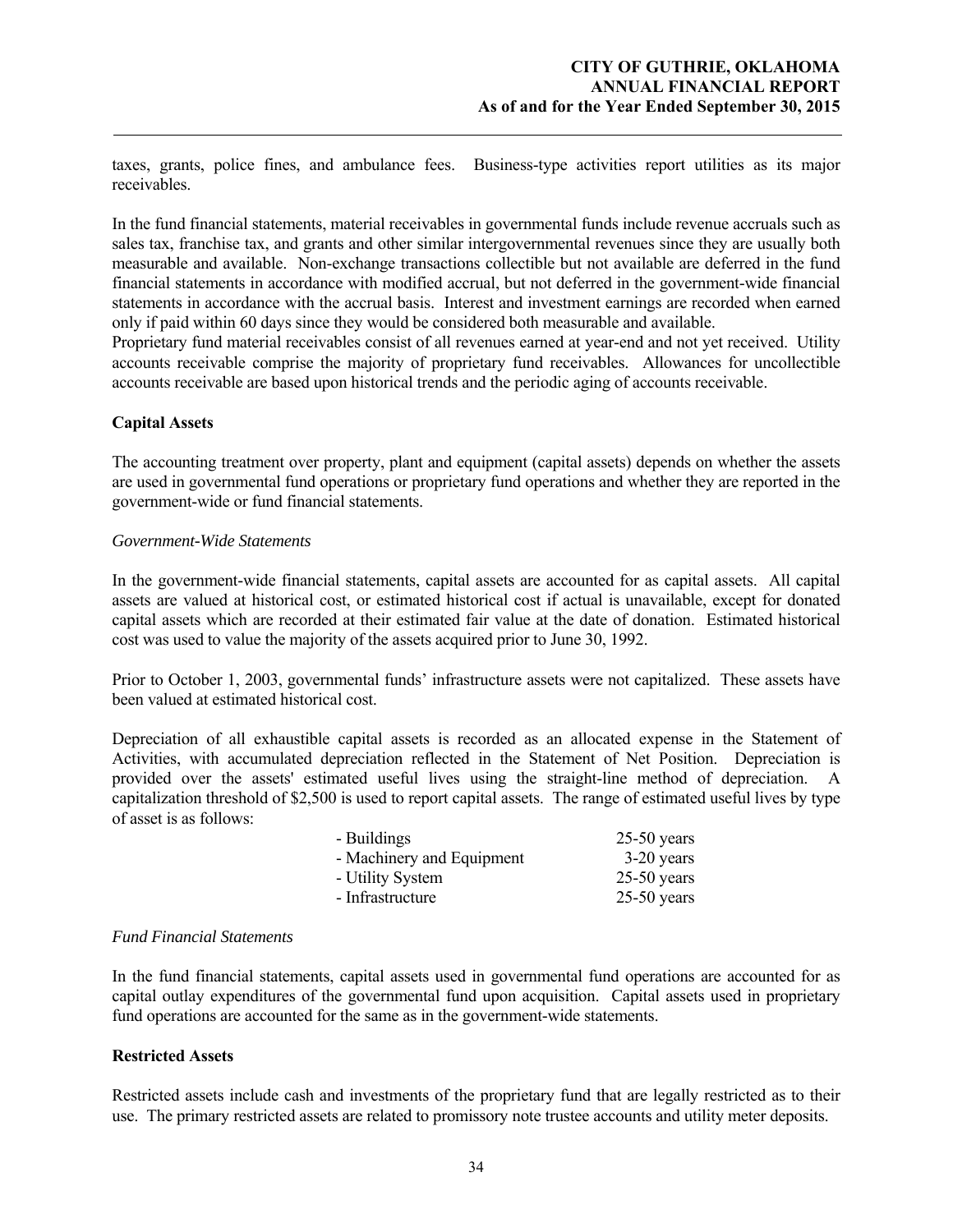## **Long-Term Debt**

 $\overline{a}$ 

 The accounting treatment of long-term debt depends on whether the assets are used in governmental fund operations or proprietary fund operations and whether they are reported in the government-wide or fund financial statements.

All long-term debt to be repaid from governmental and business-type resources are reported as liabilities in the government-wide statements. The long-term debt consists of notes payable, capital leases, refundable grant obligations and accrued compensated absences.

Long-term debt for governmental funds is not reported as liabilities in the fund financial statements. The debt proceeds are reported as other financing sources and payment of principal and interest reported as expenditures. The accounting for the proprietary fund is the same in the fund statements as it is in the government-wide statements.

#### **Compensated Absences**

 The City's policies regarding vacation time permit employees to accumulate earned but unused vacation leave. The liability for these compensated absences is recorded as long-term debt in the government-wide statements. The current portion of this debt is estimated based on historical trends. In the fund financial statements, governmental funds report only the compensated absence liability payable from expendable available financial resources, while the proprietary funds report the liability as it is incurred.

#### **Deferred Outflows and Inflows**

 Deferred outflows and inflows are the consumption or acquisition of net position by the City that are applicable to a future reporting period. At September 30, 2015, the City's deferred outflows of resources were comprised of pension related deferrals. Certain pension amounts are deferred, some as outflows and other as inflows, amortized as a component of pension expense in future periods.

#### **Equity Classifications**

#### *Government-Wide Statements:*

Equity is classified as net position and displayed in three components:

- a. *Net investment in capital assets* Consists of capital assets including restricted capital assets, net of accumulated depreciation and reduced by outstanding balances of any bonds, mortgages, notes or other borrowings that are attributable to the acquisition, construction or improvements of those assets.
- b. *Restricted net position* Consists of net position with constraints placed on the use either by 1) external groups such as creditors, grantors, contributors, or laws and regulations of other governments, or 2) law through constitutional provisions or enabling legislation.
- c. *Unrestricted net position* All other net position that does not meet the definition of "restricted."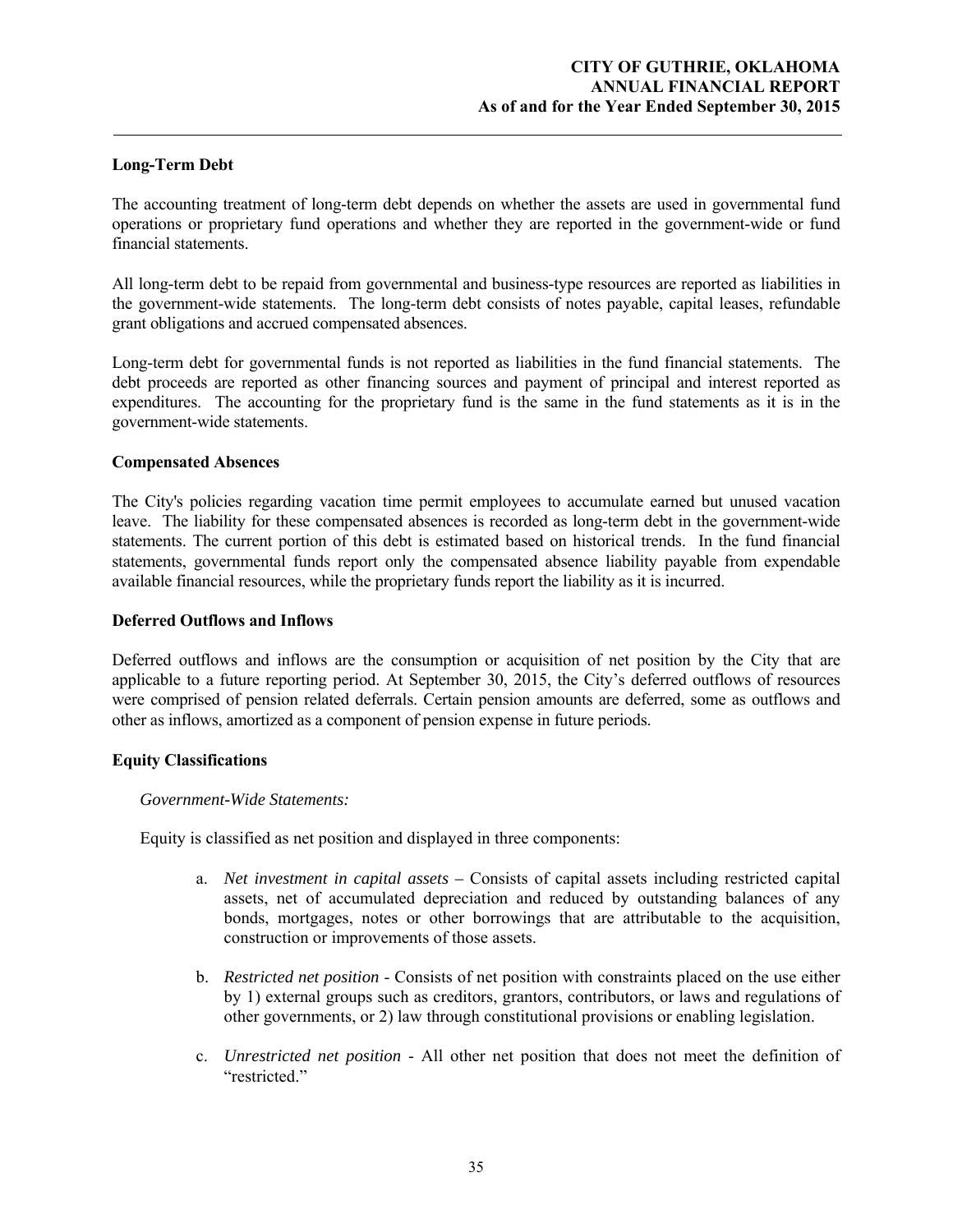# *Fund Statements:*

 $\overline{a}$ 

Governmental fund equity is classified as fund balance. Fund balance is classified as nonspendable, restricted, committed, assigned and unassigned.

Proprietary fund equity is classified the same as in the government-wide statements.

# **E. Revenues, Expenditures, and Expenses**

# **Sales Tax**

The City presently levies a three cent sales tax on taxable sales within the City. The sales tax is collected by the Oklahoma Tax Commission and remitted to the City in the month following receipt by the Tax Commission. Sales tax proceeds, after recording in the General Fund, are distributed per City resolution to the GPWA with any unused portion subsequently returned to the General Fund. For the year ended September 30, 2015, the General Fund received on a cash basis \$4,628,629 of sales tax, of which \$1,542,876 was transferred to the Authority. Subsequently, the Authority transferred the full amount back to the City's General Fund.

Sales tax collected by the State in September and half of October 2015 and received by the City in October and half of November 2015, has been accrued and is included under the caption "Due from other governments" since they represent taxes on sales occurring prior to year-end.

# **Property Tax**

Under State law, municipalities are limited in their ability to levy a property tax. Such tax may only be levied to repay principal and interest on general obligation bonded debt approved by voters and any court-assessed judgments.

For the year ended September 30, 2015, the City did not levy a property tax, and had no general obligation bonded debt or court-assessed judgments outstanding at September 30, 2015.

## **Operating Revenues and Expenses**

Operating revenues and expenses for proprietary funds are those that result from providing services and producing and delivering goods and/or services. It also includes all revenue and expenses not related to capital and related financing, noncapital financing, or investing activities.

# **Expenditures/Expenses**

In the government-wide financial statements, expenses are classified by function for both governmental and business-type activities.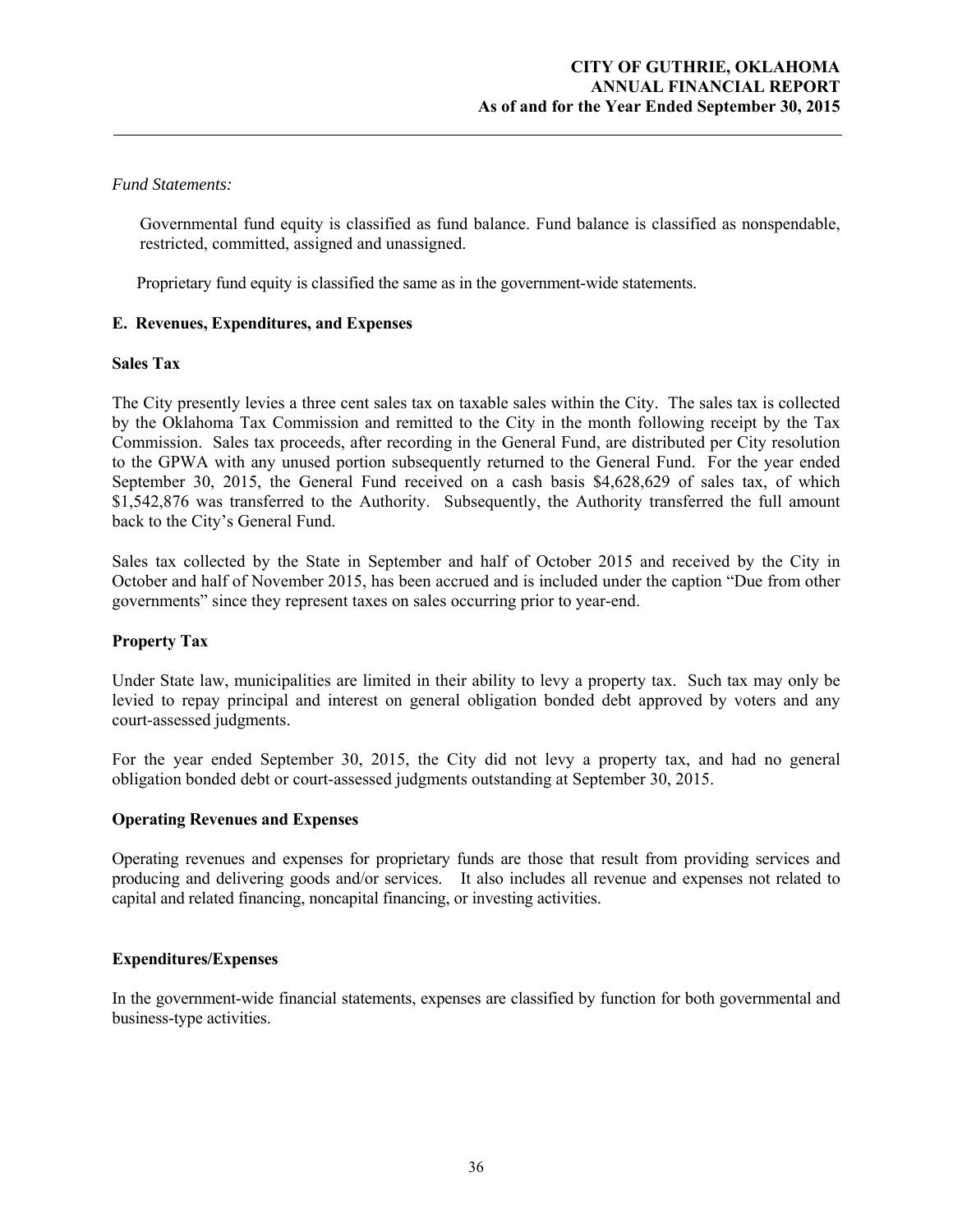In the fund financial statements, expenditures are classified as follows:

| Governmental Funds - By Character: | Current (further classified by function) |
|------------------------------------|------------------------------------------|
|                                    | Debt Service                             |
|                                    | Capital Outlay                           |

Proprietary Fund - By Operating and Non-Operating

In the fund financial statements, governmental funds report expenditures of financial resources. Proprietary funds report expenses relating to use of economic resources.

## **F. Internal and Interfund Balances and Activities**

In the process of aggregating the financial information for the government-wide Statement of Net Position and Statement of Activities, some amounts reported as interfund activity and balances in the fund financial statements have been eliminated or reclassified.

## *Fund Financial Statements:*

 $\overline{a}$ 

Interfund activity, if any, within and among the governmental and proprietary fund categories is reported as follows in the fund financial statements:

- 1. Interfund loans amounts provided with a requirement for repayment are reported as interfund receivables and payables.
- 2. Interfund services sales or purchases of goods and services between funds are reported as revenues and expenditures/expenses.
- 3. Interfund reimbursements repayments from funds responsible for certain expenditures/expenses to the funds that initially paid for them are not reported as reimbursements but as adjustments to expenditures/expenses in the respective funds.
- 4. Interfund transfers flow of assets from one fund to another where repayment is not expected are reported as transfers in and out.

## *Government-Wide Financial Statements:*

Interfund activity and balances, if any, are eliminated or reclassified in the government-wide financial statements as follows:

- 1. Internal balances amounts reported in the fund financial statements as interfund receivables and payables are eliminated in the governmental and business-type activities columns of the Statement of Net Position, except for the net residual amounts due between governmental and business-type activities, which are reported as Internal Balances.
- 2. Internal activities amounts reported as interfund transfers in the fund financial statements are eliminated in the government-wide Statement of Activities except for the net amount of transfers between governmental and business-type activities, which are reported as Transfers - Internal Activities. The effect of interfund services between funds, if any, are not eliminated in the Statement of Activities.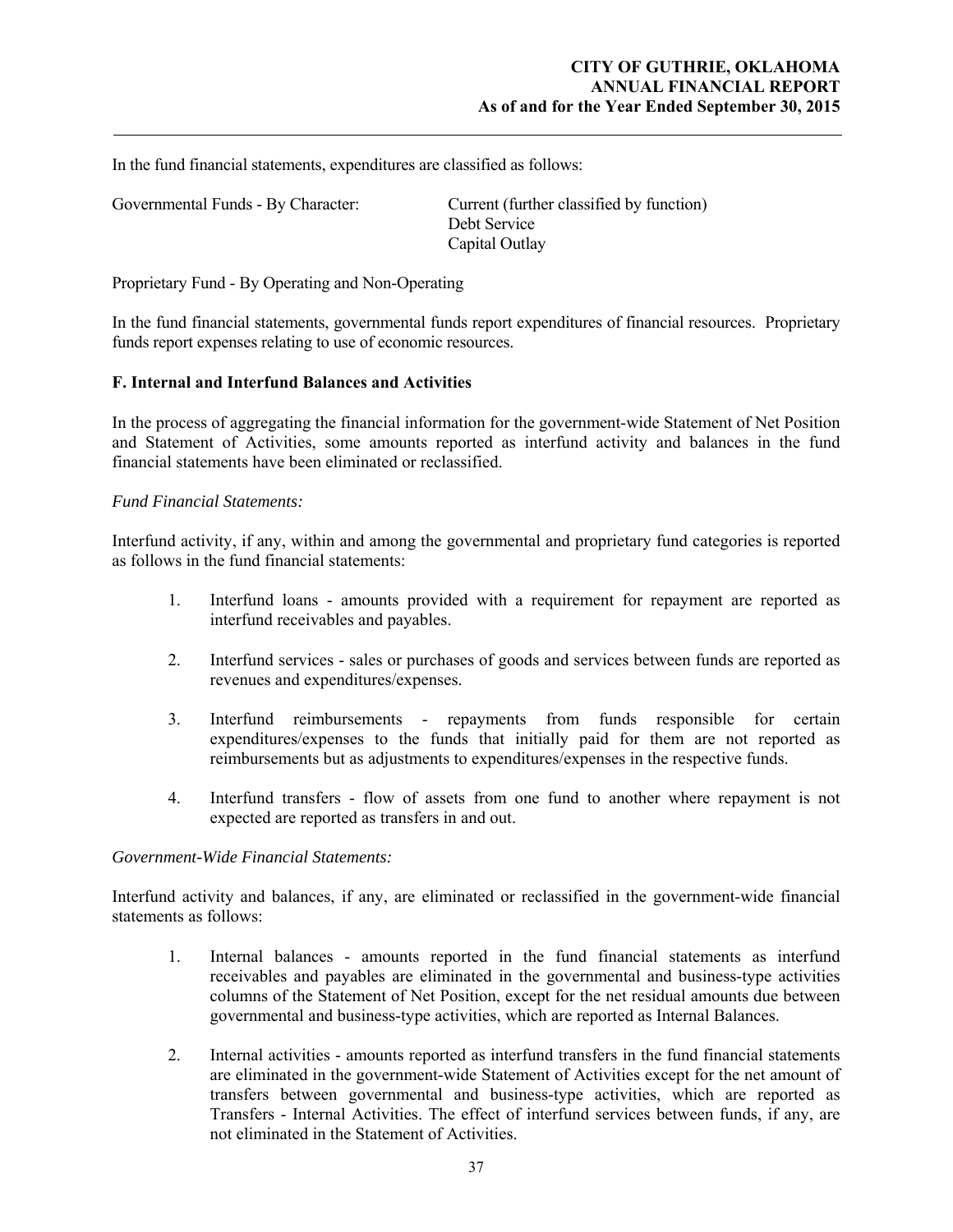## **G. Use of Estimates**

 $\overline{a}$ 

The preparation of financial statements in conformity with generally accepted accounting principles requires management to make estimates and assumptions that affect certain reported amounts and disclosures; accordingly, actual results could differ from those estimates.

## **2. Cash, Cash Equivalents, and Investments**

At September 30, 2015, the reporting entity held the following deposits and investments:

### **Primary Government:**

|                                                     |                   | <b>Credit</b> | Carrying        |  |  |  |
|-----------------------------------------------------|-------------------|---------------|-----------------|--|--|--|
| <b>Type</b>                                         | <b>Maturities</b> | Rating        | Value           |  |  |  |
| <b>Deposits:</b>                                    |                   |               |                 |  |  |  |
| Demand deposits                                     |                   |               | \$<br>5,721,825 |  |  |  |
| Cash on hand                                        |                   |               | 1,325           |  |  |  |
| Time deposit                                        | 11/26/2015        |               | 99,000          |  |  |  |
| Time deposit                                        | 6/10/2016         |               | 449,814         |  |  |  |
|                                                     |                   |               | 6,271,964       |  |  |  |
| <b>Investments:</b>                                 |                   |               |                 |  |  |  |
| Federated Treasury Obligation #398                  |                   | AAAm          | 146,358         |  |  |  |
|                                                     |                   |               | 146,358         |  |  |  |
| <b>Total deposits and investments</b>               |                   |               | 6,418,322       |  |  |  |
|                                                     |                   |               |                 |  |  |  |
| <b>Reconciliation to Statement of Net Position:</b> |                   |               |                 |  |  |  |
| Cash and cash equivalents                           |                   |               | \$<br>5,869,508 |  |  |  |
| Investments                                         |                   |               | 548,814         |  |  |  |
|                                                     |                   |               | 6,418,322<br>S  |  |  |  |

*Custodial Credit Risk –* Exposure to custodial credit risk related to deposits exists when the City holds deposits that are uninsured and uncollateralized with securities held by the pledging financial institution, or by its trust department or agent but not in the City's name: or collateralized without a written or approved collateral agreement. Exposure to custodial credit risk related to investments exists when the City holds investments that are uninsured and unregistered, with securities held by the counterparty or by its trust department or agent but not in the City's name.

The City's policy as it relates to custodial credit risk is to secure its uninsured deposits with collateral, valued at no more than market value, at least at a level of 110% of the uninsured deposits and accrued interest thereon. For investments in the Guthrie/OKC Waterline Fund, the trust agreement requires the investments to be collateralized with U. S. government-backed obligations. At September 30, 2015 the City was not exposed to custodial credit risk.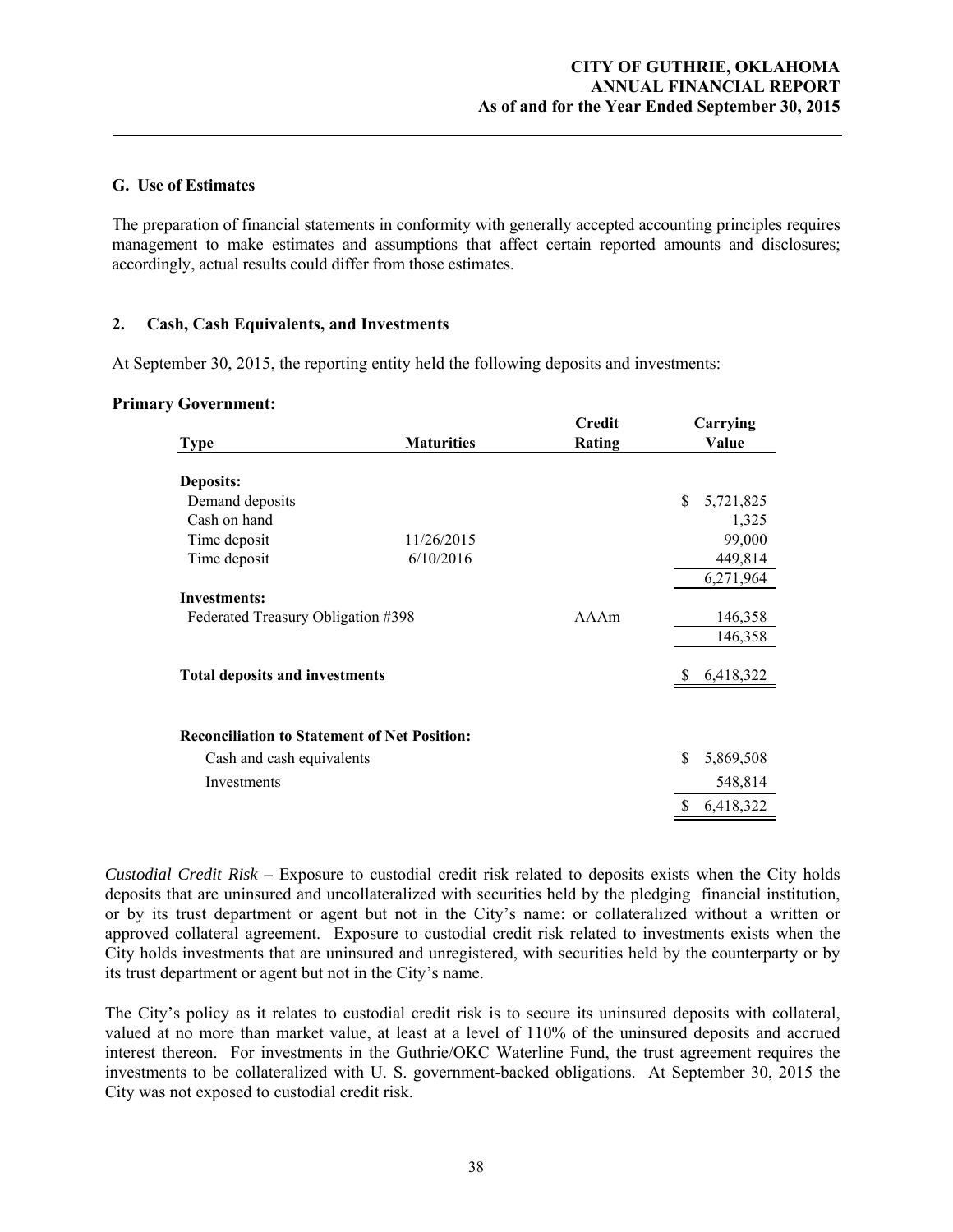*Investment Interest Rate Risk* - the City does not have a formal investment policy that limits investment maturities as a means of managing its exposure to fair value losses arising from increasing interest rates.

*Investment Credit Risk* - The City has no investment policy that limits its investment choices other than the limitation of state law as follows:

a. Direct obligations of the U. S. Government, its agencies and instrumentalities to which the full faith and credit of the U. S. Government is pledged, or obligations to the payment of which the full faith and credit of the State is pledged.

b. Certificates of deposit or savings accounts that are either insured or secured with acceptable collateral with in-state financial institutions, and fully insured certificates of deposit or savings accounts in out-of-state financial institutions.

c. With certain limitation, negotiable certificates of deposit, prime bankers acceptances, prime commercial paper and repurchase agreements with certain limitations.

d. County, municipal or school district tax supported debt obligations, bond or revenue anticipation notes, money judgments, or bond or revenue anticipation notes of public trusts whose beneficiary is a county, municipality or school district.

e. Notes or bonds secured by mortgage or trust deed insured by the Federal Housing Administrator and debentures issued by the Federal Housing Administrator, and in obligations of the National Mortgage Association.

f. Money market funds regulated by the SEC and in which investments consist of the investments mentioned in the previous paragraphs a, b, c, and d.

*Concentration of Investment Credit Risk* - the City places no limit on the amount it may invest in any one issuer. Since the City has all investments in certificates of deposit, government securities, or money market accounts, there is no concentration of investment credit risk exposure.

*Restricted Cash and Investments –* The amounts reported as restricted assets of the proprietary fund statement of net position are comprised of amounts restricted for debt service, debt reserve, construction purposes, or refundable deposits. The restricted assets as of September 30, 2015 are as follows:

|                                           | Current                      |             |    |        |  |  |
|-------------------------------------------|------------------------------|-------------|----|--------|--|--|
|                                           | Cash and cash<br>equivalents | Investments |    |        |  |  |
| Series 2012 Revenue Bond Interest Account | S                            |             | \$ |        |  |  |
| Series 2012 Revenue Bond Account          |                              | 146,358     |    |        |  |  |
| 2009 OWRB Trust Account                   |                              | 19          |    |        |  |  |
| 2008 OWRB Trust Account                   |                              | 21          |    |        |  |  |
| Meter deposits                            |                              | 303,299     |    | 99,000 |  |  |
| Total                                     |                              | 449.698     |    | 99,000 |  |  |

## **3. Accounts and Notes Receivable**

 $\overline{a}$ 

Accounts Receivable - Accounts receivable of the business-type activities consist of customers utilities services provided, both billed and unbilled, due at year end, reported net of allowance for uncollectible amounts. The governmental activities receivables include fines receivables.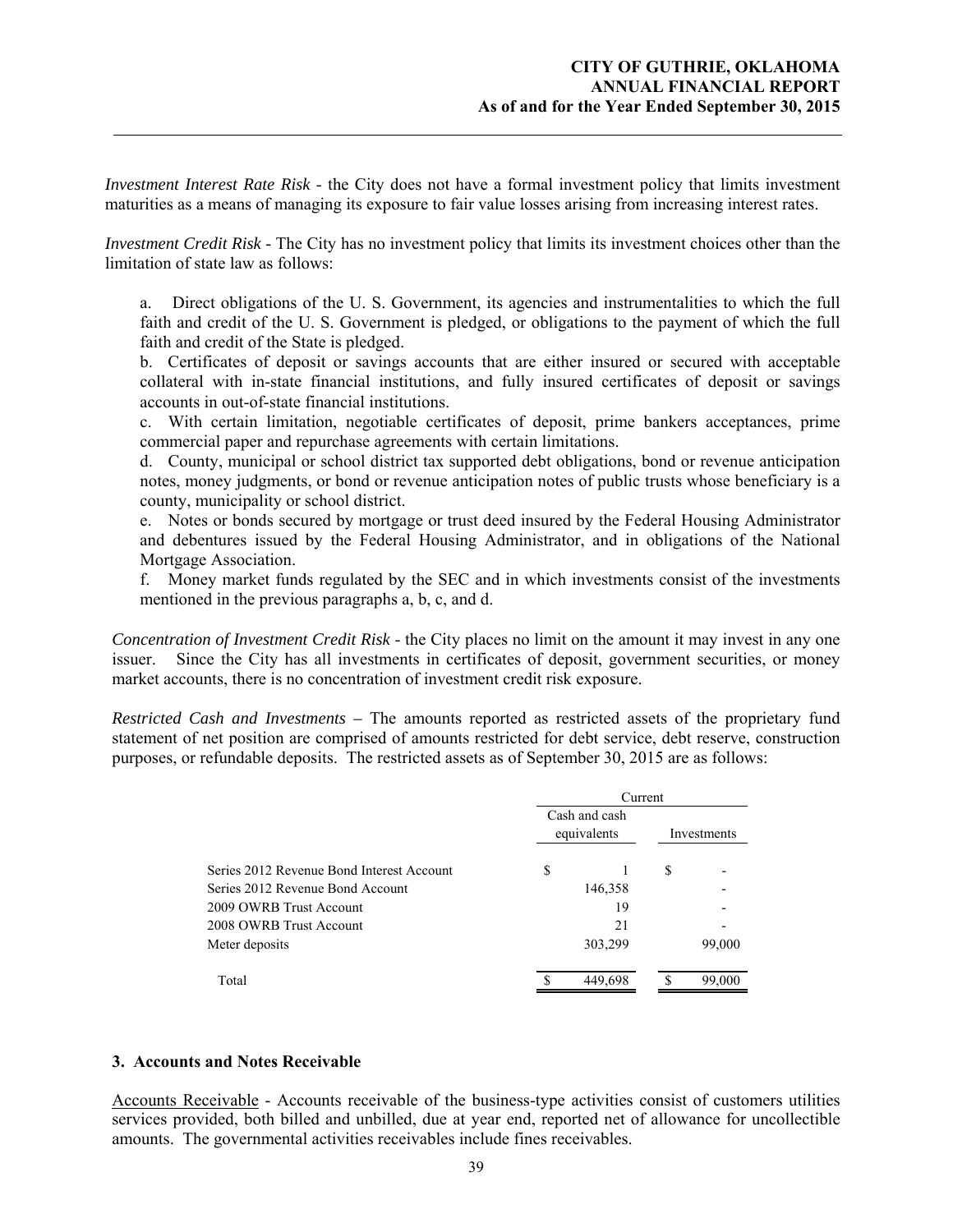| Governmental Activities:             |    | Accounts<br>Receivable |    | Less: Allowance<br>for Uncollectible<br>Accounts | Net<br>Accounts<br>Receivable |         |  |
|--------------------------------------|----|------------------------|----|--------------------------------------------------|-------------------------------|---------|--|
| Franchise taxes                      | \$ | 66,833                 | \$ |                                                  | \$                            | 66,833  |  |
| Court fines                          |    | 285,847                |    | (214, 387)                                       |                               | 71,460  |  |
| Ambulance fees                       |    | 6,529,726              |    | (6,399,133)                                      |                               | 130,593 |  |
| Other taxes                          |    | 44,230                 |    |                                                  |                               | 44,230  |  |
| Street utilities                     |    | 65,649                 |    | (24,259)                                         |                               | 41,390  |  |
| <b>Total Governmental Activities</b> | S  | 6,992,285              | \$ | (6,637,779)                                      | S                             | 354,506 |  |
| Business-Type Activities:            |    |                        |    |                                                  |                               |         |  |
| Utilities                            | S  | 1,147,925              | \$ | (443,907)                                        | \$                            | 704,018 |  |

 $\overline{a}$ 

Notes Receivable – Excel Jet – The Guthrie Industrial Development Authority has a \$375,000 note receivable with Excel-Jet with interest rates between 6% - 7%. The note was unsecured and matured in December 2013. The payments received on this note are used to secure two notes payable with Logan County Economic Development Council and Bancfirst. Monthly payments of \$4,849 began in January 2007. Management has determined that the receivable has been impaired and has provided an allowance for the entire note receivable. The company has made interest only payments on the note through the current fiscal year.

Notes Receivable – The City of Guthrie has a \$99,990 note receivable with an interest rate of 6%. The note is secured by a building and matures in October 2022. Payments of \$10,075 will be made annually.

Notes Receivable – The City of Guthrie has a \$10,000 note receivable with an interest rate of 4.5%. The note is secured by a building and matures in July 2023. Payments of \$1,000 will be made annually.

Note Receivable – The Guthrie Public Works Authority has a \$225,000 and a \$90,000 note receivable with certain individuals for the sale of the fire building and park barn. Each note has a 0% interest rate unless default occurs on the loan in which case, the note will bear a 10% interest rate. Events of default include failure to rehabilitate the property to occupancy status within 36 months of the date of the note and failure to meet minimum maintenance requirements within 12 months of the date of the note. However, an imputed interest rate of 4% has been applied. The notes are dated June 5, 2009 and mature on July 2023. Monthly payments are \$1,250 and \$500, respectively.

The activity on the notes receivable at September 30, 2015 is as follows:

|                                            |   | Balance<br>10/1/2014 |   | Additions |    | Deductions |    | Balance<br>9/30/2015 |    | Due Within<br>One Year   |
|--------------------------------------------|---|----------------------|---|-----------|----|------------|----|----------------------|----|--------------------------|
| Governmental Activities:                   |   |                      |   |           |    |            |    |                      |    |                          |
| Excel Jet                                  | S | 375,000              | S |           | \$ | ٠          | S  | 375,000              | S  | $\overline{\phantom{0}}$ |
| (Less allowance for uncollectible account) |   | (375,000)            |   |           |    | -          |    | (375,000)            |    | $\overline{\phantom{a}}$ |
| <b>Building Loans</b>                      |   | 53,033               |   |           |    | (7,097)    |    | 45,936               |    | 13,000                   |
| Total Governmental Activities, net         |   | 53,033               |   |           | S  | (7,097)    |    | 45,936               |    | 13,000                   |
| Business-Type Activities:                  |   |                      |   |           |    |            |    |                      |    |                          |
| Fire Building                              | S | 103,062              | S |           | S  | (10, 124)  | \$ | 92,938               | \$ | 11,476                   |
| Park Barn                                  |   | 44,577               |   |           |    | (3,930)    |    | 40,647               |    | 4,455                    |
| Total Business-Type Activities             |   | 147,639              |   |           | S  | (14, 054)  |    | 133,585              | S  | 15,931                   |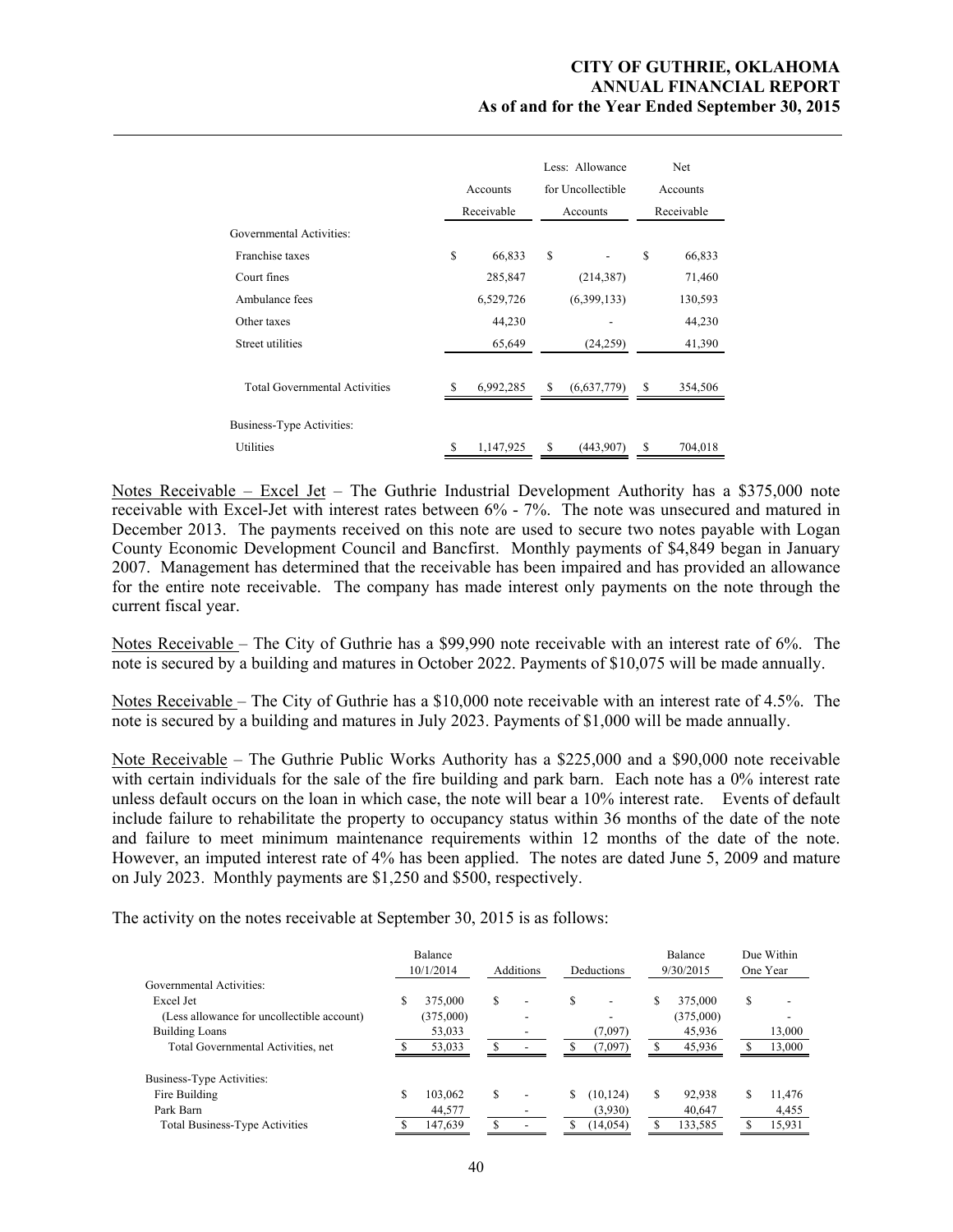### **4. Capital Assets and Depreciation**

#### *Capital Assets:*

 $\overline{a}$ 

Capital assets consist of land, land improvement, construction in progress, buildings and building improvements, machinery and equipment, and infrastructure. Capital assets are reported at actual or estimated historical cost. Donated capital assets are recorded at their fair value at the date of donation. For the year ended September 30, 2015, capital assets balances changed as follows:

|                                               | Balance at |                 |    |            |    |           | Balance at         |                    |  |  |
|-----------------------------------------------|------------|-----------------|----|------------|----|-----------|--------------------|--------------------|--|--|
|                                               |            | October 1, 2014 |    | Additions  |    | Disposals | September 30, 2015 |                    |  |  |
| <b>Governmental activities:</b>               |            |                 |    |            |    |           |                    |                    |  |  |
| Capital assets not being depreciated:         |            |                 |    |            |    |           |                    |                    |  |  |
| Land                                          | \$         | 1,641,768       | \$ |            | \$ |           | \$                 | 1,641,768          |  |  |
| Construction in progress                      |            | 134,582         |    | 590,106    |    | 424,217   |                    | 300,471            |  |  |
| Total capital assets not being depreciated    |            | 1,776,350       |    | 590,106    |    | 424,217   |                    | 1,942,239          |  |  |
| Other capital assets:                         |            |                 |    |            |    |           |                    |                    |  |  |
| <b>Buildings</b>                              |            | 2,917,251       |    |            |    |           |                    | 2,917,251          |  |  |
| Improvements                                  |            | 6,566,417       |    |            |    |           |                    | 6,566,417          |  |  |
| Infrastructure                                |            | 9,344,758       |    | 424,217    |    |           |                    | 9,768,975          |  |  |
| Machinery, furniture and equipment            |            | 6,550,201       |    | 156,022    |    | 54,347    |                    | 6,651,876          |  |  |
| Total other capital assets at historical cost |            | 25,378,627      |    | 580,239    |    | 54,347    |                    | 25,904,519         |  |  |
| Less accumulated depreciation for:            |            |                 |    |            |    |           |                    |                    |  |  |
| <b>Buildings</b>                              |            | 1,024,523       |    | 78,981     |    |           |                    | 1,103,504          |  |  |
| Improvements                                  |            | 2,933,537       |    | 271,788    |    |           |                    | 3,205,325          |  |  |
| Infrastructure                                |            | 1,535,352       |    | 562,520    |    |           |                    | 2,097,872          |  |  |
| Machinery, furniture and equipment            |            | 5,333,982       |    | 274,570    |    | 54,347    |                    | 5,554,205          |  |  |
| Total accumulated depreciation                |            | 10,827,394      |    | 1,187,859  |    | 54,347    |                    | 11,960,906         |  |  |
| Other capital assets, net                     |            | 14,551,233      |    | (607, 620) |    |           |                    | 13,943,613         |  |  |
| Governmental activities capital assets, net   | \$.        | 16,327,583      | \$ | (17, 514)  | \$ | 424,217   | \$                 | 15,885,852         |  |  |
| <b>Business-type activities:</b>              |            | October 1, 2014 |    | Additions  |    | Disposals |                    | September 30, 2015 |  |  |
| Capital assets not being depreciated:         |            |                 |    |            |    |           |                    |                    |  |  |
| Land                                          | \$         | 714,607         | \$ |            | \$ |           | \$                 | 714,607            |  |  |
| Construction in progress                      |            | 1,337,236       |    | 860,263    |    | 2,139,245 |                    | 58,254             |  |  |
| Total capital assets not being depreciated    |            | 2,051,843       |    | 860,263    |    | 2,139,245 |                    | 772,861            |  |  |
| Other capital assets:                         |            |                 |    |            |    |           |                    |                    |  |  |
| <b>Buildings</b>                              |            | 18,274,140      |    |            |    |           |                    | 18,274,140         |  |  |
| Improvements                                  |            | 253,402         |    |            |    |           |                    | 253,402            |  |  |
| Machinery, furniture and equipment            |            | 3,179,905       |    | 1,587,475  |    |           |                    | 4,767,380          |  |  |
| Utility property                              |            | 24,526,126      |    | 616,527    |    |           |                    | 25, 142, 653       |  |  |
| Total other capital assets at historical cost |            | 46,233,573      |    | 2,204,002  |    |           |                    | 48, 437, 575       |  |  |
| Less accumulated depreciation for:            |            |                 |    |            |    |           |                    |                    |  |  |
| <b>Buildings</b>                              |            | 2,363,566       |    | 459,669    |    |           |                    | 2,823,235          |  |  |
| Improvements                                  |            | 174,130         |    | 8,811      |    |           |                    | 182,941            |  |  |
| Machinery, furniture and equipment            |            | 2,101,136       |    | 248,523    |    |           |                    | 2,349,659          |  |  |
| Utility property improvements                 |            | 13,985,853      |    | 669,068    |    |           |                    | 14,654,921         |  |  |
| Total accumulated depreciation                |            | 18,624,685      |    | 1,386,071  |    |           |                    | 20,010,756         |  |  |
| Other capital assets, net                     |            | 27,608,888      |    | 817,931    |    |           |                    | 28,426,819         |  |  |
| Business-type activities capital assets, net  | \$         | 29,660,731      | S  | 1,678,194  | \$ | 2,139,245 | \$                 | 29,199,680         |  |  |

See accompanying footnotes to this schedule.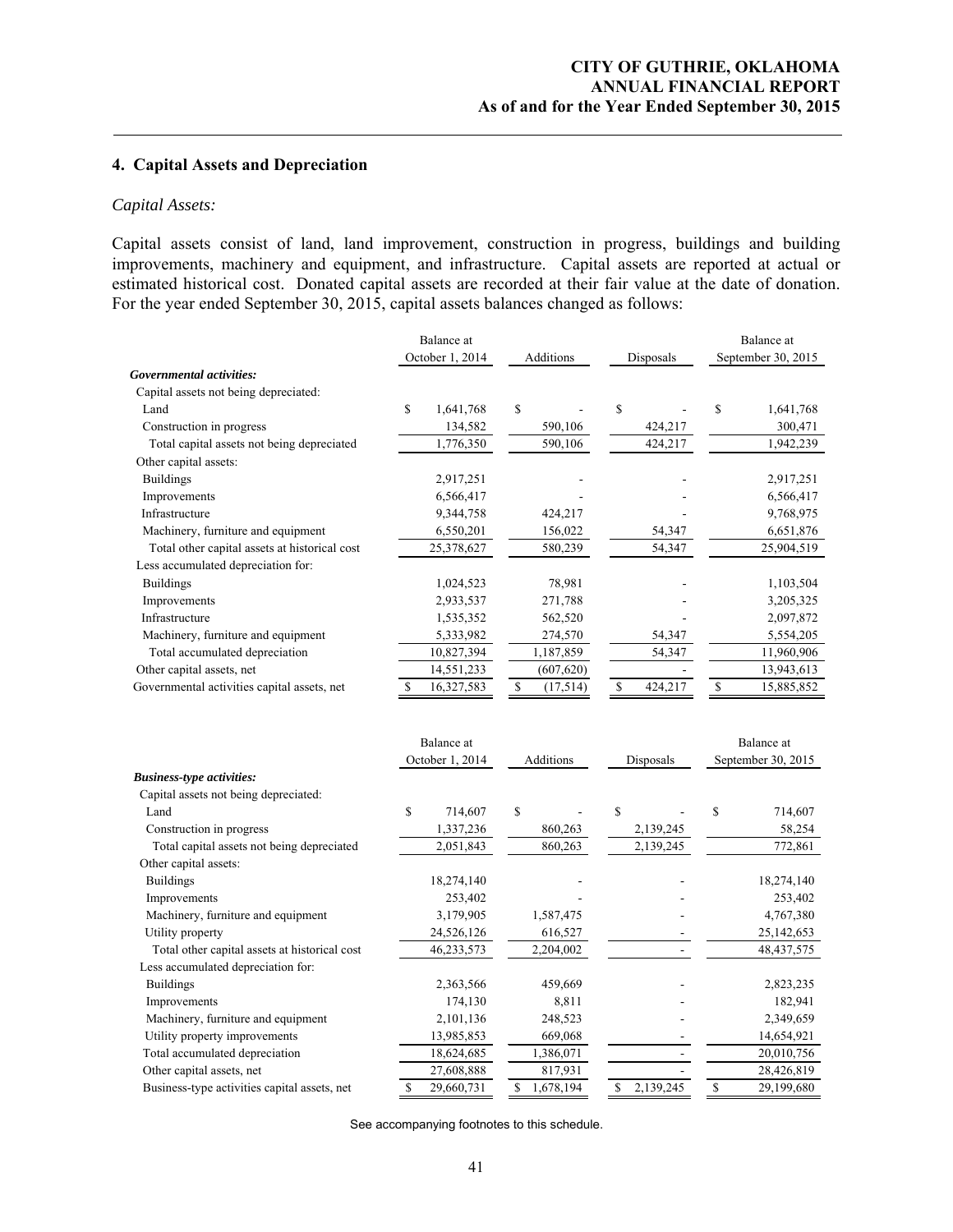Depreciation of capital assets is included in total expenses and is charged or allocated to the activities primarily benefiting from the use of the specific asset. Depreciation expense has been allocated as follows:

Governmental Activities:

 $\overline{a}$ 

| Business-Type Activities: |  |
|---------------------------|--|
|---------------------------|--|

|                                  |             | Water                | 756,811   |
|----------------------------------|-------------|----------------------|-----------|
| General government               | 56,786<br>S | Sewer                | 335,684   |
| Public safety                    | 174,465     | Sanitation           | 31,607    |
| Highways and streets             | 248,739     | Administration       | 96,939    |
| Culture, tourism, and recreation | 79,879      | Line maintenance     | 158,216   |
| Airport                          | 627,990     | Meter operations     | 6,814     |
| Depreciation expense             | 1,187,859   | Depreciation expense | 1,386,071 |

## **5. Long-Term Debt and Debt Service Requirements**

For the year ended September 30, 2015, the reporting entity's long-term debt changed as follows:

| Balance                                             |    |                 |     |           | Balance |            | Due Within |                    |     |           |
|-----------------------------------------------------|----|-----------------|-----|-----------|---------|------------|------------|--------------------|-----|-----------|
| Type of Debt                                        |    | October 1, 2014 |     | Additions |         | Deductions |            | September 30, 2015 |     | One Year  |
| <b>Governmental Activities:</b>                     |    |                 |     |           |         |            |            |                    |     |           |
| Capital lease payable                               | \$ | 598,863         | \$. | 129,239   | \$.     | 134,517    | \$.        | 593,585            | \$. | 364,753   |
| Refundable grant obligation                         |    | 117,708         |     |           |         | 12,500     |            | 105,208            |     | 12,500    |
| Notes payable                                       |    | 161,592         |     |           |         | 1,287      |            | 160,305            |     | 18,419    |
| Accrued compensated absences                        |    | 456,473         |     | 438,665   |         | 354,977    |            | 540,161            |     | 54,016    |
| Net OPEB obligation                                 |    | 324,290         |     | 71,963    |         |            |            | 396,253            |     |           |
| <b>Total Governmental Activities</b>                | -S | 1,658,926       | S   | 639,867   | \$      | 503,281    | \$         | 1,795,512          | S   | 449,688   |
| <b>Business-Type Activities:</b>                    |    |                 |     |           |         |            |            |                    |     |           |
| Notes Payable                                       | S  | 17,249,178      | \$  | 527,325   | \$.     | 1,508,181  | \$         | 16,268,322         | S   | 797,267   |
| Utility System Revenue and Sales Tax Note           |    | 2,835,000       |     |           |         | 215,000    |            | 2,620,000          |     | 225,000   |
| Accrued compensated absences                        |    | 49,096          |     | 47,110    |         | 45,749     |            | 50,457             |     | 5,046     |
| Net OPEB obligation                                 |    | 69,074          |     | 9,982     |         |            |            | 79,056             |     |           |
| Total Business-Type Activities                      |    | 20,202,348      |     | 584,417   |         | 1,768,930  |            | 19,017,835         |     | 1,027,313 |
| Total Long-Term Debt                                |    | 21,861,274      | S   | 1,224,284 | S       | 2,272,211  | \$         | 20,813,347         |     | 1,477,001 |
| <b>Reconciliation to Statement of Net Position:</b> |    |                 |     |           |         |            |            |                    |     |           |
| <b>Governmental Activities:</b>                     |    |                 |     |           |         |            | \$         |                    |     |           |
| Due within one year                                 |    |                 |     |           |         |            |            | 449,688            |     |           |
| Due in more than one year                           |    |                 |     |           |         |            |            | 1,345,824          |     |           |
| Total Governmental Activities Long-Term Liabilities |    |                 |     |           |         |            |            | 1,795,512          |     |           |
|                                                     |    |                 |     |           |         |            |            |                    |     |           |

| <b>Business-Type Activities:</b>                     |            |
|------------------------------------------------------|------------|
| Due within one year                                  | 1.027.313  |
| Due in more than one year                            | 18,205,522 |
| Total Business-Type Activities Long-Term Liabilities | 19.232.835 |
|                                                      |            |

The governmental capital lease obligations are paid by the general fund. Governmental accrued compensated absences will be liquidated by the general fund. Governmental notes payable and the refundable grant obligation are paid by the Guthrie Industrial Development Authority.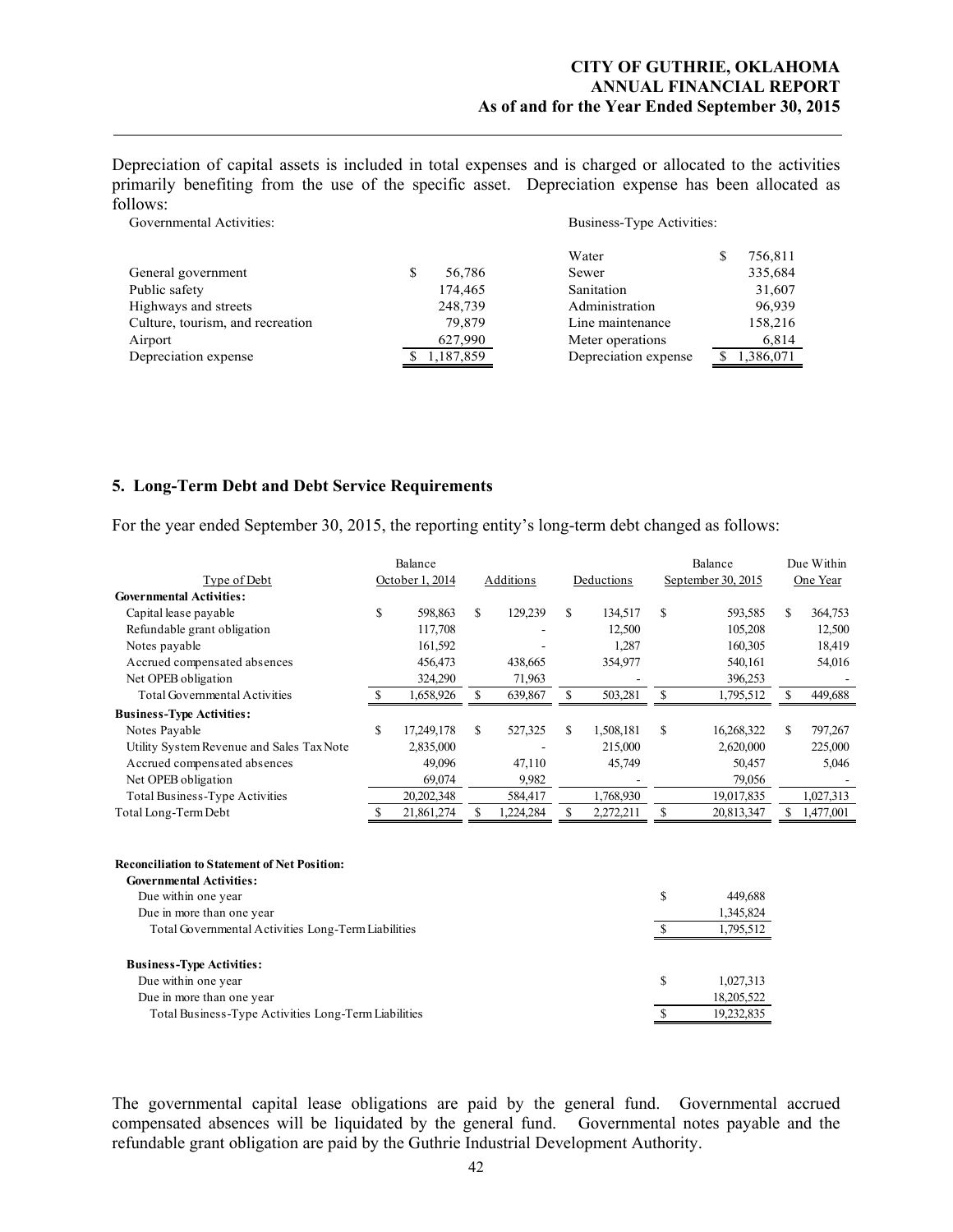*Governmental activities long-term debt:* 

 $\overline{a}$ 

 Governmental activities long-term debt payables from net revenues include the following: Capital Lease Obligations: \$347,330 lease obligation for the purchase of a backhoe, grader and loader, payable in monthly installments of \$2,688 with an annual interest rate of 3.0%, final payment due September 2016. \$ 253,695 \$136,224 lease obligation for the purchase of 3 patrol cars, a F-150 and a bobcat, payable in 5 annual installments of \$28,462 with an annual interest rate of 2.19%, final payment due October 2017. 81,778 \$129,239 lease obligation for the purchase of 2 police cars, two 3/4 ton pickups and a 1 ton pickup, payable in 5 annual installments of \$27,127 with an annual interest rate of 1.95%, final 103,344 \$135,860 lease obligation for the purchase of a 2013 International Dump Truck, payable in 20 quarterly installments of \$7,117 with an annual interest rate of 1.50%, final payment due October 2018. 89,682 \$128,000 lease obligation for the purchase of 2013 Dodge 4x4 Type 1 Ambulance, payable in 48 monthly installments of \$8,292 with an annual interest rate of 1.7%, final payment due September 2017. 65,086 Total Capital Leases Payable  $\frac{1}{10}$  593,585 Current portion  $$364,753$ Noncurrent portion 228,832 Total Capital Leases Payable  $\overline{\text{S}}$  593,585

Refundable Grant Obligation:

| CDBG Refundable Grant Obligation contract #14402 dated March 1, 2003, original amount of        |         |
|-------------------------------------------------------------------------------------------------|---------|
| \$250,000 with 0% interest rate, due in monthly installments of \$1,041 and an economic payback |         |
| #9793, secured with lease revenue from Spirit Wing Aviation, final payment due March 2024.      | 105,208 |
| Total Refundable Grant Obligation                                                               | 105,208 |
|                                                                                                 |         |
| Current portion                                                                                 | 12,500  |
| Noncurrent portion                                                                              | 92,708  |
| Total Refundable Grant Obligation                                                               | 105,208 |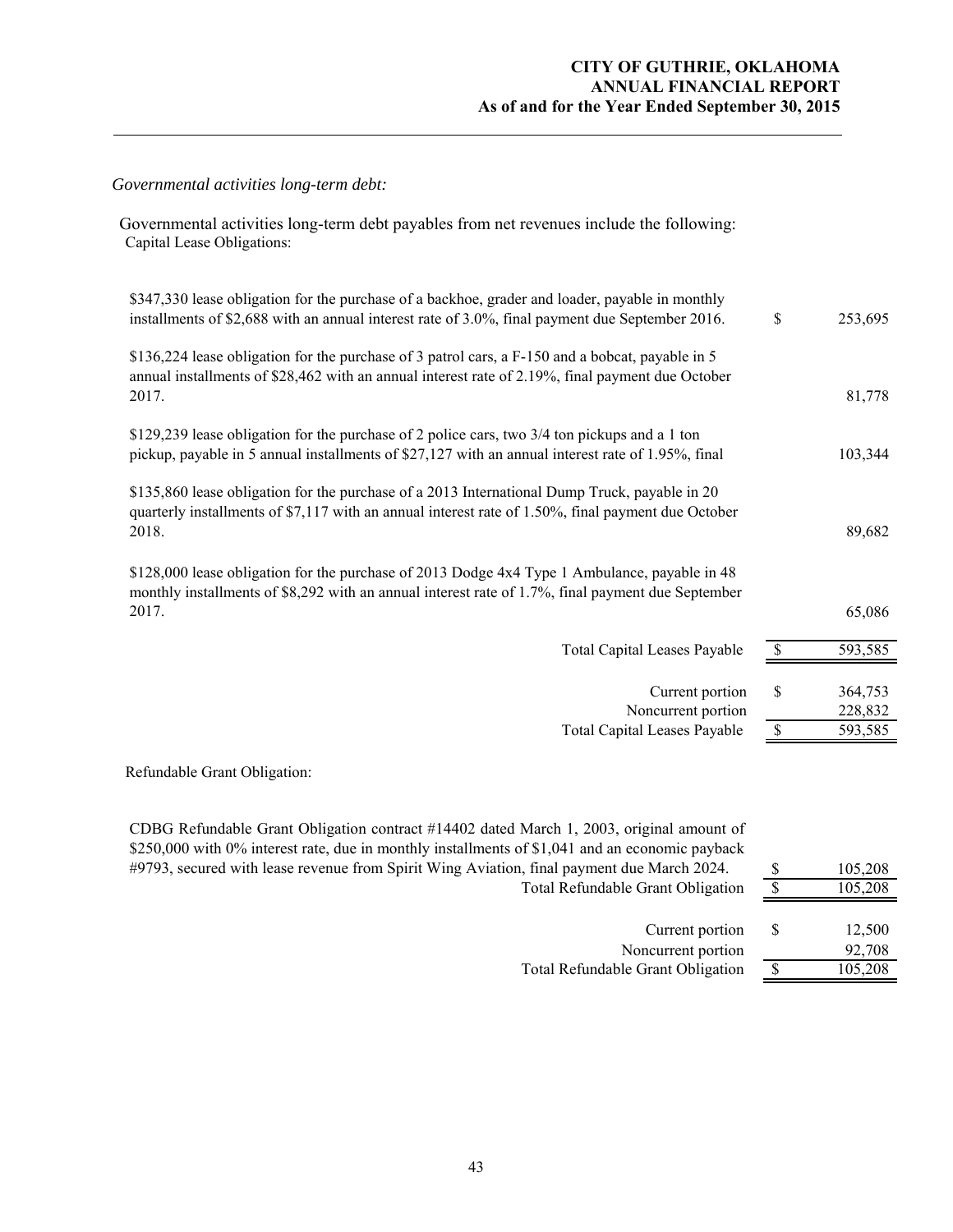Note Payable:

 $\overline{a}$ 

Note Payable to Edmond Economic Development Authority dated October 1, 2012, original amount \$185,000 with annual interest rate of 1.5%, final installment due July 1, 2022, secured with airport revenues.  $\qquad$  160,305

|                               | <b>Total Notes Payable</b>                |               | 160,305 |
|-------------------------------|-------------------------------------------|---------------|---------|
|                               |                                           |               |         |
|                               | Current portion                           | <sup>\$</sup> | 18,419  |
|                               | Noncurrent portion                        |               | 141,886 |
|                               | <b>Total Notes Payable</b>                |               | 160,305 |
|                               |                                           |               |         |
| Accrued Compensated Absences: |                                           |               |         |
|                               | Current portion                           | \$            | 54,016  |
|                               | Noncurrent portion                        |               | 486,145 |
|                               | <b>Total Accrued Compensated Absences</b> |               | 540,161 |

*Business-type activities* long-term debt payable from net revenues generated by and taxes pledged to the City's business-type activities include the following:

Notes Payable:

| 2004 SRF Note Payable to Oklahoma Water Resources Board dated September 1, 2004, original<br>amount of \$607,000 with an annual interest rate of 2.17% due in semi-annual installments of                                                                                                                                                 |               |            |
|-------------------------------------------------------------------------------------------------------------------------------------------------------------------------------------------------------------------------------------------------------------------------------------------------------------------------------------------|---------------|------------|
| principal and interest beginning March 15, 2005, final installment due September 15, 2024,                                                                                                                                                                                                                                                |               |            |
| payable from and secured by utility revenues.                                                                                                                                                                                                                                                                                             | S             | 321,190    |
| 2008 SRF Note Payable to Oklahoma Water Resources Board dated January 19, 2009, original<br>amount of \$7,320,000 with an annual interest rate of 4.51% due in semi-annual installments of<br>principal and interest beginning March 15, 2011, final installment due September 15, 2030,                                                  |               |            |
| payable from and secured by utility revenues.                                                                                                                                                                                                                                                                                             |               | 6,637,809  |
| 2009 SRF Note Payable to Oklahoma Water Resources Board dated January 19, 2009, original<br>amount of \$8,000,000 with an annual interest rate of 4.51% due in semi-annual installments of<br>principal and interest beginning March 15, 2011, final installment due September 15, 2030,<br>payable from and secured by utility revenues. |               | 7,297,551  |
| 2010 CW Note Payable to Oklahoma Water Resources Board dated December 1, 2010, original<br>amount of \$4,375,000 with an annual interest rate of 3.13% due in semi-annual installments of<br>principal and interest beginning March 15, 2012, final installment due September 15, 2032,                                                   |               |            |
| payable from and secured by utility revenues.                                                                                                                                                                                                                                                                                             |               | 2,226,772  |
| <b>Total Notes Payable</b>                                                                                                                                                                                                                                                                                                                | -S            | 16,483,322 |
| Current portion                                                                                                                                                                                                                                                                                                                           | \$            | 797,267    |
| Noncurrent portion                                                                                                                                                                                                                                                                                                                        |               | 15,686,055 |
| <b>Total Notes Payable</b>                                                                                                                                                                                                                                                                                                                | $\mathcal{S}$ | 16,483,322 |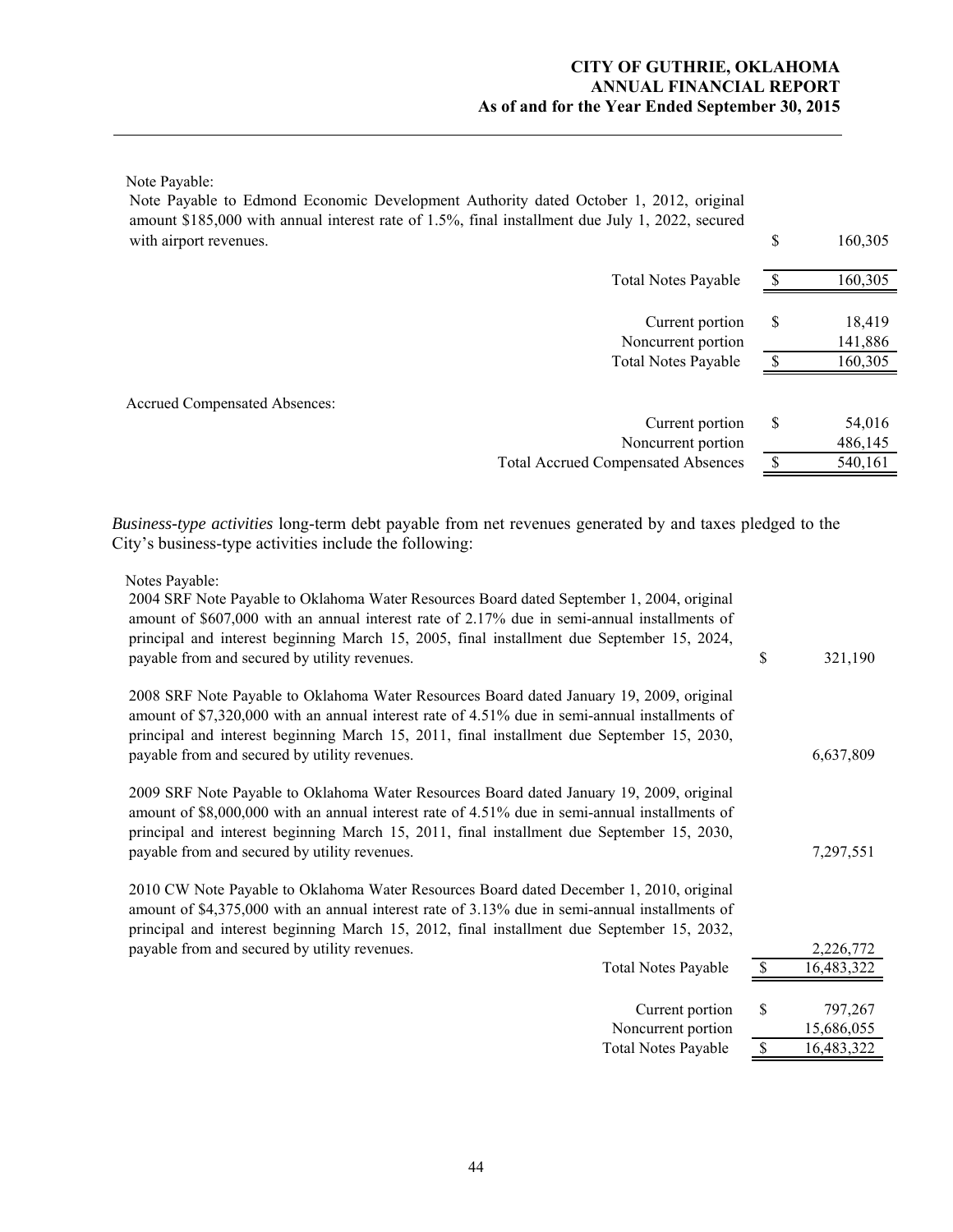| Utility System and Sales Tax Revenue Note<br>2013 Series Utility System and Sales Tax Revenue Bonds original issue amount of \$2,975,000,<br>dated July 24, 2013, issued by Guthrie Public Works Authority, secured by certain utility<br>revenue and pledged sales tax, and a security interest in the personal property used in<br>conjunction with the water and sewer systems, interest rate of 2.76%, final maturity October 1, |   |                                   |
|--------------------------------------------------------------------------------------------------------------------------------------------------------------------------------------------------------------------------------------------------------------------------------------------------------------------------------------------------------------------------------------------------------------------------------------|---|-----------------------------------|
| 2025.                                                                                                                                                                                                                                                                                                                                                                                                                                | S | 2,620,000                         |
| Total Revenue Bonds Payable                                                                                                                                                                                                                                                                                                                                                                                                          |   | 2,620,000                         |
| Current portion<br>Noncurrent portion<br>Total Revenue Bonds Payable                                                                                                                                                                                                                                                                                                                                                                 | S | 225,000<br>2,395,000<br>2,620,000 |
|                                                                                                                                                                                                                                                                                                                                                                                                                                      |   |                                   |
| Accrued Compensated Absences:                                                                                                                                                                                                                                                                                                                                                                                                        |   |                                   |
| Current portion                                                                                                                                                                                                                                                                                                                                                                                                                      | S | 5,046                             |
| Noncurrent portion                                                                                                                                                                                                                                                                                                                                                                                                                   |   | 45,411                            |
| <b>Total Accrued Compensated Absences</b>                                                                                                                                                                                                                                                                                                                                                                                            |   | 50,457                            |

Debt Service Requirements to Maturity:

 $\overline{a}$ 

|                           | Governmental Activities |                                                                        |                                   |                          |    |                          |    |          |                         |         |    |       |  |
|---------------------------|-------------------------|------------------------------------------------------------------------|-----------------------------------|--------------------------|----|--------------------------|----|----------|-------------------------|---------|----|-------|--|
| Year Ending September 30, |                         | Refundable<br>Capital<br>Lease obligations<br><b>Grant Obligations</b> |                                   |                          |    |                          |    |          | <b>Notes</b><br>Pavable |         |    |       |  |
|                           |                         | Principal                                                              | Principal<br>Interest<br>Interest |                          |    | Principal                |    | Interest |                         |         |    |       |  |
| 2016                      | \$                      | 12,500                                                                 | \$                                | $\overline{\phantom{a}}$ | \$ | 364,753                  | \$ | 13,717   | \$                      | 18.419  | \$ | 208   |  |
| 2017                      |                         | 12,500                                                                 |                                   | -                        |    | 113,183                  |    | 4,116    |                         | 18.442  |    | 185   |  |
| 2018                      |                         | 12,500                                                                 |                                   | ۰                        |    | 81,963                   |    | 2,494    |                         | 18,465  |    | 162   |  |
| 2019                      |                         | 12,500                                                                 |                                   | -                        |    | 33,686                   |    | 1,051    |                         | 18,488  |    | 139   |  |
| 2020                      |                         | 12,500                                                                 |                                   |                          |    | $\overline{\phantom{a}}$ |    | 32       |                         | 18,511  |    | 116   |  |
| 2021-2025                 |                         | 42,708                                                                 |                                   | -                        |    | $\overline{\phantom{0}}$ |    |          |                         | 67,980  |    | 232   |  |
| Totals                    |                         | 105,208                                                                |                                   |                          |    | 593,585                  | S  | 21,410   | S                       | 160,305 |    | 1,042 |  |

| Amount remaining to be drawn |  |  |
|------------------------------|--|--|
|------------------------------|--|--|

|                           | <b>Business Type Activities</b> |                                                               |   |           |    |           |    |          |  |  |  |
|---------------------------|---------------------------------|---------------------------------------------------------------|---|-----------|----|-----------|----|----------|--|--|--|
| Year Ending September 30, |                                 | Utility System Revenue<br>and Sales Tax Note<br>Notes Payable |   |           |    |           |    |          |  |  |  |
|                           |                                 | Principal                                                     |   | Interest  |    | Principal |    | Interest |  |  |  |
| 2016                      | \$                              | 797,267                                                       | S | 709,910   | \$ | 225,000   | \$ | 70,794   |  |  |  |
| 2017                      |                                 | 834,087                                                       |   | 673,090   |    | 225,000   |    | 64,584   |  |  |  |
| 2018                      |                                 | 870,536                                                       |   | 636,641   |    | 230,000   |    | 58,305   |  |  |  |
| 2019                      |                                 | 908,606                                                       |   | 598,571   |    | 240,000   |    | 51,888   |  |  |  |
| 2020                      |                                 | 946,775                                                       |   | 560,402   |    | 240,000   |    | 45,264   |  |  |  |
| 2021-2025                 |                                 | 5,382,273                                                     |   | 2,134,325 |    | 1,320,000 |    | 121,302  |  |  |  |
| 2026-2030                 |                                 | 6,490,212                                                     |   | 852,809   |    | 140,000   |    | 1,931    |  |  |  |
| 2031                      |                                 | 253,566                                                       |   | 8,074     |    |           |    |          |  |  |  |
| Totals                    |                                 | 16,483,322                                                    |   | 6,173,822 |    | 2,620,000 |    | 414,068  |  |  |  |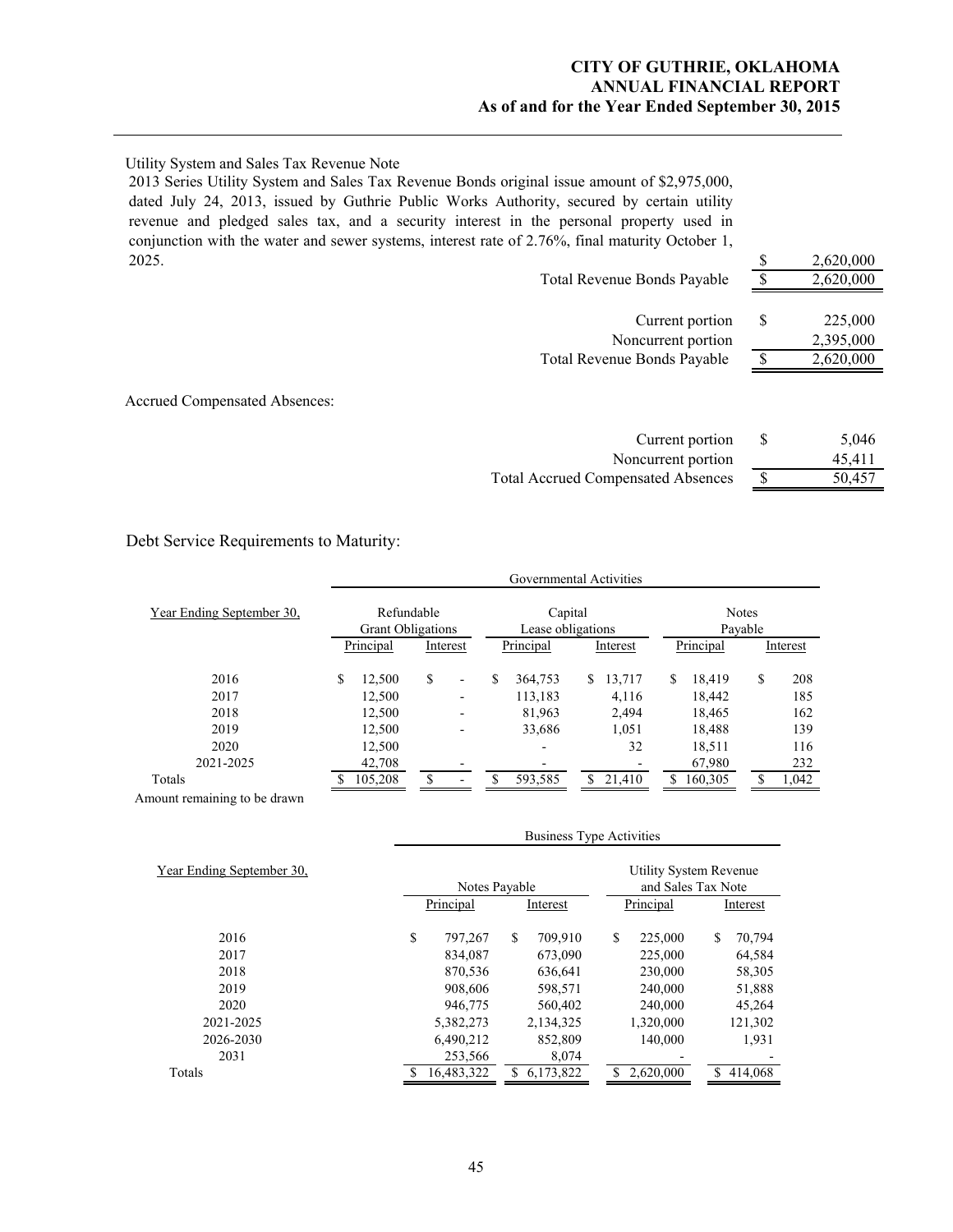## Defeased Bonds Outstanding:

 $\overline{a}$ 

The Guthrie Public Works Authority has defeased an outstanding bond issue by placing deposits in irrevocable trusts and escrow accounts for the purchase of U.S. government securities to pay the principal and interest on the defeased bonds as they are due and payable. For financial reporting purposes, both the defeased bonds outstanding and the escrowed securities have been excluded from the financial statements. At year-end, the remaining outstanding defeased bonds were as follows:

|                                            | Outstanding at     |
|--------------------------------------------|--------------------|
| Defeased Bonds Outstanding:                | September 30, 2015 |
| 1977 Series Bonds - Public Works Authority |                    |
| <b>Total Defeased Bonds Outstanding</b>    | \$30,000           |

## **6. Net Position and Fund Balances**

### *Fund Statements:*

Fund balance is classified as nonspendable, restricted, committed, assigned and unassigned. These classifications are defined as:

- a. Nonspendable includes amounts that cannot be spent because they are either (a) not in spendable form or (b) legally or contractually required to be maintained intact.
- b. Restricted consists of fund balance with constraints placed on the use of resources either by (1) external groups such as creditors, grantors, contributors, or laws or regulations of other governments, or (2) laws through constitutional provisions or enabling legislation.
- c. Committed included amounts that can only be used for specific purposes pursuant to constraints imposed by formal action of the city's highest level of decision-making authority. The City's highest level of decision-making authority is made by ordinance.
- d. Assigned includes amounts that are constrained by the city's intent to be used for specific purposes but are neither restricted nor committed. Assignments of fund balance may be made by city council action or management decision when the city council has delegated that authority. Assignments for transfers and interest income for governmental funds are made through budgetary process.
- e. Unassigned represents fund balance that has not been assigned to other funds and has not been restricted, committed, or assigned to specific purposes within the general fund.

It is the City's policy to first use restricted fund balance prior to the use of the unrestricted fund balance when an expense is incurred for purposes for which both restricted and unrestricted fund balance are available. The City's policy for the use of unrestricted fund balance amounts require that committed amounts would be reduced first, followed by assigned amounts and then unassigned amounts when expenditures are incurred for purposes for which amounts in any of those unrestricted fund balance classifications could be used.

The following tables show the fund balance classifications as shown on the Governmental Funds Balance Sheet: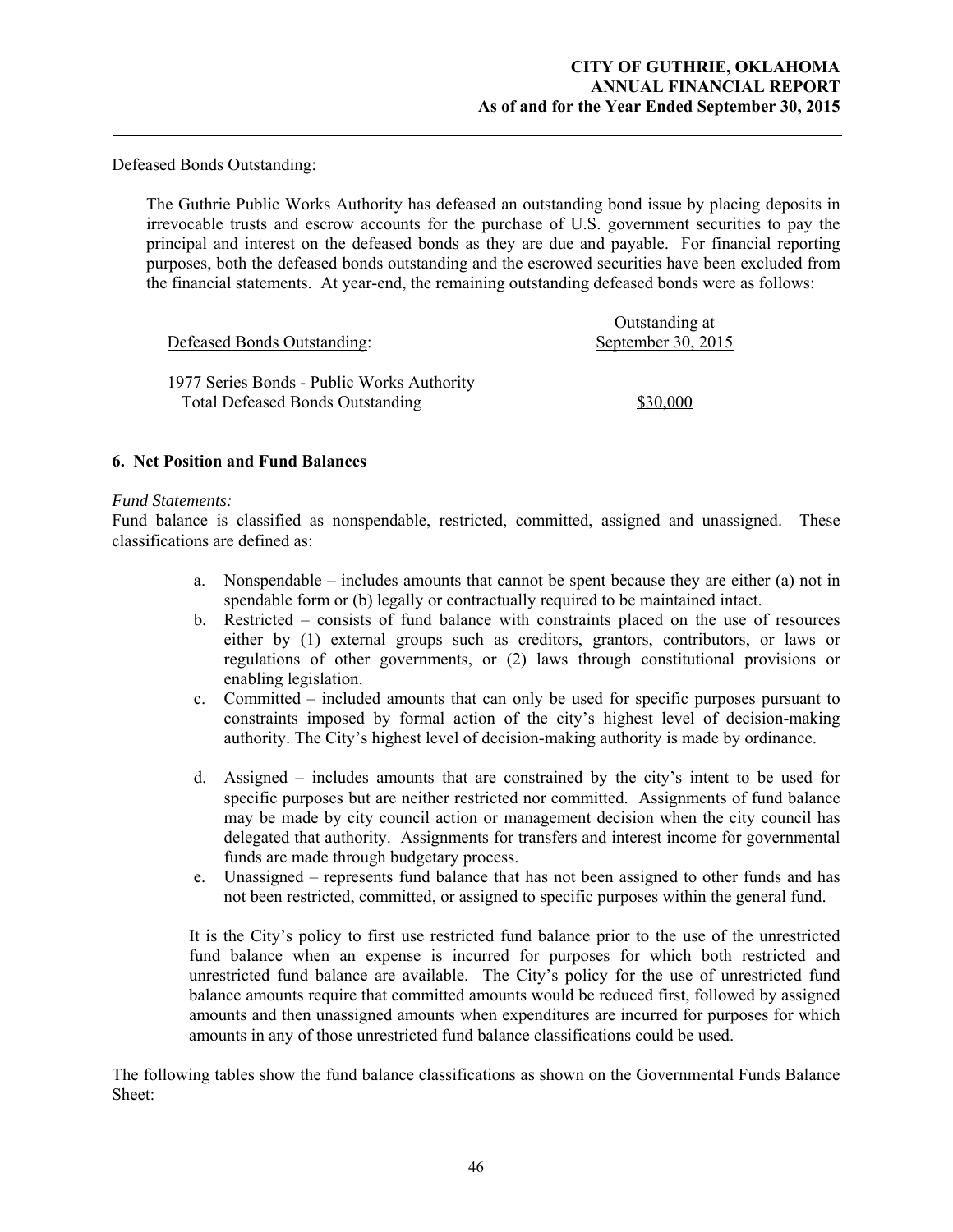|                                             |    |                         |    | Other     |              |           |  |  |
|---------------------------------------------|----|-------------------------|----|-----------|--------------|-----------|--|--|
|                                             |    | Governmental<br>General |    |           |              | TOTAL     |  |  |
|                                             |    | Fund<br>Funds           |    |           | Governmental |           |  |  |
| Fund Balances (Deficit):                    |    |                         |    |           |              |           |  |  |
| Restricted for:                             |    |                         |    |           |              |           |  |  |
| East Village Infrasturcture                 | \$ | 449,814                 | £. |           | \$.          | 449,814   |  |  |
| Specified water and sewer projects          |    |                         |    | 1,544,047 |              | 1,544,047 |  |  |
| E911                                        |    |                         |    | 9.412     |              | 9,412     |  |  |
| <b>Industrial Development</b>               |    |                         |    | 21,879    |              | 21,879    |  |  |
| Tourism                                     |    |                         |    | 53,432    |              | 53,432    |  |  |
| Parks                                       |    |                         |    | 36,590    |              | 36,590    |  |  |
| Cemetery                                    |    |                         |    | 27,113    |              | 27,113    |  |  |
| Revolving loan program for small businesses |    |                         |    | 100,809   |              | 100,809   |  |  |
| Grant programs                              |    |                         |    | 30        |              | 30        |  |  |
| Debt Service                                |    |                         |    | 455       |              | 455       |  |  |
| Sub-total Restricted                        |    | 449.814                 |    | 1,793,767 |              | 2,243,581 |  |  |
| Committed to:                               |    |                         |    |           |              |           |  |  |
| Stabilization                               |    | 1,718,271               |    |           |              | 1,718,271 |  |  |
| Sub-total Committed                         |    | 1,718,271               |    |           |              | 1,718,271 |  |  |
| Assigned to:                                |    |                         |    |           |              |           |  |  |
| Capital projects                            |    |                         |    | 98,194    |              | 98,194    |  |  |
| Airport                                     |    | 226,011                 |    |           |              | 226,011   |  |  |
| Tourism/parks                               |    |                         |    | 23.930    |              | 23,930    |  |  |
| Grant programs                              |    |                         |    | 110,583   |              | 110,583   |  |  |
| Public Safety                               |    | 261,461                 |    | ٠         |              | 261,461   |  |  |
| Sub-total Assigned                          |    | 487,472                 |    | 232,707   |              | 720,179   |  |  |
|                                             |    |                         |    |           |              |           |  |  |
| Unassigned:                                 |    | 401,795                 |    |           |              | 401,795   |  |  |
| <b>TOTAL FUND BALANCES</b>                  | S  | 3,057,352               | \$ | 2,026,474 | S            | 5,083,826 |  |  |

Net position is displayed in three components:

 $\overline{a}$ 

 a. *Net investment in capital assets* - Consists of capital assets including restricted capital assets, net of accumulated depreciation and reduced by the outstanding balances of any bonds, mortgages, notes, or other borrowings that are attributable to the acquisition, construction, or improvements of those assets.

 b. *Restricted net position* - Consists of net position with constraints placed on the use either by 1) external groups such as creditors, grantors, contributors, or laws and regulations of other governments, or 2) law through constitutional provisions or enabling legislation.

The restrictions are as follows:

|                                      | <b>State</b><br><b>Statutes</b> |         | Enabling<br>Legislation |           | Contractual<br>Agreements |         |   | Total     |
|--------------------------------------|---------------------------------|---------|-------------------------|-----------|---------------------------|---------|---|-----------|
| Governmental Activities:             |                                 |         |                         |           |                           |         |   |           |
| Capital Projects:                    |                                 |         |                         |           |                           |         |   |           |
| General Fund - specific GHM Projects | S                               |         | \$                      |           | \$                        | 449,814 | S | 449,814   |
| Capital Improvement Fund             |                                 |         |                         | 9,412     |                           |         |   | 9,412     |
| Guthrie/OKC Waterline Fund           |                                 |         |                         | 1,544,047 |                           |         |   | 1,544,047 |
| Sub-total Capital Projects           |                                 |         |                         | 1,553,459 |                           | 449,814 |   | 2,003,273 |
| Debt Service:                        |                                 |         |                         |           |                           |         |   |           |
| Sinking Fund                         |                                 | 455     |                         |           |                           |         |   | 455       |
| Other                                |                                 |         |                         |           |                           |         |   |           |
| USDA Rural Development Fund          |                                 |         |                         |           |                           | 100,809 |   | 100,809   |
| Hotel Motel Tax Fund                 |                                 | 90,022  |                         |           |                           |         |   | 90,022    |
| <b>Grant Fund</b>                    |                                 | 30      |                         |           |                           |         |   | 30        |
| <b>GIDA</b>                          |                                 |         |                         | 21,879    |                           |         |   | 21,879    |
| Cemetery Care Fund                   |                                 | 27,113  |                         |           |                           |         |   | 27,113    |
| Sub-total Other                      |                                 | 117,165 |                         | 21,879    |                           | 100,809 |   | 239,853   |
| <b>Total Governmental Activities</b> |                                 | 117,620 |                         | 1,575,338 |                           | 550,623 |   | 2,243,581 |
| TOTAL RESTRICTED NET POSITION        | S                               | 117,620 |                         | 1,575,338 | S                         | 550,623 | S | 2,243,581 |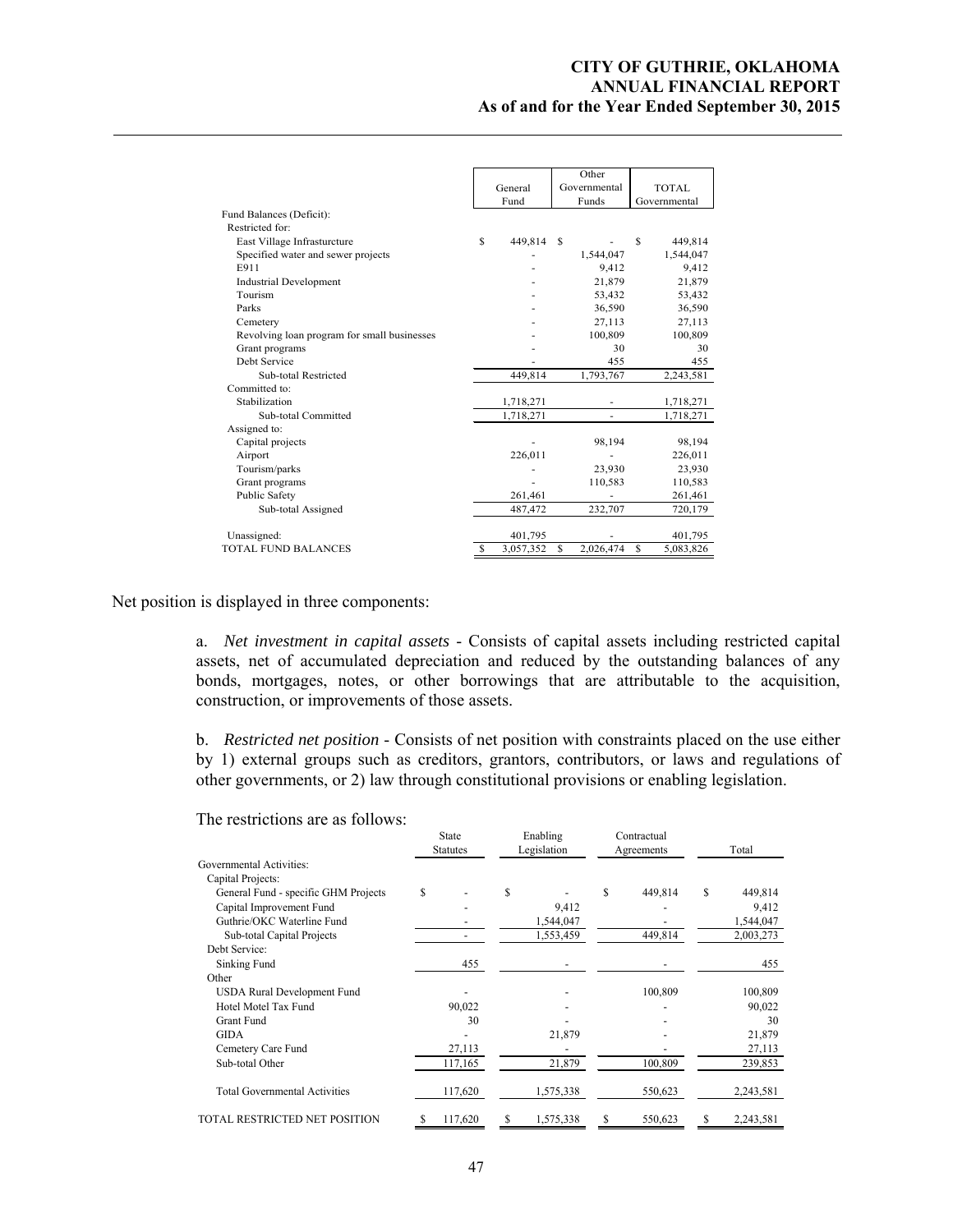c. *Unrestricted net position* - All other net position that does not meet the definition of "restricted" or "net investment in capital assets."

It is the City's policy to first use restricted net position prior to the use of unrestricted net position when an expense is incurred for purposes for which both restricted and unrestricted net position are available.

## Stabilization Reserve

 $\overline{a}$ 

On August 21, 2012, the City Council adopted Ordinance No. 3239 which established requirements for a stabilization reserve for the General Fund. This ordinance requires that funds be set aside for the purpose of stabilization.

The minimum amount to be set aside for the General Fund stabilization is 12% of General Fund non-capital operating expenses excluding transfers as of the most recent annual audit. The maximum amount is 30% of the same items.

When the balance is less than the minimum, it shall be funded with not less than 75% of assigned and unassigned General Fund balance as of the most recent financial statements. When the balance is greater than the minimum but less than the maximum, it shall be funded with 50% of assigned and unassigned General Fund fund balance as of the most recent financial statements.

Amounts held that are above the minimum balance may be spent for the following purposes:

- a. Expenditures for emergency situations for life, health or public safety issues for which no existing appropriations exist
- b. Situations where a significant revenue declaim in excess of 5% of General Fund original budgeted estimated revenues (excluding transfer in) arises that could not have been foreseen, and for which new revenue is not available and transfers of existing appropriations are not considered feasible or appropriate in maintaining existing service levels;
- c. Correcting the results of an inaccurate estimate, accounting error, or budgeting error in excess of 5% of General Fund original budgeted estimated revenues (excluding transfers)
- d. Expenditures where the proposed use is of a nonoperational nature involving capital or technical purchases having a useful life of greater than five years that will improve the efficiency of the City government. These efficiency improvements should result in tangible benefits that can be measured financially, through better service to the citizens, or an increased productivity for City employees.
- e. Expenditures where the proposed use is of a nonrecurring nature, such as start-up costs of a program whose ongoing costs are otherwise funded, matching funds for a grant, or up-front payment of grant eligible expenses to be reimbursed by grant revenues. These expenditures should result in tangible benefits that can be measured financially, through better service to the citizens, or an increased productivity for City employees.

Amounts held that are below the minimum balance may be spent for the following purposes:

- a. Expenditures for emergency situations for life, health or public safety issues for which no existing appropriations exist
- b. Situations where a significant revenue declaim in excess of 5% of General Fund original budgeted estimated revenues (excluding transfer in) arises that could not have been foreseen,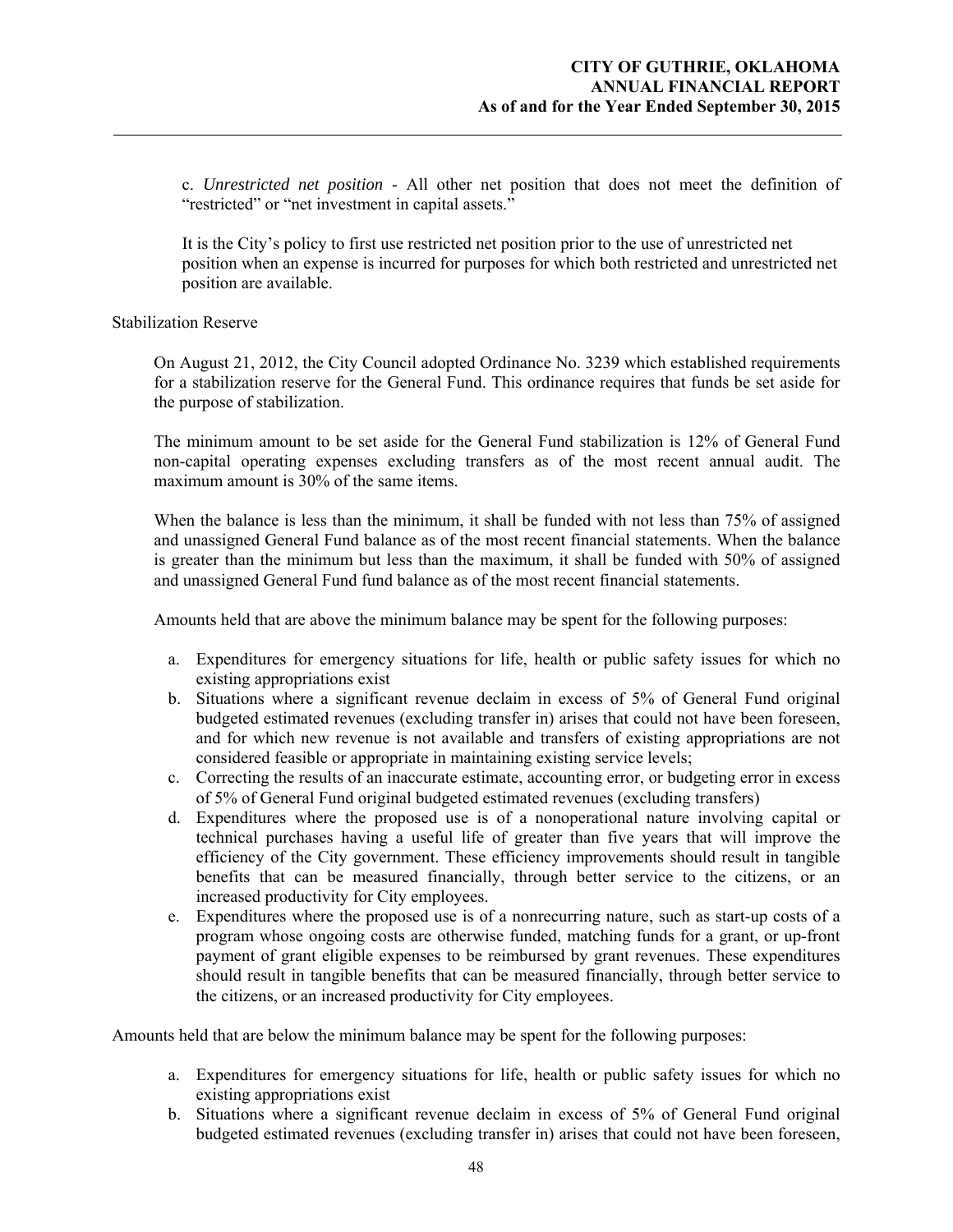and for which new revenue is not available and transfers of existing appropriations are not considered feasible or appropriate in maintaining existing service levels;

c. Correcting the results of an inaccurate estimate, accounting error, or budgeting error in excess of 5% of General Fund original budgeted estimated revenues (excluding transfers)

The amount of cash in the stabilization reserve account at September 30, 2015 is \$783,119, with an additional amount of cash that is due from another General Fund bank account of \$935,152 for a total amount of \$1,718,271.

The Guthrie Public Works Authority adopted Resolution No. 2012-10 with similar funding requirements and allowable spending purposes. The amount of cash in the stabilization reserve account at September 30, 2015 is \$351,397, with an additional amount of cash that is due from another GPWA bank account of \$479,120 for a total of \$830,517. For financial statement classification purposes, this amount is included in the unrestricted net position amount for \$2,217,144 on the GPWA's Statement of Net Position.

## **7. Internal and Interfund Balances and Transfers**

The City's policy is to eliminate interfund transfers and balances in the statements of activities and net position to avoid the grossing up of balances. Only the residual balances transferred between governmental and business-type activities are reported as internal transfers and internal balances and then offset in the total column in the government-wide statements. Interfund transfers and balances between funds are not eliminated in the fund financial statements.

### *Transfers:*

 $\overline{a}$ 

| <b>Transfer From</b>                                |                      | <b>Transfer To</b><br>Amount |  |               |                        | <b>Purpose of Transfer</b> |   |               |
|-----------------------------------------------------|----------------------|------------------------------|--|---------------|------------------------|----------------------------|---|---------------|
| General Fund                                        | <b>GPWA</b>          |                              |  | 1,542,876     | Sales Tax transfer     |                            |   |               |
| General Fund                                        | Grant Fund           |                              |  | 151.030       | Grant match            |                            |   |               |
| <b>Grant Fund</b>                                   | General Fund         |                              |  | 10.241        | Grant expenses         |                            |   |               |
| <b>GPWA</b>                                         | General Fund         |                              |  | 1,542,876     | Sales Tax transfer     |                            |   |               |
| <b>GPWA</b>                                         | General Fund         |                              |  | 350,000       | Operating transfer     |                            |   |               |
| General Fund                                        | Capital Project Fund |                              |  | 164,933       | Capital asset purchase |                            |   |               |
| <b>GPWA</b>                                         | Capital Project Fund |                              |  | 29,592        | Capital asset purchase |                            |   |               |
| Total                                               |                      |                              |  | 3,791,548     |                        |                            |   |               |
| <b>Reconciliation to Fund Financial Statements:</b> |                      |                              |  |               |                        |                            |   |               |
|                                                     |                      | Transfers In                 |  | Transfers Out |                        | GW Capital Asset Transfers |   | Net Transfers |
| Governmental Funds                                  |                      | 2,248,672                    |  | (1,869,080)   | S                      | (830, 897)                 | S | (451, 305)    |
| Proprietary Funds                                   |                      | 1,542,876                    |  | (1,922,468)   |                        | 830,897                    |   | 451,305       |
|                                                     |                      | 3,791,548                    |  | (3,791,548)   |                        |                            |   |               |

Internal transfers between funds and activities for the year ended September 30, 2015 were as follows:

### *Balances:*

Interfund receivable and payables at September 30, 2015 were comprised of the following: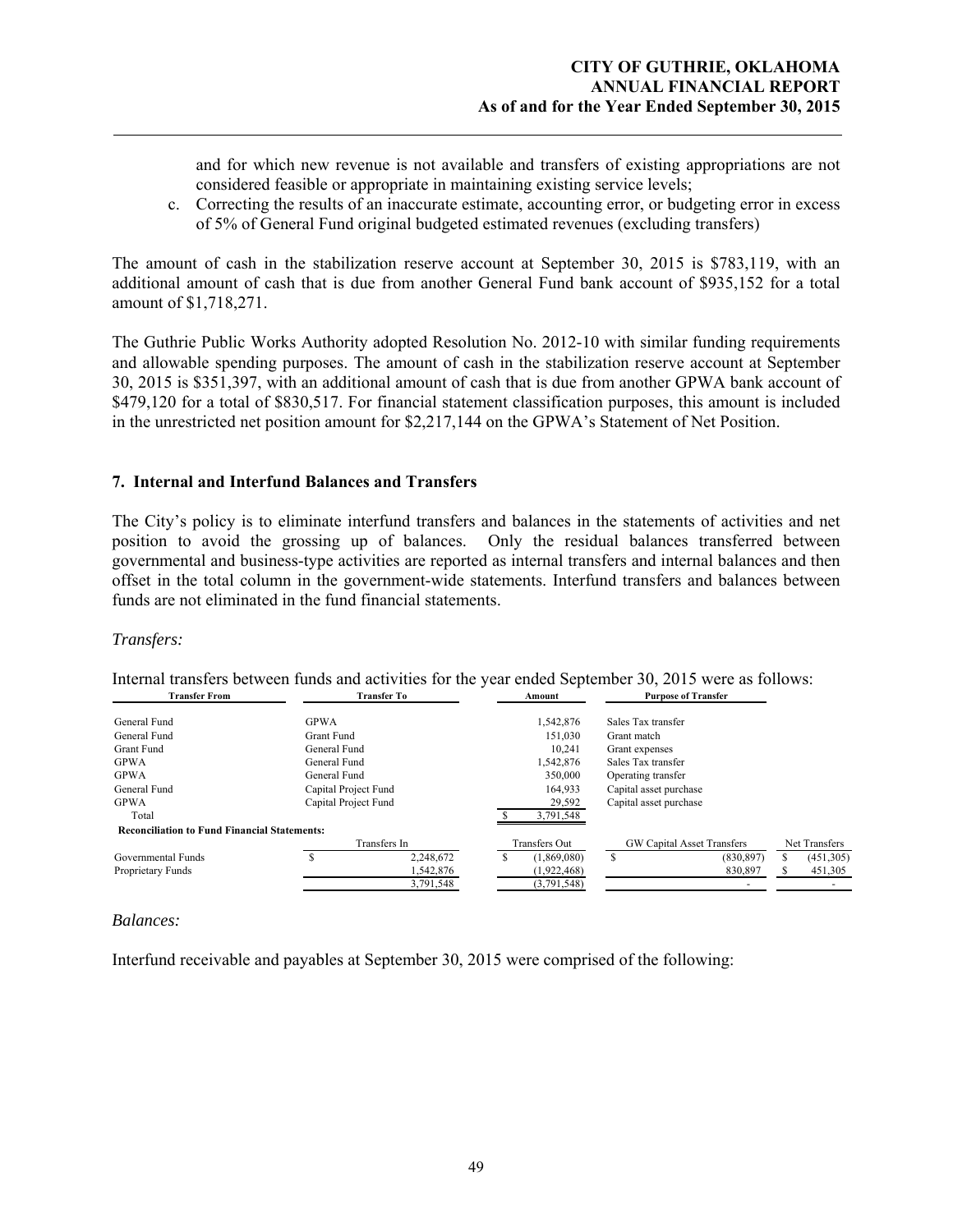| Due From                                            | Due To                              | Amount  | <b>Nature of Balance</b>         |
|-----------------------------------------------------|-------------------------------------|---------|----------------------------------|
| General Fund                                        | Grant Fund                          | 151,297 | Expenditures paid by other funds |
| Grant Fund                                          | General Fund                        | 10.975  | Expenditures paid by other funds |
| <b>GPWA</b>                                         | General Fund                        | 3,876   | Expenditures paid by other funds |
| General Fund                                        | Guthrie Industrial Development Fund | 3,725   | Expenditures paid by other funds |
| General Fund                                        | Hotel/Motel Tax Fund                | 301     | Deposit in wrong fund            |
| Grant Fund                                          | <b>GPWA</b>                         | 10.649  | Expenditures paid by other funds |
| <b>GPWA</b>                                         | Capital Improvement Fund            | 620     | Deposit in wrong fund            |
| Capital Improvement Fund                            | <b>GPWA</b>                         | 97.427  | Expenditures paid by other funds |
| Capital Improvement Fund                            | <b>GPWA</b>                         | 19,286  | Debt payment                     |
| General Fund                                        | <b>GPWA</b>                         | 6,753   | Deposit in wrong fund            |
| Guthrie Industrial Development Fund                 | General Fund                        | 149     | Deposit in wrong fund            |
| Grant Fund                                          | General Fund                        | 54,241  | Expenditures paid by other funds |
| Total                                               |                                     | 359,299 |                                  |
| <b>Reconciliation to Fund Financial Statements:</b> |                                     |         |                                  |

|                    | Due From | Due To     | Net Internal Balances |
|--------------------|----------|------------|-----------------------|
| Governmental Funds | 225,184  | (354, 803) | (129, 619)            |
| Proprietary Funds  | 704.018  | (4.496)    | 699.522               |
| Total              | 929.202  | (359, 299) | 569,903               |

# **8. Prior Period Adjustments**

 $\overline{a}$ 

Beginning net position was restated as of September 30, 2015 as follows:

|                                                                                                       | Government-Wide |                 |   |                            |   |                             |  |  |  |  |
|-------------------------------------------------------------------------------------------------------|-----------------|-----------------|---|----------------------------|---|-----------------------------|--|--|--|--|
|                                                                                                       |                 | Enterprise Fund |   | Governmental<br>Activities |   | Business-type<br>Activities |  |  |  |  |
| Beginning net position, as previously reported                                                        |                 | 12.020.963      | D | 19,842,760                 | ъ | 12,020,963                  |  |  |  |  |
| Implementation of GASB Statements 68 & 71,<br>recognition of beginning net pension liability (asset), |                 |                 |   |                            |   |                             |  |  |  |  |
| deferred inflows and deferred outflows                                                                |                 | (19,209)        |   | (4,972,310)                |   | (19,209)                    |  |  |  |  |
| Beginning net position, restated                                                                      |                 | 12.001.754      |   | 14,870,450                 |   | 12,001,754                  |  |  |  |  |

## **9. Pledged Future Revenues**

*Utility Net Revenues Pledge* – The City has pledged the net water and sewer utility revenues to repay the following notes payable: \$607,000 of 2004 SRF, \$7,320,000 of 2008 SRF, \$8,000,000 of 2009 SRF and \$4,375,000 of 2010 SRF Oklahoma Water Resources Board Notes Payable. The City has also pledged 1% of sales tax to repay the \$2,975,000 of 2013 Utility System and Sales Tax Revenue Note. Proceeds from the bonds provided for the purchase or construction of water and utility systems. The bonds are payable from pledged net water and sewer utility revenues through 2030. The total principal and interest payable for the remainder of the life of these bonds is \$25,691,212). Pledged sales tax and net water and sewer utility revenues in the current fiscal year were \$2,162,884. Debt service payments of \$1,801,252 for the current fiscal year were 83% of total pledged revenues for these notes.

Sales tax revenue represents a 3.0% tax on each dollar of taxable sales of which is recorded as follows:

 One cent is recorded in the General Fund which is pledged and transferred to the GPWA to assist in GPWA debt service coverage requirements. The unused portion of this one cent tax is then returned to the General Fund.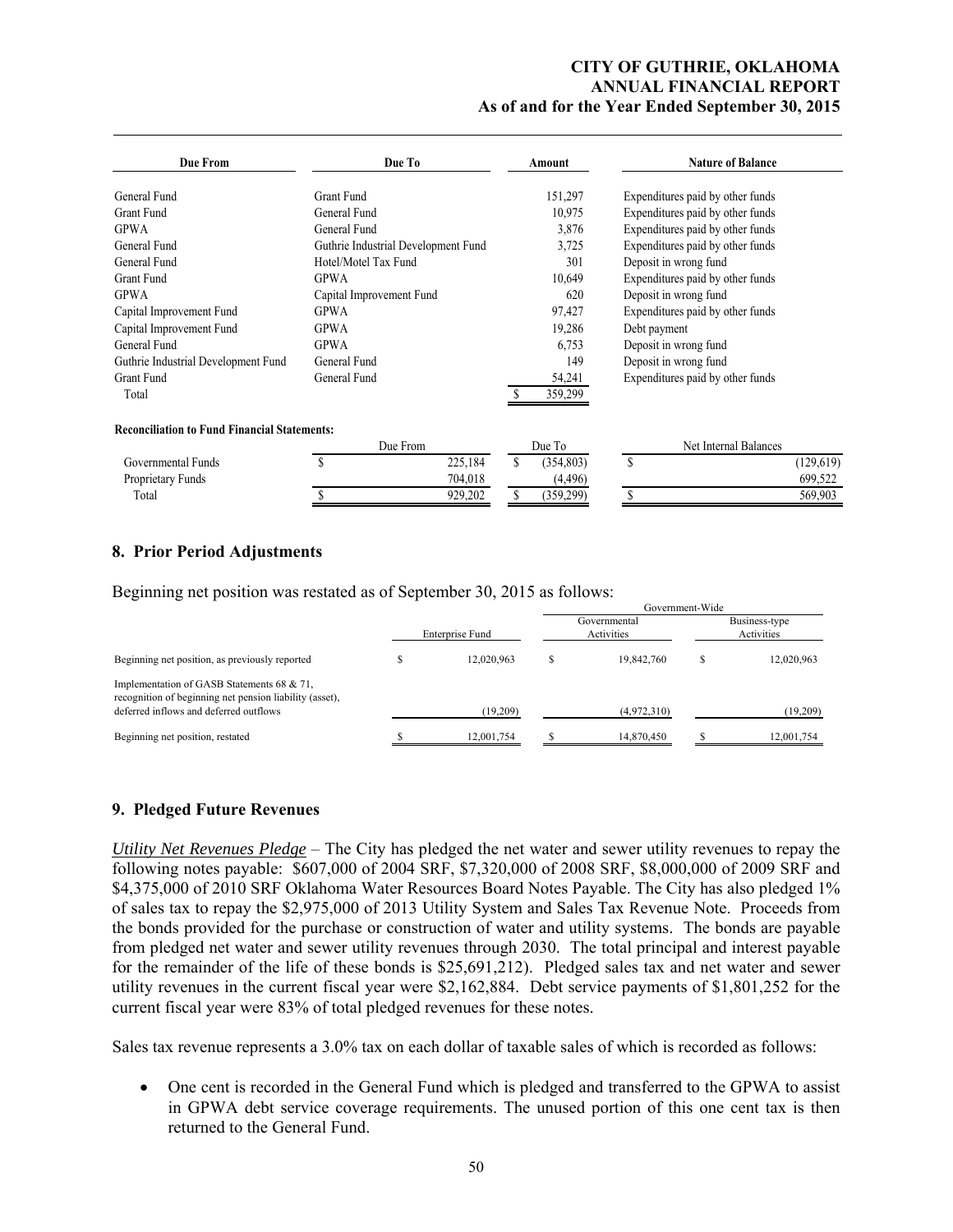## **10. Risk Management**

 $\overline{a}$ 

The City is exposed to various risks of loss related to torts; theft of, damage to, or destruction of assets; errors and omissions; injuries to employees; employee health and life; and natural disasters. The City manages these various risks of loss as follows:

- General Liability and Physical Property Covered through participation in Oklahoma Municipal Assurance Group risk entity pool (1)
- Worker's Compensation Worker's compensation is covered through participation in the Oklahoma Municipal Assurance Group risk entity pool (2)
- Employee's Group Medical Covered through purchased insurance with Principal Financial Group

## *(1) Liability Protection Plan*

The basic insurance agreements cover claims against municipalities for all government functions, utilities, and services covered in the Plan. These include bodily injury, property damage, wrongful acts, personal injury, and related torts under the state tort claims law and federal civil rights laws. All public officials, employees, services, and municipal functions are covered unless they are specifically listed as exclusions in the Plan.

 The title to all assets acquired by the Plan are vested in the Group. In the event of termination of the Group, such property shall belong to the then members of the Group in equal shares. Each participating City pays all costs, premiums, or other fees attributable to its respective participation in the Plan, and is responsible for its obligation under any contract entered into with the Plan.

 Reserves for claim losses include provisions for reported claims on a case basis and an estimate of claims incurred but not reported limited by aggregate and individual loss levels as specified by the Plan's reinsurance contracts. These credits, if any, represent contingent liabilities of the Plan if the reinsurer was unable to meet its obligations under the reinsurance agreement.

 The Plan's insurance agreements are reinsured for excess losses based upon the contract year. The significant components of each reinsurance contract can be obtained from the Plan's annual financial report.

### *(2) Worker's Compensation*

The title to all assets acquired by the Plan are vested in the Plan. In the event of termination of the Plan, such property shall belong to the then members of the Plan in equal shares. Each participating city pays for all costs, premiums, or other fees attributable to its respective participation in the Plan, policy or service established under the agreement establishing the Oklahoma Municipal Assurance Group, and is responsible for its obligations under any contract entered into with the Plan.

Specific aggregate stop loss coverage is provided by the State Insurance Fund and covers all claims above the loss reserve fund. The loss reserve fund amount for the fiscal year 2015 was \$138,309. Reserves for policy and contract claims provide for reported claims on a case basis and a provision for incurred but not reported claims limited to specific retention levels for each member as outlined in the Plan's reinsurance agreement.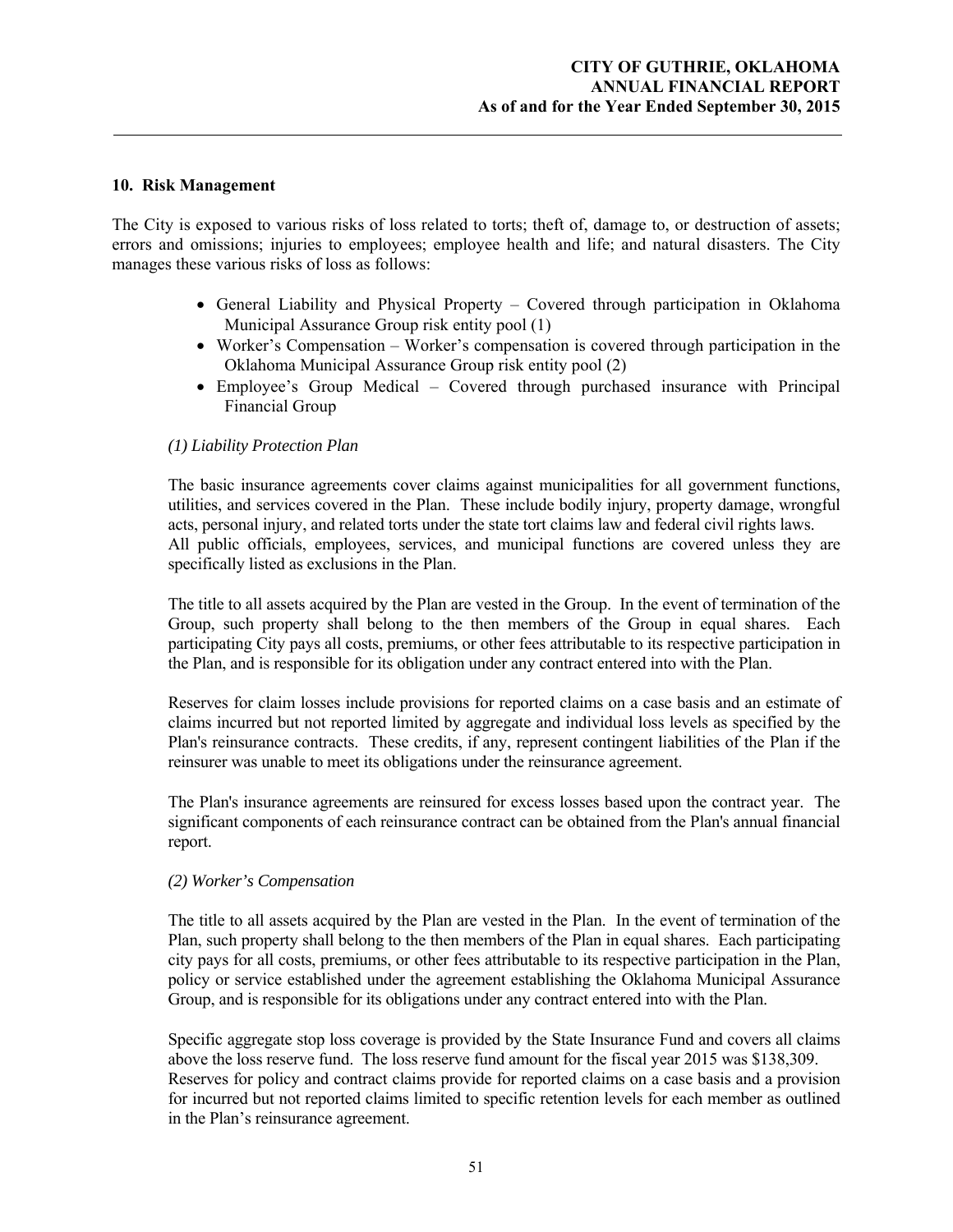The Plan worker's compensation coverage is reinsured for losses in excess of respective retention levels. The reinsurance agreement covers losses incurred within the effective period of the agreement. Each Plan member's liability for claims losses is limited to their individual retention levels as outlined in the Plan's reinsurance agreement.

Management believes the insurance coverage listed above is sufficient to preclude any significant uninsured losses to the City. Settled claims have not exceeded this insurance coverage in any of the past three fiscal years.

## **11. Commitments and Contingencies**

### *Litigation:*

 $\overline{a}$ 

The City is a party to various legal proceedings which normally occur in the course of governmental operations. The financial statements do not include accruals or provisions for loss contingencies that may result from these proceedings. State statutes provide for the levy of an ad valorem tax over a three-year period by a City Sinking Fund for the payment of any court assessed judgment rendered against the City. While the outcome of the above noted proceedings cannot be predicted, due to the insurance coverage maintained by the City and the State statute relating to judgments, the City feels that any settlement or judgment not covered by insurance would not have a material adverse effect on the financial condition of the City.

The City and Guthrie Public Works Authority (Authority) who had multiple claims filed against them by the Rural Water, Sewer, and Solid Waste Management District No.1, Logan County (District) asserting that the City and Authority have allegedly violated monopoly protection held by the District as a result of outstanding loans from the United States Department of Agriculture. The litigation has proceeded through trial on a federal court case and judgment was awarded to the District against the City in an amount of one million two hundred thousand dollars (1,200,000.00), mol, with attorneys' fees possible being awarded in the future for the District. City will appeal said judgment. Settlement negotiations continue. If the judgment is upheld against the City, the damage award, if not covered by insurance, will be paid a state statute allows explained in the previous paragraph.

The City has prevailed in a State court case filed by the District and the City has been awarded in excess of five hundred thousand dollars (\$500,000.00) in attorneys' fees against the District. Three hundred thirty three thousand dollars (\$333,000.00) of those fees has been paid and were given to the City's insurer as it defended the action. Another two hundred thousand dollars (\$200,000.00) in attorneys' fees against the District and favor the City is pending.

### *Federal and State Award Programs:*

The City of Guthrie participates in various federal or state grant/loan programs from year to year. The grant/loan programs are often subject to additional audits by agents of the granting or loaning agency, the purpose of which is to ensure compliance with the specific conditions of the grant or loan. The City has not been notified of any noncompliance with federal or state award requirements.

Any liability for reimbursement which may arise as a result of these audits cannot be reasonably determined at this time, although it is believed the amount, if any, would not be material.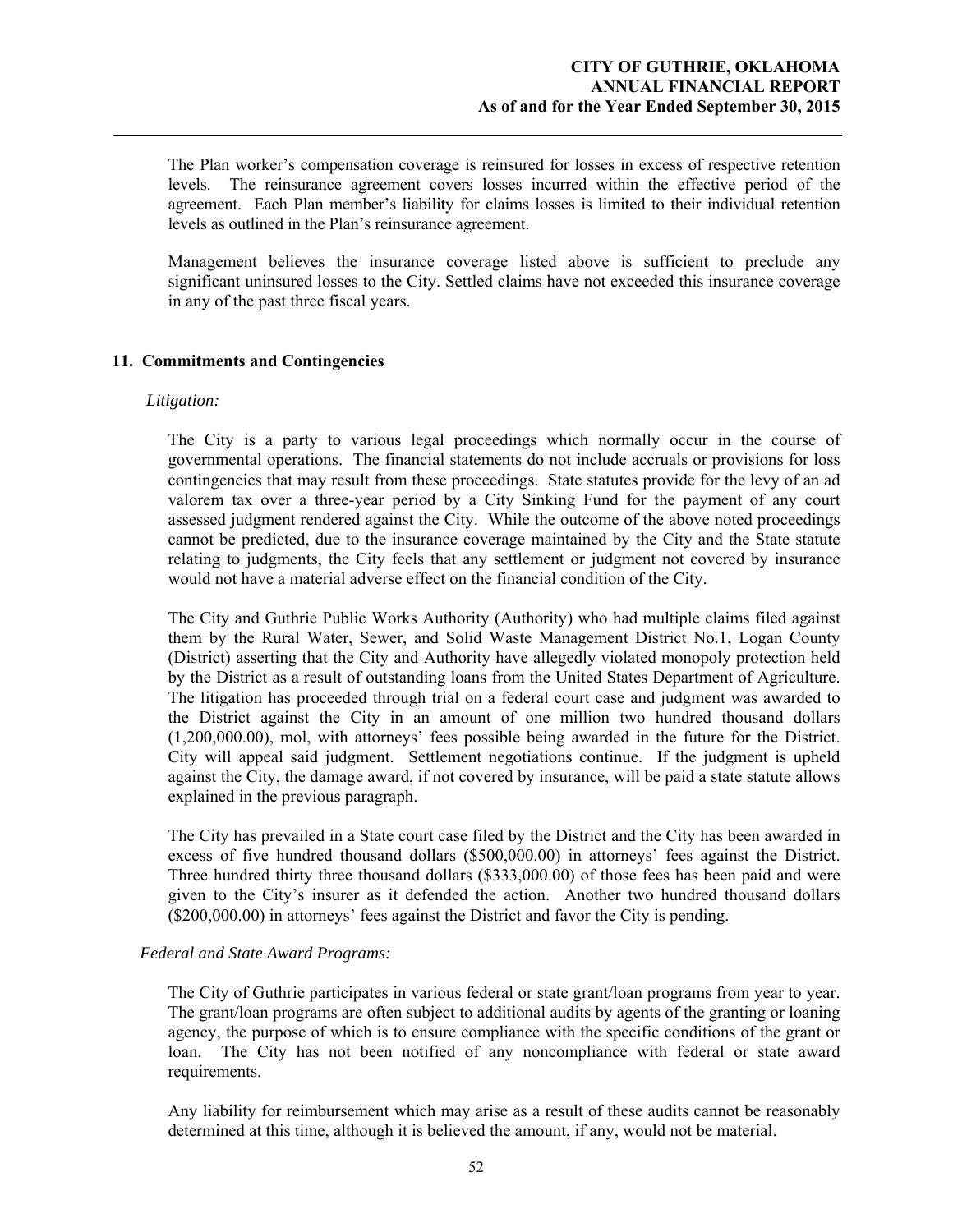## **12. Pension Plan Participation**

 $\overline{a}$ 

The City of Guthrie participates in three pension or retirement plans:

- Oklahoma Firefighter's Pension and Retirement System (OFPRS) a statewide costsharing plan.
- Oklahoma Police Pension and Retirement System (OPPRS) a statewide cost-sharing plan.
- Oklahoma Municipal Retirement Fund (OkMRF) an agent multiple-employer defined benefit plan.

### **Oklahoma Firefighter's Pension and Retirement System**

*Plan description* - The City of Guthrie, as the employer, participates in the Firefighters Pension & retirement—a cost-sharing multiple-employer defined benefit pension plan administered by the Oklahoma Firefighters Pension & Retirement System (FPRS). Title 11 of the Oklahoma State Statutes grants the authority to establish and amend the benefit terms to the FPRS. FPRS issues a publicly available financial report that can be obtained at www.ok.gov/fprs

*Benefits provided* - FPRS provides retirement, disability, and death benefits to members of the plan. Benefits for members hired prior to November 1, 2013 are determined as 2.5 percent of the employee's final average compensation times the employee's years of service and have reached the age of 50 or have complete 20 years of service, whichever is later. For volunteer firefighters, the monthly pension benefit for normal retirement is \$150.60 per month. Benefits vest with 10 years or more of service.

Benefits for members hired after November 1, 2013 are determined as 2.5 percent of the employee's final average compensation times the employee's years of service and have reached the age of 50 or have complete 22 years of service, whichever is later. For volunteer firefighters, the monthly pension benefit for normal retirement is \$165.66 per month. Benefits vest with 11 years or more of service.

All firefighters are eligible for immediate disability benefits. For paid firefighters, the disability in-the-line-of-duty benefit for firefighters with less than 20 years of service is equal to 50% of final average monthly compensation, based on the most recent 30 months of service. For firefighters with over 20 years of service, a disability in-the-lineof-duty is calculated based on 2.5% of final average monthly compensation, based on the most recent 30 months, per year of service, with a maximum of 30 years of service. For disabilities not-in-the-line-of-duty, the benefit is limited to only those with less than 20 years of service and is 50% of final average monthly compensation, based on the most recent 60-month salary as opposed to 3 0 months. For volunteer firefighters, the not-in-line-of-duty disability is also limited to only those with less than 20 years of service and is \$7 .53 per year of service. For volunteer firefighters, the in-line-of-duty pension is \$150.60 with less than 20 years of service, or \$7.53 per year of service, with a maximum of 30 years.

A \$5,000 lump sum death benefit is payable to the qualified spouse or designated recipient upon the participant's death. The \$5,000 death benefit does not apply to members electing the vested benefit.

*Contributions* **-** The contributions requirements of the Plan are at an established rate determined by Oklahoma Statute and are not based on actuarial calculations. Employees are required to contribute 9% percent of their annual pay. Participating cities are required to contribute 14% of the employees' annual pay. Contributions to the pension plan from the City were \$173,566. The State of Oklahoma also made on-behalf contributions to FPRS in the amount of \$413,984 during the calendar year and this is reported as both expense and revenue in the General Fund<br>Statement of Revenues, Expenditures, and Changes in Fund Balance. In the government-wide Statement of Statement of Revenues, Expenditures, and Changes in Fund Balance. Activities, revenue is recognized for the state's on-behalf contributions on an accrual basis of \$439,944. These onbehalf payments did not meet the criteria of a special funding situation.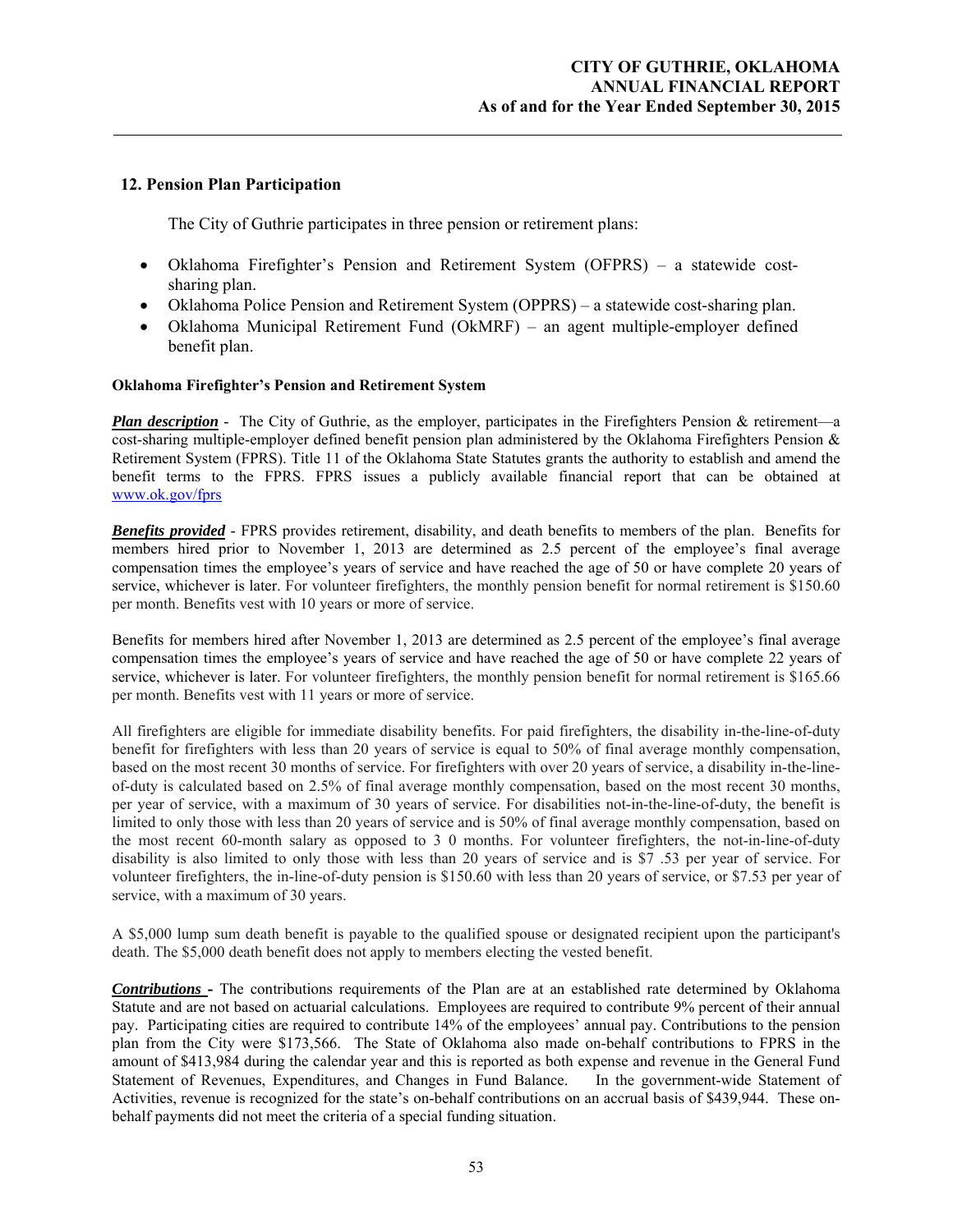*Pension Liabilities, Pension Expense, and Deferred Outflows of Resources and Deferred Inflows of Resources Related to Pensions -* At September 30, 2015, the City reported a liability of \$4,816,145 for its proportionate share of the net pension liability. The net pension liability was measured as of June 30, 2015, and the total pension liability used to calculate the net pension liability was determined by an actuarial valuation as of July 1, 2014. The City's proportion of the net pension liability was based on the City's contributions received by the pension plan relative to the total contributions received by pension plan for all participating employers as of June 30, 2015. Based upon this information, the City's proportion was 0.4538 percent.

 $\overline{a}$ 

For the year ended September 30, 2015, the City recognized pension expense of \$492,187. At September 30, 2015, the City reported deferred outflows of resources and deferred inflows of resources related to pensions from the following sources:

|                                                                                                                                                          | Deferred Outflows<br>of Resources | Deferred Inflows<br>of Resources |
|----------------------------------------------------------------------------------------------------------------------------------------------------------|-----------------------------------|----------------------------------|
| Differences between expected and actual<br>experience<br>Net difference between projected and<br>actual earnings on pension plan                         | \$<br>95,152                      | \$                               |
| investments                                                                                                                                              | 170,735                           | 529,745                          |
| Changes in proportion and differences<br>between City contributions and<br>proportionate share of contributions<br>City contributions during measurement | 443,555                           |                                  |
| date                                                                                                                                                     |                                   | 2,385                            |
| City contributions subsequent to the                                                                                                                     |                                   |                                  |
| measurement date                                                                                                                                         | 41,270                            |                                  |
| Total                                                                                                                                                    | \$<br>750,712                     | 532.129                          |

\$41,270 reported as deferred outflows of resources related to pensions resulting from City contributions subsequent to the measurement date will be recognized as a reduction of the net pension liability in the year ended September 30, 2016. Other amounts reported as deferred outflows of resources and deferred inflows of resources related to pensions will be recognized in pension expense as follows:

| Year ended June 30: |    |           |
|---------------------|----|-----------|
| 2016                | \$ | (28, 323) |
| 2017                |    | (28, 323) |
| 2018                |    | (28, 323) |
| 2019                |    | 148,259   |
| 2020                |    | 87,994    |
| Thereafter          |    | 26,028    |
| Total               | ς  | 177,312   |
|                     |    |           |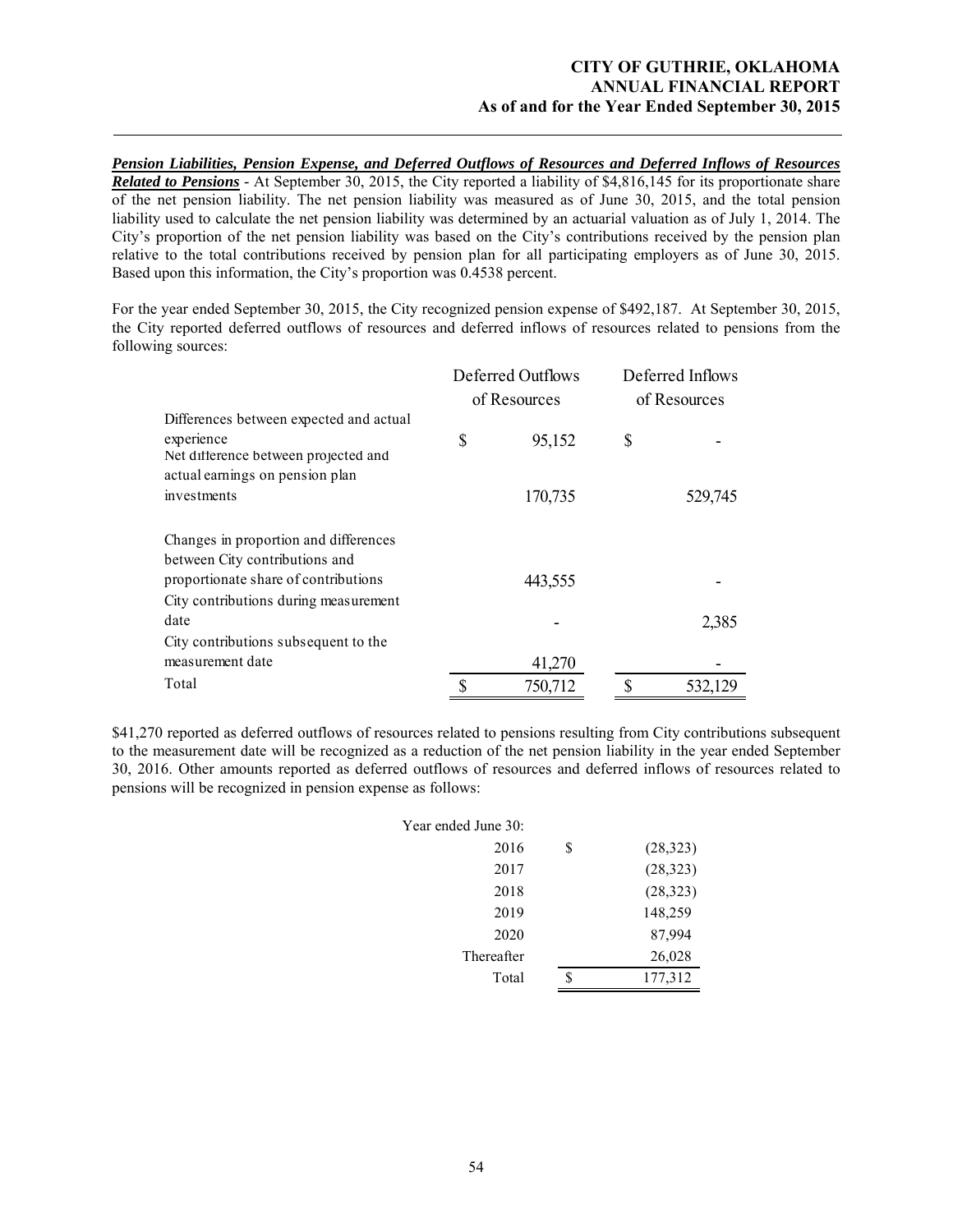*Actuarial Assumptions-* The total pension liability was determined by an actuarial valuation as of July 1, 2015, using the following actuarial assumptions, applied to all prior periods included in the measurement:

| Inflation:                 | 3%                                          |
|----------------------------|---------------------------------------------|
| Salary increases:          | 3.5% to 9.0% average, including inflation   |
| Investment rate of return: | 7.5% net of pension plan investment expense |

 $\overline{a}$ 

Mortality rates were based on the RP2000 combined healthy with blue collar adjustment as appropriate, with adjustments for generational mortality improvement using scale AA for healthy lives and no mortality improvement for disabled lives.

The actuarial assumptions used in the July 1, 2015, valuation were based on the results of an actuarial experience study for the period July 1, 2007, to June 30, 2012.

The long-term expected rate of return on pension plan investments was determined using a building block method in which best-estimate ranges of expected future real rates of return (expected returns, net of pension plan investment expense, and inflation) are developed for each major asset class. These ranges are combined to produce the longterm expected rate of return by weighting the expected future real rates of return by the target asset allocation percentage and by adding expected inflation. Best estimates of arithmetic real rates of return for each major asset class included in the pension plan's target asset allocation as of June 30, 2015, are summarized in the following table:

|                      | Target     | Long-Term Expected  |
|----------------------|------------|---------------------|
| Asset Class          | Allocation | Real Rate of Return |
| Fixed income         | 20%        | 5.13%               |
| Domestic equity      | 37%        | 8.02%               |
| International equity | 20%        | 9.94%               |
| Real estate          | 10%        | 7.47%               |
| Other assets         | 13%        | 6.25%               |

*Discount Rate-* The discount rate used to measure the total pension liability was 7 .5%. The projection of cash flows used to determine the discount rate assumed that contributions from plan members will be made at the current contribution rate and that contributions from employers will be made at contractually required rates, determined by State statutes. Projected cash flows also assume the State of Oklahoma will continue contributing 36% of the insurance premium, as established by statute. Based on these assumptions, the pension plan's fiduciary net position was projected to be available to make all projected future benefit payments of current plan members. Therefore, the long-term expected rate of return on pension plan investments was applied to all periods of projected benefit payments to determine the total pension liability.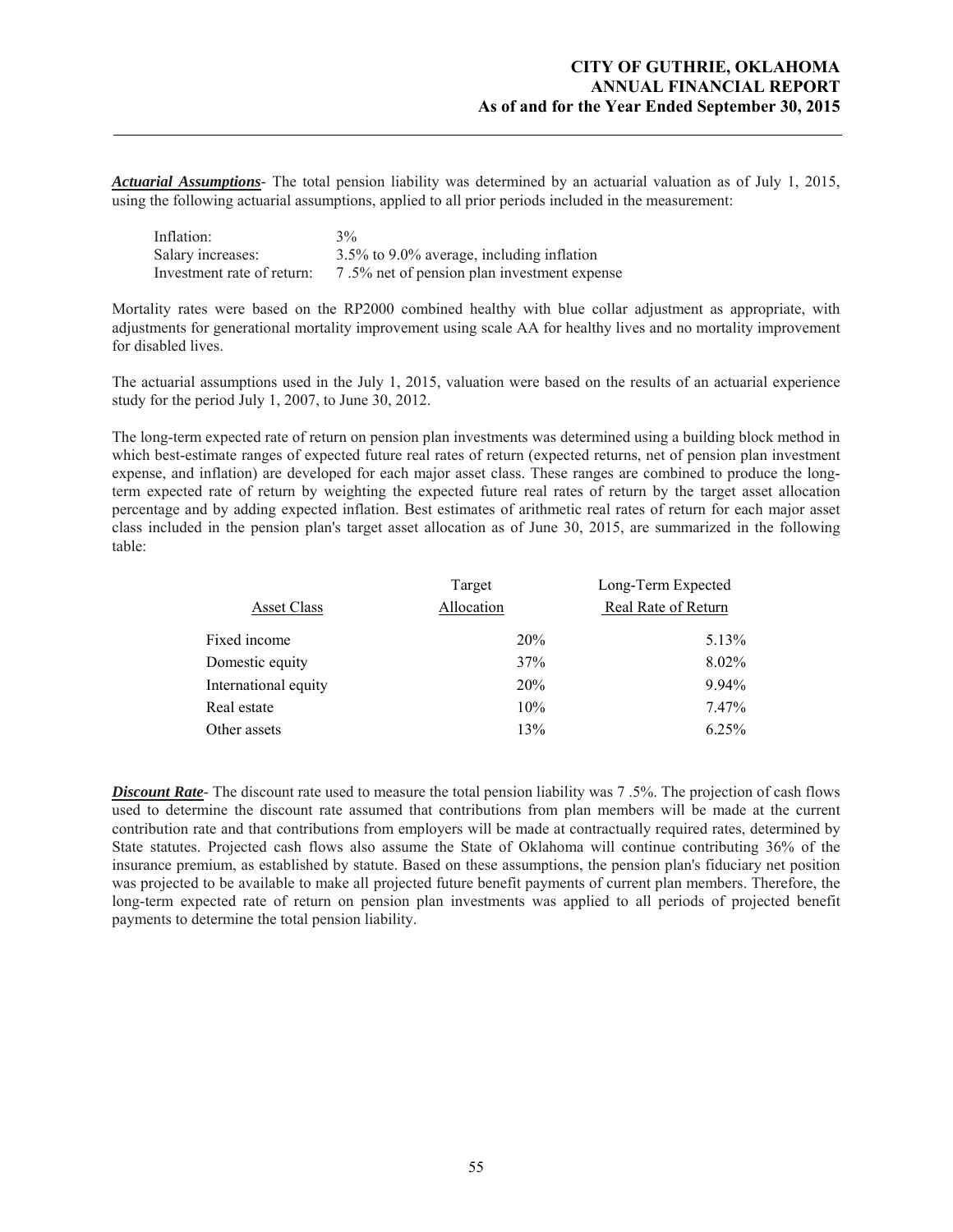*Sensitivity of the Net Pension Liability to Changes in the Discount Rate-* The following presents the net pension liability of the employers calculated using the discount rate of 7.5%, as well as what the Plan's net pension liability would be if it were calculated using a discount rate that is 1-percentage point lower (6.5%) or 1-percentage-point higher (8.5%) than the current rate:

|                                  | 1% Decrease |           | Current Discount |             | 1% Increase |           |
|----------------------------------|-------------|-----------|------------------|-------------|-------------|-----------|
|                                  |             | $(6.5\%)$ |                  | Rate (7.5%) |             | $(8.5\%)$ |
| Employers' net pension liability |             | 6.253.273 |                  | 4.816.145   |             | 3.610.839 |

*Pension plan fiduciary net position -* Detailed information about the pension plan's fiduciary net position is available in the separately issued financial report of the FPRS which can be located at www.ok.gov/FPRS .

### **Oklahoma Police Pension and Retirement System**

 $\overline{a}$ 

*Plan description* - The City of Guthrie, as the employer, participates in the Oklahoma Police Pension and Retirement Plan—a cost-sharing multiple-employer defined benefit pension plan administered by the Oklahoma Police Pension and Retirement System (OPPRS). Title 11 of the Oklahoma State Statutes, through the Oklahoma Legislature, grants the authority to establish and amend the benefit terms to the OPPRS. OPPRS issues a publicly available financial report that can be obtained at www.ok.gov/OPPRS

*Benefits provided* - OPPRS provides retirement, disability, and death benefits to members of the plan.

The normal retirement date under the Plan is the date upon which the participant completes 20 years of credited service, regardless of age. Participants become vested upon completing 10 years of credited service as a contributing participant of the Plan. No vesting occurs prior to completing 10 years of credited service. Participants' contributions are refundable, without interest, upon termination prior to normal retirement. Participants who have completed 10 years of credited service may elect a vested benefit in lieu of having their accumulated contributions refunded. If the vested benefit is elected, the participant is entitled to a monthly retirement benefit commencing on the date the participant reaches 50 years of age or the date the participant would have had 20 years of credited service had employment continued uninterrupted, whichever is later.

Monthly retirement benefits are calculated at 2.5% of the final average salary (defined as the average paid base salary of the officer over the highest 30 consecutive months of the last 60 months of credited service) multiplied by the years of credited service, with a maximum of 30 years of credited service considered.

Monthly benefits for participants due to permanent disability incurred in the line of duty are 2.5% of the participants' final average salary multiplied by 20 years. This disability benefit is reduced by stated percentages for partial disability based on the percentage of impairment. After 10 years of credited service, participants who retire due to disability incurred from any cause are eligible for a monthly benefit based on 2.5% of their final average salary multiplied by the years of service. This disability benefit is also reduced by stated percentages for partial disability based on the percentage of impairment. Effective July 1, 1998, once a disability benefit is granted to a participant, that participant is no longer allowed to apply for an increase in the dollar amount of the benefit at a subsequent date.

Survivor's benefits are payable in full to the participant's beneficiary upon the death of a retired participant. The beneficiary of any active participant killed in the line of duty is entitled to a pension benefit.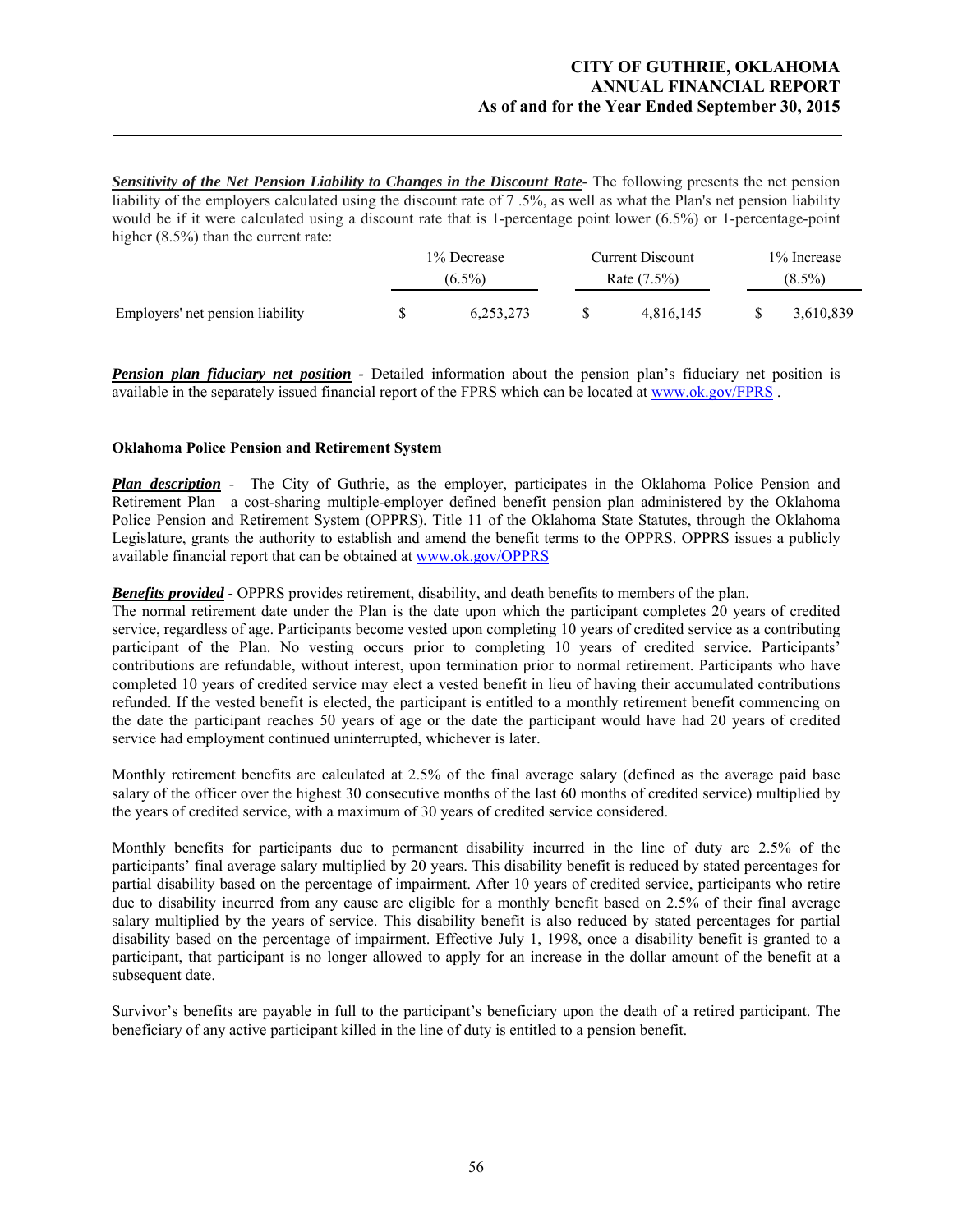*Contributions* **-** The contributions requirements of the Plan are at an established rate determine by Oklahoma Statute and are not based on actuarial calculations. Employees are required to contribute 8% percent of their annual pay. Participating cities are required to contribute 13% of the employees' annual pay. Contributions to the pension plan from the City were \$120,952. The State of Oklahoma also made on-behalf contributions to OPPRS in the amount of \$111,454 during the calendar year and this is reported as both expense and revenue in the General Fund Statement of Revenues, Expenditures, and Changes in Fund Balance. In the government-wide Statement of Activities, revenue is recognized for the state's on-behalf contributions on an accrual basis of \$112,172. These onbehalf payments did not meet the criteria of a special funding situation.

 $\overline{a}$ 

#### *Pension Liabilities, Pension Expense, and Deferred Outflows of Resources and Deferred Inflows of Resources*

*Related to Pensions -* At September 30, 2015, the City reported a liability of \$12,887 for its proportionate share of the net pension liability. The net pension liability was measured as of June 30, 2015, and the total pension liability used to calculate the net pension asset was determined by an actuarial valuation as of July 1, 2014. The City's proportion of the net pension asset was based on the City's contributions received by the pension plan relative to the total contributions received by pension plan for all participating employers as of June 30, 2015. Based upon this information, the City's proportion was 0.3161 percent.

For the year ended September 30, 2015, the City recognized pension expense of \$56,647. At September 30, 2015, the City reported deferred outflows of resources and deferred inflows of resources related to pensions from the following sources:

|                                                                                                                 | Deferred Outflows<br>of Resources | Deferred Inflows of<br>Resources |
|-----------------------------------------------------------------------------------------------------------------|-----------------------------------|----------------------------------|
| Differences between expected and actual<br>experience                                                           | \$                                | \$<br>71,262                     |
| Net difference between projected and actual<br>earnings on pension plan investments                             | 230,937                           | 280,527                          |
| Changes in proportion and differences<br>between City contributions and proportionate<br>share of contributions | 41,490                            |                                  |
| City contributions during measurement<br>period                                                                 |                                   | 1,450                            |
| City contributions subsequent to the<br>measurement date                                                        | 29,343                            |                                  |
| Total                                                                                                           | 301,770                           | 353,239                          |

\$29,343 reported as deferred outflows of resources related to pensions resulting from City contributions subsequent to the measurement date will be recognized as an increase of the net pension asset in the year ended September 30, 2016. Other amounts reported as deferred outflows of resources and deferred inflows of resources related to pensions will be recognized in pension expense as follows:

| Year ended June 30: |                |
|---------------------|----------------|
| 2016                | \$<br>(44,271) |
| 2017                | (44,271)       |
| 2018                | (44,271)       |
| 2019                | 50,921         |
| 2020                | 1,080          |
|                     | (80, 812)      |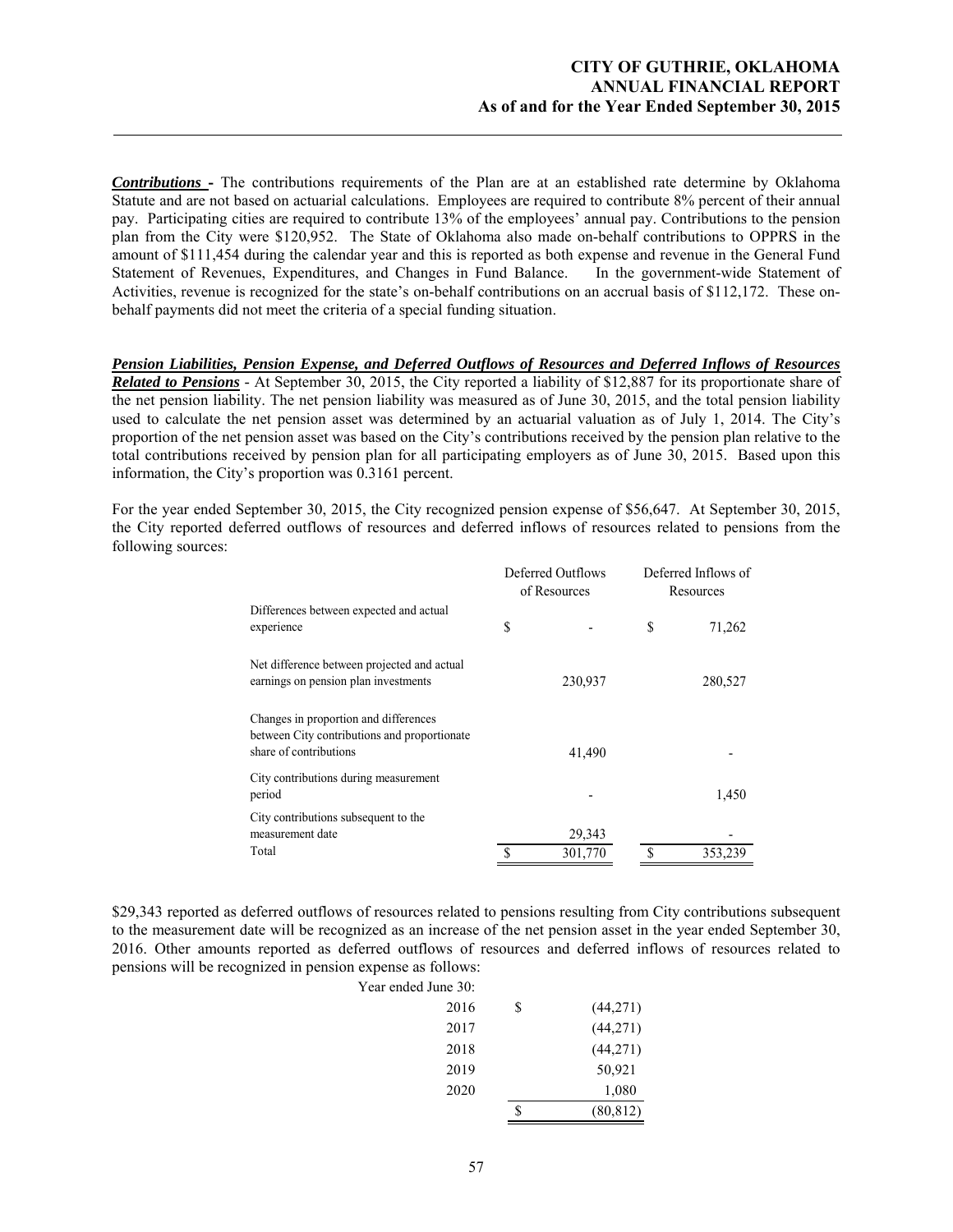*Actuarial Assumptions-The* total pension liability was determined by an actuarial valuation as of July 1, 2015, using the following actuarial assumptions, applied to all prior periods included in the measurement:

 $\overline{a}$ 

| Inflation:                 | $3\%$                                                                                                                                                            |
|----------------------------|------------------------------------------------------------------------------------------------------------------------------------------------------------------|
| Salary increases:          | 4.5% to 17% average, including inflation                                                                                                                         |
| Investment rate of return: | 7.5% net of pension plan investment expense                                                                                                                      |
| Mortality rates:           | Active employees (pre-retirement) RP-2000 Blue Collar<br>Healthy Combined table with age set back 4 years with fully generational<br>improvement using Scale AA. |
|                            | Active employees (post-retirement) and nondisabled pensioners: RP-2000 Blue<br>Collar Healthy Combined table with fully generational improvement using scale AA. |
|                            | Disabled pensioners: RP-2000 Blue Collar Healthy Combined table with age<br>set forward 4 years with fully generational improvement using Scale AA.              |

The actuarial assumptions used in the July 1, 2015, valuation were based on the results of an actuarial experience study for the period July 1, 2007, to June 30, 2012.

The long-term expected rate of return on pension plan investments was determined using a building block method in which best-estimate ranges of expected future real rates of return (expected returns, net of pension plan investment expense, and inflation) are developed for each major asset class. These ranges are combined to produce the longterm expected rate of return by weighting the expected future real rates of return by the target asset allocation percentage and by adding expected inflation. Best estimates of arithmetic real rates of return for each major asset class included in the pension plan's target asset allocation as of June 30, 2015, are summarized in the following table:

|                      | Long-Term Expected  |
|----------------------|---------------------|
| Asset Class          | Real Rate of Return |
| Fixed income         | $2.24\%$            |
| Domestic equity      | 4.87%               |
| International equity | 7.68%               |
| Real estate          | 5.47%               |
| Private Equity       | 5.80%               |
| Commodities          | 2.96%               |

The current allocation policy is that approximately 60% of assets in equity instruments, including public equity, long-short hedge, venture capital, and private equity strategies; approximately 25% of assets in fixed income to include investment grade bonds, high yield and non-dollar denominated bonds, convertible bonds, and low volatility hedge fund strategies; and 15% of assets in real assets to include real estate, commodities, and other strategies.

*Discount Rate-*The discount rate used to measure the total pension liability was 7 .5%. The projection of cash flows used to determine the discount rate assumed that contributions from plan members will be made at the current contribution rate and that contributions from employers will be made at contractually required rates, determined by State statutes. Projected cash flows also assume the State of Oklahoma will continue contributing 14% of the insurance premium, as established by statute. Based on these assumptions, the pension plan's fiduciary net position was projected to be available to make all projected future benefit payments of current plan members. Therefore, the long-term expected rate of return on pension plan investments was applied to all periods of projected benefit payments to determine the total pension liability.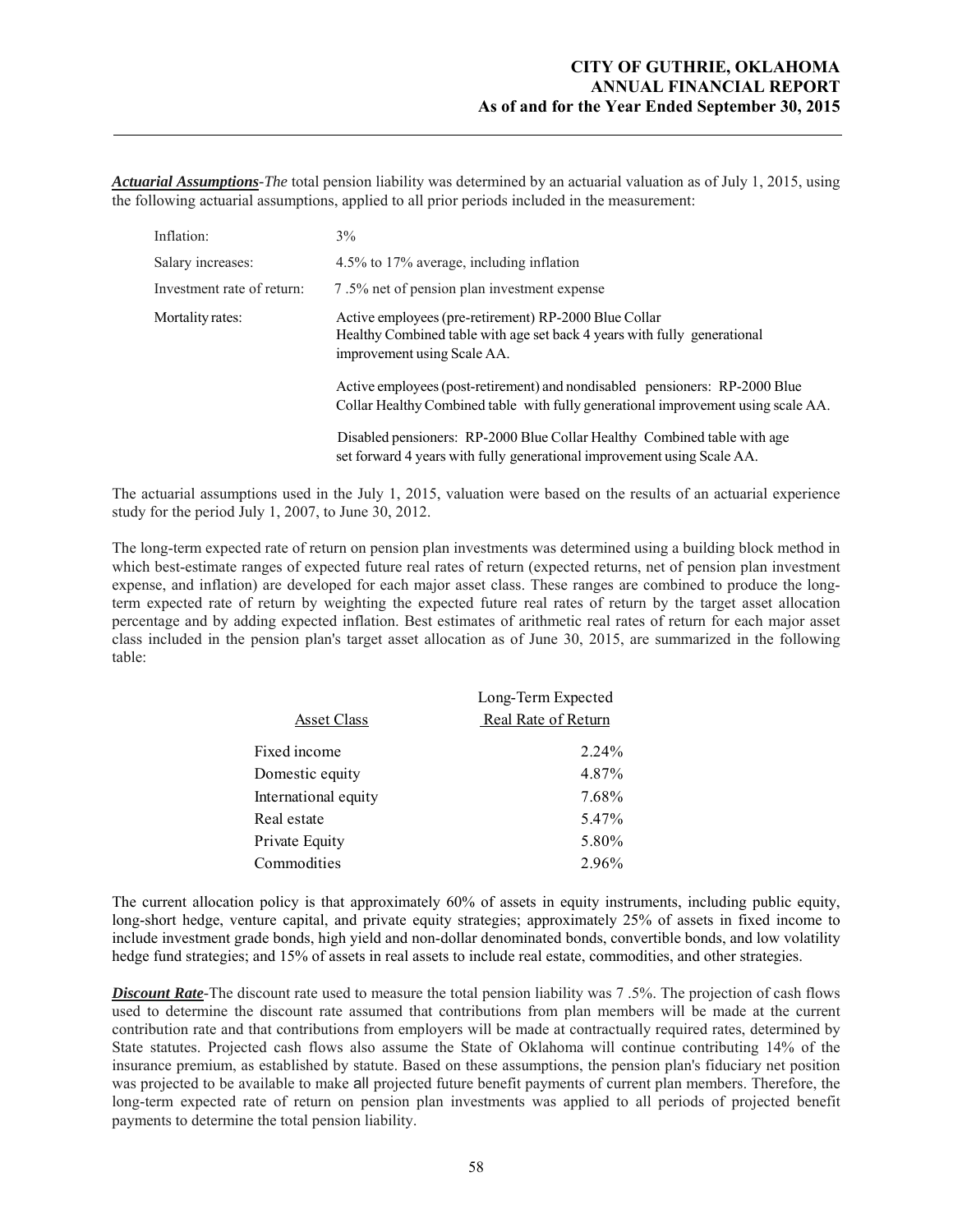*Sensitivity of the Net Pension Liability to Changes in the Discount Rate-The* following presents the net pension liability of the employers calculated using the discount rate of 7.5%, as well as what the Plan's net pension liability would be if it were calculated using a discount rate that is 1-percentage point lower (6.5%) or 1-percentage-point higher (8.5%) than the current rate:

|                                          |  | 1\% Decrease<br>$(6.5\%)$ |  | <b>Current Discount</b> | 1% Increase<br>$(8.5\%)$ |           |
|------------------------------------------|--|---------------------------|--|-------------------------|--------------------------|-----------|
|                                          |  |                           |  | Rate $(7.5\%)$          |                          |           |
| Employers' net pension liability (asset) |  | 774.368                   |  | 12.887                  |                          | (629,094) |

*Pension plan fiduciary net position -* Detailed information about the pension plan's fiduciary net position is available in the separately issued financial report of the OPPRS; which can be located at www.ok.gov/OPPRS .

## **Defined Benefit Plan - Oklahoma Municipal Retirement Fund**

*Plan Description -* The City contributes to the OkMRF for all eligible employees except for those covered by the Police and Firefighter Pension Systems. The plan is an agent multiple employer - defined benefit plan administered by OkMRF. The OkMRF plan issues a separate financial report and can be obtained from OkMRF or from their website: www.okmrf.org/reports.html. Benefits are established or amended by the City Council in accordance with O.S. Title 11, Section 48-101-102.

*Summary of Significant Accounting Policies* **-** For purposes of measuring the net pension liability, deferred outflows of resources and deferred inflows of resources related to pensions, and pension expense, information about the fiduciary net position of the City's plan and additions to/deductions from the City's fiduciary net position have been determined on the same basis as they are reported by OkMRF. For this purpose, benefit payments are recognized when due and payable in accordance with the benefit terms. Investments are reported at fair value based on published market prices. Detailed information about the OkMRF plans' fiduciary net position is available in the separately issued OkMRF financial report.

### *Eligibility Factors and Benefit Provisions*

 $\overline{a}$ 

| As of $07/01/15$<br>Provision                                                                                      | <b>OMRF</b> Plan                                                                                                |
|--------------------------------------------------------------------------------------------------------------------|-----------------------------------------------------------------------------------------------------------------|
| a. Eligible to Participate                                                                                         | Full-time, non-uniformed employees of the City or Authority<br>upon hire if less than age 60.                   |
| b. Contribution Requirements:<br>- Authorization<br>- Actuarially Determined<br>- Employer Rate<br>- Employee Rate | By City ordinance<br><b>Yes</b><br>8.32% of covered payroll<br>3.69% of covered payroll                         |
| c. Period Required to Vest                                                                                         | 10 years of credited service                                                                                    |
| d. Eligibility for Distribution                                                                                    | - Normal retirement at age 65 with 10 years of service<br>- Early retirement at age 55 with 10 years of service |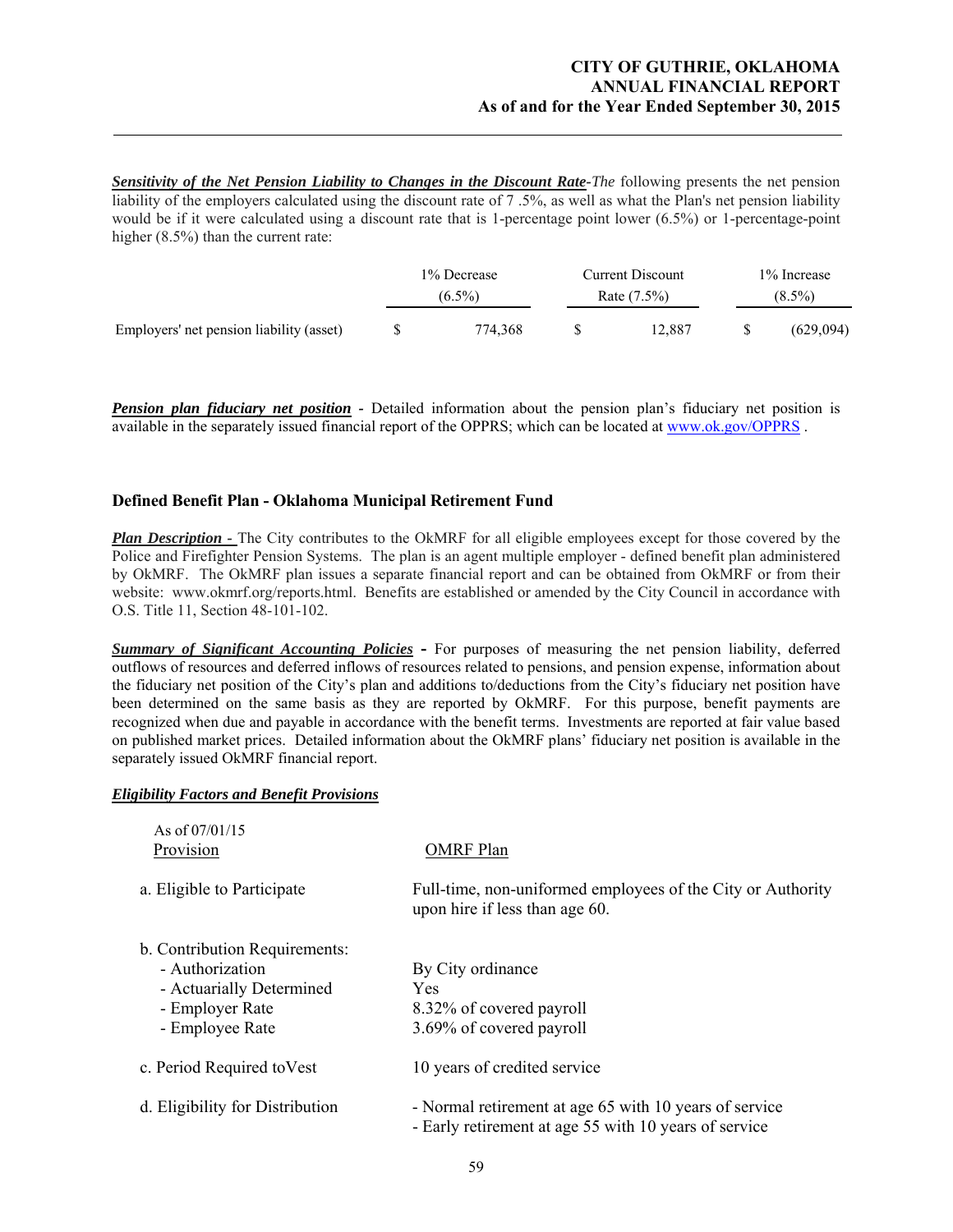|                                                          | - Disability retirement upon disability with 10 years of<br>service<br>- Death benefit with 10 years of service for married<br>employees                |
|----------------------------------------------------------|---------------------------------------------------------------------------------------------------------------------------------------------------------|
| e. Benefit Determination Base                            | Final average salary $-$ the average of the five highest<br>consecutive annual salaries out of the last 10 calendar years of<br>service                 |
| f. Benefit Determination Methods:<br>- Normal Retirement | 2.625% of final average salary multiplied by credited years of<br>service                                                                               |
| - Early Retirement                                       | Actuarially reduced benefit based upon age and years of<br>service at termination.                                                                      |
| - Disability Retirement                                  | Benefit computed as for normal retirement based upon age<br>and service at termination                                                                  |
| - Death Benefit                                          | 50% of employee's accrued benefit, but terminates upon<br>spouse re-marriage                                                                            |
| - Prior to 10 Years Service                              | Return of employee contributions with accrued interest                                                                                                  |
| g. Form of Benefit Payments                              | Normal form is a 60 months certain and life thereafter basis.<br>Employee may elect. With City consent, optional form based<br>on actuarial equivalent. |

## *Employees Covered by Benefit Terms*

 $\overline{a}$ 

| <b>Active Employees</b>           | 58        |
|-----------------------------------|-----------|
| Deferred Vested Former Employees  |           |
| Retirees or Retiree Beneficiaries | <u>10</u> |
| Total                             |           |

*Contribution Requirements* **-** The City Council has the authority to set and amend contribution rates by ordinance for the OkMRF defined benefit plan in accordance with O.S. Title 11, Section 48-102. The contribution rates for the current fiscal year have been made in accordance with an actuarially determined rate. The actuarially determined rate is 7.47% of covered payroll as of 7-1-14 and 6.77% of covered payroll as of 7-1-15. For the year ended September 30, 2015 the City recognized \$138,867 of employer contributions to the plan which equals the actuarially determined amount based on covered payroll of \$3,022,811. Employees' contribution is 3.69% of covered payroll as of 7-1-14 and 7-1-15.

## *Actuarial Assumptions*

| Date of Last Actuarial Valuation                   | July 1, 2014     |
|----------------------------------------------------|------------------|
| a. Actuarial cost method                           | Entry age normal |
| b. Rate of Return on Investments and Discount Rate | 7 75%            |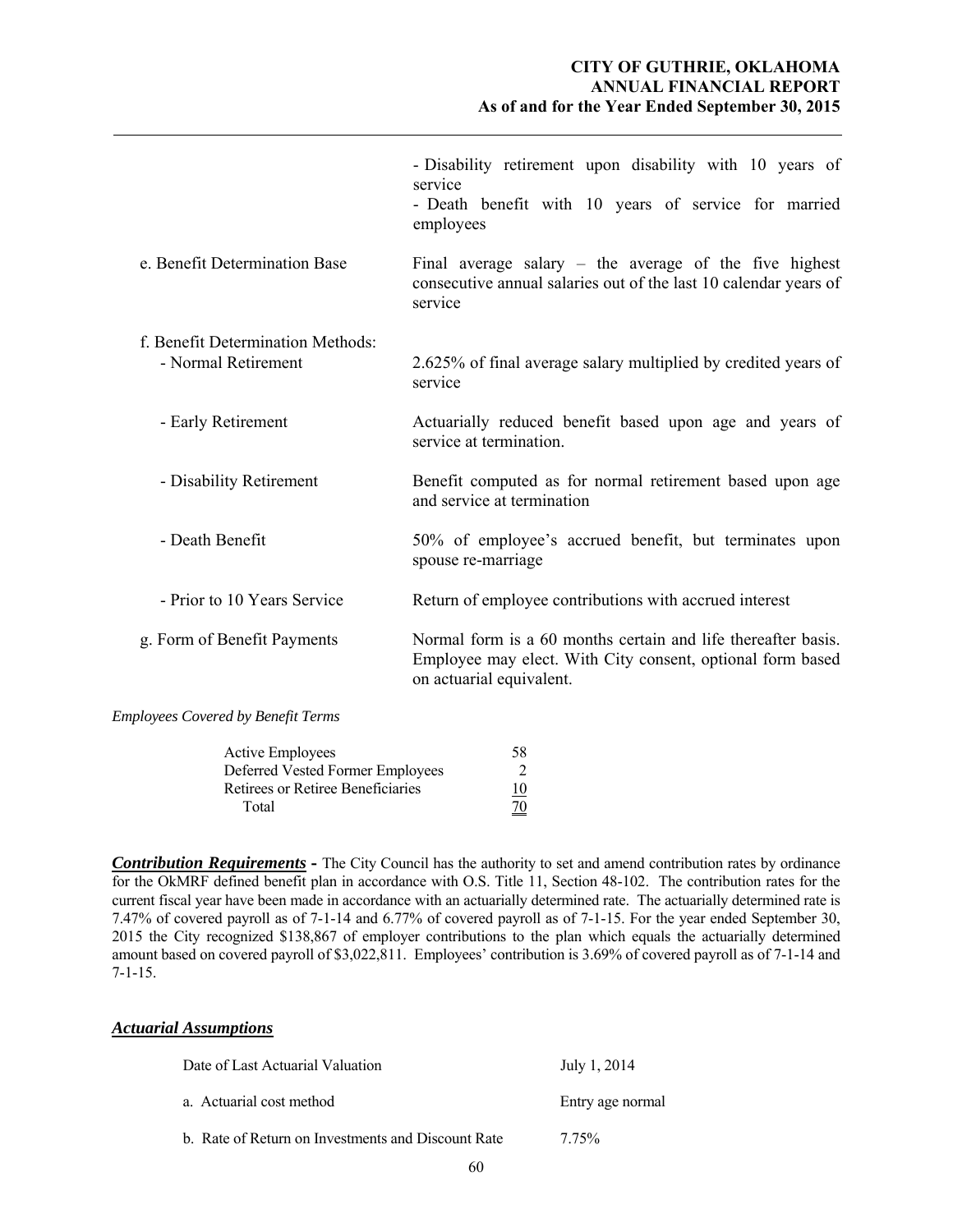| c. Projected Salary Increase               | Varies between 7.42% and 4% based on age                                                                                                                                                                                                        |
|--------------------------------------------|-------------------------------------------------------------------------------------------------------------------------------------------------------------------------------------------------------------------------------------------------|
| d. Post Retirement Cost-of-Living Increase | Benefits (attributable to service prior to<br>$1/1/2010$ ) in payment status are adjusted each<br>July 1 <sup>st</sup> based on the percentage change in the<br>CPI. The maximum increase or decrease in<br>any year is 3%.                     |
| e. Inflation Rate                          | 3%                                                                                                                                                                                                                                              |
| f. Mortality Table                         | UP 1994, with projected mortality<br>improvement                                                                                                                                                                                                |
| g. Percent of married employees            | 100%                                                                                                                                                                                                                                            |
| h. Spouse age difference                   | 3 years (female spouses younger)                                                                                                                                                                                                                |
| <i>i</i> . Turnover                        | Select and ultimate rates<br>Ultimate rates are age-related as shown<br>Additional rates per thousand are<br>Added during the first 5 years:<br>Year $1$ :<br>215<br>Year $2$ :<br>140<br>Year $3$ :<br>95<br>Year 4:<br>65<br>Year $5$ :<br>40 |
| j. Date of last experience study           | September 2012 for fiscal years 2007 thru<br>2011                                                                                                                                                                                               |

 $\overline{a}$ 

*Discount Rate* – The discount rate used to value benefits was the long-term expected rate of return on plan investments, 7.75% since the plan's net fiduciary position is projected to be sufficient to make projected benefit payments.

The City has adopted a funding method that is designed to fund all benefits payable to participants over the course of their working careers. Any differences between actual and expected experience are funded over a fixed period to ensure all funds necessary to pay benefits have been contributed to the trust before those benefits are payable. Thus, the sufficiency of pension plan assets was made without a separate projection of cash flows.

The long-term expected rate of return on pension plan investments was determined using a building-block method in which best-estimate ranges of expected future real rates of return (expected returns, net of pension plan investment expense and inflation) are developed for each major asset class. These ranges are combined to produce the long-term expected rate of return by weighting the expected future real rates of return by the target asset allocation percentage and by adding expected inflation (3.0%). Best estimates of arithmetic real rates of return for each major asset class included in the pension plan's target asset allocation as of July 1, 2014 are summarized in the following table: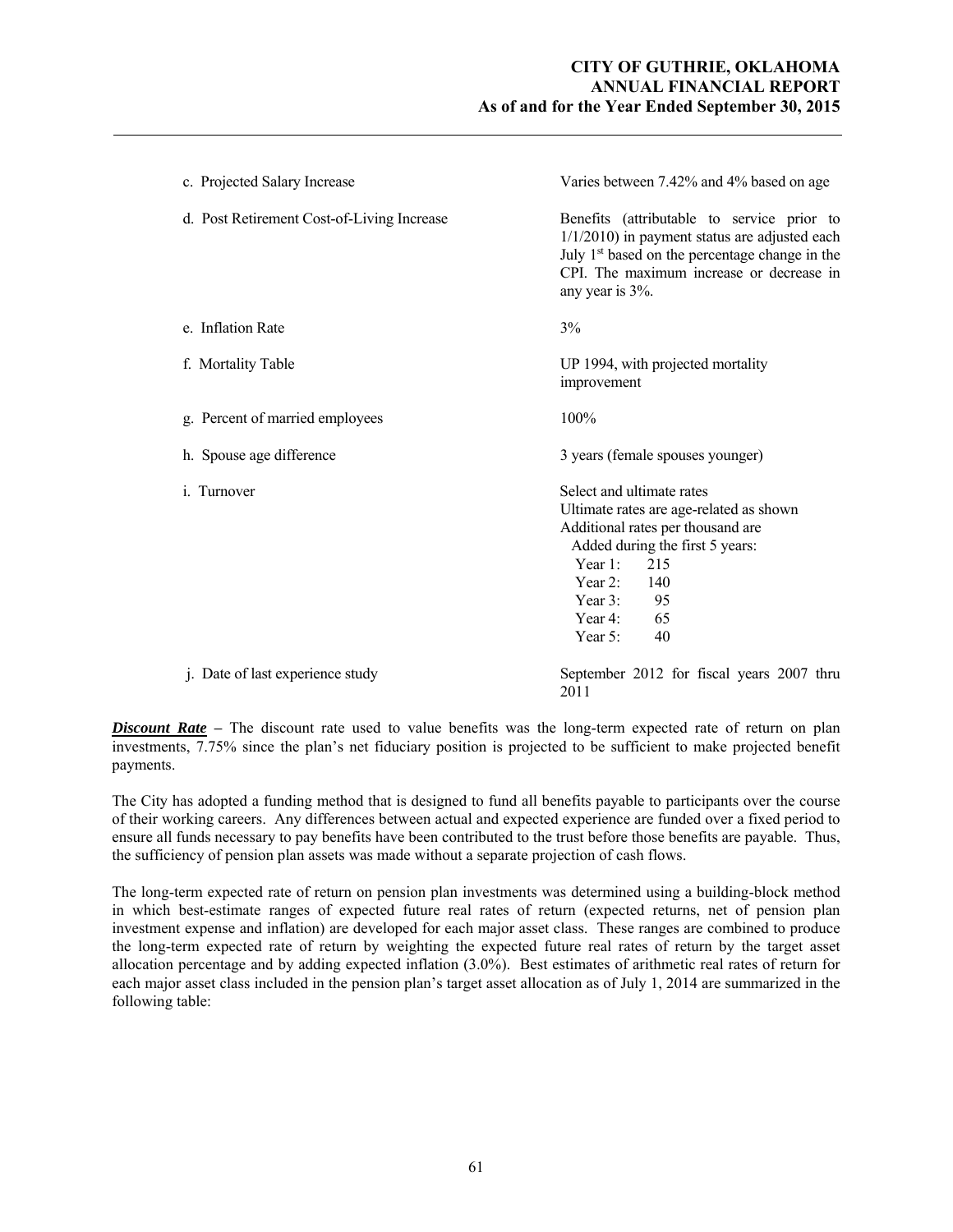|                                                               | Target<br>Allocation | Real<br>Return | Weighted<br>Return      |
|---------------------------------------------------------------|----------------------|----------------|-------------------------|
| Large cap stocks<br>S&P 500                                   | 25%                  | 5.40%          | 1.35%                   |
| Small/mid cap stocks<br><b>Russell 2500</b>                   | 10%                  | 7.50%          | 0.75%                   |
| Long/short equity<br><b>MSCI ACWI</b>                         | 10%                  | 6.10%          | 0.61%                   |
| International stocks<br><b>MSCI EAFE</b>                      | 20%                  | 5.10%          | 1.02%                   |
| Fixed income bonds<br>Barclay's Capital Aggregate             | 30%                  | 2.60%          | 0.78%                   |
| Real estate<br><b>NCREIF</b>                                  | $5\%$                | 4.80%          | 0.24%                   |
| Cash equivalents<br>3 month Treasury                          | 0%                   | $0.00\%$       | $0.00\%$                |
| <b>TOTAL</b>                                                  | 100%                 |                |                         |
| Average Real Return<br>Inflation<br>Long-term expected return |                      |                | 4.75%<br>3.00%<br>7.75% |

 $\overline{a}$ 

*Changes in Net Pension Liability (Asset) –* The total pension liability was determined based on an actuarial valuation performed as of July 1, 2015 which is also the measurement date. There were no changes in assumptions or changes in benefit terms that affected measurement of the total pension liability. There were also no changes between the measurement date of July 1, 2015 and the City's report ending date of September 30, 2015, that would have had a significant impact on the net pension liability (asset). The following table reports the components of changes in net pension liability (asset):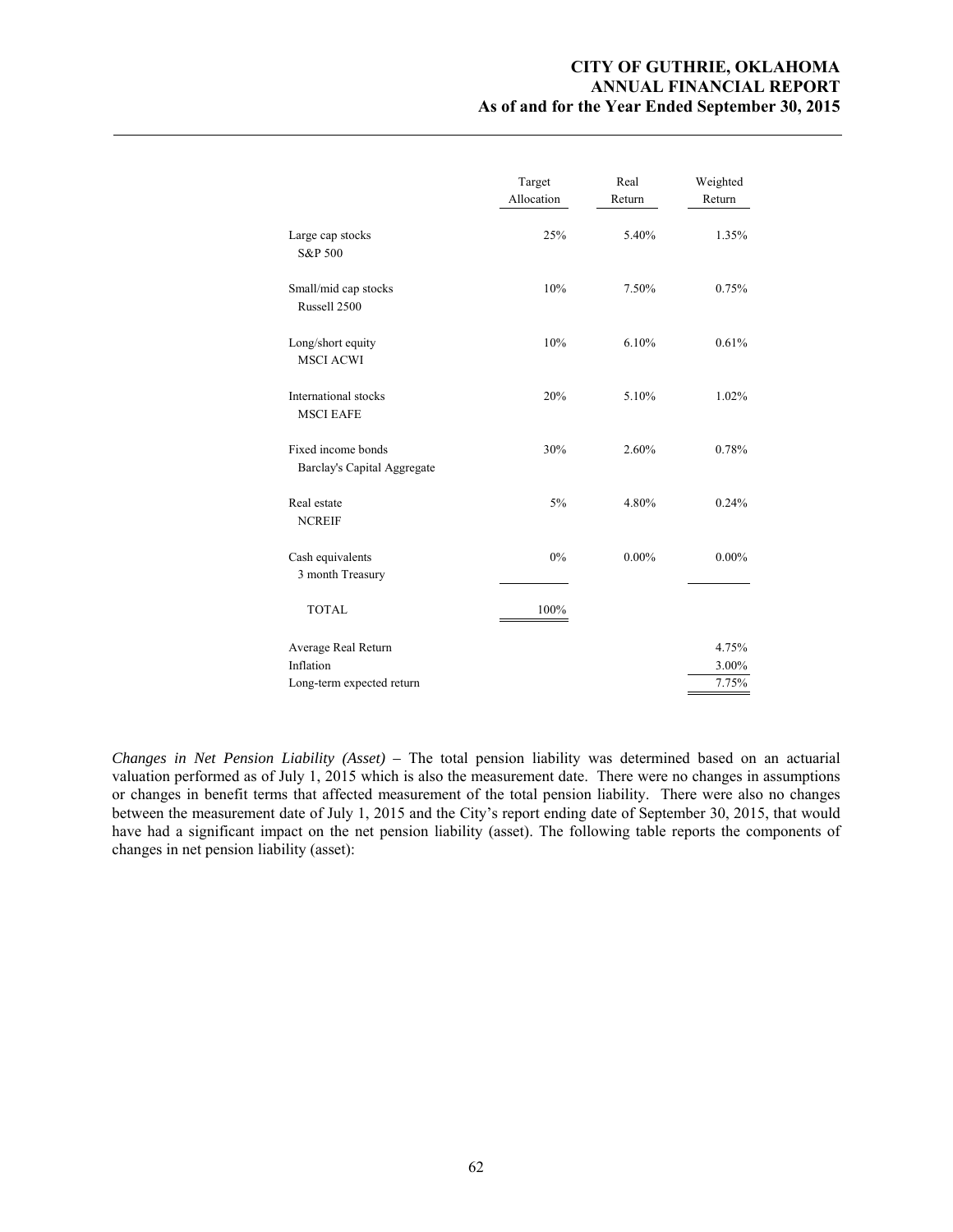|                                                    |                                                       | SCHEDULE OF CHANGES IN NET PENSION LIABILITY (ASSET) |                                                                      |  |
|----------------------------------------------------|-------------------------------------------------------|------------------------------------------------------|----------------------------------------------------------------------|--|
|                                                    | Increase (Decrease)                                   |                                                      |                                                                      |  |
| <b>Balances Beginning of Year</b>                  | <b>Total Pension</b><br>Liability<br>(a)<br>4,872,335 | Plan Net<br>Position<br>(b)<br>5,273,843<br>S        | Net Pension<br>Liability (Asset)<br>$(a) - (b)$<br>(401, 508)<br>\$. |  |
|                                                    |                                                       |                                                      |                                                                      |  |
| <b>Changes for the Year:</b>                       |                                                       |                                                      |                                                                      |  |
| Service cost                                       | 165,947                                               |                                                      | 165,947                                                              |  |
| Interest expense                                   | 370,915                                               | ٠                                                    | 370,915                                                              |  |
| Differences between expected and actual experience | 30,985                                                |                                                      | 30,985                                                               |  |
| Contributions--City                                |                                                       | 140,558                                              | (140, 558)                                                           |  |
| Contributions--members                             |                                                       | 67,223                                               | (67, 223)                                                            |  |
| Net investment income                              |                                                       | 148,170                                              | (148, 170)                                                           |  |
| Benefits paid                                      | (175, 951)                                            | (175, 951)                                           |                                                                      |  |
| Plan administrative expenses                       |                                                       | (11,002)                                             | 11,002                                                               |  |
| Change in deferred contributions made subsequent   |                                                       |                                                      |                                                                      |  |
| to the measurement date                            |                                                       |                                                      |                                                                      |  |
| <b>Net Changes</b>                                 | 391,896                                               | 168,998                                              | 222,898                                                              |  |
| <b>Balances End of Year</b>                        | 5,264,231                                             | 5,442,841                                            | (178, 610)                                                           |  |

 $\overline{a}$ 

*Sensitivity of the net pension liability (asset) to changes in the discount rate.* The following presents the net pension liability (asset) of the City, calculated using the discount rate of 7.75 percent, as well as what the City's net pension liability (asset) would be if it were calculated using a discount rate that is 1-percentage-point lower (6.75 percent) or 1-percentage-point higher (8.75 percent) than the current rate:

|                               | $1\%$      | Current      | $1\%$      |
|-------------------------------|------------|--------------|------------|
|                               | Decrease   | Discount     | Increase   |
|                               | $(6.75\%)$ | Rate (7.75%) | $(8.75\%)$ |
| Net Pension Liability (Asset) | 539.434    | (178,610)    | (765, 613) |

The City reported \$12,345 in pension expense for the year ended September 30, 2015. At September 30, 2015, the City reported deferred outflows of resources and deferred inflows of resources related to pensions from the following sources:

| Deferred Outflows<br>of Resources |         | Deferred Inflows<br>of Resources |         |
|-----------------------------------|---------|----------------------------------|---------|
|                                   |         |                                  |         |
|                                   |         |                                  |         |
|                                   | 202,457 |                                  | 366,478 |
|                                   |         |                                  |         |
|                                   | 32,118  |                                  |         |
|                                   | 261,070 |                                  | 366,478 |
|                                   |         |                                  |         |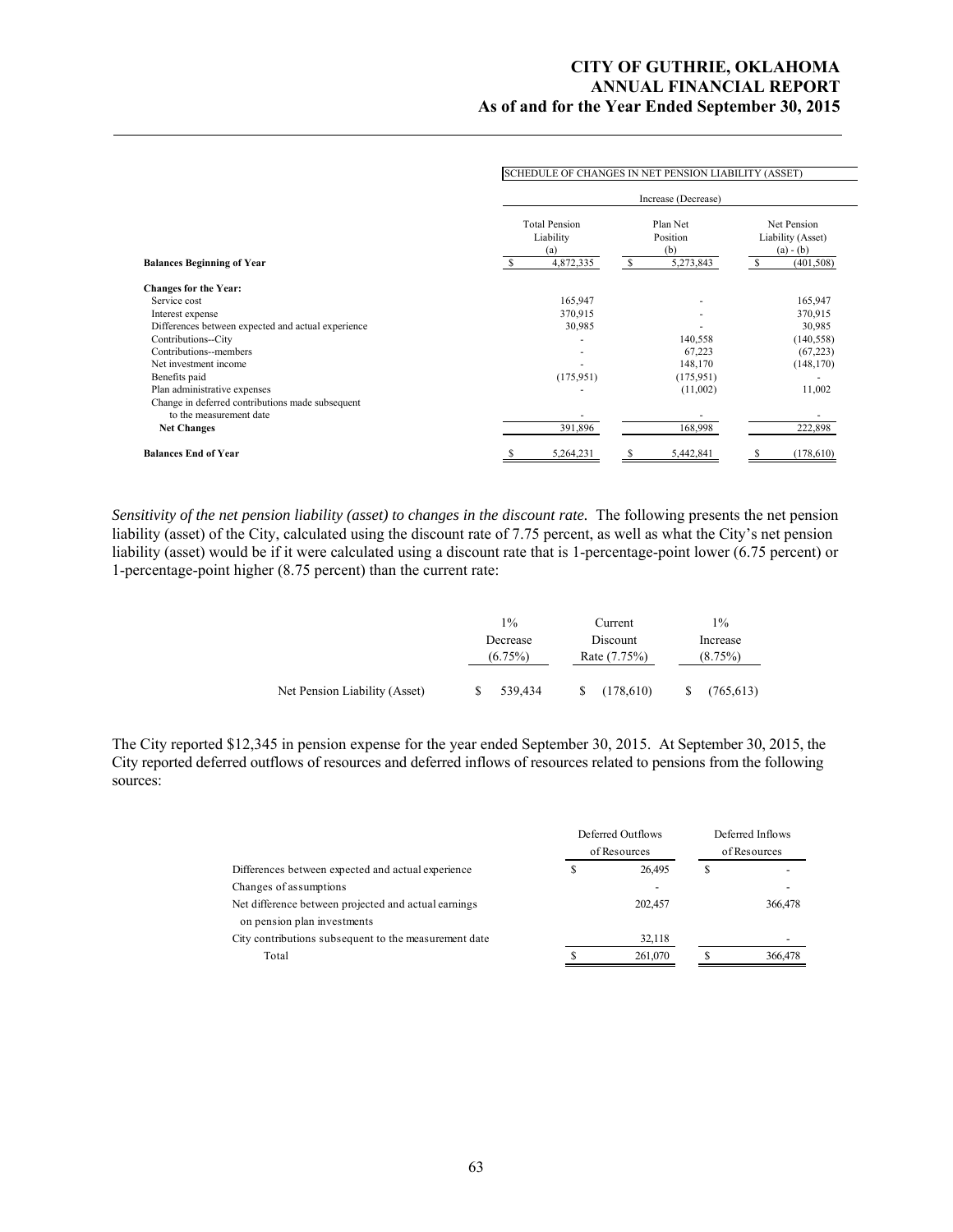*Amortization of Pension Deferrals:* \$32,118 reported as deferred outflows of resources related to pensions resulting from City contributions subsequent to the measurement date will be recognized as a reduction of the net pension liability in the year ended September 30, 2016. Any other amounts reported as deferred outflows of resources and deferred inflows of resources related to pensions will be recognized in pension expense as follows:

| 2016 \$    | (67, 054)        |
|------------|------------------|
| 2017       | (67, 054)        |
| 2018       | (67, 054)        |
| 2019       | 55,104           |
| 2020       | 4,491            |
| Thereafter | 4,041            |
|            | \$<br>(137, 526) |

# **13. Annual OPEB Cost and Net OPEB Obligation**

 $\overline{a}$ 

*Plan Description:* The City provides post-retirement benefit options for health care, and prescription drug benefits for retired employees and their dependents that elect to make required contributions. The benefits are provided in accordance with State law, police and firefighter's union contracts and the Consolidated Omnibus Budget Reconciliation Act of 1985 (COBRA). The relationship for these benefits is not formalized in a contract or plan document, only a few sentences in the administrative policy. These benefits are considered for accounting purposes to be provided in accordance with a single employer substantive plan. A substantive plan is one in which the plan terms are understood by the city and plan members. This understanding is based on communications between the employers and plan member and the historical pattern of practice with regard to the sharing of benefit costs. Substantially all of the government's employees may become eligible for those post-retirement benefits if they reach normal retirement age while working for the City.

*Funding Policy.* The contribution requirement of the City is an implicit subsidy. The implicit subsidy is not a direct payment from the employer on behalf of the member but rather stems from retiree contribution levels that are less than the claims cost as retiree ages. Since claims experience for employees and non-Medicare eligible retirees are pooled when determining premiums, these retired members pay a premium based on a pool of members that, on average, are younger and healthier. There is an implicit subsidy from the employee group since the premiums paid by the retirees are lower than they would have been if the retirees were insured separately. The subsidies are valued using the difference between the age-based claims costs and the premium paid by the retiree.

The amount required to fund the implicit rate is based on projected pay-as-you-go financing requirements. For fiscal year 2015, the City contributed \$5,038 to the plan. Plan members receiving benefits contributed \$5,038, or 100 percent of the total premiums, through their required contribution of \$400.00 per month for retiree-only coverage and \$536.02 for retiree and spouse medical coverage.

The City's annual other postemployment benefit (OPEB) cost (expense) is calculated based on the annual required contribution of the employer (ARC), an amount actuarially determined in accordance with the parameters of GASB Statement 45. The ARC represents a level of funding that, if paid on an ongoing basis, is projected to cover normal cost each year and amortize any unfunded actuarial liabilities (or funding excess) over a period not to exceed thirty years. The following table shows the components of the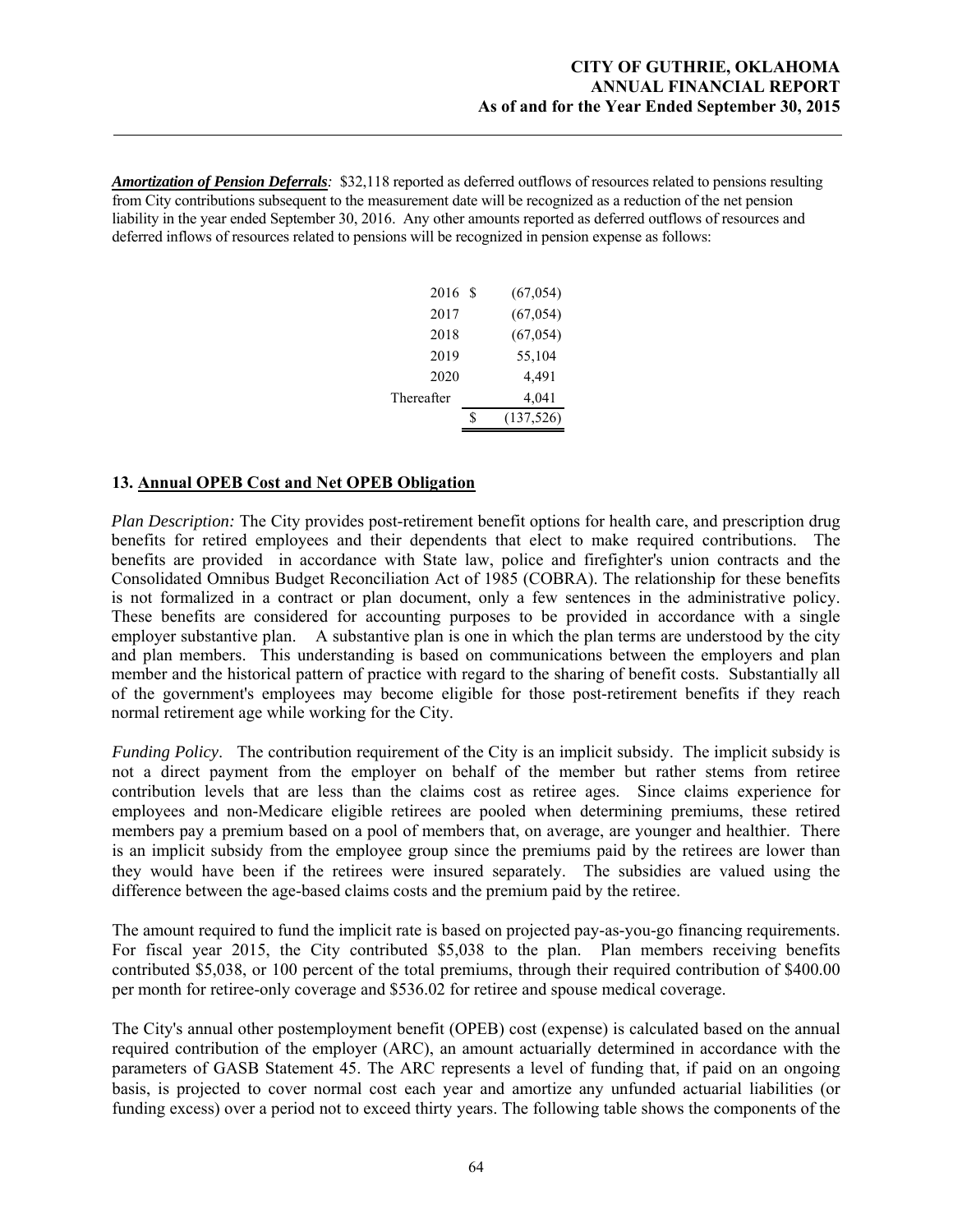City's annual OPEB cost, the amount actually contributed to the plan, and changes in the City's net OPEB obligation for the year ended September 30, 2015:

 $\overline{a}$ 

| Annual required contribution               | S | 98,443   |
|--------------------------------------------|---|----------|
| Interest on net OPEB obligation            |   | 9,179    |
| Adjustment to annual required contribution |   | (20,639) |
| Annual OPEB cost                           |   | 86,983   |
| Contributions made                         |   | (5,038)  |
| Increase in net OPEB obligation            |   | 81,945   |
| Net OPEB obligation—beginning of year      |   | 393,364  |
| Net OPEB obligation—end of year            | S | 475,309  |

The City's annual OPEB cost, the percentage of annual OPEB cost contributed to the plan, and the net unfunded OPEB obligation for 2015 was as follows:

|             |                  | Percentage of    |               |
|-------------|------------------|------------------|---------------|
|             |                  | Annual OPEB      | Unfunded OPEB |
| Fiscal Year | Annual OPEB Cost | Cost Contributed | Obligation    |
| 6/30/13     | \$86,986         | 5.79%            | \$311,422     |
| 6/30/14     | \$81,942         | $6.1\%$          | \$393,364     |
| 6/30/15     | \$86,983         | 5.79%            | \$475,309     |

*Funded Status and Funding Progress*. As of February 12, 2014, the most recent actuarial valuation date, the plan was zero percent funded. The actuarial accrued liability for benefits was \$832,247, and the actuarial value of assets was zero, resulting in an unfunded actuarial accrued liability (UAAL) of \$832,247. The covered payroll (annual payroll of active employees covered by the plan) was \$4.0 million, and the ratio of the UAAL to the covered payroll was 18 percent.

Actuarial valuations of an ongoing plan involve estimates of the value of reported amounts and assumptions about the probability of occurrence of events far into the future. Examples include assumptions about future employment, mortality, and the healthcare cost trend. Amounts determined regarding the funded status of the plan and the annual required contributions of the employer are subject to continual revision as actual results are compared with past expectations and new estimates are made about the future. The schedule of funding progress, presented as required supplementary information following the notes to the financial statements, presents multiyear trend information about whether the actuarial value of plan assets is increasing or decreasing over time relative to the actuarial accrued liabilities for benefits.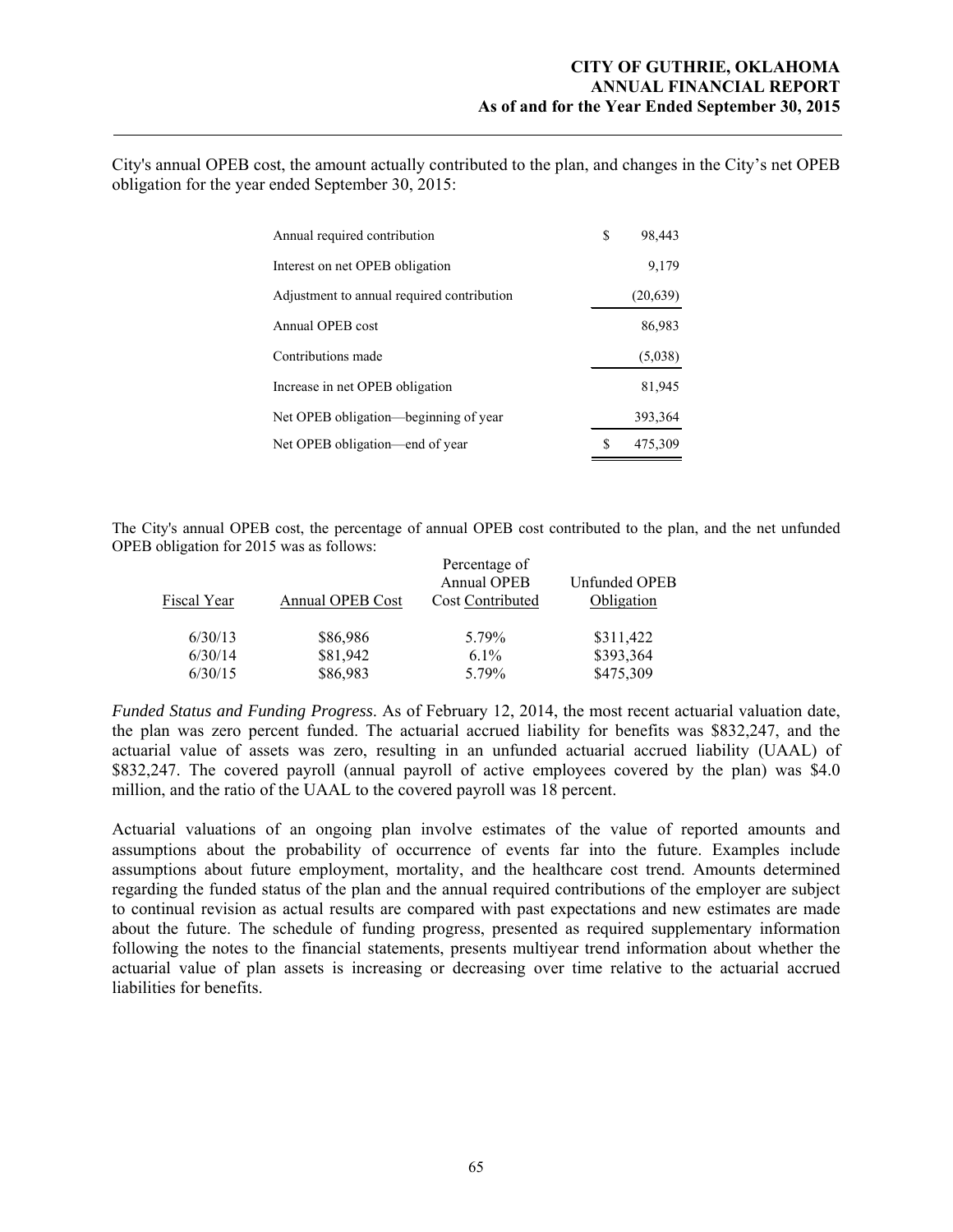*Actuarial Methods and Assumptions*. Projections of benefits for financial reporting purposes are based on the substantive plan (the plan as understood by the employer and the plan members) and include the types of benefits provided at the time of each valuation and the historical pattern of sharing of benefit costs between the employer and plan members to that point. The actuarial methods and assumptions used include techniques that are designed to reduce the effects of short-term volatility in actuarial accrued liabilities and the actuarial value of assets, consistent with the long-term perspective of the calculations.

In the February 12, 2014, actuarial valuation, the projected unit credit cost method was used. The actuarial assumptions included a 4 percent investment rate of return (net of administrative expenses), which is a blended rate of the expected long-term investment returns on plan assets and on the employer's own investments calculated based on the funded level of the plan at the valuation date, and an annual healthcare cost trend rate of 4.62 percent initially, varying annually based upon dependent rates. There were no assets to determine the actuarial value of assets. The UAAL is being amortized over 30 years as level payments. The remaining amortization period at September 30, 2015, was twenty-five years.

# **13. New Accounting Pronouncements**

 $\overline{a}$ 

The GASB has issued several new accounting pronouncements, which will be effective in subsequent years. A description of the new accounting pronouncements, the fiscal year in which they are effective, and the City's consideration of the impact of these pronouncements are described below:

Statement No 72, *Fair Value Measurement and Application* was issued in February 2015 and addresses accounting and financial reporting issues related to fair value measurements. It provides guidance for determining a fair value measurement for financial reporting purposes and also for applying fair value to certain investments and disclosures related to all fair value measurements. This statement is effective for periods beginning after June 15, 2015. The City has not yet determined the impact that implementation of GASB 72 will have on its net position.

Statement No. 73, *Accounting and Financial Reporting for Pensions and Related Assets That Are Not within the Scope of GASB Statement 68, and Amendments to Certain Provisions of GASB Statements 67 and 68* was issued in June 2015 and establishes requirements for defined benefit pensions that are not within the scope of Statement No. 68, *Accounting and Financial Reporting for Pensions*, as well as for the assets accumulated for purposes of providing those pensions. In addition, it establishes requirements for defined contribution pensions that are not within the scope of Statement 68. It also amends certain provisions of Statement No. 67, *Financial Reporting for Pension Plans*, and Statement 68 for pension plans and pensions that are within their respective scopes. The requirements of this Statement that address accounting and financial reporting by employers and governmental nonemployer contributing entities for pensions that are not within the scope of Statement 68 are effective for financial statements for fiscal years beginning after June 15, 2016, and the requirements of this Statement that address financial reporting for assets accumulated for purposes of providing those pensions are effective for fiscal years beginning after June 15, 2015. The requirements of this Statement is for pension plans that are within the scope of Statement 67 or for pensions that are within the scope of Statement 68 are effective for fiscal years beginning after June 15, 2015. The City has not yet determined the impact that implementation of GASB 73 will have on its net position.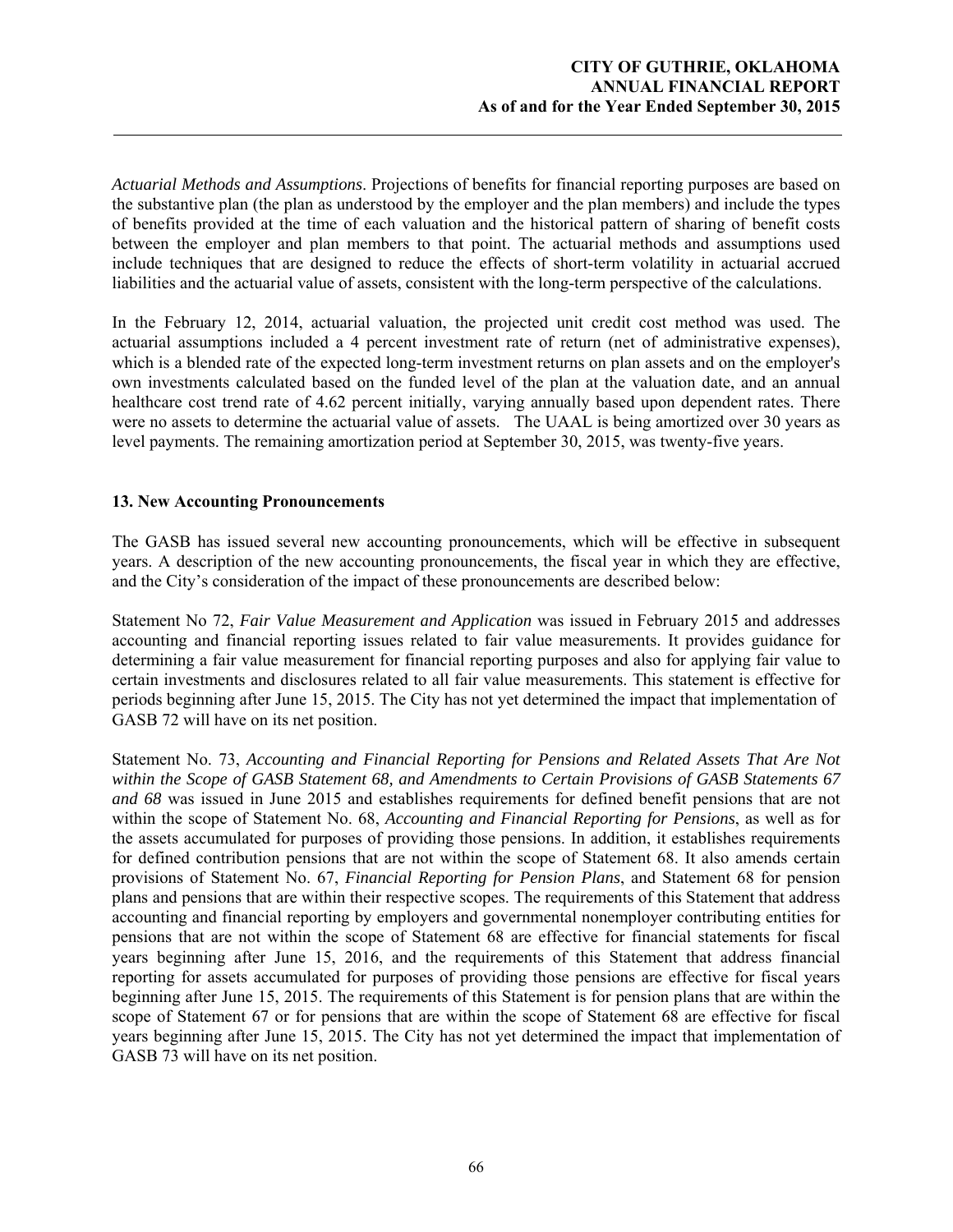Statement No. 74**,** *Financial Reporting for Postemployment Benefit Plans Other Than Pension Plans* was issued in June 2015, and replaces Statements No. 43, *Financial Reporting for Postemployment Benefit Plans Other Than Pension Plans*, as amended, and No. 57, *OPEB Measurements by Agent Employers and Agent Multiple-Employer Plans*. It also includes requirements for defined contribution OPEB plans that replace the requirements for those OPEB plans in Statement No. 25, *Financial Reporting for Defined Benefit Pension Plans and Note Disclosures for Defined Contribution Plans*, as amended, Statement 43, and Statement No. 50, *Pension Disclosures*. This Statement is effective for financial statements for fiscal years beginning after June 15, 2016. The City has not yet determined the impact that implementation of GASB 74 will have on its net position.

 $\overline{a}$ 

Statement No. 75, *Accounting and Financial Reporting for Postemployment Benefits Other Than Pensions* was issued in June 2015, and addresses accounting and financial reporting for OPEB that is provided to the employees of state and local governmental employers. This Statement establishes standards for recognizing and measuring liabilities, deferred outflows of resources, deferred inflows of resources, and expense/expenditures. For a defined benefit OPEB, this Statement identifies the methods and assumptions that are required to be used to project benefit payments, discount projected benefit payments to their actuarial present value, and attribute that present value to periods of employee service. Note disclosure and required supplementary information requirements about defined benefit OPEB also are addressed. This Statement is effective for fiscal years beginning after June 15, 2017. The City has not yet determined the impact that implementation of GASB 75 will have on its net position.

GASB Statement No. 76**,** *The Hierarchy of Generally Accepted Accounting Principles for State and Local Governments* was issued in June 2015, and was issued to identify the context of the current governmental financial reporting environment—the hierarchy of generally accepted accounting principles (GAAP). The "GAAP hierarchy" consists of the sources of accounting principles used to prepare financial statements of state and local governmental entities in conformity with GAAP and the framework for selecting those principles. This Statement reduces the GAAP hierarchy to two categories of authoritative GAAP and addresses the use of authoritative and nonauthoritative literature in the event that the accounting treatment for a transaction or other event is not specified within a source of authoritative GAAP. This Statement supersedes Statement No. 55, *The Hierarchy of Generally Accepted Accounting Principles for State and Local Governments*. The requirements of this Statement are effective for financial statements for periods beginning after June 15, 2015. The City has not yet determined the impact that implementation of GASB 76 will have on its net position.

GASB Statement No. 77, *Tax Abatement Disclosures* was issued in August 2015, and establishes financial reporting standards for tax abatement agreements entered into by state and local governments. The disclosures required by this Statement encompass tax abatements resulting from both (a) agreements that are entered into by the reporting government and (b) agreements that are entered into by other governments and that reduce the reporting government's tax revenues. The requirements of this Statement are effective for financial statements for periods beginning after December 15, 2015. The City has not yet determined the impact that implementation of GASB 77 will have on its net position.

GASB Statement No. 78, *Pensions Provided Through Certain Multiple-Employer Defined Benefit Pension Plans* – GASB 78 was issued in December 2015, and amends the scope and applicability of Statement 68 to exclude pensions provided to employees of state or local governmental employers through a cost-sharing multiple-employer defined benefit plan that (1) is not a state or local governmental pension plan, (2) is used to provide defined benefit pensions both to employees of state or local governmental employers, and (3) has no predominant state or local governmental employer. The requirements of this Statement are effective for financial statements for periods beginning after December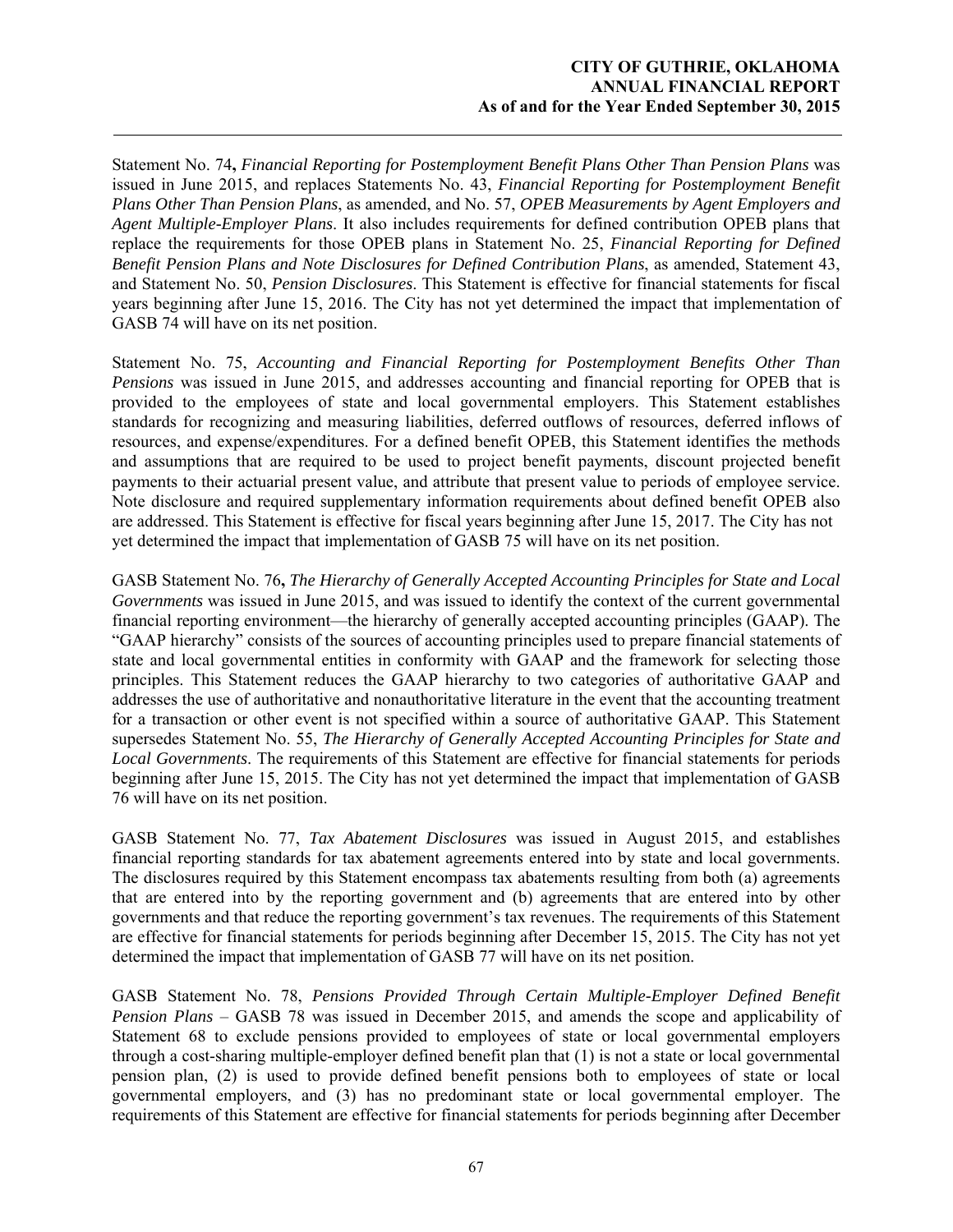15, 2015. The City has not yet determined the impact that implementation of GASB 78 will have on its net position.

 $\overline{a}$ 

GASB Statement No. 79, *Certain External Investment Pools and Pool Participants - GASB 79* was issued in December 2015, and establishes criteria for an external investment pool to qualify for making the election to measure all of its investments at amortized cost for financial reporting purposes. An external investment pool qualifies for that reporting if it meets all of the criteria. The specific criteria address (1) how the external investment pool transacts with participants; (2) requirements for portfolio maturity, quality, diversification, and liquidity; and (3) calculation and requirements of a shadow price. The requirements of this Statement are effective for financial statements for periods beginning after June 15, 2015, except for certain provisions on portfolio quality, custodial credit risk, and shadow pricing. Those provisions are effective for reporting periods beginning after December 15, 2015. The City has not yet determined the impact that implementation of GASB 79 will have on its net position.

GASB Statement No. 80, *Blending Requirements for Certain Component Units – an amendment of GASB Statement No. 14* – GASB 80 was issued January 2016, and amends the blending requirements for the financial statement presentation of component units. The additional criterion requires blending of a component unit incorporated as a not-for-profit corporation in which the primary government is the sole corporate member. The requirements of this Statement are effective for financial statements for periods beginning after June 15, 2016. The City has not yet determined the impact that implementation of GASB 80 will have on its net position.

GASB Statement No. 81, *Irrevocable Split Interest Agreements* – GASB 81 was issued March 2016, and provides accounting and financial reporting guidance for irrevocable split-interest agreements in which a government is a beneficiary. The requirements of this Statement are effective for financial statements for periods beginning after December 15, 2016. The City has not yet determined the impact that implementation of GASB 80 will have on its net position.

GASB Statement No. 82, *Pension Issues – an amendment of GASB Statements No. 67, No. 68 and No. 73*  – GASB 82 was issued March 2016, and addresses certain issues that have been raised with respect to Statements No. 67, *Financial Reporting for Pension Plans,* No. 68, *Accounting and Financial Reporting for Pensions*, and No. 73, *Accounting and Financial Reporting for Pensions and Related Assets That Are Not within the Scope of GASB Statement 68, and Amendments to Certain Provisions of GASB Statements 67 and 68.* Specifically, this Statement addresses issues regarding (1) the presentation of payroll-related measures in required supplementary information, (2) the selection of assumptions and the treatment of deviations from the guidance in an Actuarial Standard of Practice for financial reporting purposes, and (3) the classification of payments made by employers to satisfy employee (plan member) contribution requirements. The requirements of this Statement are effective for financial statements for periods beginning after June 15, 2016, except for the requirements of this Statement for the selection of assumptions in a circumstance in which an employer's pension liability is measured as of a date other than the employer's most recent fiscal year-end. In that circumstance, the requirements for the selection of assumptions are effective for that employer in the first reporting period in which the measurement date of the pension liability is on or after June 15, 2017. The City has not yet determined the impact that implementation of GASB 82 will have on its net position.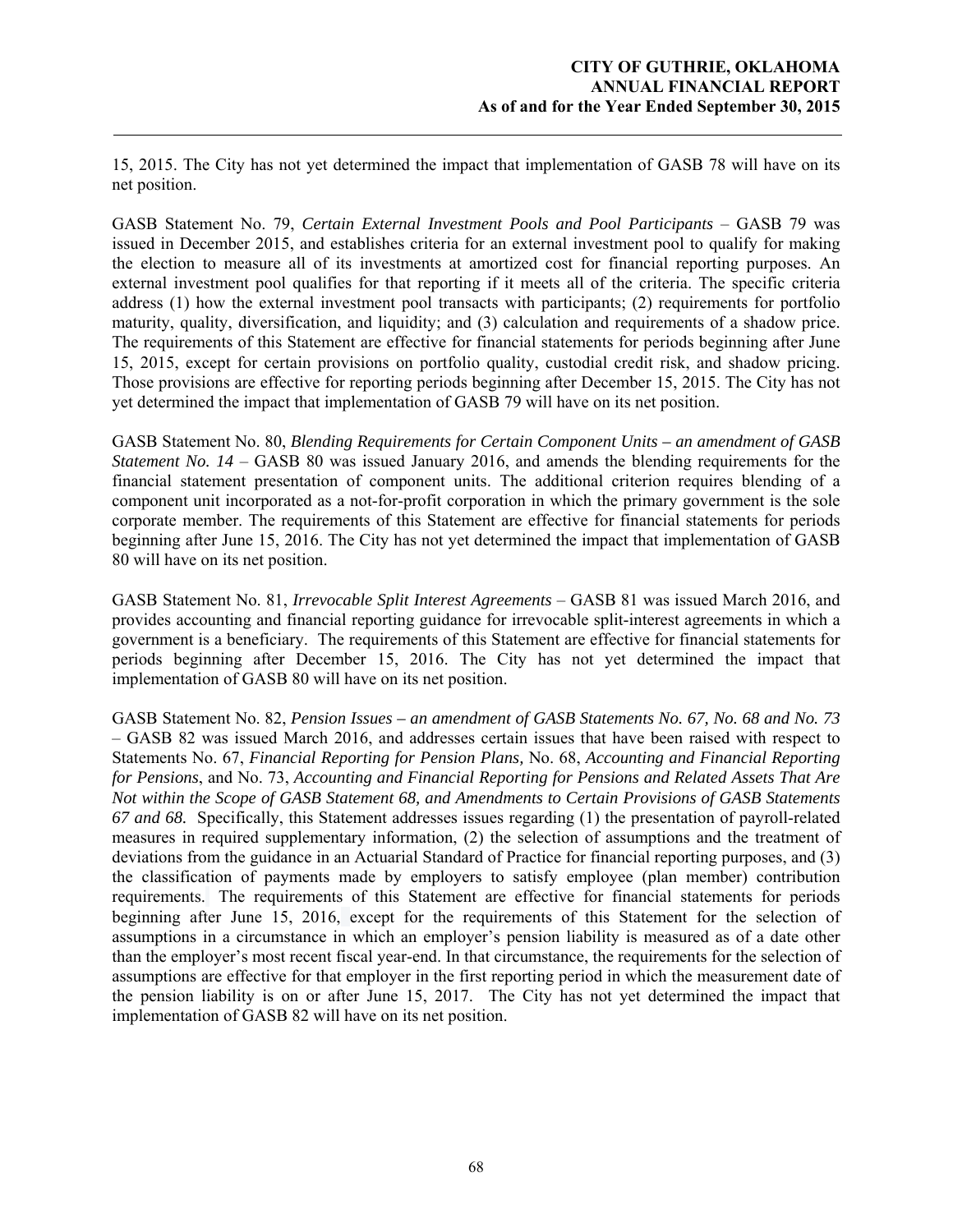## **14. Subsequent Events**

 $\overline{a}$ 

On October 20, 2015, the City Council adopted Ordinance No. 3276 which established modified requirements for a stabilization reserve for the General Fund. This ordinance requires that funds be set aside for the purpose of stabilization.

The minimum amount to be set aside for the General Fund stabilization is \$1,000,000.

When the balance is less than the minimum, it shall be funded with not less than 75% of assigned and unassigned General Fund balance as of the most recent financial statements.

Amounts held that are above the minimum balance may be spent for the following purposes:

- a. Expenditures for emergency situations for life, health or public safety issues for which no existing appropriations exist
- b. Situations where a significant revenue declaim in excess of 5% of General Fund original budgeted estimated revenues (excluding transfer in) arises that could not have been foreseen, and for which new revenue is not available and transfers of existing appropriations are not considered feasible or appropriate in maintaining existing service levels;
- c. Correcting the results of an inaccurate estimate, accounting error, or budgeting error in excess of 5% of General Fund original budgeted estimated revenues (excluding transfers)
- d. Expenditures where the proposed use is of a nonoperational nature involving capital or technical purchases having a useful life of greater than five years that will improve the efficiency of the City government. These efficiency improvements should result in tangible benefits that can be measured financially, through better service to the citizens, or an increased productivity for City employees.
- e. Expenditures where the proposed use is of a nonrecurring nature, such as start-up costs of a program whose ongoing costs are otherwise funded, matching funds for a grant, or up-front payment of grant eligible expenses to be reimbursed by grant revenues. These expenditures should result in tangible benefits that can be measured financially, through better service to the citizens, or an increased productivity for City employees.

Amounts held that are below the minimum balance may be spent for the following purposes:

- f. Expenditures for emergency situations for life, health or public safety issues for which no existing appropriations exist
- g. Situations where a significant revenue declaim in excess of 5% of General Fund original budgeted estimated revenues (excluding transfer in) arises that could not have been foreseen, and for which new revenue is not available and transfers of existing appropriations are not considered feasible or appropriate in maintaining existing service levels;
- h. Correcting the results of an inaccurate estimate, accounting error, or budgeting error in excess of 5% of General Fund original budgeted estimated revenues (excluding transfers)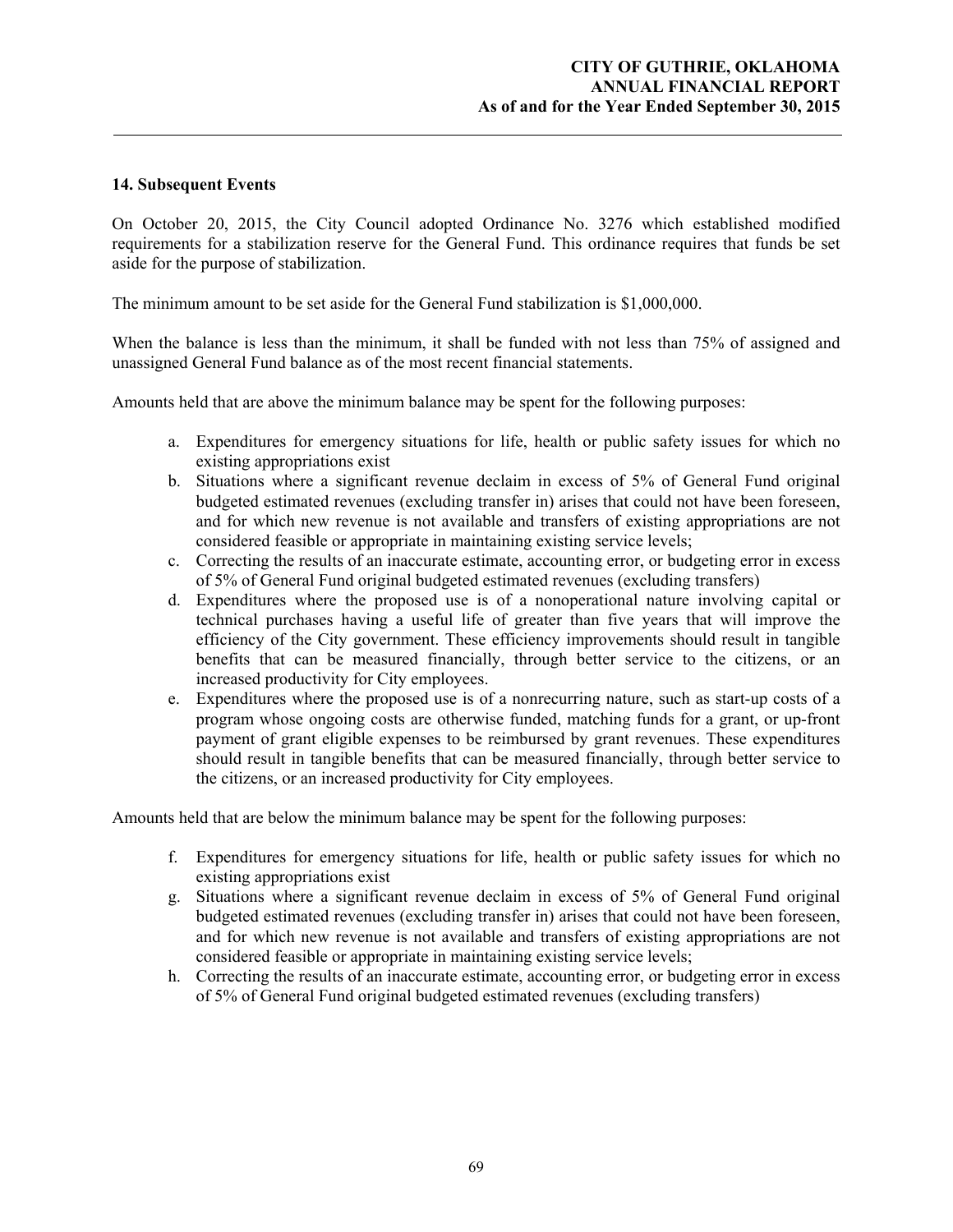**REQUIRED SUPPLEMENTARY INFORMATION** 

 $\overline{a}$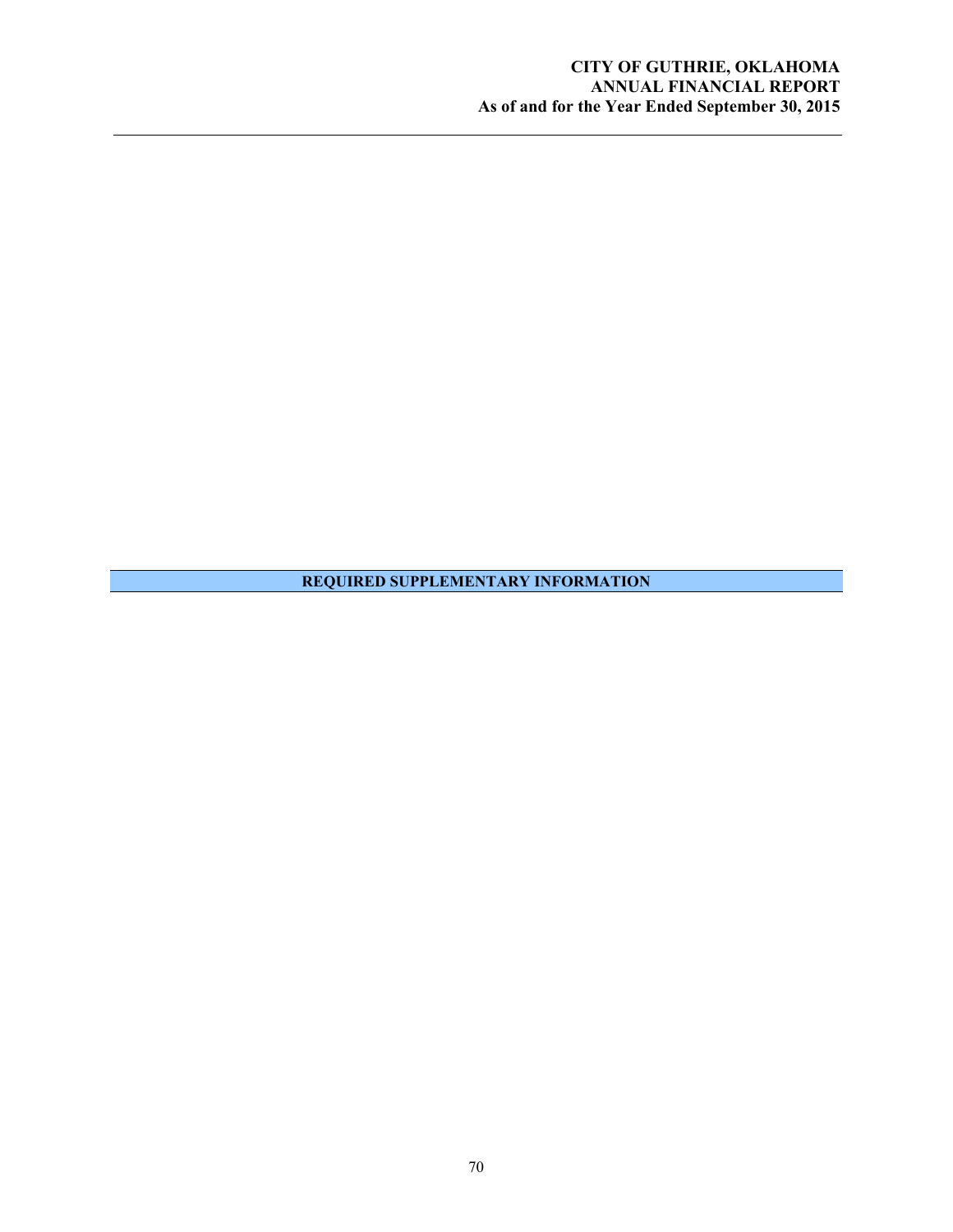# **Budgetary Comparison Schedule (Budgetary Basis) General Fund – Year Ended September 30, 2015**

 $\overline{a}$ 

|                                               | <b>Budgeted Amounts</b>   |                     | <b>Actual Amounts,</b><br><b>Budgetary Basis</b> | Variance with<br><b>Final Budget -</b><br><b>Positive (Negative)</b> |  |
|-----------------------------------------------|---------------------------|---------------------|--------------------------------------------------|----------------------------------------------------------------------|--|
|                                               | Original                  | Final               |                                                  |                                                                      |  |
| <b>REVENUES</b>                               |                           |                     |                                                  |                                                                      |  |
| Taxes                                         | $\mathbb{S}$<br>5,404,000 | \$<br>5,443,001     | \$<br>5,404,063                                  | \$<br>(38,938)                                                       |  |
| Licenses and permits                          | 119,180                   | 113,000             | 185,021                                          | 72,021                                                               |  |
| Intergovernmental                             | 290,000                   | 294,000             | 285,503                                          | (8, 497)                                                             |  |
| Charges for services                          | 172,500                   | 156,680             | 203,253                                          | 46,573                                                               |  |
| Fees and fines                                | 210,000                   | 255,000             | 206,488                                          | (48,512)                                                             |  |
| Investment earnings                           | 2,200                     | 2,200               | 3,084                                            | 884                                                                  |  |
| Miscellaneous                                 | 279,448                   | 220,448             | 309,909                                          | 89,461                                                               |  |
| Total revenues                                | 6,477,328                 | 6,484,329           | $\overline{6,}597,321$                           | 112,992                                                              |  |
| <b>EXPENDITURES</b>                           |                           |                     |                                                  |                                                                      |  |
| Departmental:                                 |                           |                     |                                                  |                                                                      |  |
| General Government:                           |                           |                     |                                                  |                                                                      |  |
| General government                            | 1,126,407                 | 1,020,564           | 854,562                                          | 166,002                                                              |  |
| City manager                                  | 235,945                   | 240,740             | 240,735                                          | 5                                                                    |  |
| Human resources                               | 184,743                   | 181,287             | 181,283                                          | 4                                                                    |  |
| City clerk                                    | 147,188                   | 122,745             | 122,739                                          | 6                                                                    |  |
| <b>Building services</b>                      | 93,587                    | 91,705              | 91,561                                           | 144                                                                  |  |
| Planning and zoning                           | 202,250                   | 145,390             | 145,270                                          | 120                                                                  |  |
| Economic development                          | 80,526                    | 89,028              | 89,024                                           | $\overline{4}$                                                       |  |
| Vehicle maintenance                           | 152,718                   | 152,850             | 152,679                                          | 171                                                                  |  |
| <b>Total General Government</b>               | 2,223,364                 | 2,044,309           | 1,877,853                                        | 166,456                                                              |  |
| Public Safety:                                |                           |                     |                                                  |                                                                      |  |
| Police administration                         | 486,720                   | 727,946             | 711,773                                          | 16,173                                                               |  |
| Police operations                             | 853,199                   | 832,528             | 832,523                                          | 5                                                                    |  |
| Criminal investigations                       | 146,705                   | 104,114             | 102,131                                          | 1,983                                                                |  |
| Police support<br>Communications              | 171,422                   | 105,965             | 105,962                                          | 3<br>3                                                               |  |
| Animal Control                                | 168,084                   | 161,927             | 161,924                                          | 8                                                                    |  |
|                                               | 102,748                   | 103,051             | 103,043                                          | 60                                                                   |  |
| Code Compliance<br><b>Total Public Safety</b> | 107,374<br>2,036,252      | 99,277<br>2,134,808 | 99,217<br>2,116,573                              | 18,235                                                               |  |
| Street:                                       |                           |                     |                                                  |                                                                      |  |
| <b>Street</b>                                 | 580,347                   | 603,120             | 600,989                                          | 2,131                                                                |  |
| <b>Total Street</b>                           | 580,347                   | 603,120             | 600,989                                          | 2,131                                                                |  |
| Culture and Recreation:                       |                           |                     |                                                  |                                                                      |  |
| Library                                       | 213,770                   | 212,402             | 212,397                                          | 5                                                                    |  |
| Parks                                         | 413,221                   | 472,315             | 469,260                                          | 3,055                                                                |  |
| <b>Total Culture and Recreation</b>           | 626,991                   | 684,717             | 681,657                                          | 3,060                                                                |  |
| <b>Total Expenditures</b>                     | 5,466,954                 | 5,466,954           | 5,277,072                                        | 189,882                                                              |  |
| Excess (deficiency) of revenues over          |                           |                     |                                                  |                                                                      |  |
| expenditures                                  | 1,010,374                 | 1,017,375           | 1,320,249                                        | 302,874                                                              |  |
| <b>OTHER FINANCING SOURCES (USES)</b>         |                           |                     |                                                  |                                                                      |  |
| Transfers in                                  | 1,916,667                 | 1,916,667           | 1,892,876                                        | (23,791)                                                             |  |
| Transfers out                                 | (2,927,041)               | (2,934,042)         | (2,910,250)                                      | 23,792                                                               |  |
| Total other financing sources and uses        | (1,010,374)               | (1,017,375)         | (1,017,374)                                      |                                                                      |  |
| Net change in fund balances                   |                           |                     | 302,875                                          | 302,875                                                              |  |
| Fund balances - beginning                     |                           |                     | 2,562,907                                        | 2,562,907                                                            |  |
| Fund balances - ending                        | $\sqrt{3}$                | $\sqrt{\ }$         | $\overline{\mathcal{S}}$<br>2,865,782            | $\sqrt{S}$<br>2,865,782                                              |  |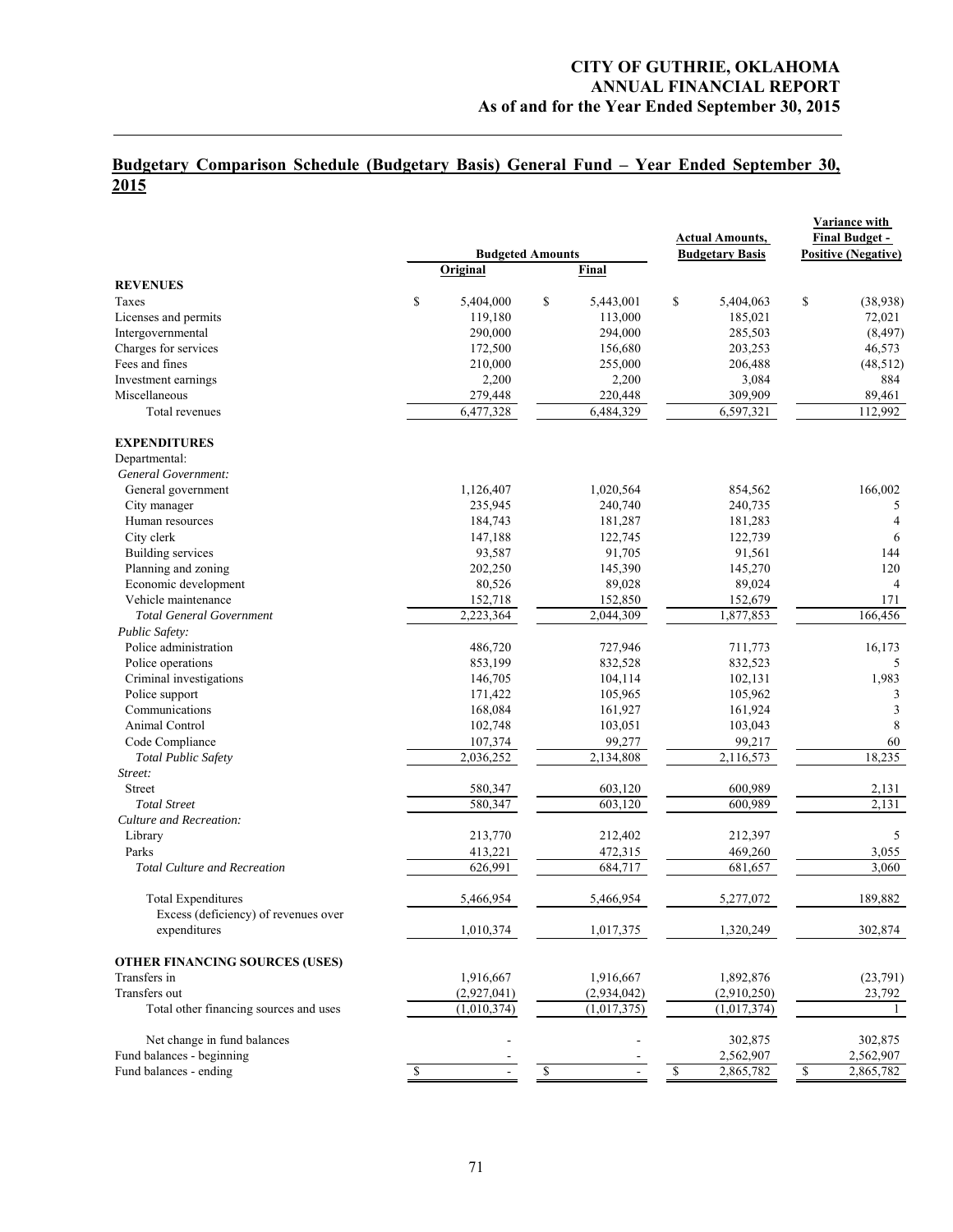#### **Footnotes to Budgetary Comparison Schedules:**

- 1. The budgetary comparison schedule is reported on a non-GAAP budgetary basis that report revenues and expenditures on a modified cash basis. For budgetary purposes expenditures are recorded in the period the invoice is received, except for payroll expenditures that are recorded when paid.
- 2. The legal level of appropriation control is the department level within a fund. Transfers of appropriation within a fund require the approval of the City Council. All supplemental appropriations require the approval of the City Commission. Supplemental appropriations must be filed with the Office of the State Auditor and Inspector.
- 3. The budgetary basis differs from the modified accrual basis as shown in the schedule below:

|                                          | General     |
|------------------------------------------|-------------|
|                                          | Fund        |
| Total revenue - budgetary basis          | 8,490,197   |
| Total expenses - budgetary basis         | (8,187,322) |
| Change in fund balance - budgetary basis | 302,875     |
| Revenue accruals                         | 622,575     |
| Expenditure accruals                     | (1,221,568) |
| Change in fund balance - GAAP basis      | (296.118)   |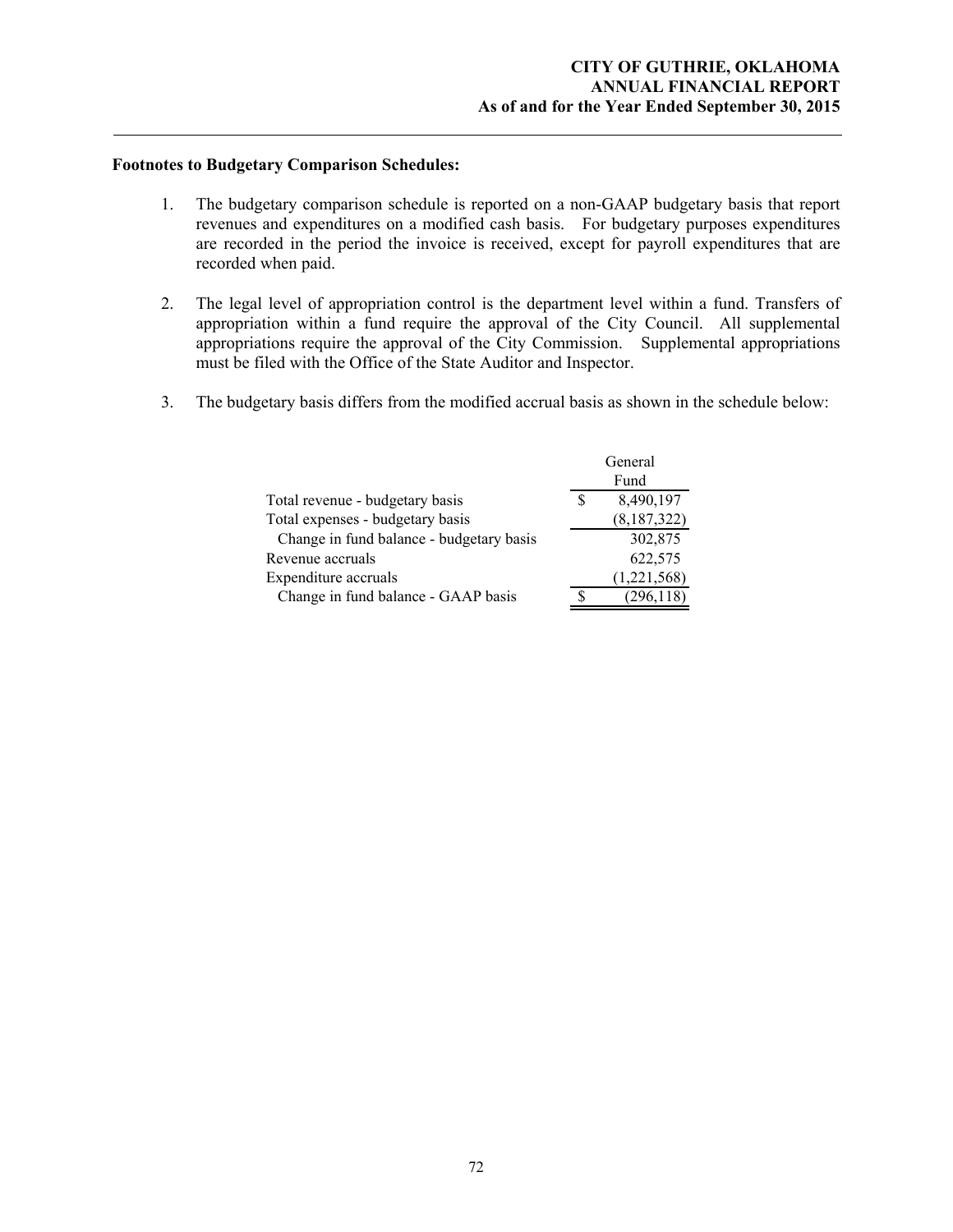# Schedules of Required Supplementary Information Oklahoma Firefighters Pension & Retirement System Schedule of the City of Guthrie's Proportionate Share of the Net Pension Liability

Last 10 Fiscal Years

 $\overline{a}$ 

|                                                                                                               | 2015        |
|---------------------------------------------------------------------------------------------------------------|-------------|
| City's proportion of the net pension<br>liability                                                             | 0.453751%   |
| City's proportionate share of the net<br>pension liability                                                    | \$4,816,145 |
| City's covered-employee payroll                                                                               | \$1,200,607 |
| City's proprotionate share of the net<br>pension liability as a percentage of its<br>covered-employee payroll | 401%        |
| Plan fiducaiary net position as a<br>percentage of the total pension liability                                | 68.27%      |
| <b>Notes to Schedule:</b>                                                                                     |             |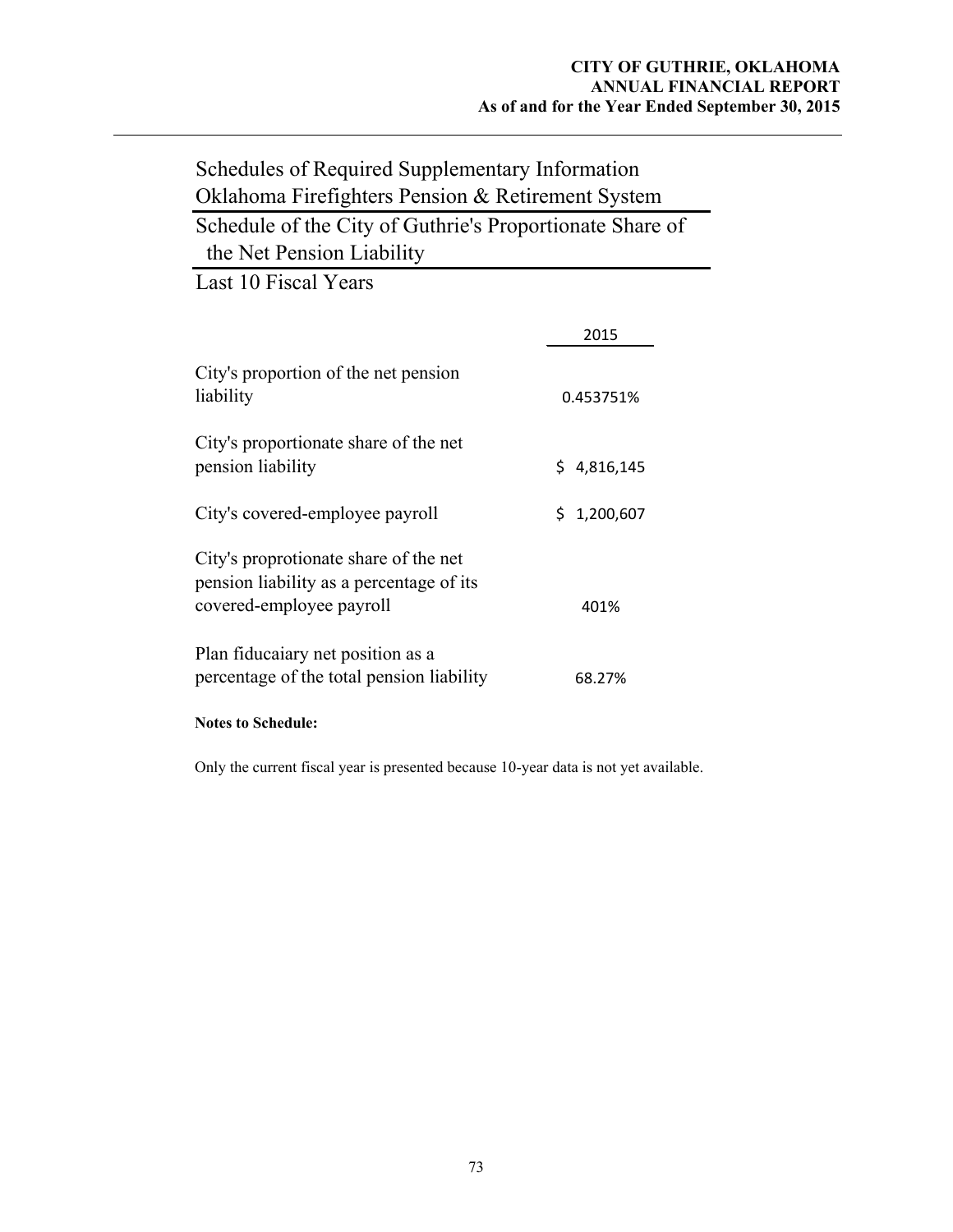# Schedules of Required Supplementary Information Oklahoma Firefighters Pension & Retirement System Schedule of the City of Guthrie Contributions

Last 10 Fiscal Years

 $\overline{a}$ 

|                                                                        |   | 2015      |
|------------------------------------------------------------------------|---|-----------|
| Statutorially required contribution                                    | S | 173,566   |
| Contribuions in relation to the<br>statutorially required contribution |   | 173,566   |
| Contribution deficiency (excess)                                       |   |           |
| City's covered-employee payroll                                        | S | 1,239,757 |
| Contribuions as a percentage of coverd-<br>employee payroll            |   | 14.00%    |

#### **Notes to Schedule:**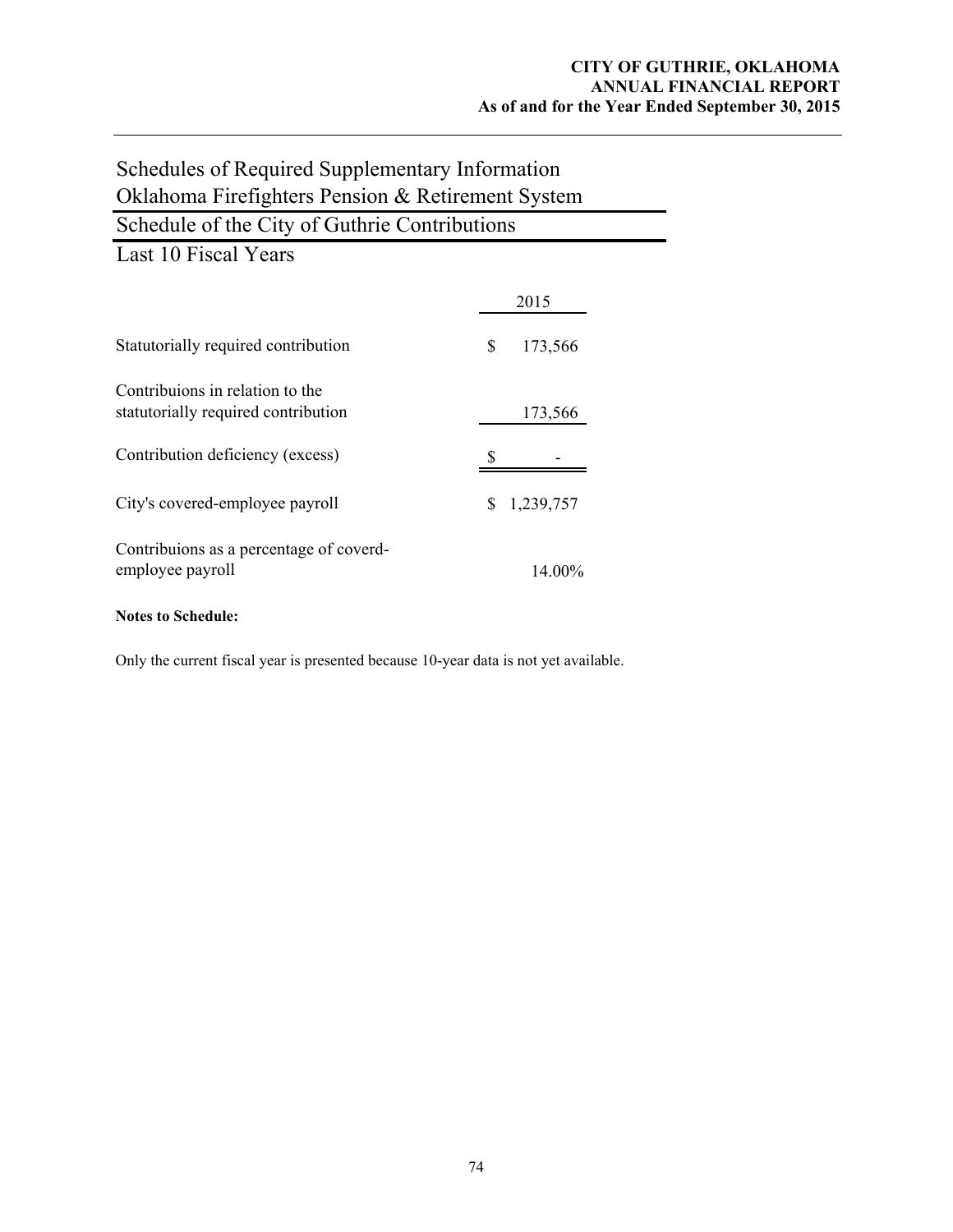Schedules of Required Supplementary Information Oklahoma Police Pension & Retirement System

Schedule of the City of Guthrie's Proportionate Share of the Net Pension Liability

Last 10 Fiscal Years

 $\overline{a}$ 

|                                                                                                               | 2015          |
|---------------------------------------------------------------------------------------------------------------|---------------|
| City's proportion of the net pension<br>liability                                                             | $0.3161\%$    |
| City's proportionate share of the net<br>pension liability                                                    | \$<br>12,887  |
| City's covered-employee payroll                                                                               | \$<br>892,431 |
| City's proprotionate share of the net<br>pension liability as a percentage of its<br>covered-employee payroll | 1.44%         |
| Plan fiducaiary net position as a<br>percentage of the total pension liability                                | 99.82%        |
|                                                                                                               |               |

**Notes to Schedule:**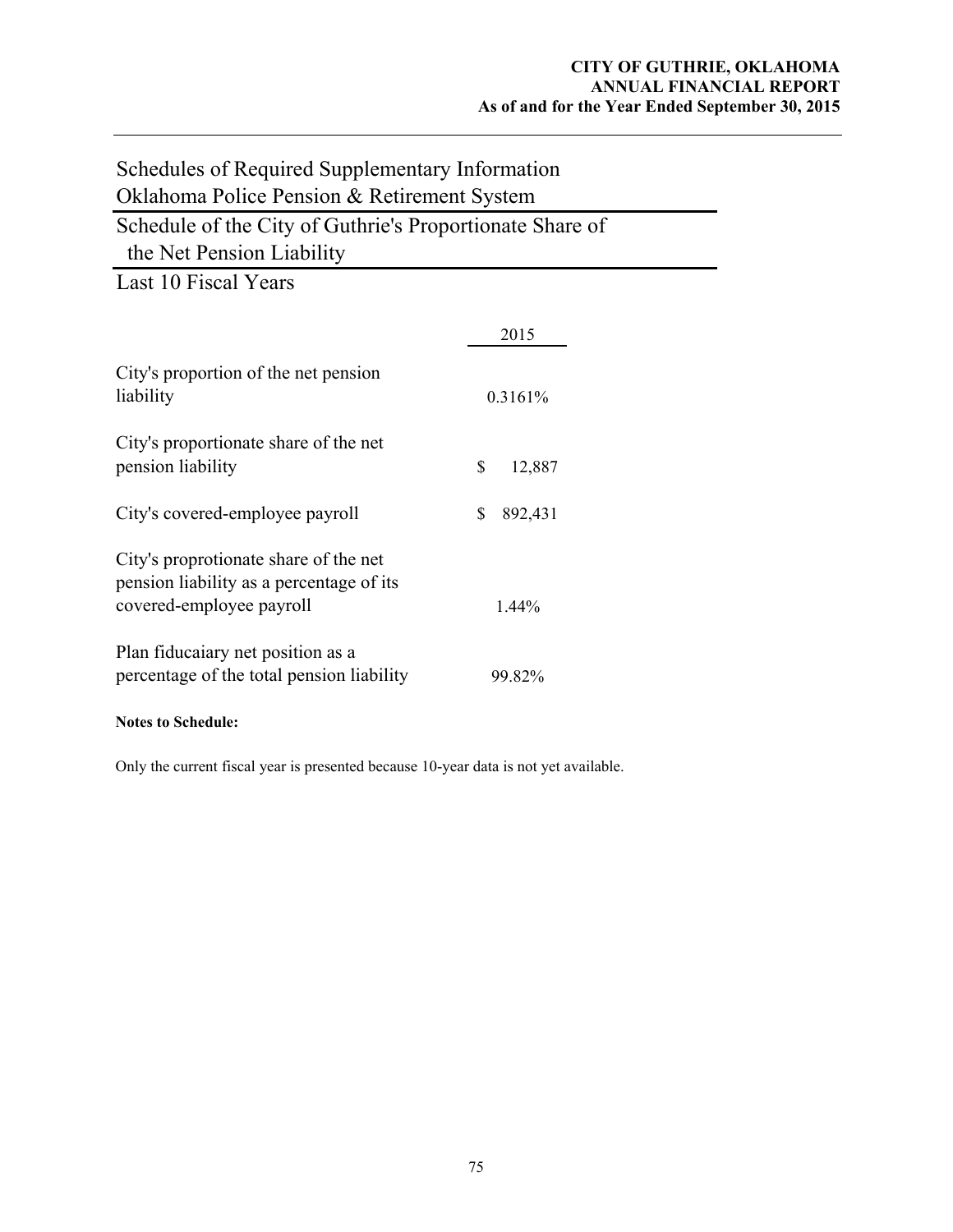# **CITY OF GUTHRIE, OKLAHOMA ANNUAL FINANCIAL REPORT As of and for the Year Ended September 30, 2015**

| Oklahoma Police Pension & Retirement System                            |      |         |  |  |  |  |  |  |
|------------------------------------------------------------------------|------|---------|--|--|--|--|--|--|
| Schedule of the City of Guthrie Contributions                          |      |         |  |  |  |  |  |  |
| Last 10 Fiscal Years                                                   |      |         |  |  |  |  |  |  |
|                                                                        | 2015 |         |  |  |  |  |  |  |
| Statutorially required contribution                                    | \$   | 120,952 |  |  |  |  |  |  |
| Contribuions in relation to the<br>statutorially required contribution |      | 120,952 |  |  |  |  |  |  |
| Contribution deficiency (excess)                                       |      |         |  |  |  |  |  |  |
| City's covered-employee payroll                                        | \$   | 930,400 |  |  |  |  |  |  |
| Contribuions as a percentage of covered-<br>employee payroll           |      | 13.00%  |  |  |  |  |  |  |

### **Notes to Schedule:**

 $\overline{a}$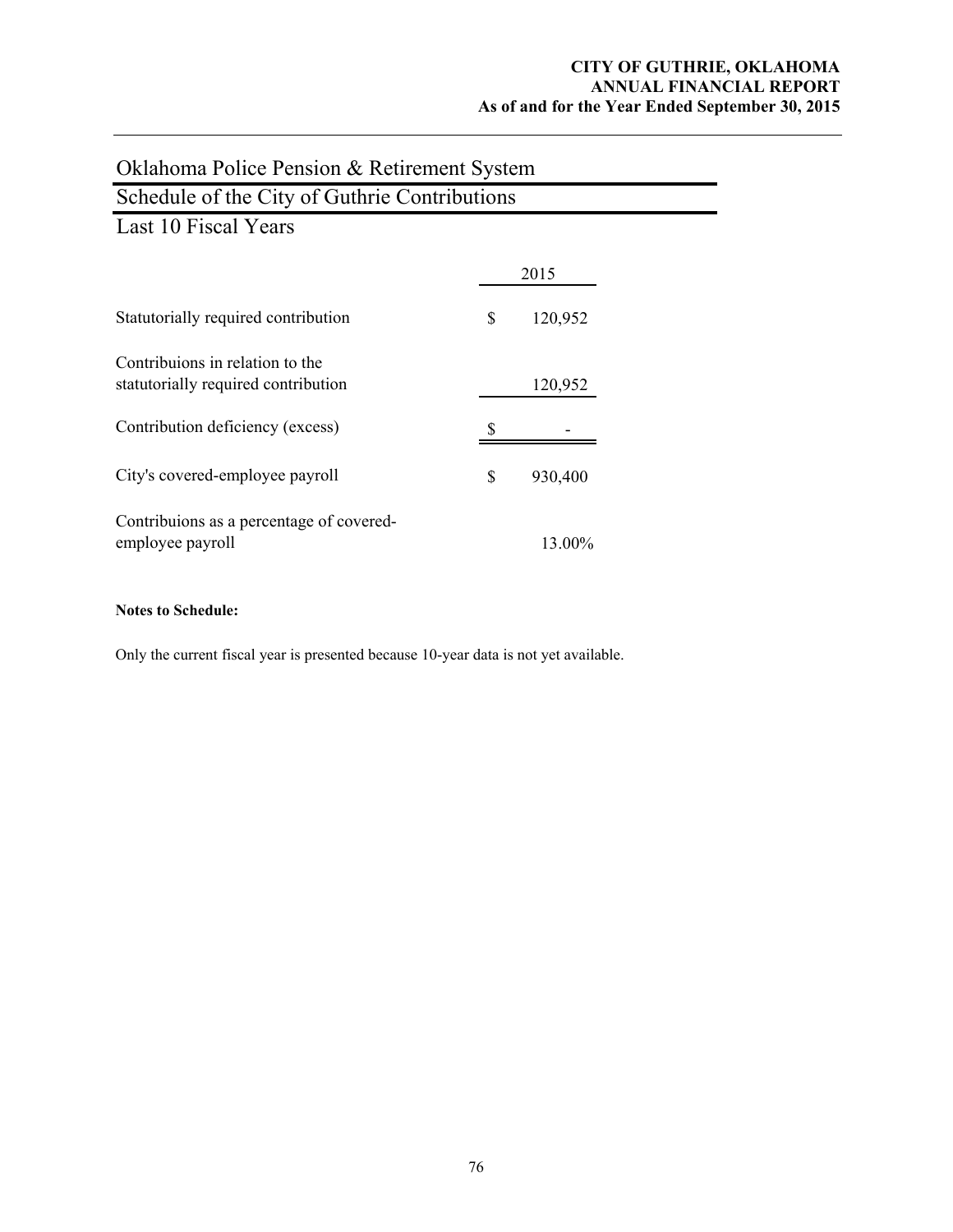#### **Required Supplementary Information Oklahoma Municipal Retirement Fund**

 $\overline{a}$ 

| <b>Schedule of Changes in Net Pension Liability and Related Ratios</b>        | <b>Last Fiscal Year</b> |
|-------------------------------------------------------------------------------|-------------------------|
|                                                                               | 2015                    |
| <b>Total pension liability</b>                                                |                         |
| Service cost                                                                  | \$<br>165,947           |
| Interest                                                                      | 370,915                 |
| Changes of benefit terms                                                      |                         |
| Differences between expected and actual experience                            | 30,985                  |
| Changes of assumptions                                                        |                         |
| Benefit payments, including refunds of member contributions                   | (175, 951)              |
| Net change in total pension liability                                         | 391,896                 |
| <b>Total pension liability - beginning</b>                                    | 4,872,335               |
| Total pension liability - ending (a)                                          | \$<br>5,264,231         |
| Plan fiduciary net position                                                   |                         |
| Contributions - employer                                                      | \$<br>140,558           |
| Contributions - member                                                        | 67,223                  |
| Net investment income                                                         | 148,170                 |
| Benefit payments, including refunds of member contributions                   | (175, 951)              |
| Administrative expense                                                        | (11,002)                |
| Other                                                                         |                         |
| Net change in plan fiduciary net position                                     | 168,998                 |
| Plan fiduciary net position - beginning                                       | 5,273,843               |
| Plan fiduciary net position - ending (b)                                      | \$<br>5,442,841         |
| Net pension liability (asset) - ending $(a) - (b)$                            | \$<br>(178, 610)        |
| Plan fiduciary net position as a percentage of                                |                         |
| the total pension liability                                                   | 103.39%                 |
| Covered employee payroll                                                      | \$<br>1,804,317         |
| Net pension liability (asset) as a percentage of covered-<br>employee payroll | $-9.90\%$               |

#### **Notes to Schedule:**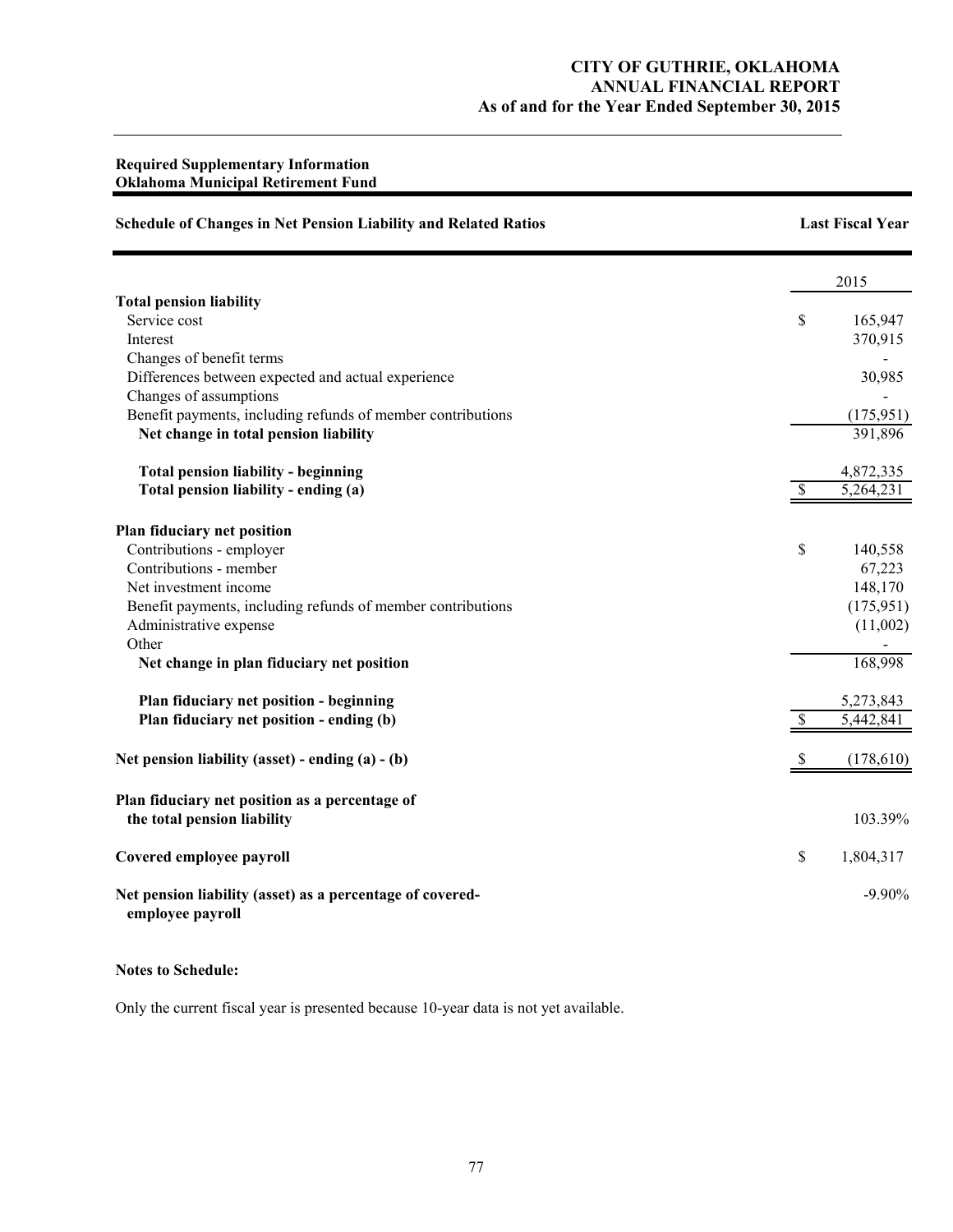| <b>Required Supplementary Information</b><br><b>Oklahoma Municipal Retirement Fund</b>                                                                                                                                                                                                                                                                                                                                |    |                         |
|-----------------------------------------------------------------------------------------------------------------------------------------------------------------------------------------------------------------------------------------------------------------------------------------------------------------------------------------------------------------------------------------------------------------------|----|-------------------------|
| <b>Schedule of Employer Contributions</b>                                                                                                                                                                                                                                                                                                                                                                             |    | <b>Last Fiscal Year</b> |
|                                                                                                                                                                                                                                                                                                                                                                                                                       |    | 2015                    |
| Actuarially determined contribution                                                                                                                                                                                                                                                                                                                                                                                   | \$ | 138,867                 |
| Contributions in relation to the actuarially<br>determined contribution                                                                                                                                                                                                                                                                                                                                               |    | 138,867                 |
| Contribution deficiency (excess)                                                                                                                                                                                                                                                                                                                                                                                      | S  |                         |
| Covered employee payroll                                                                                                                                                                                                                                                                                                                                                                                              | \$ | 1,903,453               |
| Contributions as a percentage of covered-employee payroll                                                                                                                                                                                                                                                                                                                                                             |    | 7.30%                   |
| <b>Notes to Schedule:</b>                                                                                                                                                                                                                                                                                                                                                                                             |    |                         |
| 1. Only the current fiscal year is presented because 10-year data is not yet available.                                                                                                                                                                                                                                                                                                                               |    |                         |
| 2. Latest Valuation Date: July 1, 2014                                                                                                                                                                                                                                                                                                                                                                                |    |                         |
| 3. Actuarially determined contribution rate is calculated as of July 1, 2013 and July 1, 2014<br>October 2014 through June 2015 contributions were at a rate of 7.47%.<br>July 2015 through September 2015 contributions were at a rate of 6.77%                                                                                                                                                                      |    |                         |
| 4. Methods and assumptions used to determine contribution rates:<br>Actuarial cost method - Entry age normal<br>Amortization method - Level percent of payroll, closed<br>Remaining amortization period - 29 years<br>Asset valuation method - Actuarial:<br>Smoothing period - 4 years<br>Recognition method - Non-asymptotic<br>Corridor - 70% - 130%<br>Salary increases - 4.00% to 7.42% (varies by attained age) |    |                         |

Investment rate of return - 7.50%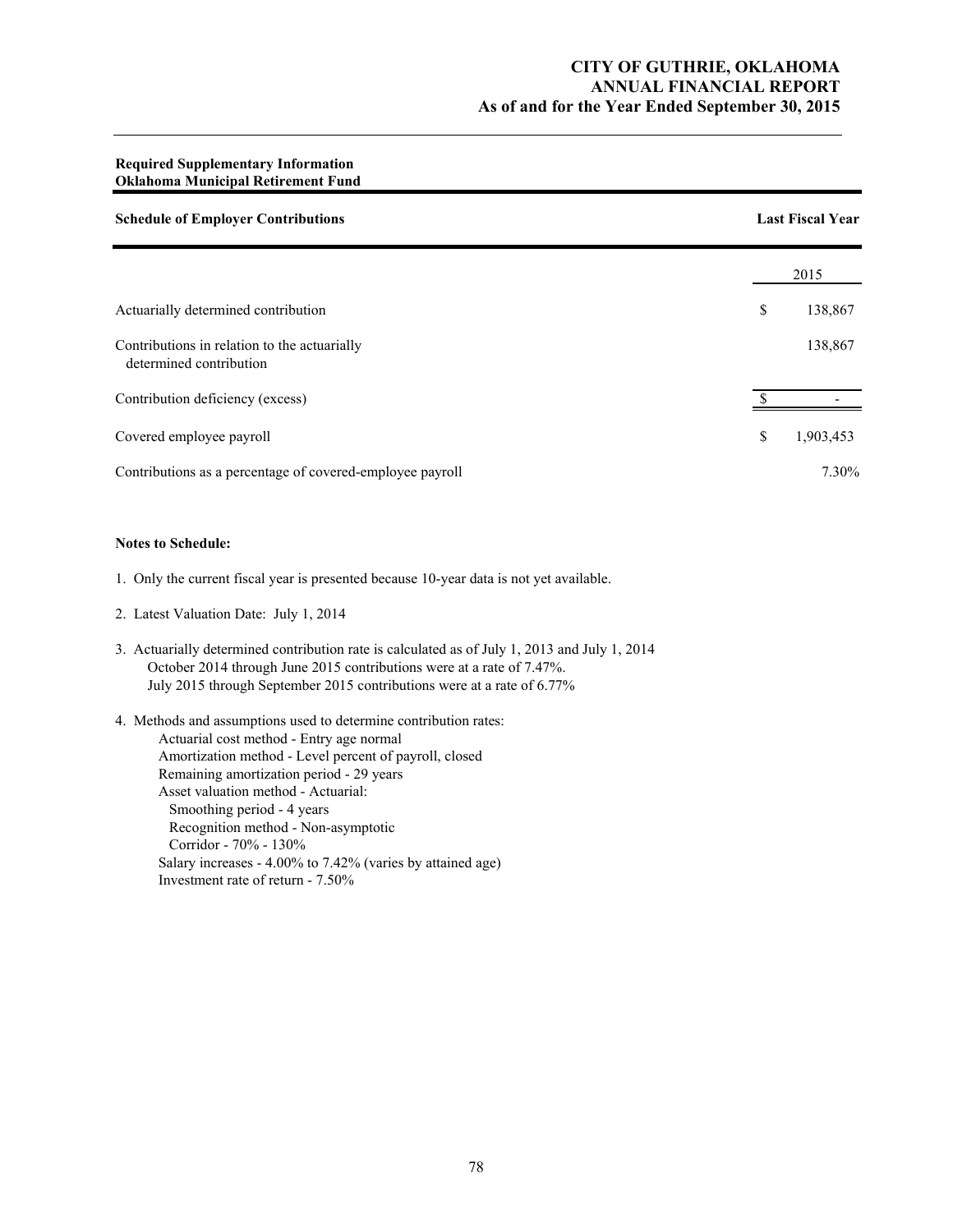#### **Required Supplementary Information**

 $\overline{a}$ 

The funded status and funding progress of the City's defined benefit OPEB plan for the most recent actuarial valuations is as follows:

|                                                               | October 1,<br>2009 | September 30,<br>2013 |
|---------------------------------------------------------------|--------------------|-----------------------|
| Actuarial accrued liability - AAL (a)                         | \$762,663          | \$832,247             |
| Actuarial value of plan assets (b)                            |                    |                       |
| Unfunded actuarial accrued liability -                        | \$762,663          | \$832,247             |
| UAAL (funding excess) $(a) - (b)$                             |                    |                       |
| Funded ratio $(b)/(a)$                                        | $0\%$              | $0\%$                 |
| Covered payroll (c)                                           | \$1,826,439        | \$3,998,000           |
| UAAL (funding excess) as a % of covered<br>payroll [UAAL/(c)] | 41.8%              | 18%                   |
|                                                               |                    |                       |

Three year trend information is not available because only two actuarial valuations have been done since GASB 45 implementation.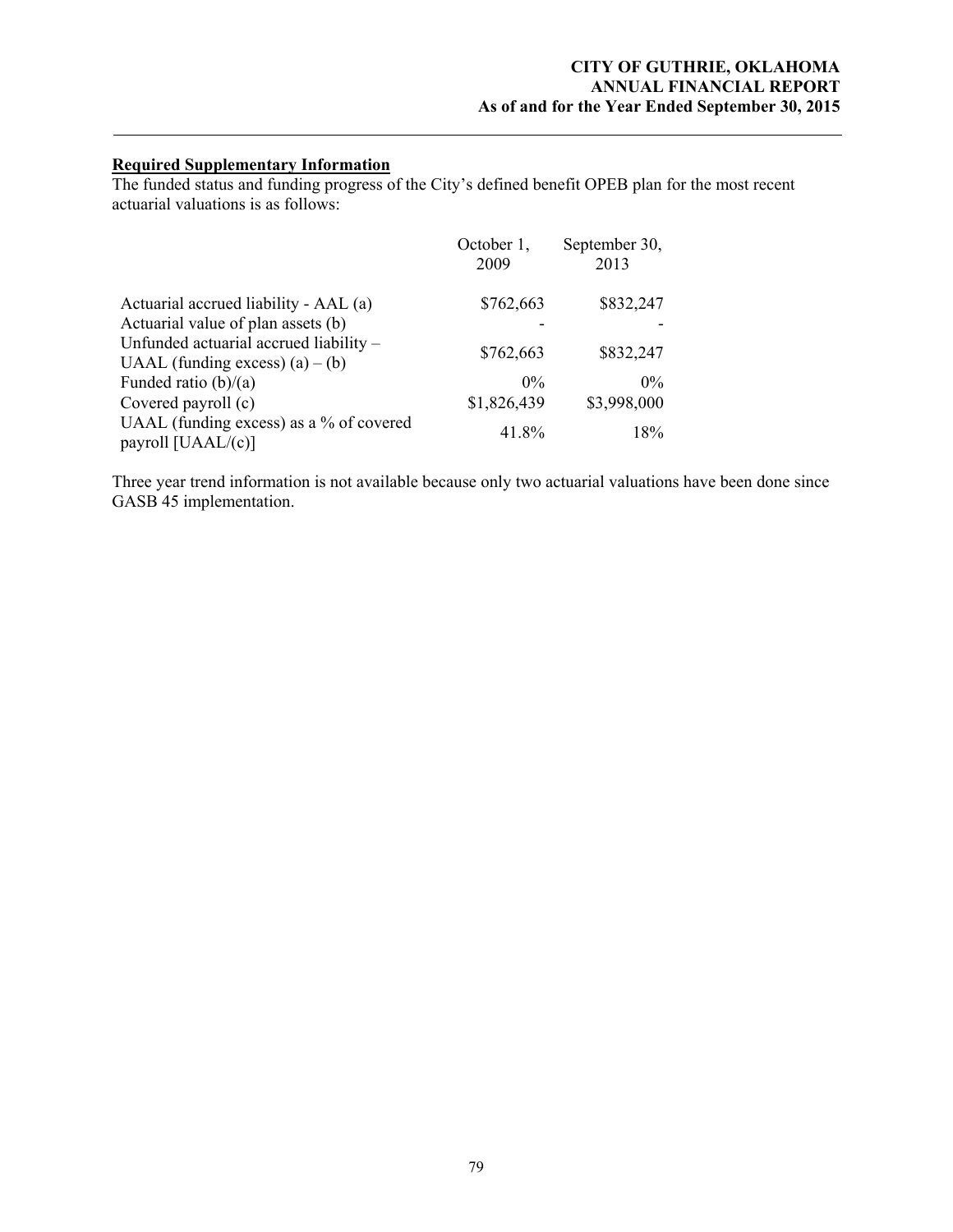**OTHER SUPPLEMENTARY INFORMATION**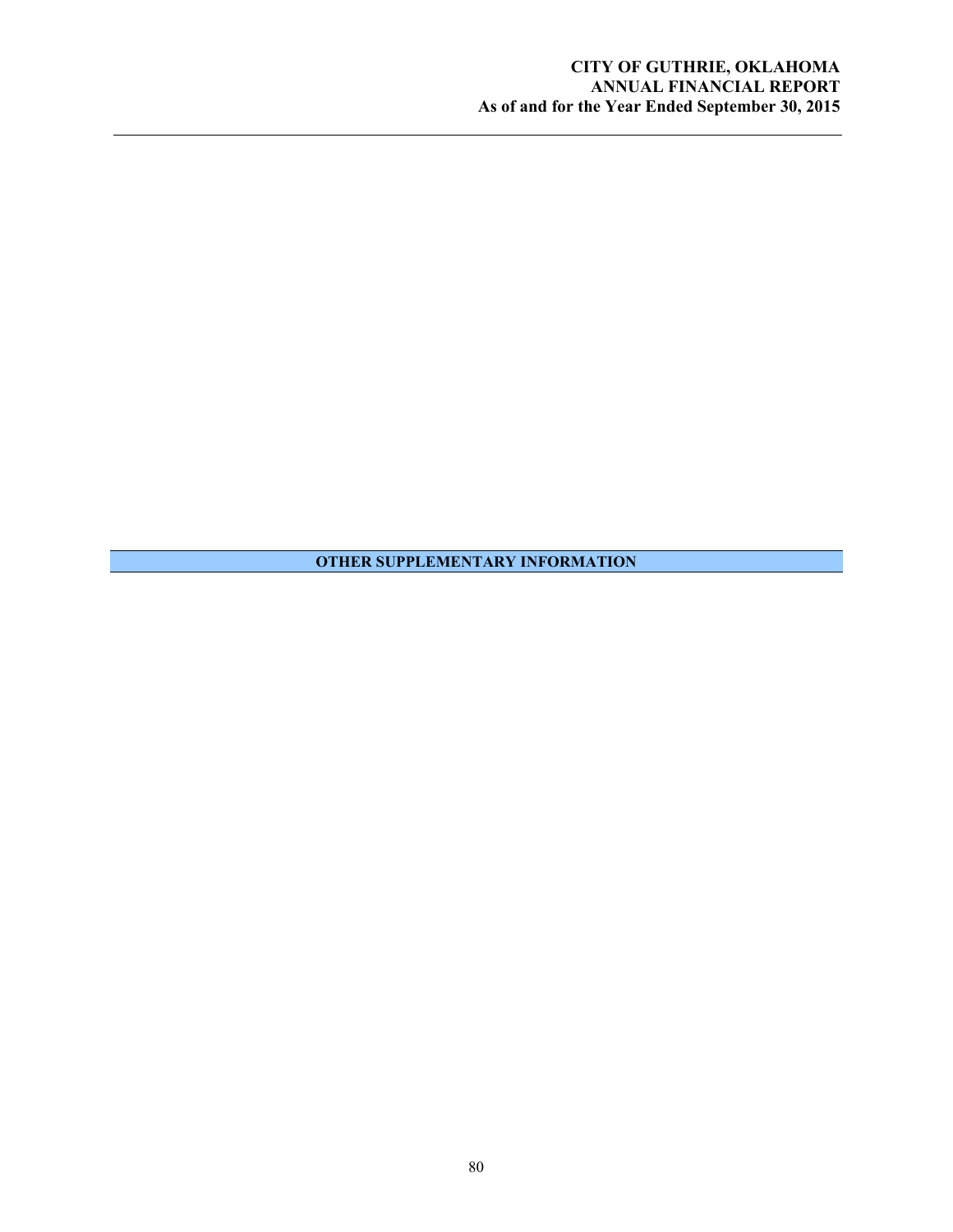### **Combining Balance Sheet – Nonmajor Governmental Funds – September 30, 2015**

|                                                                                                                                                                                                       |   | <b>Guthrie</b><br><b>Oklahoma City</b><br><b>Waterline Fund</b> | <b>Hotel Motel Tax</b><br>Fund           |     | <b>Cemetery Care</b><br>Fund |     | <b>Grant Fund</b>                       | <b>USDA Rural</b><br>Development |     | <b>Guthrie Industrial</b><br><b>Development</b><br>Fund |    | <b>Capital Project</b><br>Fund        |   | <b>Debt Service</b>                           | <b>Total</b><br>Governmental<br><b>Funds</b>                             |
|-------------------------------------------------------------------------------------------------------------------------------------------------------------------------------------------------------|---|-----------------------------------------------------------------|------------------------------------------|-----|------------------------------|-----|-----------------------------------------|----------------------------------|-----|---------------------------------------------------------|----|---------------------------------------|---|-----------------------------------------------|--------------------------------------------------------------------------|
| <b>ASSETS</b><br>Cash and cash equivalents<br>Receivable from other governments<br>Due from other funds<br>Taxes receivable, net<br>Utilities receivable, net<br>Note receivable, net<br>Total assets | S | 1,544,047<br>544,047                                            | \$<br>78,971<br>301<br>34,680<br>113,952 | \$. | 27,113<br>27,113             | . ጽ | 35,181<br>163,408<br>151,297<br>349,886 | 54,873<br>45,936<br>100,809      | -\$ | 18,303<br>3,725<br>22,028                               | \$ | 189,915<br>620<br>50,940<br>241,475   | S | 455<br>455                                    | 948,858<br>163,408<br>155,943<br>34,680<br>50,940<br>45,936<br>2,399,765 |
| <b>LIABILITIES AND FUND BALANCES</b><br>Liabilities:<br>Due to other funds<br><b>Total liabilities</b>                                                                                                |   |                                                                 |                                          | \$. |                              |     | 75,865<br>75,865                        |                                  |     | 149<br>149                                              | -S | 116,713<br>116,713                    |   |                                               | 192,727<br>192,727                                                       |
| Deferred inflows of resources:<br>Deferred revenue                                                                                                                                                    |   |                                                                 |                                          |     |                              |     | 163,408                                 |                                  |     |                                                         |    | 17,156                                |   |                                               | 180,564                                                                  |
| Fund balances:<br>Restricted<br>Assigned<br><b>Total fund balances</b><br>Total liabilities, deferred inflows and fund balances                                                                       |   | 1,544,047<br>,544,047<br>1,544,047                              | 90,022<br>23,930<br>113,952<br>113,952   | \$  | 27,113<br>27,113<br>27,113   |     | 30<br>110,583<br>110,613<br>349,886     | 100,809<br>100,809<br>100,809    |     | 21,879<br>21,879<br>22,028                              |    | 9,412<br>98,194<br>107,606<br>241,475 |   | 455<br>$\overline{\phantom{a}}$<br>455<br>455 | 1,793,767<br>232,707<br>2,026,474<br>2,399,765                           |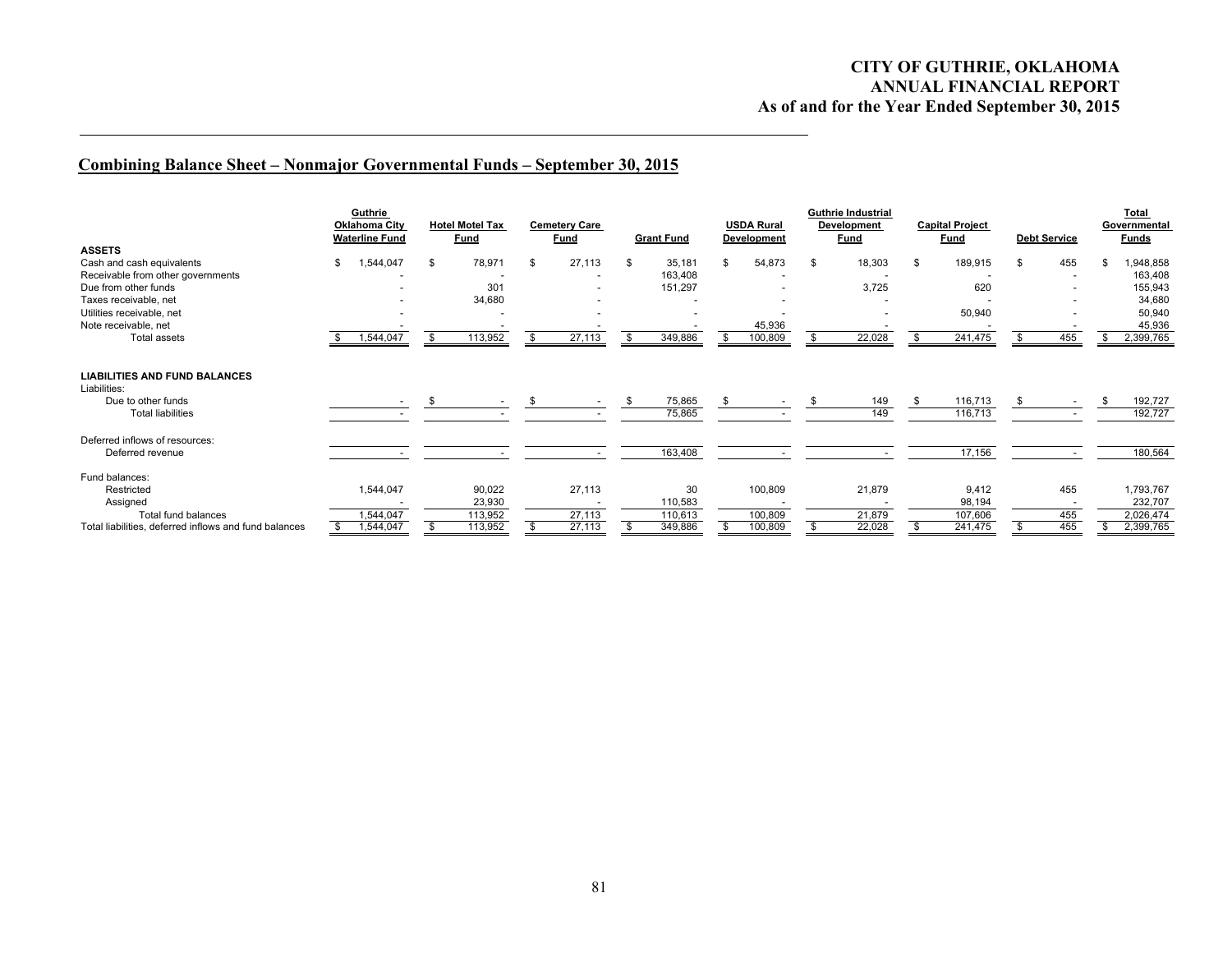## **Combining Statement of Revenues, Expenditures, and Changes in Fund Balance – Nonmajor Governmental Funds – For the Year Ended September 30, 2015**

|                                                   |                       |                        |                          |                   |                   | Guthrie           |                        |                          |                    |
|---------------------------------------------------|-----------------------|------------------------|--------------------------|-------------------|-------------------|-------------------|------------------------|--------------------------|--------------------|
|                                                   | Guthrie               |                        |                          |                   |                   | <b>Industrial</b> |                        |                          | <b>Total-Other</b> |
|                                                   | <b>Oklahoma City</b>  | <b>Hotel Motel Tax</b> | <b>Cemetery Care</b>     |                   | <b>USDA Rural</b> | Development       | <b>Capital Project</b> |                          | Governmental       |
|                                                   | <b>Waterline Fund</b> | Fund                   | Fund                     | <b>Grant Fund</b> | Development       | Fund              | Fund                   | <b>Debt Service</b>      | Funds              |
| <b>REVENUES</b>                                   |                       |                        |                          |                   |                   |                   |                        |                          |                    |
| Taxes                                             | \$                    | 157,725<br>\$          | \$                       | \$                | \$                | \$                | \$                     | \$<br>٠                  | 157,725<br>\$      |
| Intergovernmental                                 |                       |                        |                          | 39,411            |                   |                   |                        |                          | 39,411             |
| Charges for services                              |                       |                        | 11,180                   |                   |                   | 14,900            | 232,770                |                          | 258,850            |
| Investment earnings                               | 187                   | 205                    | 67                       | 196               | 101               | 48                | 212                    |                          | 1,016              |
| Miscellaneous                                     |                       | 8,493                  |                          | 1,046             |                   |                   |                        |                          | 9,539              |
| Total revenues                                    | 187                   | 166,423                | 11,247                   | 40,653            | 101               | 14,948            | 232,982                | $\overline{\phantom{a}}$ | 466,541            |
| <b>EXPENDITURES</b>                               |                       |                        |                          |                   |                   |                   |                        |                          |                    |
| Current:                                          |                       |                        |                          |                   |                   |                   |                        |                          |                    |
| General government                                | 15,811                |                        |                          |                   |                   |                   | 83                     |                          | 15,894             |
| Culture and recreation                            |                       | 54,647                 | 164                      |                   |                   |                   |                        |                          | 54,811             |
| Debt Service:                                     |                       |                        |                          |                   |                   |                   |                        |                          |                    |
| Principal                                         |                       | $\overline{a}$         | $\overline{\phantom{a}}$ |                   |                   | 13,787            | 147.703                | ۰                        | 161,490            |
| Interest and other charges                        |                       |                        |                          |                   |                   | 1,433             | 13,517                 |                          | 14,950             |
| Capital Outlay                                    | 271,890               | 61,607                 | 15,897                   | 196,403           |                   |                   | 909,992                |                          | 1,455,789          |
| <b>Total Expenditures</b>                         | 287,701               | 116,254                | 16,061                   | 196,403           |                   | 15,220            | 1,071,295              |                          | 1,702,934          |
|                                                   |                       |                        |                          |                   |                   |                   |                        |                          |                    |
| Excess (deficiency) of revenues over expenditures | (287, 514)            | 50,169                 | (4, 814)                 | (155, 750)        | 101               | (272)             | (838, 313)             |                          | (1, 236, 393)      |
| OTHER FINANCING SOURCES (USES)                    |                       |                        |                          |                   |                   |                   |                        |                          |                    |
| Proceeds from long-term debt                      |                       |                        |                          |                   |                   | 2,720             | 527.325                |                          | 530,045            |
| Proceeds from capital leases                      |                       |                        |                          |                   |                   |                   | 129,239                |                          | 129,239            |
| Transfers in                                      |                       |                        |                          | 151,030           |                   |                   | 194,525                |                          | 345,555            |
| Transfers out                                     |                       |                        |                          | (10, 241)         |                   |                   |                        |                          | (10, 241)          |
| Total other financing sources and uses            |                       |                        |                          | 140,789           |                   | 2,720             | 851,089                |                          | 994,598            |
|                                                   |                       |                        |                          |                   |                   |                   |                        |                          |                    |
| Net change in fund balances                       | (287, 514)            | 50,169                 | (4, 814)                 | (14, 961)         | 101               | 2,448             | 12,776                 |                          | (241, 795)         |
| Fund balances - beginning                         | 1,831,561             | 63,783                 | 31,927                   | 125,574           | 100,708           | 19,431            | 94,830                 | 455                      | 2,268,269          |
| Fund balances - ending                            | 1,544,047<br>\$       | 113,952<br>\$          | 27,113<br>\$             | 110,613<br>\$     | 100,809<br>\$     | 21,879            | 107,606<br>\$          | 455<br>\$                | 2,026,474<br>\$    |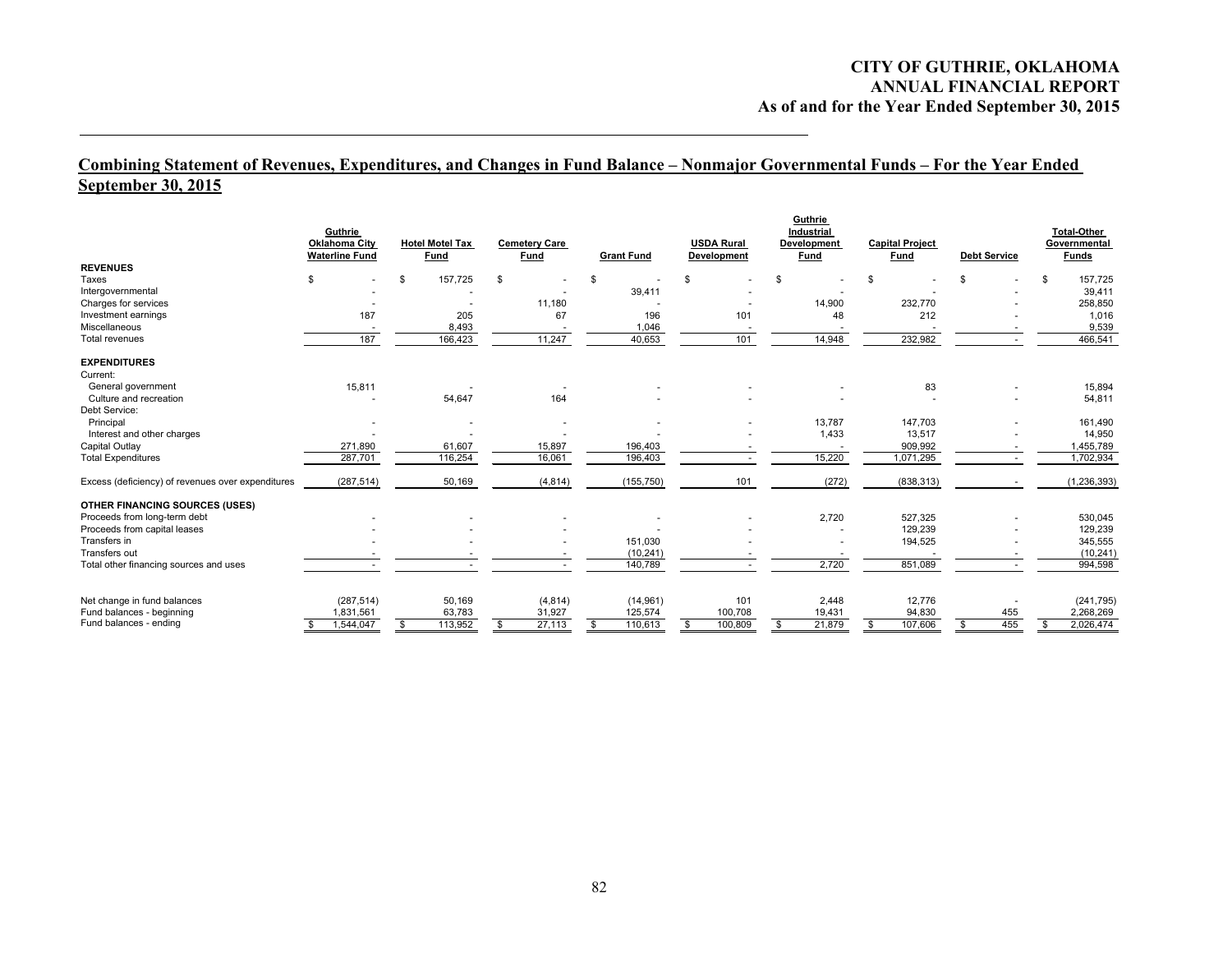# **Combining Balance Sheet – General Fund Accounts – September 30, 2015**

|                                                                 |                     |           |                      |    |                        |                          | <b>General Fund</b>                    |    |                                              |  |
|-----------------------------------------------------------------|---------------------|-----------|----------------------|----|------------------------|--------------------------|----------------------------------------|----|----------------------------------------------|--|
|                                                                 |                     |           | <b>Fire/EMS Cash</b> |    | <b>Airport Account</b> |                          | <b>Stabilization</b><br><b>Account</b> |    | <b>Total General</b><br><b>Fund Accounts</b> |  |
| <b>ASSETS</b>                                                   | <b>General Fund</b> |           |                      |    |                        |                          |                                        |    |                                              |  |
| Cash and cash equivalents                                       | \$                  | 913.863   | 115,455              | \$ | 221,947                | \$                       | 783,119                                | \$ | 2,034,384                                    |  |
| Investments                                                     |                     | 449,814   |                      |    |                        |                          |                                        |    | 449,814                                      |  |
| Receivable from other governments                               |                     | 676.725   |                      |    | 33,597                 |                          |                                        |    | 710.322                                      |  |
| Due from other funds/accounts                                   |                     | 58,117    | 43,509               |    | 149                    |                          | 935,152                                |    | 1,036,927                                    |  |
| Taxes receivable, net                                           |                     | 66,833    |                      |    |                        |                          |                                        |    | 66,833                                       |  |
| Court fines receivable, net                                     |                     | 71,460    |                      |    |                        |                          |                                        |    | 71,460                                       |  |
| Ambulance receivable, net                                       |                     |           | 130,593              |    |                        |                          |                                        |    | 130,593                                      |  |
| <b>Total assets</b>                                             | \$                  | 2,236,812 | \$<br>289,557        | \$ | 255,693                | \$                       | 1,718,271                              | \$ | 4,500,333                                    |  |
| LIABILITIES, DEFERRED INFLOWS AND FUND BALANCES<br>Liabilities: |                     |           |                      |    |                        |                          |                                        |    |                                              |  |
| Accounts payable                                                | \$                  | 18.611    | \$                   | \$ |                        | \$                       |                                        | \$ | 18.611                                       |  |
| Accrued payroll payable                                         |                     | 178,367   |                      |    |                        |                          |                                        |    | 178,367                                      |  |
| Due to other funds/accounts                                     |                     | 1,126,037 |                      |    | 3,725                  |                          |                                        |    | 1,129,762                                    |  |
| Due to bondholders                                              |                     | 26,611    |                      |    |                        |                          |                                        |    | 26,611                                       |  |
| Payable to other governments                                    |                     | 2,003     |                      |    |                        |                          |                                        |    | 2,003                                        |  |
| Other payables                                                  |                     | 170       |                      |    |                        |                          |                                        |    | 170                                          |  |
| <b>Total liabilities</b>                                        |                     | 1,351,799 |                      |    | 3,725                  |                          |                                        |    | 1,355,524                                    |  |
| Deferred inflows of resources:                                  |                     |           |                      |    |                        |                          |                                        |    |                                              |  |
| Deferred revenue                                                |                     | 33,404    | 28.096               |    | 25,957                 |                          |                                        |    | 87,457                                       |  |
| Fund balances:                                                  |                     |           |                      |    |                        |                          |                                        |    |                                              |  |
| Restricted                                                      |                     | 449,814   |                      |    |                        |                          |                                        |    | 449,814                                      |  |
| Committed                                                       |                     |           |                      |    |                        |                          | 1,718,271                              |    | 1,718,271                                    |  |
| Assigned                                                        |                     |           | 261,461              |    | 226,011                |                          |                                        |    | 487,472                                      |  |
| Unassigned                                                      |                     | 401,795   |                      |    |                        |                          |                                        |    | 401,795                                      |  |
| Total fund balances                                             |                     | 851,609   | 261,461              |    | 226,011                |                          | 1,718,271                              |    | 3,057,352                                    |  |
| Total liabilities, deferred inflows and fund balances           | \$                  | 2,236,812 | \$<br>289,557        | \$ | 255,693                | $\overline{\mathcal{S}}$ | 1,718,271                              | \$ | 4,500,333                                    |  |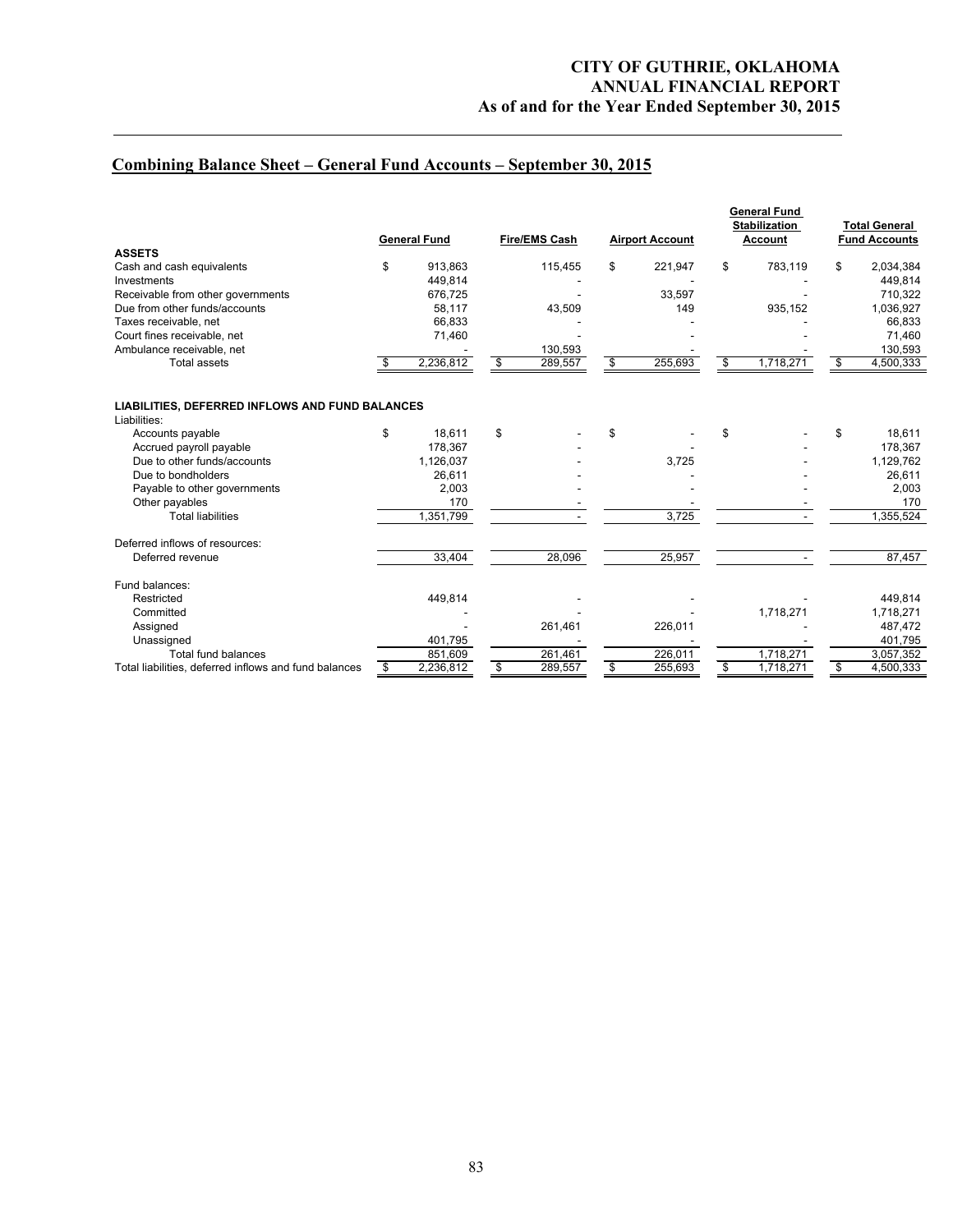# **Combining Schedule of Revenues, Expenditures, and Changes in Fund Balance – General Fund Accounts – For the Year Ended September 30, 2015**

|                                        | <b>General Fund</b> | Fire/EMS Cash | Airport<br><b>Account</b> | <b>General Fund</b><br><b>Stabilization</b><br><b>Account</b> | <b>Total General</b><br><b>Fund Accounts</b> |
|----------------------------------------|---------------------|---------------|---------------------------|---------------------------------------------------------------|----------------------------------------------|
| <b>REVENUES</b>                        |                     |               |                           |                                                               |                                              |
| Taxes                                  | 5,434,663<br>\$     | \$            | \$                        | \$                                                            | \$<br>5,434,663                              |
| Intergovernmental                      | 837,924             | 10,975        | 280,052                   |                                                               | 1,128,951                                    |
| Licenses and permits                   | 194,250             |               |                           |                                                               | 194,250                                      |
| Charges for services                   | 203,253             | 1,094,824     | 121,051                   |                                                               | 1,419,128                                    |
| Fees and fines                         | 221,189             |               |                           |                                                               | 221,189                                      |
| Investment earnings                    | 4,431               | 403           | 207                       | 3,906                                                         | 8,947                                        |
| Miscellaneous                          | 313,945             | 8,967         |                           |                                                               | 322,912                                      |
| <b>Total revenues</b>                  | 7,209,655           | 1,115,169     | 401,310                   | 3,906                                                         | 8,730,040                                    |
| <b>EXPENDITURES</b>                    |                     |               |                           |                                                               |                                              |
| Current:                               |                     |               |                           |                                                               |                                              |
| General government                     | 1,791,119           |               |                           |                                                               | 1,791,119                                    |
| Public safety                          | 2,678,395           | 2,170,205     |                           |                                                               | 4,848,600                                    |
| Public works                           | 589,607             |               |                           |                                                               | 589,607                                      |
| Culture and recreation                 | 685,721             |               |                           |                                                               | 685,721                                      |
| Economic development                   | 89,422              |               |                           |                                                               | 89,422                                       |
| Airport                                |                     |               | 143.609                   |                                                               | 143,609                                      |
| Capital outlay                         | 48,575              |               | 175,943                   |                                                               | 224,518                                      |
| <b>Total expenditures</b>              | 5,882,839           | 2,170,205     | 319,552                   |                                                               | 8,372,596                                    |
| Excess (deficiency) of revenues over   |                     |               |                           |                                                               |                                              |
| expenditures                           | 1,326,816           | (1,055,036)   | 81,758                    | 3,906                                                         | 357,444                                      |
| <b>OTHER FINANCING SOURCES (USES)</b>  |                     |               |                           |                                                               |                                              |
| Interfund/interaccount transfers in    | 1,903,117           | 1,210,833     | 105,130                   | 351,249                                                       | 3,570,329                                    |
| Interfund/interaccount transfers out   | (3,526,051)         |               |                           |                                                               | (3,526,051)                                  |
| Total other financing sources and uses | (1,622,934)         | 1,210,833     | 105,130                   | 351,249                                                       | 44,278                                       |
| Net change in fund balances            | (296, 118)          | 155,797       | 186,888                   | 355,155                                                       | 401,722                                      |
| Fund balances - beginning              | 1,147,727           | 105,664       | 39,123                    | 1,363,116                                                     | 2,655,630                                    |
| Fund balances - ending                 | \$<br>851,609       | 261,461<br>\$ | 226,011<br>\$             | $\boldsymbol{\theta}$<br>1,718,271                            | 3,057,352<br>\$                              |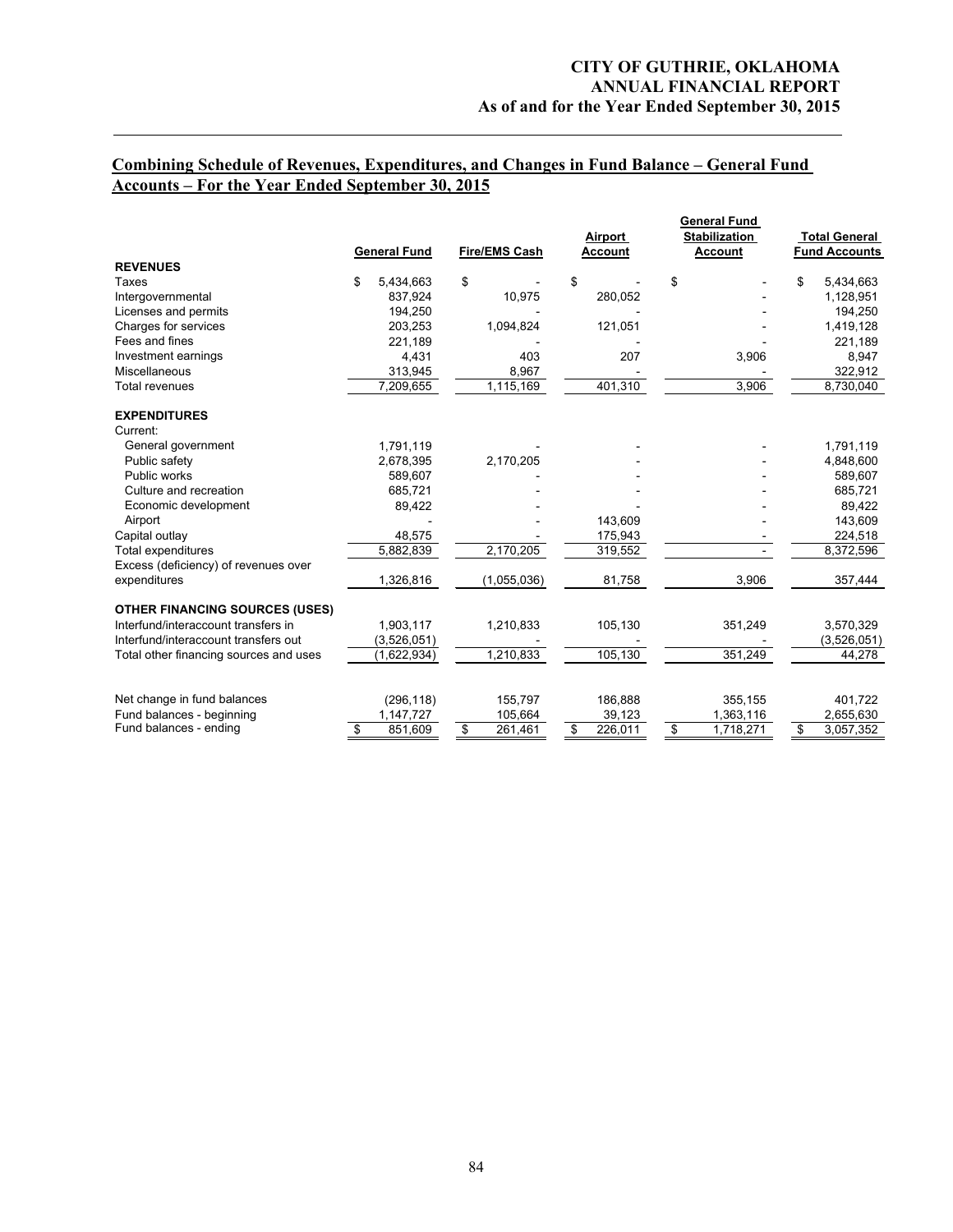# **Combining Schedule of Net Position – Enterprise Fund Accounts – September 30, 2015**

|                                                       | <b>GPWA</b>  | <b>Water Treatment</b><br><b>Plant Account</b> | <b>Meter Deposit</b><br><b>Account</b> | <b>CMOM</b><br>Account | <b>GPWA</b><br><b>Stabilization</b><br><b>Account</b> | Total           |
|-------------------------------------------------------|--------------|------------------------------------------------|----------------------------------------|------------------------|-------------------------------------------------------|-----------------|
| <b>ASSETS</b>                                         |              |                                                |                                        |                        |                                                       |                 |
| Current assets:                                       |              |                                                |                                        |                        |                                                       |                 |
| Cash and cash equivalents                             | \$<br>63,763 | \$<br>546,795                                  | 73,911<br>\$                           | \$<br>400,702          | \$<br>351,397                                         | 1,436,568<br>\$ |
| Investments                                           |              |                                                |                                        |                        |                                                       |                 |
| Restricted:                                           |              |                                                |                                        |                        |                                                       |                 |
| Cash and cash equivalents                             | 146,359      | 40                                             | 303,299                                |                        |                                                       | 449,698         |
| Investments                                           |              |                                                | 99,000                                 |                        |                                                       | 99.000          |
| Due from other funds                                  | 117,243      | 151,701                                        |                                        | 78.114                 | 479,120                                               | 826,178         |
| Accounts receivable, net                              | 516,904      | 126,469                                        |                                        | 60,645                 |                                                       | 704,018         |
| Notes receivable                                      | 15,931       |                                                |                                        |                        |                                                       | 15,931          |
| Total current assets                                  | 860,200      | 825.005                                        | 476.210                                | 539.461                | 830.517                                               | 3,531,393       |
| Non-current assets:                                   |              |                                                |                                        |                        |                                                       |                 |
| Notes receivable, net                                 | 117,654      |                                                |                                        |                        |                                                       | 117,654         |
| Net pension asset                                     | 65,622       |                                                |                                        |                        |                                                       | 65,622          |
| Capital assets:                                       |              |                                                |                                        |                        |                                                       |                 |
| Land and construction in progress                     | 712,101      | 60,760                                         |                                        |                        |                                                       | 772,861         |
| Other capital assets, net of accumulated depreciation | 14,895,593   | 13,531,226                                     |                                        |                        |                                                       | 28,426,819      |
| Total non-current assets                              | 15,790,970   | 13,591,986                                     |                                        |                        |                                                       | 29,382,956      |
| <b>Total assets</b>                                   | 16,651,170   | 14,416,991                                     | 476,210                                | 539,461                | 830,517                                               | 32,914,349      |
| DEFERRED OUTFLOWS OF RESOURCES                        |              |                                                |                                        |                        |                                                       |                 |
| Deferred amounts related to pensions                  | 95.917       | $\sim$                                         |                                        |                        |                                                       | 95.917          |
| <b>LIABILITIES</b>                                    |              |                                                |                                        |                        |                                                       |                 |
| <b>Current liabilities:</b>                           |              |                                                |                                        |                        |                                                       |                 |
| Accounts payable                                      | 28,541       |                                                |                                        |                        |                                                       | 28,541          |
| Salaries payable                                      | 29.042       |                                                |                                        |                        |                                                       | 29.042          |
| Accrued interest payable                              |              | 26.478                                         |                                        | 2.937                  |                                                       | 29.415          |
| Due to other funds                                    | 693,669      | 656                                            | 1,609                                  | 625                    |                                                       | 696,559         |
| Deposits subject to refund                            |              |                                                | 399,368                                |                        |                                                       | 399.368         |
| Compensated absences                                  | 5.046        |                                                |                                        |                        |                                                       | 5,046           |
| Notes payable                                         | 255,058      | 662,810                                        |                                        | 104,399                |                                                       | 1,022,267       |
| <b>Total current liabilities</b>                      | 1,011,356    | 689.944                                        | 400.977                                | 107.961                |                                                       | 2,210,238       |
| Non-current liabilities:                              |              |                                                |                                        |                        |                                                       |                 |
| Compensated absences                                  | 45,411       |                                                |                                        |                        |                                                       | 45.411          |
| Notes payable                                         | 2,686,132    | 13,272,550                                     |                                        | 2,122,373              | $\ddot{\phantom{1}}$                                  | 18,081,055      |
| Net OPEB obligation                                   | 79,056       |                                                |                                        |                        |                                                       | 79,056          |
| Total non-current liabilities                         | 2,810,599    | 13,272,550                                     |                                        | 2,122,373              | $\tilde{\phantom{a}}$                                 | 18,205,522      |
| <b>Total liabilities</b>                              | 3,821,955    | 13.962.494                                     | 400.977                                | 2,230,334              | $\omega$                                              | 20,415,760      |
| DEFERRED INFLOWS OF RESOURCES                         |              |                                                |                                        |                        |                                                       |                 |
| Deferred amounts related to pensions                  | 134,645      |                                                |                                        |                        |                                                       | 134,645         |
| <b>NET POSITION</b>                                   |              |                                                |                                        |                        |                                                       |                 |
| Net investment in capital assets                      | 12,666,504   | (343, 374)                                     |                                        | (2, 226, 772)          |                                                       | 10,096,358      |
| Restricted for debt service                           | 146,359      |                                                |                                        |                        |                                                       | 146,359         |
| Unrestricted                                          | (22, 376)    | 797.871                                        | 75,233                                 | 535,899                | 830.517                                               | 2.217.144       |
| Total net position                                    | \$12,790,487 | \$<br>454,497                                  | \$<br>75,233                           | \$<br>(1,690,873)      | \$<br>830,517                                         | \$12,459,861    |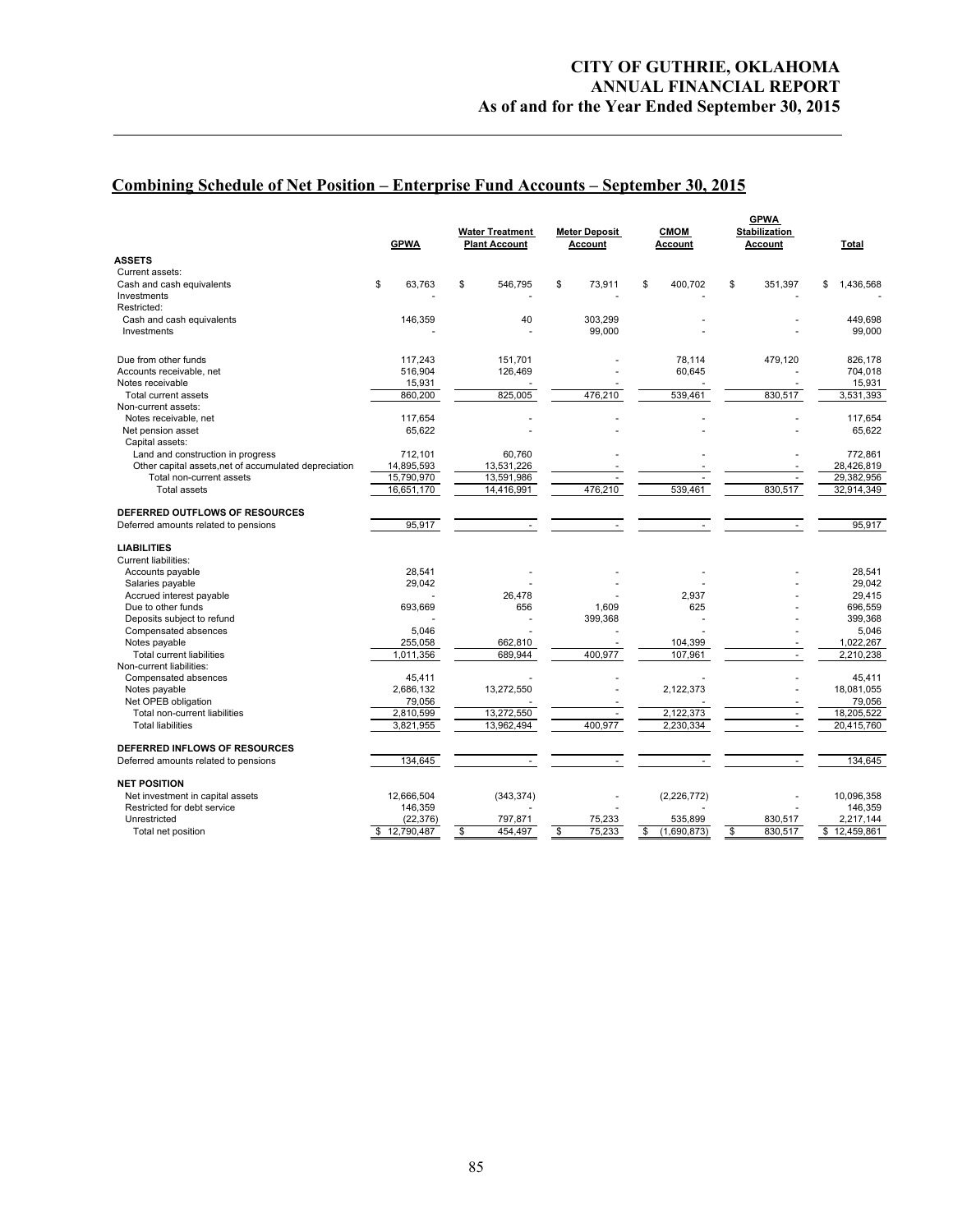# **Combining Schedule of Revenues, Expenses, and Changes in Net Position – Enterprise Fund Accounts – Year Ended September 30, 2015**

|                                                  |                  | <b>Water Treatment</b> |            | <b>Meter Deposit</b> |              |                     |               | <b>GPWA</b><br><b>Stabilization</b> |                  |
|--------------------------------------------------|------------------|------------------------|------------|----------------------|--------------|---------------------|---------------|-------------------------------------|------------------|
|                                                  | <b>GPWA</b>      | <b>Plant Account</b>   |            | <b>Account</b>       |              | <b>CMOM Account</b> |               | <b>Account</b>                      | <b>Total</b>     |
| <b>REVENUES</b>                                  |                  |                        |            |                      |              |                     |               |                                     |                  |
| Charges for services:                            |                  |                        |            |                      |              |                     |               |                                     |                  |
| Water                                            | \$<br>2,630,359  | \$<br>361,173          | \$         |                      | \$           |                     | \$            |                                     | \$<br>2,991,532  |
| Sewer                                            | 866.749          |                        |            |                      |              | 342,478             |               |                                     | 1,209,227        |
| Sewer                                            | 1,339,154        |                        |            |                      |              |                     |               |                                     | 1,339,154        |
| Rents and royalties                              | 14,665           |                        |            |                      |              |                     |               |                                     | 14,665           |
| Miscellaneous                                    | 8,147            |                        |            |                      |              |                     |               |                                     | 8,147            |
| Total operating revenues                         | 4,859,074        | 361,173                |            |                      |              | 342,478             |               |                                     | 5,562,725        |
| <b>OPERATING EXPENSES</b>                        |                  |                        |            |                      |              |                     |               |                                     |                  |
| General government                               | 578,108          |                        |            |                      |              | 80                  |               |                                     | 578,188          |
| Administration                                   | 268,789          |                        |            |                      |              |                     |               |                                     | 268,789          |
| Water                                            | 682,311          |                        |            |                      |              |                     |               |                                     | 682,311          |
| Wastewater                                       | 328.513          |                        |            |                      |              |                     |               |                                     | 328,513          |
| Sanitation                                       | 803.700          |                        |            |                      |              | 4,192               |               |                                     | 807.892          |
| Landfill operations                              | 100,878          |                        |            |                      |              |                     |               |                                     | 100,878          |
| Line maintenance                                 | 586,781          |                        |            |                      |              |                     |               |                                     | 586,781          |
| Meter operations                                 |                  |                        |            | 79                   |              |                     |               |                                     | 79               |
| Municipal pool                                   | 13,976           |                        |            |                      |              |                     |               |                                     | 13,976           |
| Depreciation                                     | 1,009,331        | 376,740                |            |                      |              |                     |               |                                     | 1,386,071        |
| Total operating expenses                         | 4,372,387        | 376,740                |            | 79                   |              | 4,272               |               |                                     | 4,753,478        |
| Operating income (loss)                          | 486,687          | (15, 567)              |            | (79)                 |              | 338,206             |               |                                     | 809,247          |
| <b>NON-OPERATING REVENUES (EXPENSES)</b>         |                  |                        |            |                      |              |                     |               |                                     |                  |
| Interest and investment revenue                  | 6,258            | 544                    |            | 2,083                |              | 1,038               |               | 1,753                               | 11,676           |
| Operating grants and contributions               | 10,649           |                        |            |                      |              |                     |               |                                     | 10,649           |
| Interest expense                                 | (88, 336)        | (665, 389)             |            |                      |              | (71, 045)           |               |                                     | (824, 770)       |
| Total non-operating revenue (expenses)           | (71, 429)        | (664, 845)             |            | 2,083                |              | (70,007)            |               | 1,753                               | (802, 445)       |
| Income (loss) before contributions and transfers | 415,258          | (680, 412)             |            | 2,004                |              | 268,199             |               | 1,753                               | 6,802            |
| Capital contributions                            | 830.897          |                        |            |                      |              |                     |               |                                     | 830,897          |
| Transfers in                                     | 1,567,326        | 716,045                |            |                      |              |                     |               | 8,085                               | 2,291,456        |
| Transfers out                                    | (2,646,598)      |                        |            | (1,900)              |              | (22, 550)           |               |                                     | (2,671,048)      |
| Change in net position                           | 166.883          | 35.633                 |            | 104                  |              | 245.649             |               | 9.838                               | 458.107          |
| Total net position - beginning (restated)        | 12,623,604       | 418,864                |            | 75,129               |              | (1,936,522)         |               | 820,679                             | 12,001,754       |
| Total net position - ending                      | \$<br>12,790,487 | \$<br>454,497          | $\sqrt{2}$ | 75,233               | $\triangleq$ | (1,690,873)         | $\frac{\$}{}$ | 830,517                             | \$<br>12,459,861 |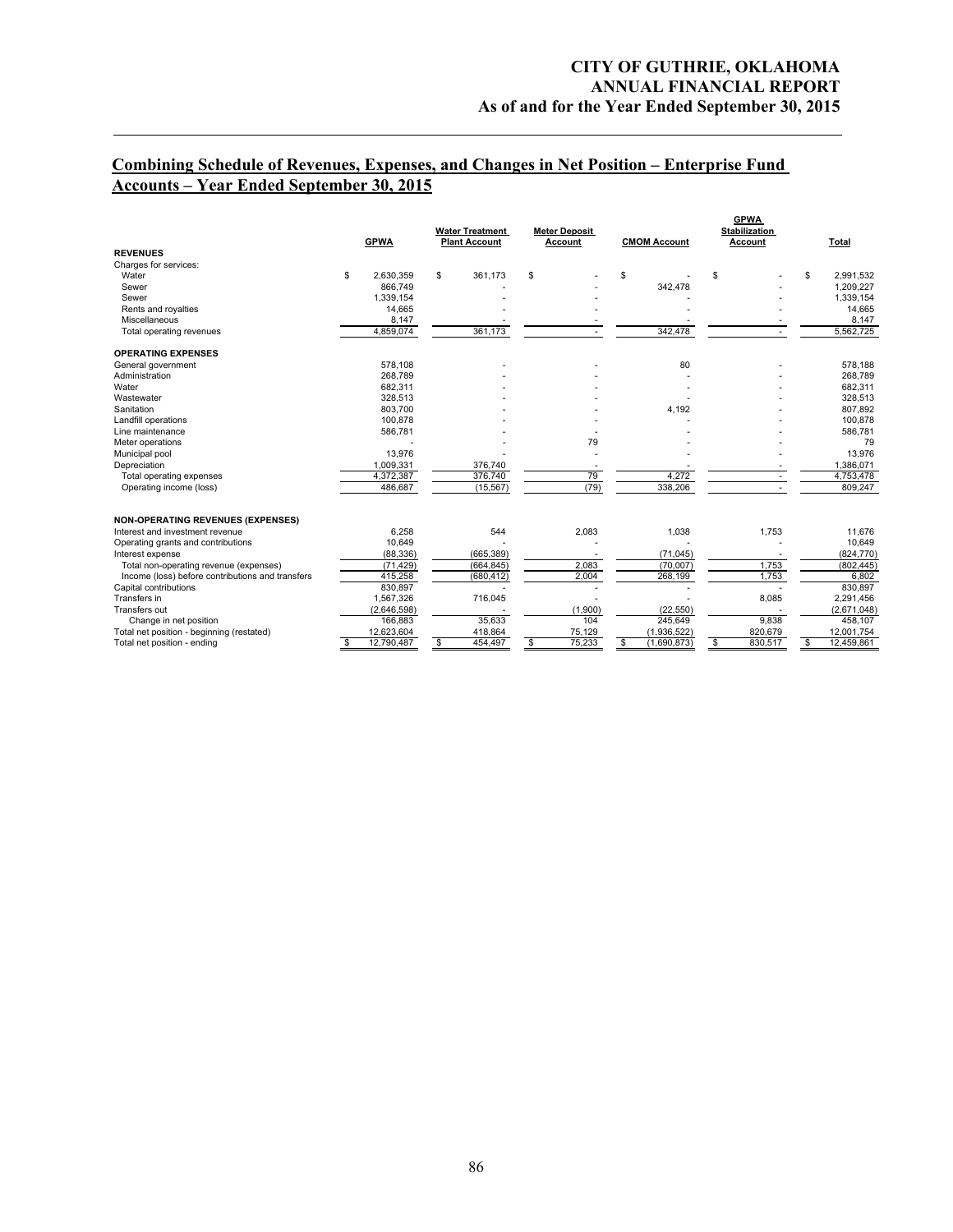# **SCHEDULE OF EXPENDITURES OF STATE AWARDS FOR THE FISCAL YEAR ENDED SEPTEMBER 30, 2015**

| <b>State Grantor/Pass Through Agency</b>            |                 |   | Award  | Awards          |       |  |
|-----------------------------------------------------|-----------------|---|--------|-----------------|-------|--|
| <b>Grantor/Program Title</b>                        | $G$ rant#       |   | Amount | <b>Expended</b> |       |  |
| <b>STATE AWARDS:</b>                                |                 |   |        |                 |       |  |
| <b>Oklahoma Deaprtment of Emergency Management:</b> |                 |   |        |                 |       |  |
| Public Assistance Grant                             | FEMA-1989-DR-OK | S | 1.775  | S               | 1,775 |  |
| Oklahoma Humanities Council:                        |                 |   |        |                 |       |  |
| Library Grant                                       | N/A             |   | 1,864  |                 | 1,864 |  |
| <b>TOTAL STATE AWARDS</b>                           |                 |   | 3,639  | S               | 3,639 |  |

#### **Footnotes to Schedule of Expenditures of State Awards:**

 $\overline{a}$ 

1. The Schedule of Expenditures of State Awards is prepared on a modified accrual basis of accounting. The expenditures are recorded when the liability is incurred regardless of when the award proceeds are received.

2. The City has not been notified of any noncompliance with federal or state award requirements. Any liability for reimbursement which may arise as a result of these audits cannot be reasonably determined at this time, although it is believed the amount, if any, would not be material.